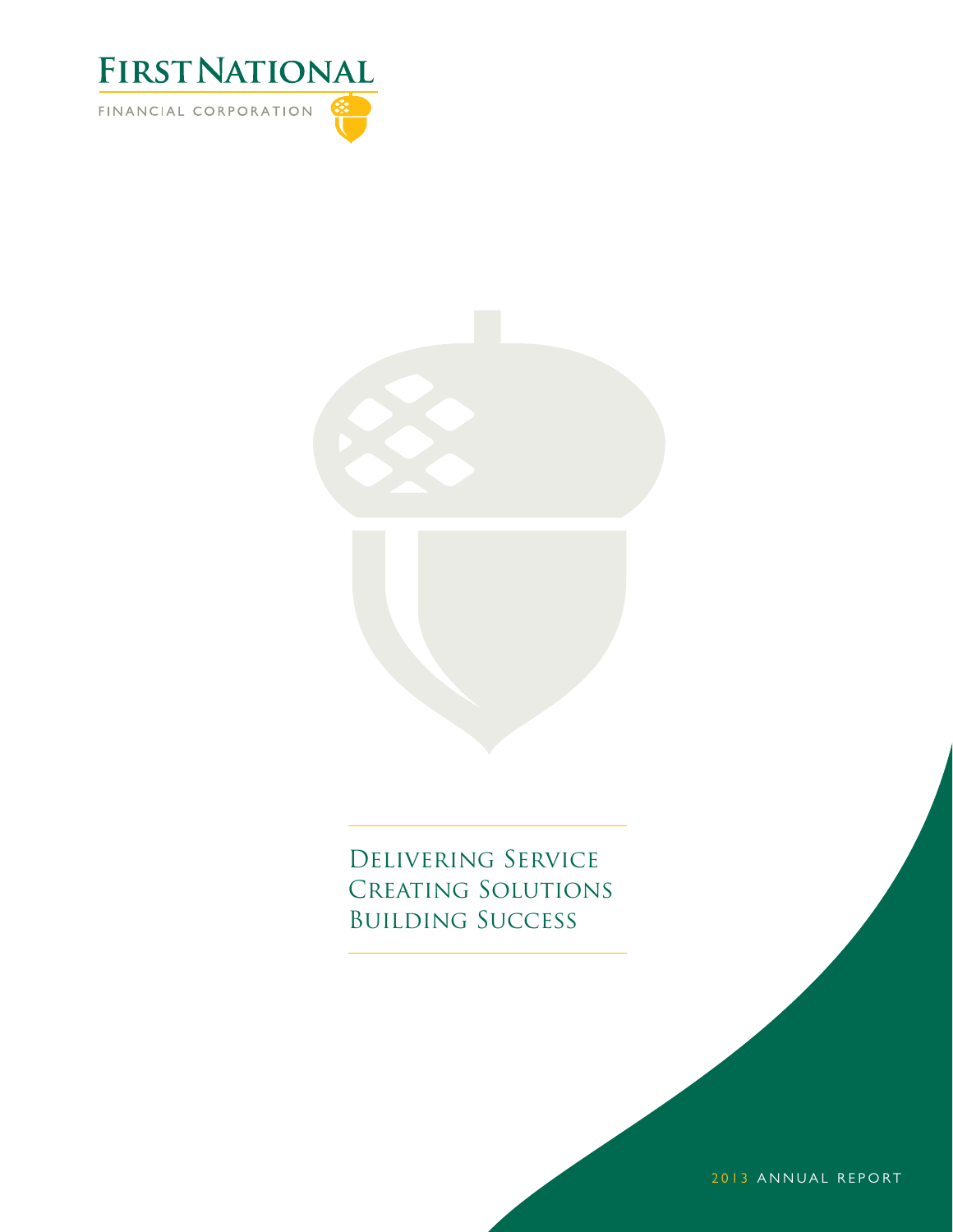



Earnings before income taxes, depreciation and amortization, and losses and gains on financial instruments ("Pre-FMV EBITDA") reached a new record, **29% above 2012**. Management uses this non-IFRS measure as an indicator of operational performance.

# **50%**

Pre-FMV **return on shareholders' equity in 2013 of 50%** was well in line with First National's three-year average of 46% and shows the Company's efficient use of capital.

**7**

First National increased its common share dividend for the seventh time since its initial public offering, effective for the dividend payable on April 15, 2014. This raises the **annualized rate per common share to \$1.50**.



First National paid 77% of its adjusted cash flow **in common share dividends in 2013**, even though it also increased the dividend rate in April of 2013 and invested in more securitization transactions.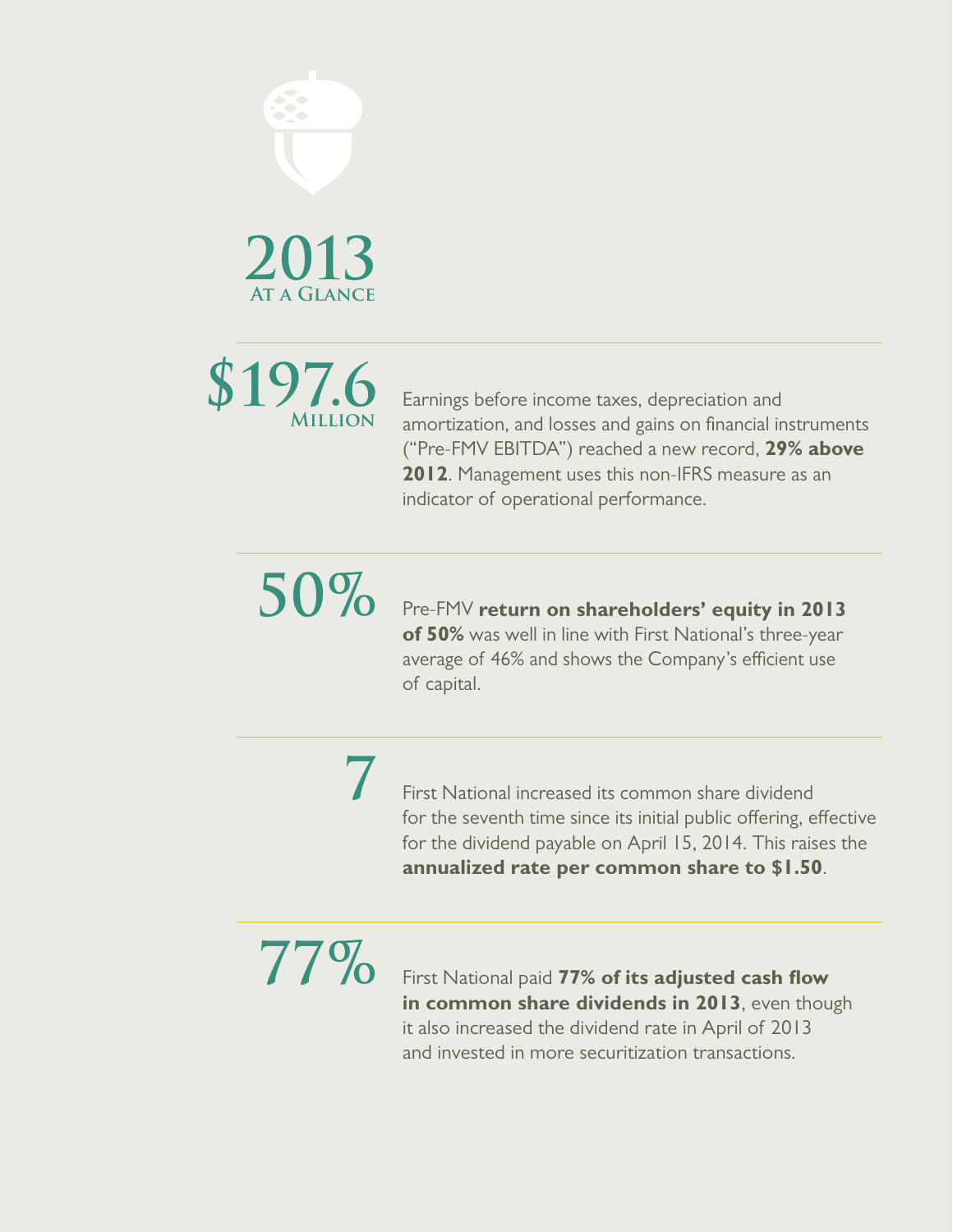# **Letter from the President**

Fellow Shareholders:

First National celebrated the 25th anniversary of its founding and its seventh anniversary as a public company on the S&P/TSX in 2013 with excellent results.

Mortgages under administration (MUA) grew 12 percent to a record \$75.6 billion as a result of record origination volumes and strong renewals. Single-family segment MUA at year end was \$57.7 billion, up \$8.1 billion from 2012, while commercial segment MUA was \$18 billion, up \$400 million year over year.



Stephen Smith, Chairman, President and Chief Executive Officer

At \$14.1 billion, originations exceeded 2012 by one percent or about \$100 million in spite of government measures designed to moderate consumer debt, primarily related to mortgages. We were particularly pleased by the steady quarter-to-quarter recovery in single-family origination volumes throughout the year, culminating in a 32 percent year-over-year growth in the fourth quarter of 2013. Commercial segment originations were 16 percent or \$424 million higher than in 2012 – an excellent outcome.

Revenue grew 24 percent to \$776.5 million from \$628.6 million in 2012 due to growth in the business and gains on financial instruments, which accounted for six percent of the increase. Net income before taxes increased 55 percent to \$233.5 million from \$150.8 million a year ago, while Pre-FMV EBITDA reached a record level of \$197.6 million, 29 percent above 2012.

Strong cash flow supported an increase in the common share dividend in 2013, to an annualized rate of \$1.40 per share. Even so, the payout ratio, calculated on the basis of adjusted cash flow available for common shares, was 77 percent in 2013, providing more than enough surplus cash to fuel growth initiatives and to give our Board the confidence to raise the common share dividend once again, commencing with the dividend payment in April 2014. This latest increase brings the annualized common share dividend rate to \$1.50 per common share or \$0.1250 per month. Since our initial public offering, our Board has approved seven increases to the common share dividend.

These results reinforce First National's standing as Canada's largest non-bank originator and underwriter of residential mortgages, and one of Canada's largest commercial lenders. They also reflect First National's greatest strengths: a sustainable business model, which continues to be as relevant and resilient today as it was a quarter century ago; industry-leading technology systems; and, most fundamentally, the diligent efforts of our employees. Their commitment to delivering service, creating solutions and building success has made First National a first choice for mortgage brokers and borrowers across Canada.

## **Corporate profile**

First National Financial Corporation (TSX: FN, FN.PR.A) is the parent company of First National Financial LP, a Canadian-based originator, underwriter and servicer of predominantly prime residential (single-family and multi-unit) and commercial mortgages. With over \$75 billion in mortgages under administration, First National is Canada's largest non-bank originator and underwriter of mortgages and is among the top three in market share in the mortgage broker distribution channel. For more information, please visit www.firstnational.ca.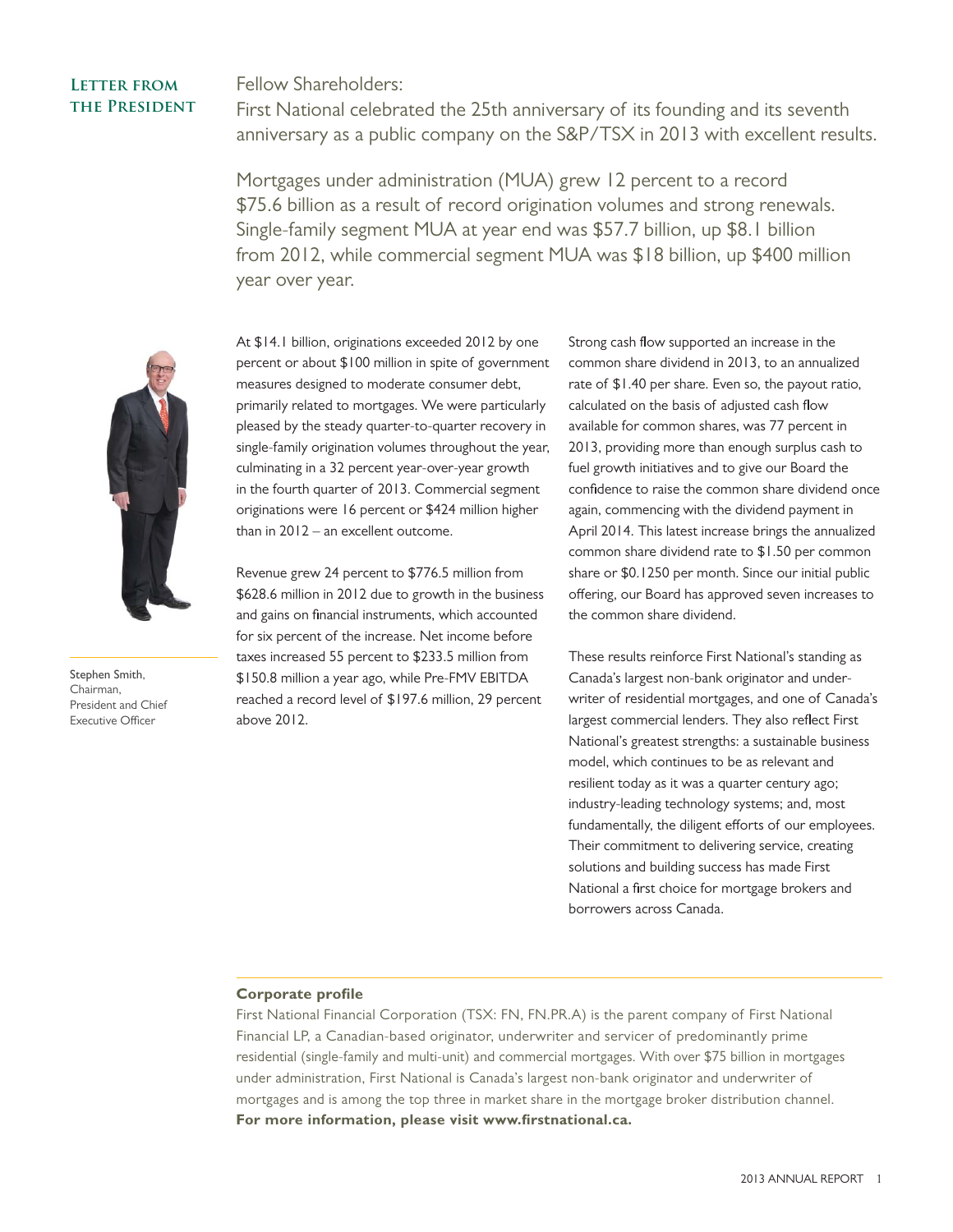## 2013 at a glance Discussion and

**MORTGAGES UNDER ADMINISTRATION** (in \$ billions)



**MORTGAGE ORIGINATIONS** (in \$ billions)

**1%** YEAR-OVER-YEAR GROWTH 2012 TO 2013

**REVENUE** (in \$ millions)

**24%** YEAR-OVER-YEAR GROWTH 2012 TO 2013

**PRE-FMV EBITDA** (in \$ millions)

**29%** YEAR-OVER-YEAR GROWTH 2012 TO 2013









## **Strength to strength**

Ensuring that First National is successful for the next 25 years and beyond is of paramount importance. One of the ways to build success for the future is to do what we have done in the past: vigorously support the mortgage broker channel. In 2013, First National continued to advocate for the channel because we believe in the expertise, service and value provided by mortgage brokers. We will do so again in 2014, and for the long term.

More than this, the Company will strive, as it has in the past, to meet mortgage broker expectations for service. First National sets rigorous national standards for application turnaround time and funding execution, tracks the performance of each of our offices against these measures and publishes the results internally. This creates friendly competition and helps First National consistently achieve its service objectives, as it did once again in 2013.

First National would not be where it is today without the mortgage broker channel. In 2013, we recognized this fact with our *25 Years of Shared*  Success campaign, which finished in early 2014. Going forward, we will continue to empower mortgage brokers, who now account for about 30 percent of all mortgage originations in Canada, with the tools they need to grow their businesses and fulfill customer needs. By doing so, First National should continue to find success in the years ahead.

Technology at First National has always been a complement to personal service and will remain an important tool for growth and service differentiation for the Company. The desire to support mortgage brokers with best-in-class service was the driving force behind MERLIN, the industry's first online mortgage approval and tracking system. Introduced in 2001, MERLIN increases transparency in lender underwriting for mortgage brokers as they deliver rapid-response service to borrowers. We continue to refine this proprietary technology as it provides First National with a clear and meaningful competitive advantage in the Canadian mortgage market.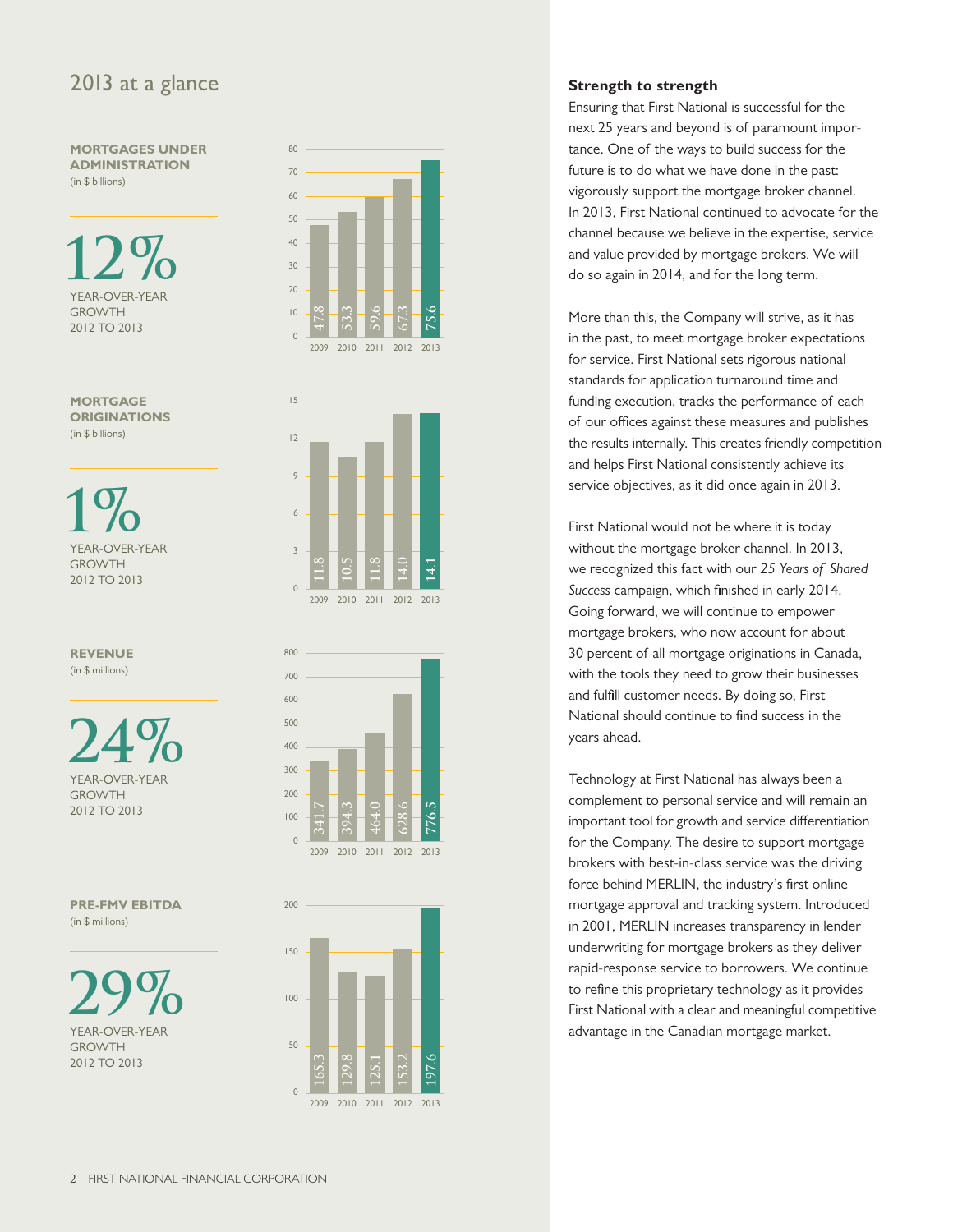For borrowers, we provide *My Mortgage*, our online mortgage management tool. It allows borrowers to view their current mortgage balances, change payment dates, and calculate interest savings from increasing payment frequencies or doubling up on payments. It was used more than 440,000 times by over 72,000 borrowers in 2013, and in early 2014 we added new functionality so borrowers can chat live over the Internet with our customer service representatives. *My Mortgage* will feature prominently in our customer service efforts in the years ahead.

Securitization has also contributed materially to the growth of our business since our founding and will continue to play an important role going forward. About \$4.1 billion of originations in 2013 were securitized directly by the Company into National Housing Act Mortgage-Backed Securities ("NHA MBS"), Canada Mortgage Bonds and Asset-backed Commercial Paper programs as First National took advantage of the demand for government-insured securities and profitable interest rate spreads. Securitizing mortgages efficiently uses the Company's capital, leading to enhanced future cash flows and creating independence from institutional customers.

# 2013 at a glance



**FUNDING SOURCES** (for the year ended December 31, 2013) **A** 47% Institutional placements **B** 9% CMB dealers **C** 35% NHA MBS

 $D$  3%

**E** 6% Internal resources

**D A C B**

#### **REVENUE SOURCES PRIOR TO FAIR VALUE GAINS/LOSSES** (for the year ended December 31, 2013)

| A | 38% | Institutional placements |  |
|---|-----|--------------------------|--|
|---|-----|--------------------------|--|

- **B** 26% Net interest securitized mortgages
- **C** 23% Mortgage servicing
- **D** 13% Investment income



#### **MORTGAGES UNDER ADMINISTRATION**

(for the year ended December 31, 2013)

|  | A 79% Insured                                |
|--|----------------------------------------------|
|  | B 8% Multi-unit residential and commercial   |
|  | C 13% Conventional single-family residential |
|  | $D \leq 1\%$ Bridge loans / Alt-A            |
|  |                                              |
|  |                                              |

 92% Insured or conventional single-family residential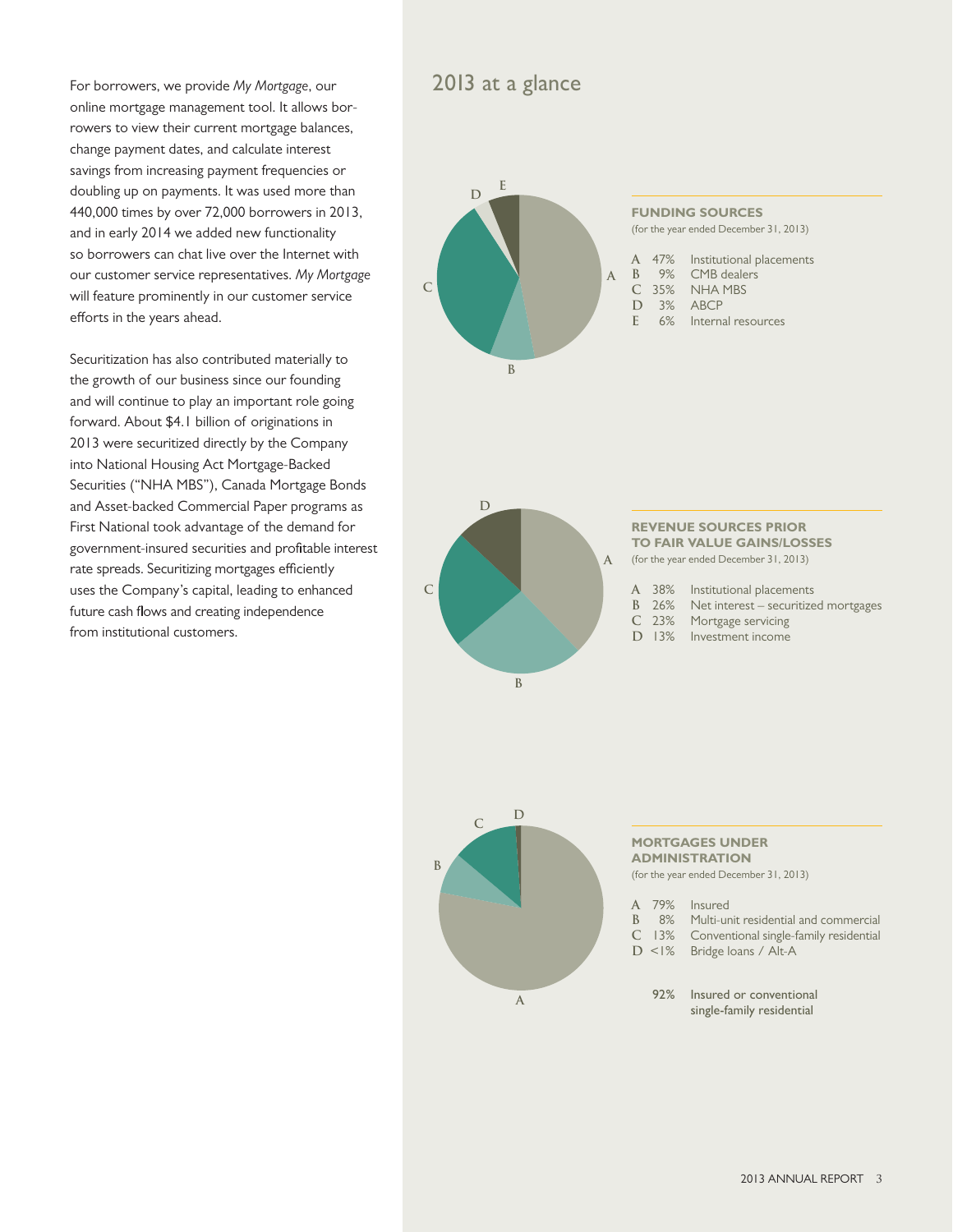

#### **Our Management Team**

*From left to right:* 

Lisa White, Vice President, Mortgage Administration Scott McKenzie, Senior Vice President, Residential Mortgages Stephen Smith, Chairman, President and Chief Executive Officer Moray Tawse, Executive Vice President Jeremy Wedgbury, Senior Vice President, Commercial Mortgages Robert Inglis, Chief Financial Officer Jason Ellis, Managing Director, Capital Markets Hilda Wong, General Counsel

## **Looking forward**

We anticipate that the low interest rate environment in Canada will continue with moderated, but still healthy, mortgage spreads. We expect to fund almost \$20 billion of mortgages in 2014 by realizing significant renewal opportunities and focusing on partnerships with our institutional customers. Although origination volumes are expected to be similar to the record set in 2013, we intend to capitalize on expected volumes of mortgage renewals and generate cash flow from First National's almost \$18 billion portfolio of mortgages pledged under securitization in order to maximize financial performance.

#### **Experience counts**

In closing, we are proud of First National's place in the residential and commercial mortgage industry, proud of our employees and proud to partner with so many dedicated professionals in the Canadian mortgage market.

In an industry where experience counts, the knowledge and insight we have gained and the relationships we have forged over the past quarter century make First National a vibrant business that is well prepared to meet the challenges and capitalize on the opportunities that lie ahead in Canada's real estate and mortgage markets.

I sincerely thank our customers and shareholders for your loyalty, and our Board of Directors, senior leaders and all employees for your hard work and dedication during this year of progress and performance.

Yours sincerely,

Stephen Smith

Stephen Smith Chairman, President and Chief Executive Officer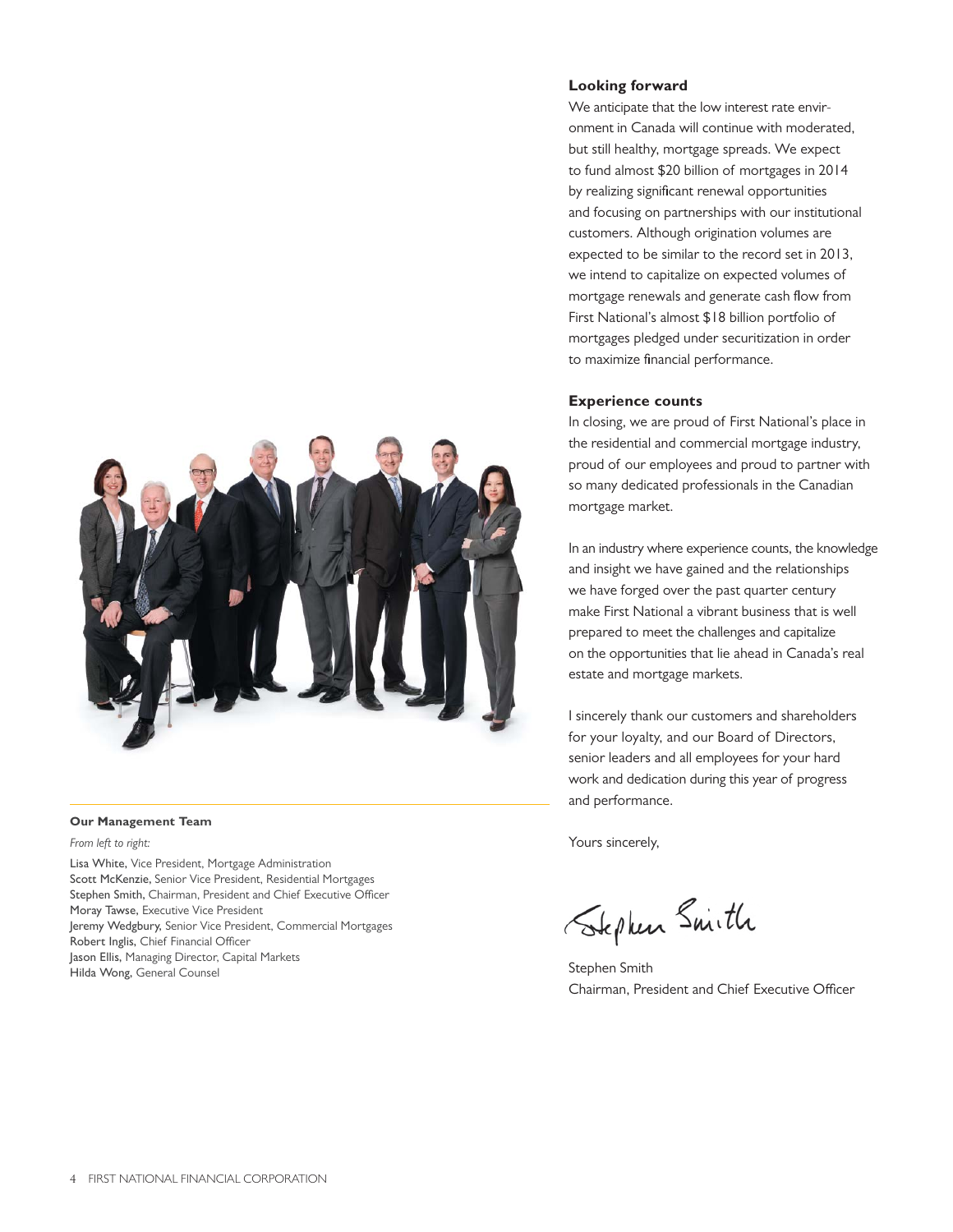# **Our Philosophy** Our philosophy is unique in its simplicity: we deliver service, create solutions and build success.

By combining innovative mortgage solutions with MERLIN – our industry-leading mortgage approval and tracking system – and the expertise of our team, First National has earned the trust of mortgage brokers, commercial clients and residential customers Canada-wide.

These valued relationships endure because of our unwavering commitment to service excellence, a commitment shared by senior management and every member of the First National team.



## **Delivering Service**

We are determined to provide industry-leading service across all areas of our business.

Fast turnaround of mortgage applications is a priority at First National. We typically respond to mortgage broker submissions within four hours and commercial clients often receive their mortgage commitment documents in as little as seven days.

A homeowner who becomes a First National client can expect dedicated service from our experienced team of customer service representatives, and access to *My Mortgage*, their personalized mortgage management tool available online or by phone.

## **Creating Solutions**

At First National, we put all of our resources and expertise behind the development, administration and servicing of mortgage solutions.

Each commercial mortgage inquiry starts with a professional mortgage consultation and analysis. Our commercial mortgage experts analyze each client's needs and develop customized proposals detailing the loan strategy, preferred terms, best rate solution and optimum financing recommendation.

Residential mortgage brokers have access to a wide range of mortgage solutions, flexible payment terms and prepayment privileges to suit just about any lifestyle.

MERLIN, First National's exclusive online mortgage approval and tracking system, ensures mortgage brokers stay connected to the status of their deal so they can exceed customers' expectations while maximizing efficient use of their own time.

## **Building Success**

Many Canadians dream of buying their first home whether they are new to our country, growing a family or simply putting down roots. Together with their mortgage broker, we are all committed to helping them make this dream come true, as easily and worry-free as possible.

Time and time again, mortgage brokers tell us that a key component of excellent service is fast turnaround time so that they can differentiate themselves from the competition. First National responds to 90% of mortgage broker submissions in under four hours.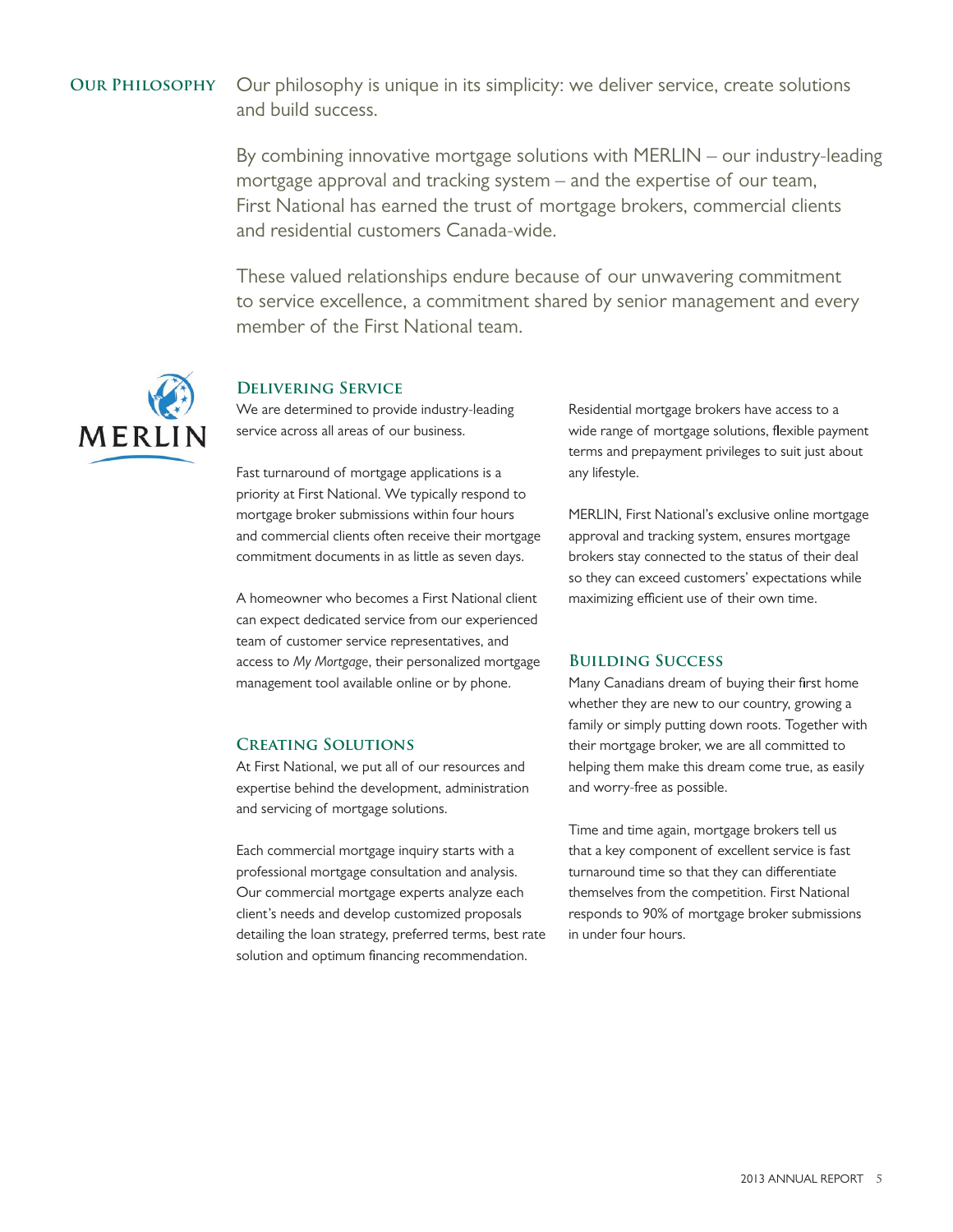# Table of Contents

# **Financial Reporting**

# Management's Discussion and Analysis

- 8 General Description of the Company
- 9 2013 Results Summary Outstanding Securities of the Corporation
- 10 Selected Quarterly Information
- 11 Selected Annual Financial Information for the Company's Fiscal Year Vision and Strategy
- 12 Key Performance Drivers Growth in Portfolio of Mortgages under Administration Growth in Origination of Mortgages
- 13 Lowering Costs of Operations Employing Innovative Securitization Transactions to Minimize Funding Costs
- 14 Key Performance Indicators
- 15 Determination of Adjusted Cash Flow and Payout Ratio
- 16 Revenues and Funding Sources
- 17 Results of Operations
- 21 Operating Segment Review
- 22 Residential Segment Commercial Segment Liquidity and Capital Resources
- 24 Financial Instruments and Risk Management
- 26 Capital Expenditu res Summary of Contractual Obligations
- 27 Critical Accounting Policies and Estimates
- 28 Future Accounting Changes Disclosure Controls and Internal Controls over Financial Reporting
- 29 Risks and Uncertainties Affecting the Business Forward-Looking Information
- 30 Outlook

# Financial Statements

- 31 Management's Responsibility for Financial Reporting
- 32 Independent Auditors' Report
- 33 Consolidated Statements of Financial Position
- 34 Consolidated Statements of Comprehensive Income
- 35 Consolidated Statements of Changes in Equity
- 36 Consolidated Statements of Cash Flows
- 37 Notes to Consolidated Financial Statements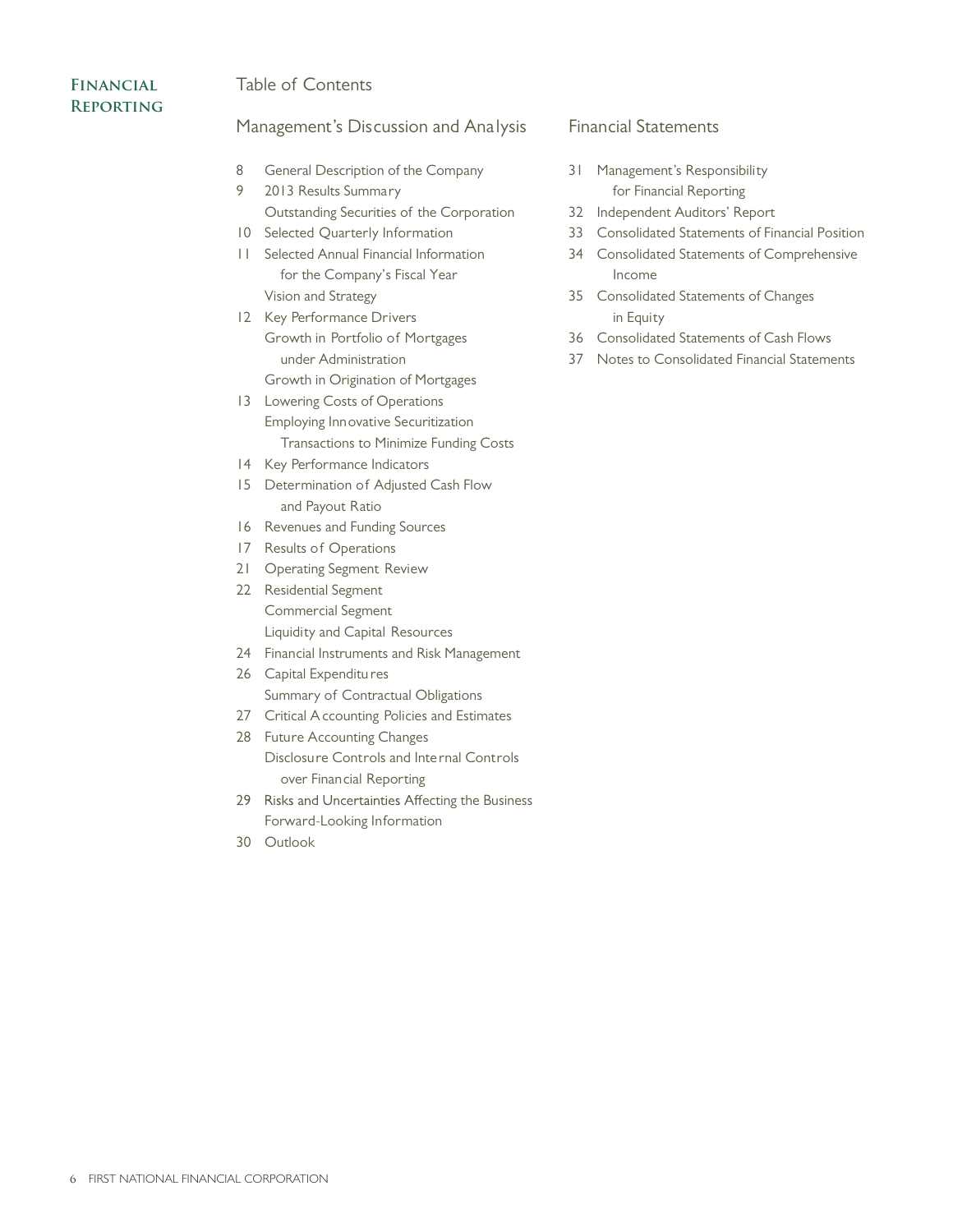

2013 Financial STATEMENTS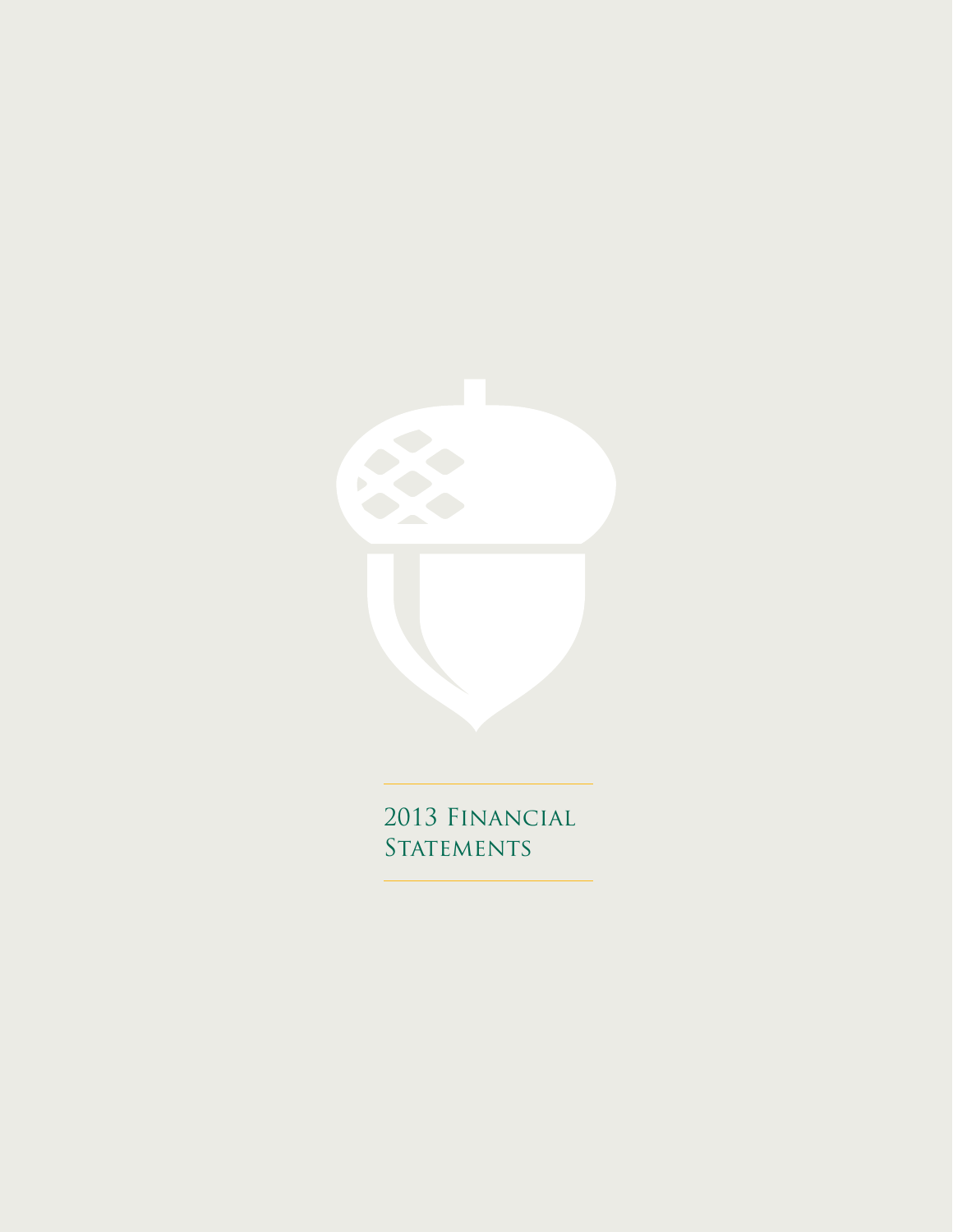*The following management's discussion and analysis ("MD&A") of financial condition and results of operations is prepared as of February 25, 2014. This discussion should be read in conjunction with*  the audited consolidated financial statements of *First National Financial Corporation (the "Company" or "Corporation" or "First National") as at and for the year ended December 31, 2013 and the notes thereto. This discussion should also be read in conjunction with the audited consolidated financial statements and notes thereto of the Company for the year ended December 31, 2012. The audited consoli*dated financial statements of the Company have been *prepared in accordance with International Financial Reporting Standards ("IFRS").*

*This MD&A contains forward-looking information. Please see "Forward-Looking Information" for a discussion of the risks, uncertainties and assumptions*  relating to such information. The selected financial *information and discussion below also refer to certain measures to assist in assessing financial performance. These measures, such as "Pre-FMV EBITDA", "Adjusted Cash Flow", and "Adjusted Cash Flow per Share", should not be construed as alternatives to net income or loss or other comparable measures determined in accordance with IFRS as an indicator of performance or as measures of liquidity and cash flow. These measures do not have standard meanings prescribed by IFRS and therefore may not be comparable to similar measures presented by other issuers.*

*Unless otherwise noted, tabular amounts are in thousands of Canadian dollars.*

*Additional information relating to the Company is available in First National Financial Corporation's profi le on the System for Electronic Data Analysis and Retrieval ("SEDAR") website at www.sedar.com.*

## General Description of the Company

First National Financial Corporation is the parent company of First National Financial LP ("FNFLP"), a Canadian-based originator, underwriter and servicer of predominantly prime residential (singlefamily and multi-unit) and commercial mortgages. With over \$75 billion in mortgages under administration ("MUA"), First National is Canada's largest non-bank originator and underwriter of mortgages and is among the top three in market share in the growing mortgage broker distribution channel.

Commencing in 2013, First National has also consolidated its interest in First National Mortgage Investment Fund (the "Fund"), which it launched in late 2012. Although the Company owns about 16% of the units issued by the Fund, because of its status as sole seller to the Fund and its rights as promoter, IFRS deems that First National exercises control over the Fund. The Fund was created to obtain economic exposure to a diversified portfolio of primarily commercial mezzanine mortgages. Through the Fund's consolidation, the Company has effectively taken on a portfolio of about \$69 million (2012 – \$23 million) of mortgages. Because of the Company's small proportionate interest in the Fund's units, it has also recorded a \$45 million (2012 – \$42 million) non-controlling interest in equity which offsets these assets. The December 31, 2012 financial results of the Company have been retroactively restated to include the Fund's assets and liabilities together with the non-controlling interest at that date.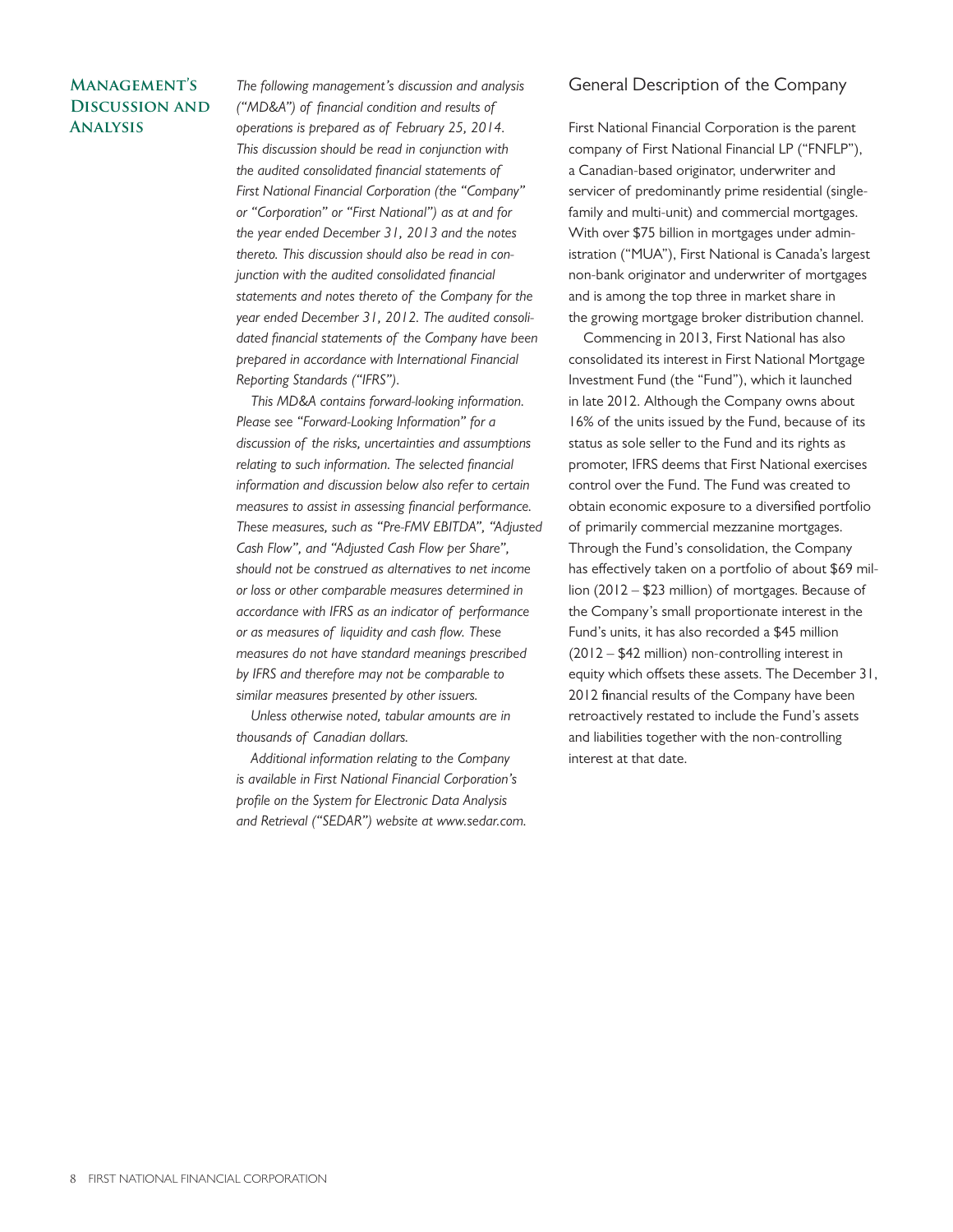## 2013 Results Summary

The Company was very pleased with its results for 2013. The Canadian real estate market remained solid despite a cyclical slowdown in housing sales and the federal government's initiatives announced in 2012 to reduce consumer debt. This was particularly true for the single-family segment where First National's origination was off by only 3% when compared to 2012. This is a marked improvement from the first quarter of 2013 when single-family origination was down 20% from the prior year's quarter. With a strong contribution from origination in its commercial segment business, the Company set a new record for origination with over \$14 billion of mortgages originated in the year. These volumes enabled the Company to grow its MUA and build the value of its portfolio of securitized mortgages.

- MUA grew to \$75.6 billion at December 31, 2013 from \$67.3 billion at December 31, 2012, an increase of 12%; the growth from September 30, 2013, when MUA was \$74.0 billion, was approximately 2%, an annualized increase of 9%;
- The Canadian single-family real estate market, which slowed markedly in the first quarter of 2013, turned more favourable for the rest of the year. Single-family mortgage originations for the Company decreased by 3% to \$10.9 billion in 2013 from \$11.3 billion in 2012. The commercial segment had a strong year as this market remained strong; volumes increased by 16%, from \$2.7 billion in 2012 to \$3.1 billion in 2013. Together, overall origination increased by just under 1% year over year;
- During 2013, the Company used the Canada Mortgage Bonds ("CMB") program to successfully securitize about \$750 million of multi-unit mortgages in the 10-year program and \$1.2 billion of single-family mortgages in the five-year term program. First National also securitized \$174 million of mortgages for CMB replacement purposes in the year;
- Revenue for 2013 increased to \$776.5 million from \$628.6 million in 2012. The growth of 24% is reflective of a growing business, augmented by the change on account of financial instruments, which increased revenue by about 6%. Interest revenue from securitized mortgages increased revenue by \$92.2 million or 15% year over year;
- Income before income taxes in the year increased by 55%, from \$150.8 million in 2012 to \$233.5 million in 2013. The increase was due in part to rising interest yields in the bond market, which favourably affected the Company's interest rate hedges. Income before income taxes was comparatively higher in 2013 than 2012 by \$37.7 million because of the favourable change in gains on financial instruments; and
- Without the impact of gains and losses on financial instruments, which have been volatile, the Company's earnings before income taxes, depreciation and amortization ("Pre-FMV EBITDA") for the year increased by 29.0%, from \$153.2 million in 2012 to \$197.6 million in 2013. This increase is due to the steady growth of the Company's core business, including increased net margin on securitized mortgages and mortgage investment income.

The Company was pleased with its results and, in particular, the amount of cash flow the business generated. With a strong finish to 2013, First National is pleased to announce that the Board of Directors has approved an increase in the dividend payable on the outstanding common shares. Effective with the dividend payable on April 15, 2014, the annual dividend rate will be increased from \$1.40 per share to \$1.50 per share, an increase of 7.1%.

## Outstanding Securities of the Corporation

At December 31, 2013 and February 25, 2014, the Corporation had 59,967,429 common shares, 4,000,000 Class A preference shares, Series 1 and 175,000 debentures outstanding.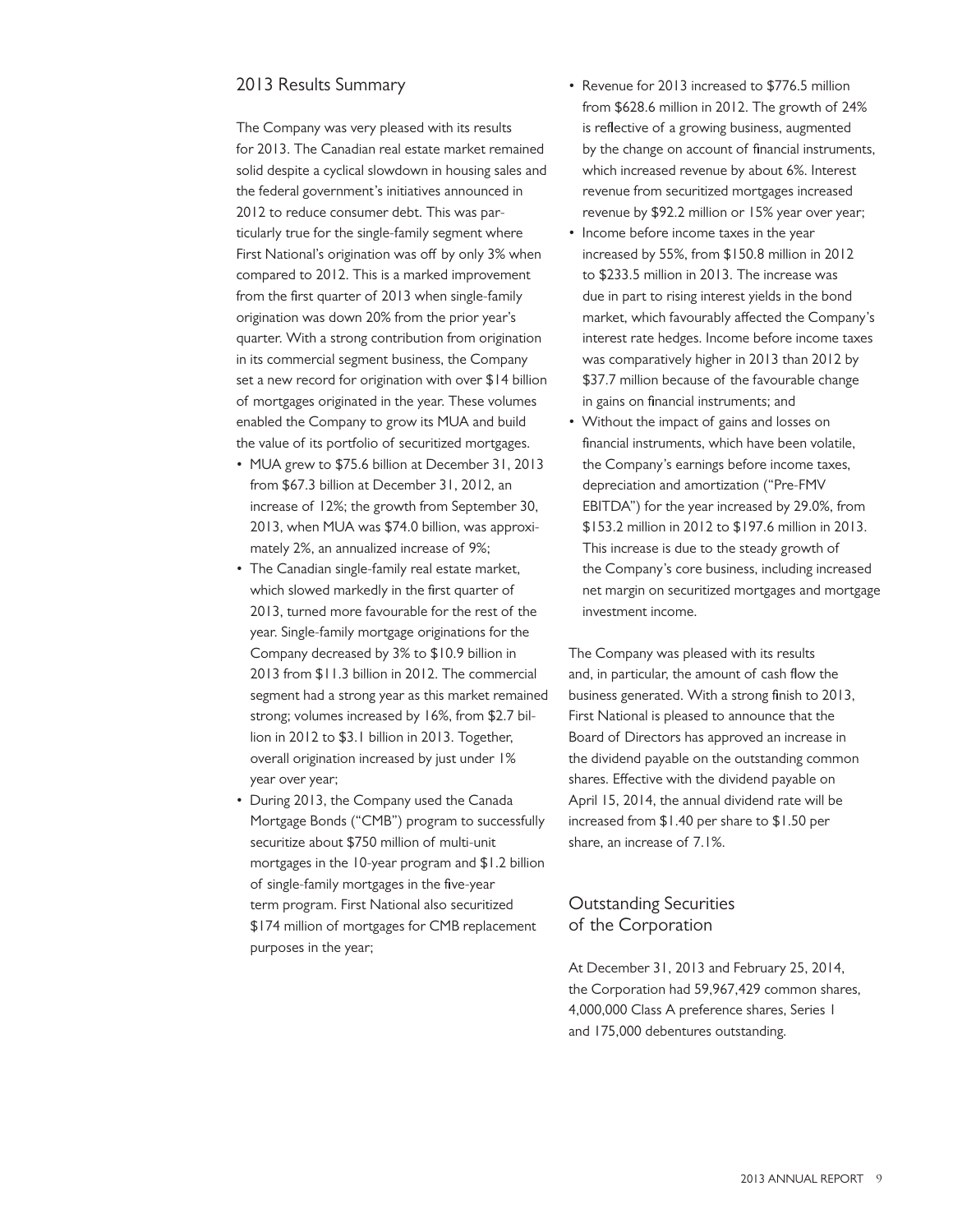## Selected Quarterly Information

#### Management's Discussion and Analysis

## **Quarterly results of First National Financial Corporation**

*(\$000s, except per share amounts)*

|                       |                |    | <b>Net income</b><br>for the |    | <b>Pre-FMV</b><br><b>EBITDA</b> for |    | <b>Net income</b>   |                     |
|-----------------------|----------------|----|------------------------------|----|-------------------------------------|----|---------------------|---------------------|
|                       | <b>Revenue</b> |    | period                       |    | the period(1)                       |    | per common<br>share | <b>Total assets</b> |
| 2013                  |                |    |                              |    |                                     |    |                     |                     |
| Fourth quarter        | \$<br>200,928  | \$ | 41,821                       | \$ | 53,401                              | \$ | 0.66                | \$20,569,217        |
| Third quarter         | \$<br>200,522  | \$ | 39,399                       | \$ | 56,124                              | \$ | 0.63                | \$<br>19,930,780    |
| <b>Second quarter</b> | \$<br>229,830  | \$ | 67,845                       | \$ | 51,193                              | \$ | 1.10                | \$<br>18,793,683    |
| <b>First quarter</b>  | \$<br>145,228  | \$ | 23,036                       | \$ | 36,864                              | \$ | 0.36                | \$<br>17,163,697    |
| 2012                  |                |    |                              |    |                                     |    |                     |                     |
| Fourth quarter        | \$<br>156.092  | \$ | 33,491                       | \$ | 41,765                              | \$ | 0.54                | \$<br>15,022,236    |
| Third quarter         | \$<br>181,573  | \$ | 32,047                       | \$ | 40,597                              | \$ | 0.51                | \$14,311,584        |
| Second quarter        | \$<br>156,983  | \$ | 18.099                       | \$ | 39,610                              | \$ | 0.28                | \$<br>13,682,980    |
| First quarter         | \$<br>133,965  | \$ | 26,688                       | \$ | 31,227                              | \$ | 0.43                | \$<br>13,224,456    |

*(1) This non-IFRS measure adjusts income before income taxes by adding back expenses for amortization of intangible and capital assets (generally described as EBITDA) but it also eliminates the impact of changes in fair value by adding back losses on the*  valuation of financial instruments and deducting gains on the valuation of financial instruments.

Given First National's large amount of MUA and portfolio of mortgages pledged under securitization, quarterly revenue under IFRS is driven primarily by mortgage servicing revenue growth and the gross interest earned on the mortgages pledged under securitization. Servicing revenue will change as the third-party portfolio of mortgages grows or contracts. The gross interest on the mortgage portfolio is dependent both on the size of the portfolio of mortgages pledged under securitization as well as weighted average mortgage rates. All of these factors have increased over the last 24 months as the Company has steadily increased MUA and its portfolio of securitized mortgages. Net income is also dependent on conditions in the debt markets, which affect the value of gains and losses on financial instruments arising from the Company's interest

rate hedging program. Accordingly, the movement of this measurement between quarters is related to factors external to the business of the Company (primarily conditions in the bond markets). By removing this volatility and analyzing Pre-FMV EBITDA, a clearer view of the Company's performance can be assessed.

Generally, in the last eight quarters the Company has endeavoured to grow its origination volumes in order to build its servicing portfolio and to enable it to securitize larger amounts of mortgages in the NHA MBS market. This longer-term strategy has been successful and Pre-FMV EBITDA has grown steadily to over \$197 million for 2013. The table above shows a trend of growing income reflecting typical Canadian seasonality: slower first quarters and stronger subsequent quarters.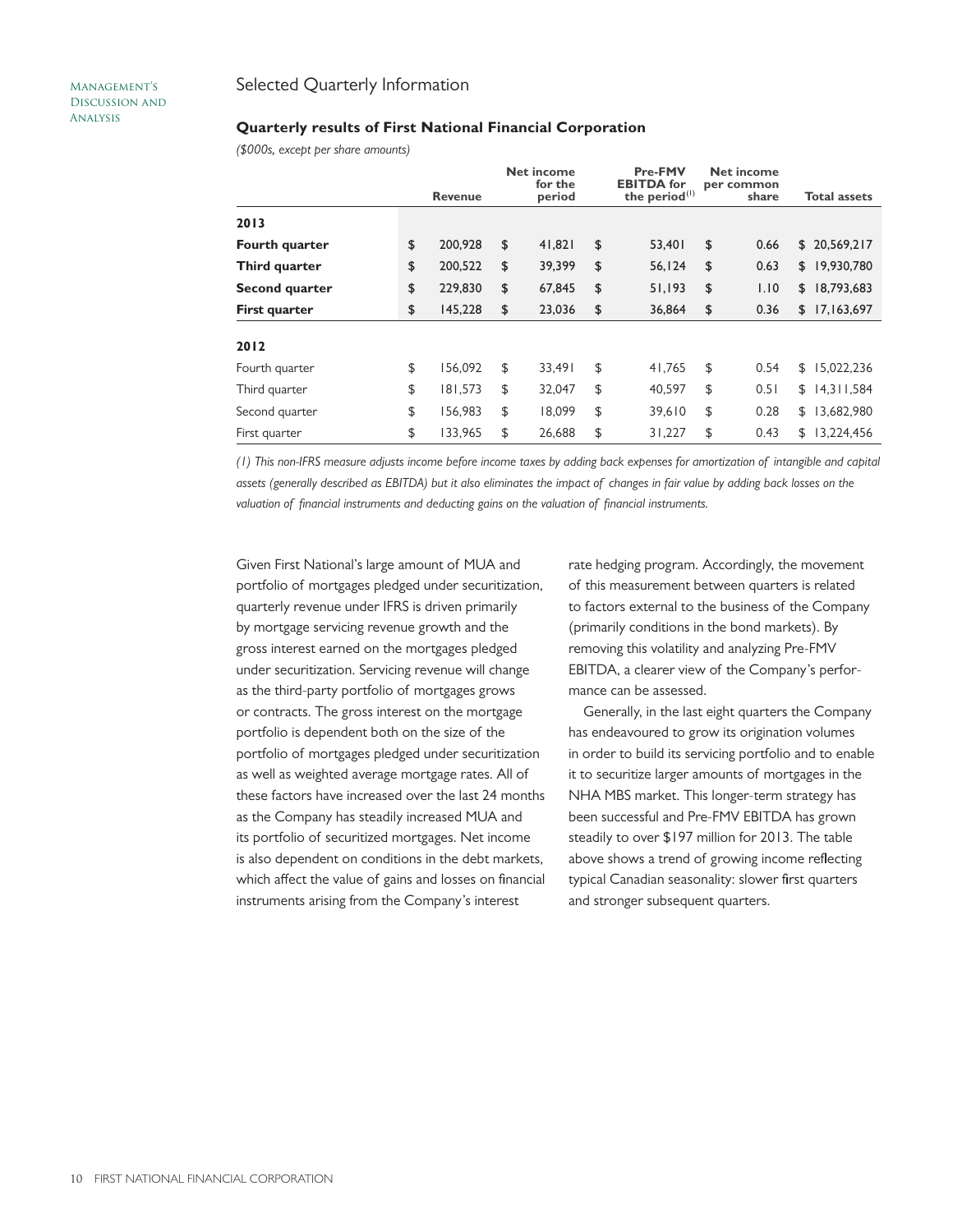# Selected Annual Financial Information for the Company's Fiscal Year

*(\$000s, except per share amounts)*

|                                                                                  | December 31<br>2013 | December 31<br>2012 | December 31<br>20 I I |
|----------------------------------------------------------------------------------|---------------------|---------------------|-----------------------|
| For the year then ended                                                          |                     |                     |                       |
| Income statement highlights                                                      |                     |                     |                       |
| Revenue                                                                          | \$<br>776,508       | \$<br>628.613       | \$<br>464.020         |
| Interest expense - securitized mortgages                                         | (323, 236)          | (246, 736)          | (184, 291)            |
| Brokerage fees                                                                   | (84, 420)           | (115,978)           | (81, 480)             |
| Salaries, interest and other operating expenses                                  | (127, 404)          | (106, 547)          | (91, 642)             |
| Add (deduct): realized and unrealized (gains) losses                             |                     |                     |                       |
| on financial instruments                                                         | (43,866)            | (6, 153)            | 18,485                |
| Pre-FMV EBITDA <sup>(1)</sup>                                                    | 197,582             | 153,199             | 125,092               |
| Amortization of capital assets                                                   | (2,374)             | (2,059)             | (1,856)               |
| Amortization of intangible assets                                                | (5, 563)            | (6, 468)            | (7,968)               |
| Add (deduct): realized and unrealized gains (losses)<br>on financial instruments | 43,866              | 6,153               | (18, 485)             |
| Provision for income taxes                                                       | (61, 410)           | (40,500)            | (26, 292)             |
| Net income                                                                       | 172.101             | 110,325             | 70.491                |
| Dividends declared                                                               | 90,294              | 80,859              | 109,022               |
| Per share highlights                                                             |                     |                     |                       |
| Net income per common share                                                      | 2.75                | 1.76                | 1.10                  |
| Dividends per common share                                                       | 1.38                | 1.27                | 1.25                  |
| At year end                                                                      |                     |                     |                       |
| Balance sheet highlights                                                         |                     |                     |                       |
| Total assets                                                                     | 20,569,217          | 15,022,236          | 11,927,270            |
| Total long-term financial liabilities                                            | \$<br>179,195       | \$<br>181,275       | \$<br>184,689         |

*(1) Pre-FMV EBITDA is not a recognized earnings measure under IFRS and does not have a standardized meaning prescribed by IFRS. Therefore, Pre-FMV EBITDA may not be comparable to similar measures presented by other issuers. Investors are cautioned that Pre-FMV EBITDA should not be construed as an alternative to net income or loss determined in accordance with IFRS as*  an indicator of the Company's performance or as an alternative to cash flows from operating, investing and financing activities *as a measure of liquidity and cash flows.* 

# Vision and Strategy

The Company provides mortgage financing solutions to virtually the entire mortgage market in Canada. By offering a full range of mortgage products, with a focus on customer service and superior technology, the Company believes that it is the leading non-bank mortgage lender in the industry. Growth has been achieved while maintaining a relatively conservative risk profile. The Company intends to continue leveraging these strengths to lead the "non-bank" mortgage lending industry in Canada, while appropriately managing risk.

The Company's strategy is built on four cornerstones: providing a full range of mortgage solutions; growing assets under administration; employing leading-edge technology to lower costs and rationalize business processes; and maintaining a conservative risk profile. An important element of the Company's strategy is its direct relationship with the mortgage borrower. Although the Company places most of its originations with third parties, FNFLP is perceived by most of its borrowers as the mortgage lender. This is a critical distinction. It allows the Company to communicate with each borrower directly throughout the term of the related mortgage.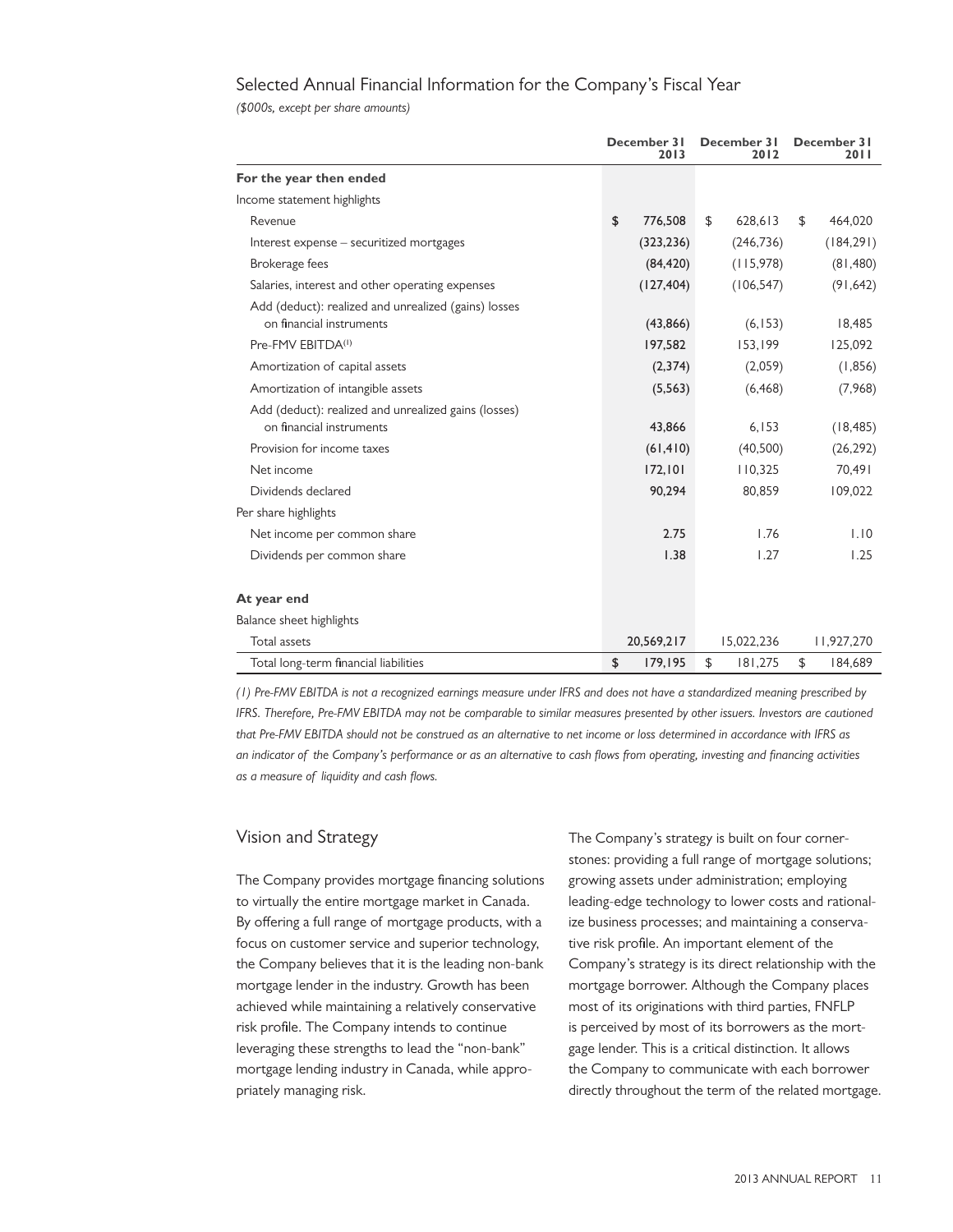Through this relationship, the Company can negotiate new transactions and pursue marketing initiatives. Management believes this strategy will provide long-term profitability and sustainable brand recognition for the Company.

# Key Performance Drivers

The Company's success is driven by the following factors:

- Growth in the portfolio of mortgages under administration;
- Growth in the origination of mortgages;
- Lowering the costs of operations through the innovation of systems and technology; and
- Employing innovative securitization transactions to minimize funding costs.

# Growth in Portfolio of Mortgages under Administration

Management considers the growth in MUA to be a key element of the Company's performance. The portfolio grows in two ways: through mortgages originated by the Company and through third-party mortgage servicing contracts. Mortgage originations not only drive revenues from placement and interest from securitized mortgages, but perhaps more importantly, longer-term values such as servicing fees, mortgage administration fees, renewal opportunities and the growth of the customer base for marketing initiatives. As at December 31, 2013, MUA totalled \$75.6 billion, up from \$67.3 billion at December 31, 2012, an increase of 12%. This compares to \$74.0 billion at September 30, 2013, representing a quarter-over-quarter increase of 2% and an annualized increase of about 9%.

## Growth in Origination of Mortgages

The origination of mortgages not only drives the growth of MUA as described above, but leverages the Company's origination platform, which has a large fixed cost component. As more mortgages are originated, the marginal costs of underwriting are decreased. The Company can also decide to securitize more mortgages to take advantage of its origination in periods of wider mortgage spreads. Prior to 2008, when the capital markets experienced some significant turbulence, the prime mortgages that the Company originated had tight spreads such that the Company's strategy was to sell these mortgages on commitment to institutional investors and retain the servicing. This strategy changed with the challenges in the credit environment and the Company was able to take a larger portion of the spread for itself. By the end of 2010, much of the turmoil in the capital markets had waned and mortgage spreads had returned to modest premiums over pre-crisis levels. This is most evident for five-year fixed rate singlefamily mortgage rates compared to similar-term Government of Canada bonds. Prior to 2008, this comparison showed spreads of approximately 1.25%. With the credit crisis, these spreads reached as high as 3.00% in 2008. Between 2009 and mid-2011, spreads gradually tightened as liquidity issues at financial institutions diminished and the competition for mortgages increased such that at June 30, 2011, mortgage spreads were at 1.46%. With renewed global economic turmoil in 2012, spreads generally widened again, reaching as high as 1.85% until tightening to about 1.61% by year end. Rates rose in 2013 as interest rates began to rise and spreads approached 1.85%. With competitive pressures toward year end, spreads tightened to about 1.50%. In 2013, the Company chose to continue its securitization strategy but use a larger portion of its renewal volume to achieve its annual targets. However, a still significant portion of its new origination, in both the single-family and multi-family segments, will be used for securitization to take advantage of these still profitable spreads. In 2013, the Company originated for securitization approximately \$3.6 billion of single-family mortgages and \$809 million of multi-unit residential mortgages in order to take advantage of these spreads. In 2013, the Company securitized through NHA MBS approximately \$420 million of floating rate single-family mortgages, \$4.7 billion of fixed rate single-family mortgages and \$795 million of fixed rate multi-unit residential mortgages.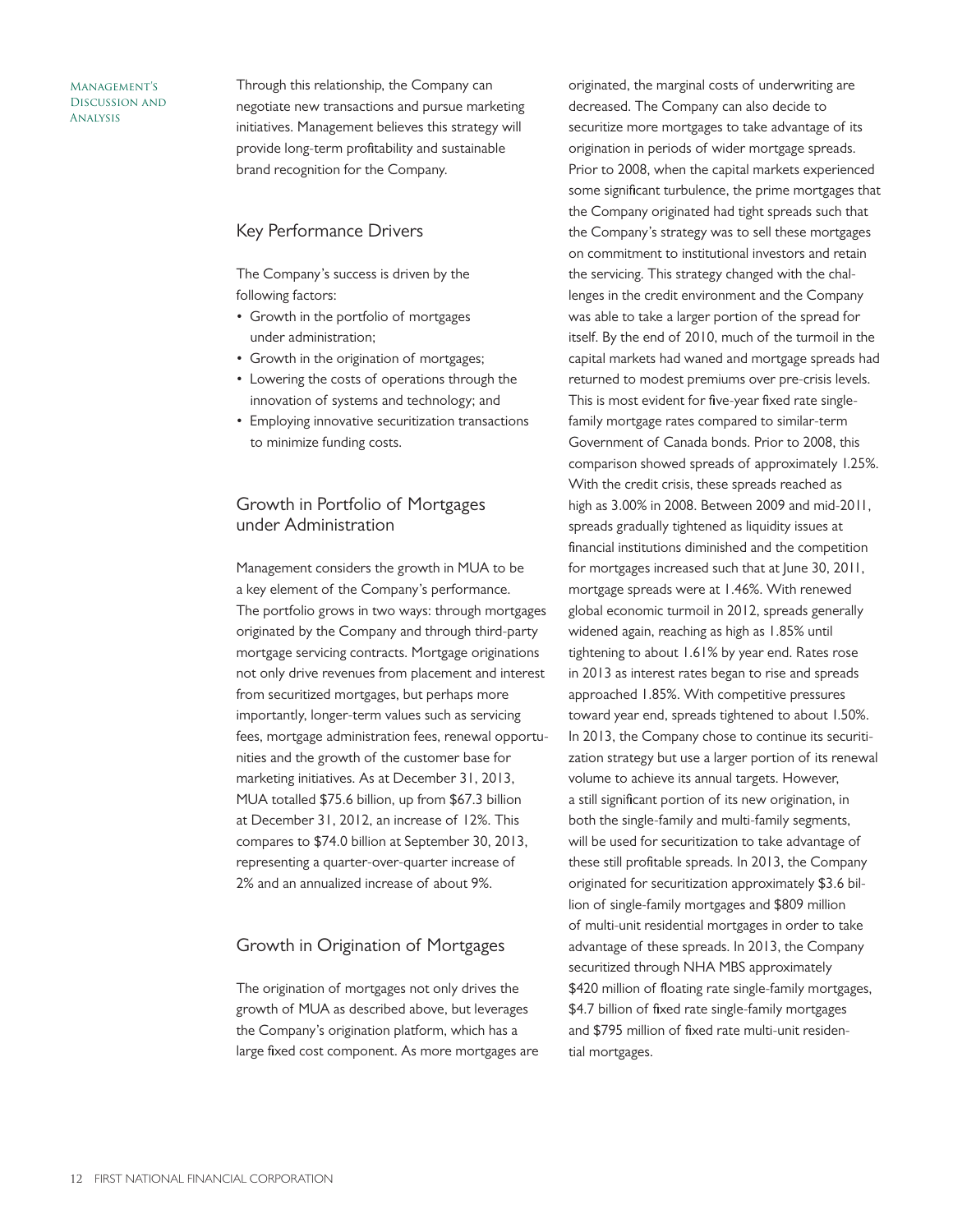# Lowering Costs of Operations

# **Innovations in systems and technology**

The Company has always used technology to provide for efficient and effective operations. This is particularly true for its MERLIN underwriting system, Canada's only web-based, real-time broker information system. By creating a paperless, 24/7 commitment management platform for mortgage brokers, the Company is now ranked among the top three lenders by market share in the broker channel. This has translated into increased single-family origination volumes and higher closing ratios (the percentage of mortgage commitments the Company issues that actually become closed mortgages).

#### **Increase of bank credit facility**

The Company uses a revolving line of credit with a syndicate of banks. At December 31, 2013, the commitment under the facility totalled \$570 million. This facility enables the Company to fund the increasing amount of mortgages accumulated for securitization. The entire facility is floating rate and has a four-year term. The Company has elected to undertake this increased debt for a number of reasons: (1) the transaction increases the amount of debt available to fund mortgages originated for securitization purposes; (2) the debt is revolving and can be used and repaid as the Company requires, providing more flexibility than the debenture debt, which is always fully drawn; (3) the four-year term extension gives the Company a committed facility that strategically extends the maturity of this debt beyond that of the debenture in 2015; and (4) the cost of borrowing reflects the Company's BBB issuer rating. Subsequent to December 31, 2013, the Company increased the bank syndicate credit facility to \$1 billion.

#### **Preferred share issuance**

On January 25, 2011, the Company issued 4,000,000 Class A preference shares, Series 1, for gross proceeds of \$100 million. The Company received net proceeds of \$97.4 million after issuance costs net of deferred tax assets of \$0.9 million. These shares are rate reset preferred shares having a stated 4.65% annual dividend rate, subject to Board of Director approval, and a par value of \$25 per share. The rate reset feature is at the discretion of the Company

such that after the initial five-year term, the Company can choose to extend the shares for another five-year term at a fixed spread (2.07%) over the yield of the then-relevant Government of Canada bond. While the investors in these shares have an option on each five-year anniversary to convert their Series 1 holdings into Series 2 preference shares (which pay floating rate dividends), there are no redemption options for these shareholders. As such, the Company considers these shares to represent a permanent source of capital and classifies the shares as equity on its balance sheet. Management believes this capital will give the Company the opportunity to pursue its strategy of increased securitization, which requires upfront investment.

Employing Innovative Securitization Transactions to Minimize Funding Costs

# **Approval as both an issuer of NHA MBS and seller to the Canada Mortgage Bonds program**

The Company has been involved in the issuance of NHA MBS since 1995. This program has been very successful, with over \$10 billion of NHA MBS issued. In December 2007, the Company was approved by Canada Mortgage and Housing Corporation ("CMHC") as an issuer of NHA MBS and as a seller into the CMB program. Issuer status has provided the Company with a funding source that it can access independently. Perhaps more importantly, seller status for the CMB gives the Company direct access to the CMB. Generally, the demand for high-quality fixed and floating rate investments increased significantly with the turmoil in 2009. This demand has continued into 2013 and allowed the Company to fund over \$5.9 billion of mortgages through the NHA MBS and CMB programs during the year. In August 2013, CMHC announced that it would be limiting the amount of guarantees it would issue on NHA MBS pools created for sale to the "market". CMHC indicated that the amount of guarantees it was providing for such market pools (primarily any pool not sold to the Canada Housing Trust ("CHT") for the CMB) was growing significantly. In order to better control the absolute amount of risk that it takes on in this respect, CMHC will implement policies to allocate the amount of guarantees it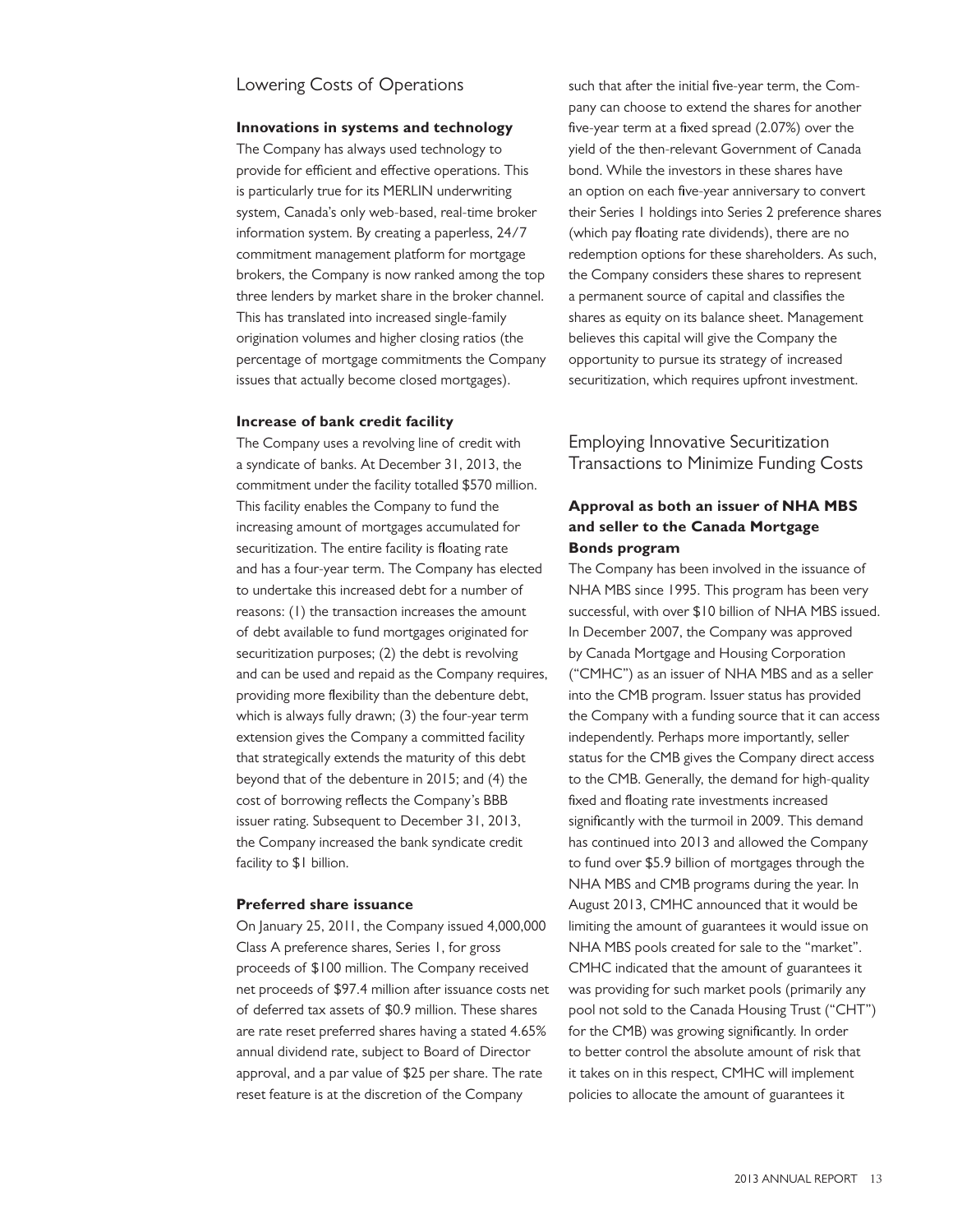provides in future. The current amount being allocated to each issuer is approximately the amount that First National is using each month, but the new policies could restrict the amount of growth the Company can plan for in the MBS market. These rules are similar to the CMB allocation rules described below, which have been in place since 2008.

#### **Canada Mortgage Bonds program**

The CMB program is an initiative sponsored by CMHC whereby the CHT issues securities to investors in the form of semi-annual interest-yielding five- and 10-year bonds. Pursuant to the Company's approval as a seller into the CMB, the Company is able to make direct sales into the program. Because of the similarities to a traditional Government of Canada bond (both have five- and 10-year unamortizing terms and a federal government guarantee), the CMB trades in the capital markets at a modest premium to the yields on Government of Canada bonds. The ability to sell into the CMB has given the Company access to lower costs of funds on both single-family and multi-family mortgage securitizations. Because these funding structures do not amortize, the Company can fund future mortgages through this channel as the original mortgages amortize or pay out. The Company also enjoys demand for mortgages from investment dealers who sell directly into the CMB. Because of the effectiveness of the CMB, there have been requests

from approved CMB sellers for larger issuances. CHT has indicated that it will not unduly increase the size of its issuances and has created guidelines through CMHC that limit the amount that can be sold by each seller into the CMB each quarter. The Company is subject to these limitations.

## Key Performance Indicators

The principal indicators used to measure the Company's performance are:

- Earnings before income taxes, depreciation and amortization, and losses and gains on financial instruments ("Pre-FMV EBITDA"(1)); and
- Adjusted cash flow from operations ("Adjusted Cash Flow").

Pre-FMV EBITDA is not a recognized measure under IFRS. However, management believes that Pre-FMV EBITDA is a useful measure that provides investors with an indication of income normalized for capital market fluctuations and prior to capital expenditures. Pre-FMV EBITDA should not be construed as an alternative to net income determined in accordance with IFRS or to cash flows from operating, investing and financing activities. The Company's method of calculating Pre-FMV EBITDA may differ from other issuers and, accordingly, Pre-FMV EBITDA may not be comparable to measures used by other issuers.

| (\$000s)                       | <b>Ouarter ended</b> |                     | Year ended |                     |    |                     |
|--------------------------------|----------------------|---------------------|------------|---------------------|----|---------------------|
|                                | December 31<br>2013  | December 31<br>2012 |            | December 31<br>2013 |    | December 31<br>2012 |
| For the period                 |                      |                     |            |                     |    |                     |
| Revenue                        | \$<br>200,928        | \$<br>156.092       | \$         | 776,508             | \$ | 628,613             |
| Income before income taxes     | 57,531               | 45,091              |            | 233,511             |    | 150,825             |
| Pre-FMV EBITDA <sup>(1)</sup>  | 53.401               | 41.765              |            | 197,582             |    | 153,199             |
| At period end                  |                      |                     |            |                     |    |                     |
| Total assets                   | 20,569,217           | 15.022.236          |            | 20,569,217          |    | 15,022,236          |
| Mortgages under administration | 75.619.003           | 67.260.086          |            | 75.619.003          |    | 67.260.086          |

*(1) This non-IFRS measure adjusts income before income taxes by adding back expenses for amortization of intangible and capital assets (generally described as EBITDA) but it also eliminates the impact of changes in fair value by adding back losses on the*  valuation of financial instruments and deducting gains on the valuation of financial instruments.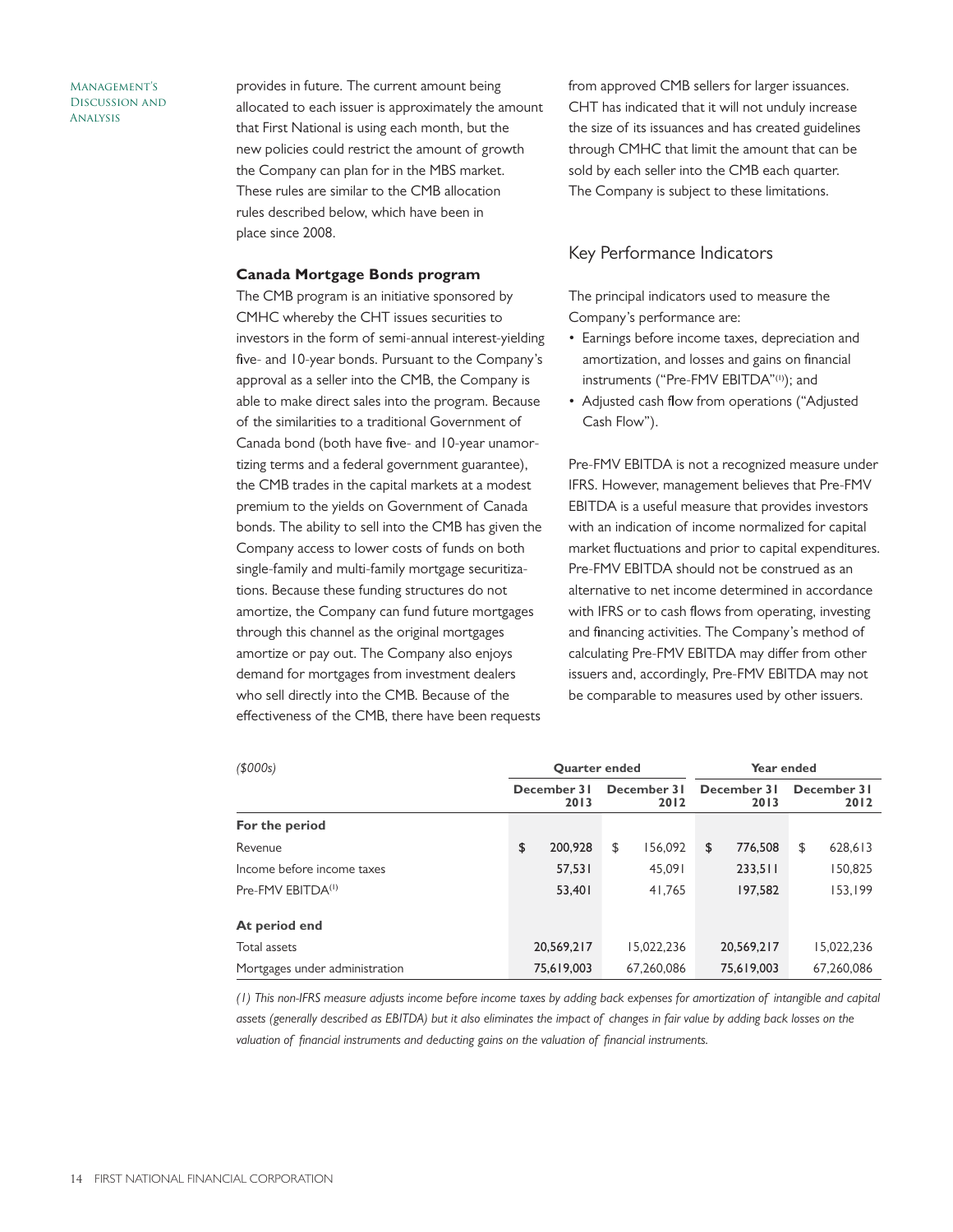Adjusted Cash Flow is not a defined term under IFRS. Management believes that net cash generated by the Company prior to investing and financing activities is an important measure for investors to monitor. Management cautions investors that, due to the Company's nature as a mortgage seller and securitizer, there will be significant variations in this measure from quarter to quarter as the Company collects and invests cash from mortgage transactions. Adjusted Cash Flow is determined by the Company as cash provided from operating activities increased/ decreased by the change in mortgages accumulated for sale or securitization in the period. Mortgages accumulated for sale or securitization consist primarily of mortgages that the Company funds ahead of securitization transactions. Normally,

during the three months after funding, the Company aggregates all relevant mortgages "warehoused" to date and creates a pool to sell to the NHA MBS market or directly to the CMB. As the Company typically raises term debt through the securitization markets on these mortgages in the months subsequent to the month of funding, there are large amounts of cash invested at quarter ends. The Company's credit facilities provide full financing for the majority of these mortgage loans. Accordingly, management believes the measure of Adjusted Cash Flow is meaningful only if the change in mortgages accumulated for sale between reporting periods is adjusted. The calculation also adjusts for the cash needed for investment in capital assets.

# Determination of Adjusted Cash Flow and Payout Ratio

| (\$000s)                                                                      | <b>Quarter ended</b> |                     |    |                     |    | Year ended          |    |                     |  |  |
|-------------------------------------------------------------------------------|----------------------|---------------------|----|---------------------|----|---------------------|----|---------------------|--|--|
|                                                                               |                      | December 31<br>2013 |    | December 31<br>2012 |    | December 31<br>2013 |    | December 31<br>2012 |  |  |
| For the period                                                                |                      |                     |    |                     |    |                     |    |                     |  |  |
| Cash provided by (used in) operating activities                               | \$                   | 299,833             | \$ | 86,207              | \$ | (150, 672)          | \$ | 166,597             |  |  |
| Add (deduct):                                                                 |                      |                     |    |                     |    |                     |    |                     |  |  |
| Change in mortgages accumulated for<br>sale or securitization between periods |                      | (278, 470)          |    | (53, 378)           |    | 266,303             |    | (42, 416)           |  |  |
| Additions to property, plant and equipment                                    |                      | (1,085)             |    | (612)               |    | (3, 428)            |    | (2,955)             |  |  |
| Adjusted Cash Flow <sup>(1)</sup>                                             |                      | 20,278              |    | 32,217              |    | 112,203             |    | 121,226             |  |  |
| Less: cash dividends on preference shares                                     |                      | (1, 162)            |    | (1, 162)            |    | (4,650)             |    | (4,650)             |  |  |
| Adjusted Cash Flow available for<br>common shareholders                       | \$                   | 19,116              | \$ | 31,055              | \$ | 107,553             | \$ | 116,576             |  |  |
|                                                                               |                      |                     |    |                     |    |                     |    |                     |  |  |
| Adjusted Cash Flow per common share<br>$(\frac{5}{\text{share}})^{(1)}$       |                      | 0.32                |    | 0.52                |    | 1.79                |    | 1.94                |  |  |
| Dividends declared on common shares                                           |                      | 20,987              |    | 19,490              |    | 82,955              |    | 76,209              |  |  |
| Dividends declared per common share (\$/share)                                |                      | 0.35                |    | 0.33                |    | 1.38                |    | 1.27                |  |  |
| Payout ratio                                                                  |                      | 109%                |    | 63%                 |    | 77%                 |    | 65%                 |  |  |

*(1) These non-IFRS measures adjust cash provided by (used in) operating activities by accounting for changes between periods in mortgages accumulated for sale or securitization and mortgage securitization activity.* 

For the year ended December 31, 2013, the payout ratio was 77%, higher than the 65% ratio reported in 2012. Although the Company recorded \$172 million of net income in 2013, the Company invested \$65 million in new securitizations, which reduced cash provided from operations. These costs include \$21 million of net capitalized broker fees to originate the securitized mortgages and \$39 million for

MBS-related costs required to raise the securitization-related debt. Cash flow was also lower than income due to gains on financial instruments, as approximately \$19 million of these gains were unrealized at year end. This was particularly apparent in the fourth quarter of 2013 when, despite net fair value gains, \$4 million of realized losses offset cash flow. The Company also used cash resources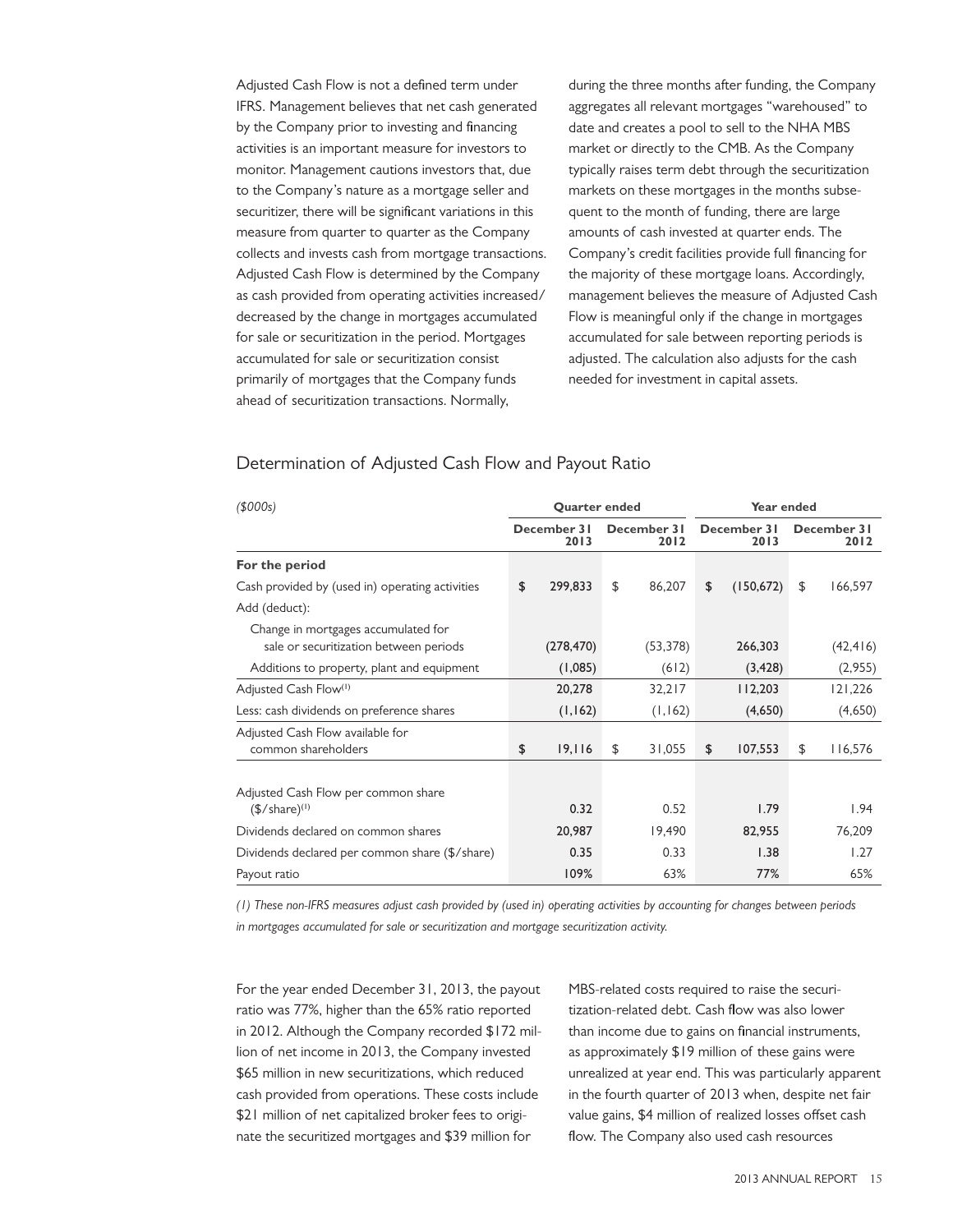in the termination of the Alt-A program. Approximately \$5 million of defaulted mortgages in the program, previously funded with securitization debt, were funded with internal Company resources in October 2013. Together, these two items reduced fourth quarter cash flow per share by about \$0.23. Without these two items, the payout ratio for the fourth quarter would have been approximately 63%. Overall, given the degree of investment in securitization, the Company is comfortable with 2013's payout ratio of 77%.

## Revenues and Funding Sources

#### **Mortgage origination**

The Company derives a significant amount of its revenue from mortgage origination activities. Most mortgages originated are funded either by placement with institutional investors or through securitization conduits, in each case with retained servicing. Depending upon market conditions, either an institutional placement or a securitization conduit may be the most cost-effective means for the Company to fund individual mortgages. In general, originations are allocated from one funding source to another depending on market conditions and strategic considerations related to maintaining diversified funding sources. The Company retains servicing rights on virtually all of the mortgages it originates, which provides the Company with servicing fees to complement revenue earned through originations. For the year ended December 31, 2013, origination volume increased from \$14.0 billion to \$14.1 billion, or less than 1%, compared to fiscal 2012.

#### **Securitization**

The Company securitizes a portion of its origination through various vehicles, including NHA MBS, CMB and Asset-backed Commercial Paper ("ABCP"). Although legally these transactions represent sales of mortgages, for accounting purposes they do not meet the requirements for revenue recognition and instead are accounted for as secured financings. These mortgages remain as mortgage assets of the Company for the full term and are funded with securitization-related debt. Of the Company's \$14.1 billion of originations for the year ended December 31, 2013, \$4.4 billion was originated for securitization purposes.

# **Placement fees and gain on deferred placement fees**

The Company recognizes revenue at the time that a mortgage is placed with an institutional investor. Cash amounts received in excess of the mortgage principal at the time of placement are recognized in revenue as "placement fees". The present value of additional amounts expected to be received over the remaining life of the mortgage sold (excluding normal market-based servicing fees) is recorded as a deferred placement fee. A deferred placement fee arises when mortgages with spreads in excess of a base spread are sold. Normally the Company would earn an upfront cash placement fee, but investors prefer paying the Company over time as they earn net interest margin on such transactions. Upon the recognition of a deferred placement fee, the Company establishes a "deferred placement fee receivable" that is amortized as the fees are received by the Company. Of the Company's \$14.1 billion of originations for the year ended December 31, 2013, \$7.9 billion was placed with institutional investors and \$1.3 billion was originated for institutional investors involved in the issuance of NHA MBS.

For all institutional placements and mortgages sold to institutional investors for the NHA MBS market, the Company earns placement fees. Revenues based on these originations are equal to either (1) the present value of the excess spread, or (2) an origination fee based on the outstanding principal amount of the mortgage. This revenue is received in cash at the time of placement. In addition, under certain circumstances, additional revenue from institutional placements and NHA MBS may be recognized as "gain on deferred placement fees" as described above.

## **Mortgage servicing and administration**

The Company services virtually all mortgages generated through its mortgage origination activities on behalf of a wide range of institutional investors. Mortgage servicing and administration is a key component of the Company's overall business strategy and a significant source of continuing income and cash flow. In addition to pure servicing revenues, fees related to mortgage administration are earned by the Company throughout the mortgage term. Another aspect of servicing is the administration of funds held in trust, including borrowers' property tax escrow, reserve escrow and mortgage payments.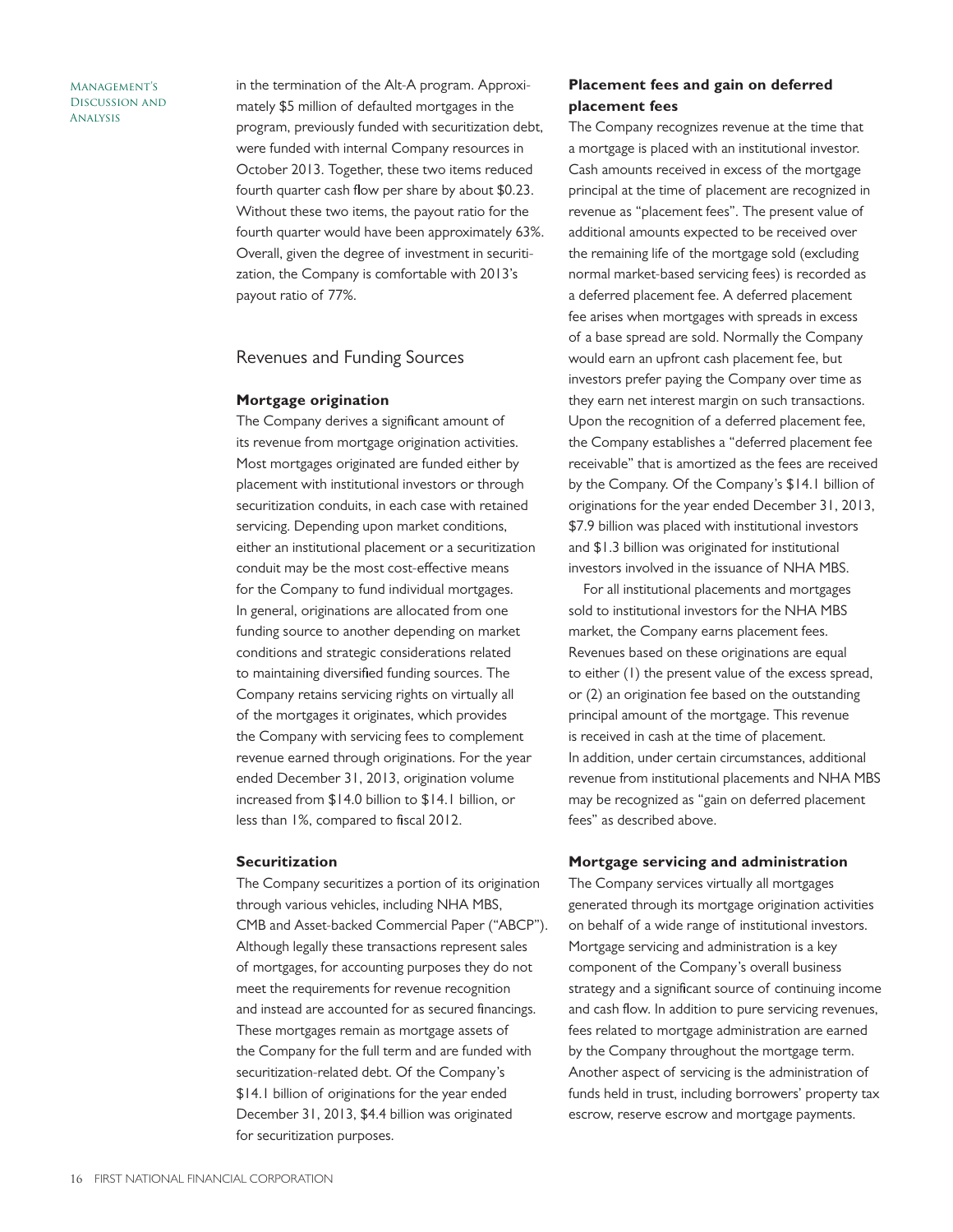As acknowledged in the Company's agreements, any interest earned on these funds accrues to the Company as partial compensation for administration services provided. The Company has negotiated favourable interest rates on these funds with the chartered banks that maintain the deposit accounts, which has resulted in significant additional servicing revenue.

In addition to the interest income earned on securitized mortgages and deferred placement fees receivable, the Company also earns interest income on mortgage-related assets, including mortgages accumulated for sale or securitization, mortgage and loan investments and purchased mortgage servicing rights.

## Results of Operations

The following table shows the volume of mortgages originated by First National and mortgages under administration for the periods indicated:

| $$$ millions)                                   | <b>Ouarter ended</b> |                     |    |                     | Year ended |                     |    |                     |
|-------------------------------------------------|----------------------|---------------------|----|---------------------|------------|---------------------|----|---------------------|
|                                                 |                      | December 31<br>2013 |    | December 31<br>2012 |            | December 31<br>2013 |    | December 31<br>2012 |
| Mortgage originations by segment                |                      |                     |    |                     |            |                     |    |                     |
| Single-family residential                       | \$                   | 2,496               | \$ | 1.919               | \$         | 10,925              | \$ | 11,280              |
| Multi-unit residential and commercial           |                      | 887                 |    | 832                 |            | 3,133               |    | 2,709               |
| Total                                           | \$                   | 3,383               | \$ | 2,751               | \$         | 14,058              | \$ | 13,989              |
| Mortgage originations by funding source         |                      |                     |    |                     |            |                     |    |                     |
| Institutional investors - residential           | \$                   | 1,704               | \$ | 1.246               | \$         | 7,131               | \$ | 8,926               |
| Institutional investors - multi-unit/commercial |                      | 205                 |    | 192                 |            | 802                 |    | 838                 |
| NHA MBS for institutional investors             |                      | 470                 |    | 339                 |            | 1,333               |    | 737                 |
| NHA MBS/CMB/ABCP securitization                 |                      | 911                 |    | 856                 |            | 4,373               |    | 3,135               |
| Internal Company resources                      |                      | 93                  |    | 118                 |            | 419                 |    | 353                 |
| Total                                           | \$                   | 3.383               | \$ | 2,751               | \$         | 14,058              | \$ | 13,989              |
| Mortgages under administration                  |                      |                     |    |                     |            |                     |    |                     |
| Single-family residential                       | \$                   | 57,652              | \$ | 49.636              | \$         | 57,652              | \$ | 49,636              |
| Multi-unit residential and commercial           |                      | 17,967              |    | 17,624              |            | 17,967              |    | 17,624              |
| Total                                           | \$                   | 75,619              | \$ | 67,260              | \$         | 75,619              | \$ | 67,260              |

Total mortgage origination volumes increased in 2013 by less than 1% as the single-family housing market bounced back from a slow start in the first quarter of 2013. Management believes this is partially a result of the cyclical slowdown in the housing market along with measures introduced by the federal government in June 2012 to reduce the amount homeowners can borrow under government-backed mortgage insurance programs. Single-family volumes decreased by 3% year over year as demand for housing continued despite the government intervention. Commercial segment originations remained strong, particularly in the fourth quarter, rising by 16% compared to 2012.

The low interest rate environment which existed for most of 2012 continued for much of 2013 such that increased commercial real estate transactions, together with the Company's expertise in underwriting CMHC mortgages, drove strong origination volumes. Origination for direct securitization into NHA MBS, CMB and ABCP programs increased significantly from \$3.1 billion to almost \$4.4 billion as the Company took advantage of demand for government-insured securities.

For most of 2013, Canadian capital markets were relatively upbeat. The impact of an improving global economy and recovery in Canada meant a movement of capital from the bond markets, such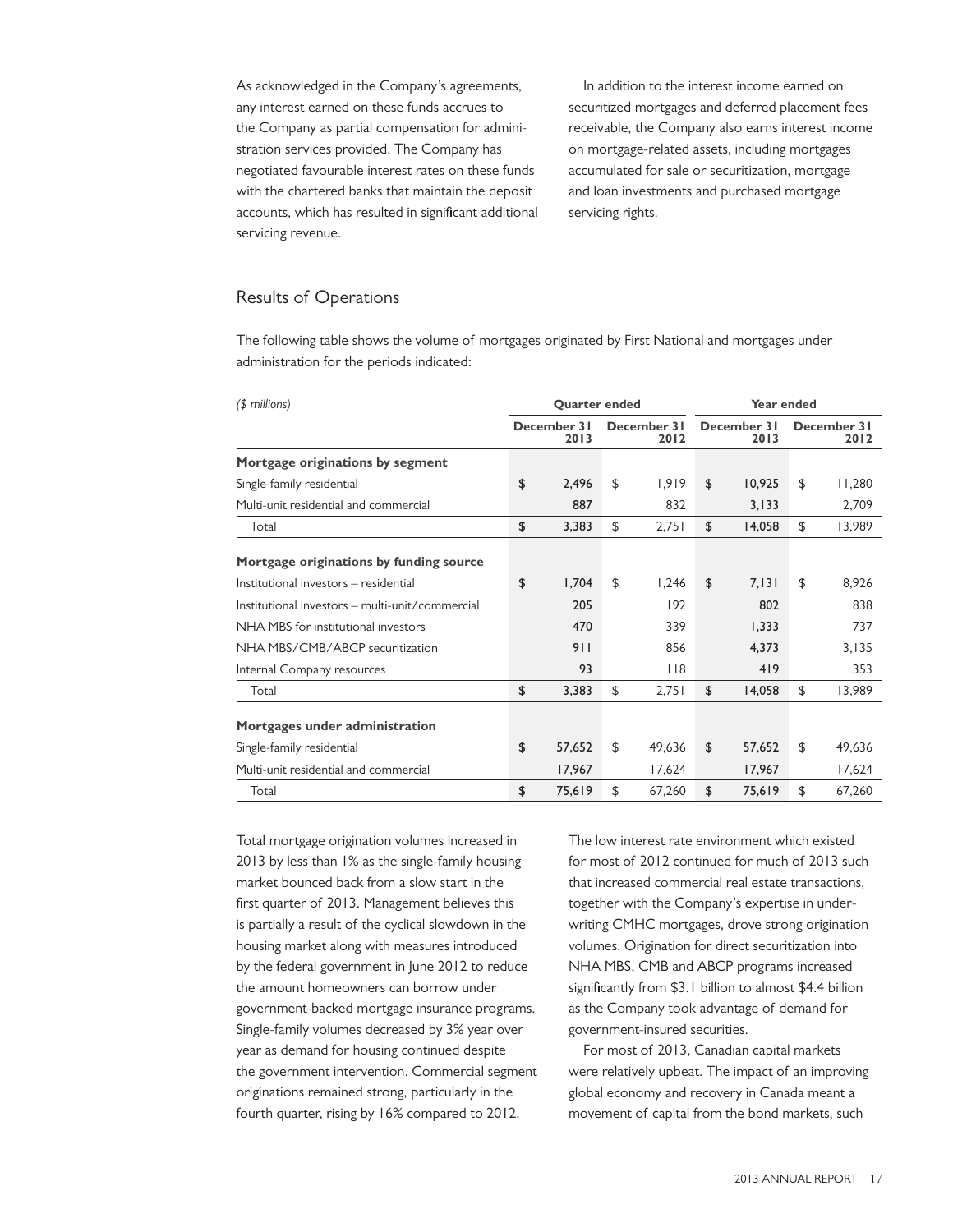that bond prices fell and yields increased. For the Company, this meant the value of holding short bond positions as a hedge against its mortgages pending securitization increased and the Company recorded large gains on financial instruments. Despite some negative sentiment in the third quarter of 2013, economic indicators turned favourable in the fourth quarter and bond yields rose. Accordingly, the impact in the fourth quarter on First National was positive and it realized net gains on its short bond position.

Total revenues for the year ended December 31, 2013 increased by about 24% compared to the year ended December 31, 2012, from \$628.6 million to \$776.5 million. This measure increased because of the favourable change in gains and losses on financial instruments between the years as well as higher interest revenue on the larger portfolio of mortgages pledged under securitization and mortgage investment income.

#### **Net interest – securitized mortgages**

Comparing the year ended December 31, 2013 to the year ended December 31, 2012, "net interest – securitized mortgages" increased by 17% to \$106.0 million from \$90.3 million. The increase was due to a larger portfolio of securitized mortgages offset by tighter weighted-average spreads on the portfolio year over year. The portfolio of mortgages funded through securitization increased from \$13.0 billion as at December 31, 2012 to \$17.7 billion as at December 31, 2013; however, the market for prime mortgages became more competitive as the Company grew this portfolio. At December 31, 2012, the Company's securitized mortgage portfolio earned gross spreads of approximately 1.04%. By December 31, 2013, as higher-spread securitizations amortized down and new securitizations were entered into at tighter spreads (particularly given the large gain on financial instruments recorded in the second quarter of 2013), the weighted-average gross spread decreased to 0.94%. Net interest is also affected by the amortization of deferred origination costs and fair value adjustments that are capitalized on these mortgages. Credit losses were minimal in the quarter as the Company's exposure to uninsured mortgages declined, particularly as the Alt-A program wound up.

## **Placement fees**

Placement fee revenue decreased 4% to \$145.4 million from \$151.9 million. This decrease is due to lower volumes originated for institutional investors offset by higher per unit pricing on a portion of the Company's residential origination. Total origination volumes, which drive placement fees, consisting of mortgages originated for institutional investors together with the multi-unit residential mortgages originated for the third-party MBS program, decreased by 12% from 2012 to 2013. The Company also earned higher placement fees from mortgage renewals as it negotiated higher placement fees on renewal with its institutional investors and placed more renewal origination in 2013 as opposed to 2012.

#### **Gains on deferred placement fees**

Gains on deferred placement fees revenue increased 43% to \$11.0 million from \$7.7 million. The gains relate to multi-unit residential mortgages originated and sold to institutional MBS issuers. Volumes increased by 81% from \$737 million in 2012 to \$1.3 billion in 2013. Generally, spreads on these transactions tightened in 2013 so that the Company realized lower per unit gains.

#### **Mortgage servicing income**

Mortgage servicing income increased 3% to \$92.8 million from \$89.9 million. This increase was primarily due to the growth in the amount of MUA, which grew by 12% year over year. This growth rate reflects the growth of MUA for the Company's securitization programs of 36% and third-party MUA growth of 7% between 2012 and 2013. At December 31, 2013, there were approximately \$18.8 billion of mortgages in MUA on which the Company earned net interest spread as opposed to servicing revenue. This has grown from \$13.9 billion in 2012. As the securitized portfolio has grown and become a larger part of MUA, mortgage servicing has been sacrificed for wider spreads as recorded in "net interest – securitized mortgages" revenue. The Company's average rate of servicing has also dropped as volume discount thresholds for some residential investors have been reached.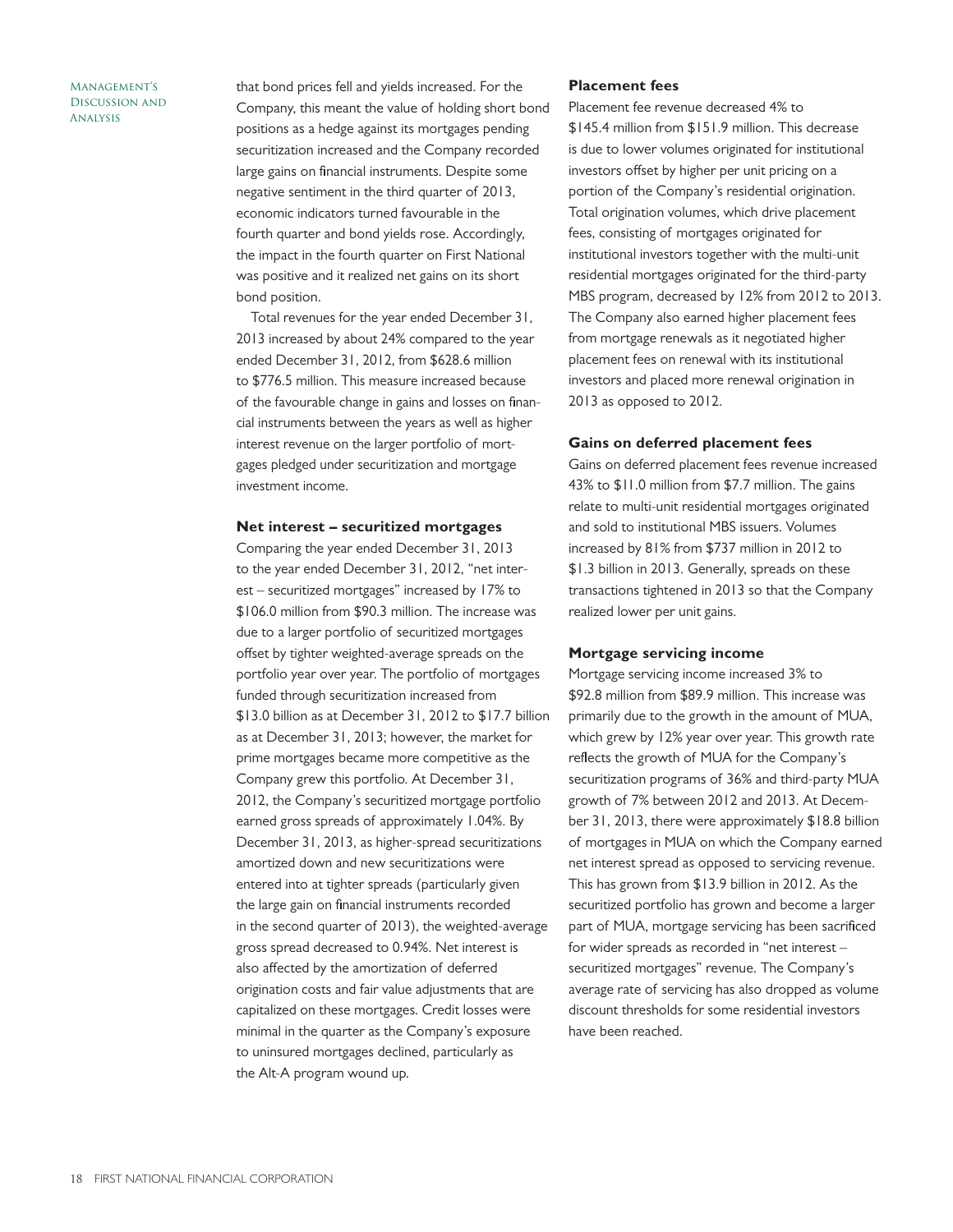#### **Mortgage investment income**

Mortgage investment income increased 51% to \$54.2 million from \$35.9 million. The change is largely due to the Company's larger securitization program. As the Company elects to securitize more of its origination, mortgages accumulated for securitization increase and earn the Company higher interest income in the warehousing period prior to securitization. This is particularly true for the CMB program, for which the warehousing period is as long as four months. The remaining change is a combination of offsetting factors, including about \$4.8 million of mortgage interest earned on consolidation of \$69 million of mortgages held through the Fund.

# **Realized and unrealized gains (losses) on fi nancial instruments**

For First National, this financial statement line item typically consists of two components: (1) gains and losses related to the Company's economic hedging activities, and (2) gains and losses related to holding term assets derived using discounted cash flow methodology. Much like the short bonds that the Company uses for hedging, the term assets are affected by changes in credit markets and Government of Canada bond yields (which form the risk-free benchmarks used to price the Company's deferred placement fees receivable, and mortgages designated as held for trading). The following table summarizes these gains and losses by category in the periods indicated:

## Summary of realized and unrealized gains (losses) on financial instruments *(\$000s)*

|                                                                                       | <b>Ouarter ended</b> |                     | Year ended |                     |    |                     |  |  |
|---------------------------------------------------------------------------------------|----------------------|---------------------|------------|---------------------|----|---------------------|--|--|
|                                                                                       | December 31<br>2013  | December 31<br>2012 |            | December 31<br>2013 |    | December 31<br>2012 |  |  |
| Gains (losses) on short bonds used for<br>the economic hedging program                | \$<br>3.945          | \$<br>915           | \$         | 28,668              | \$ | (1,644)             |  |  |
| Gains related to the mortgages designated<br>at fair value net of interest rate swaps | 1.618                | 4.871               |            | 15,141              |    | 8,277               |  |  |
| Gains (losses) on deferred placement<br>fees receivable                               | 65                   | 32                  |            | (297)               |    | (131)               |  |  |
| Losses on mortgage and loan investments                                               |                      | (457)               |            |                     |    | (521)               |  |  |
| Other gains                                                                           | 110                  | 71                  |            | 354                 |    | 172                 |  |  |
| Total gains on financial instruments                                                  | \$<br>5,738          | \$<br>5,432         | \$         | 43,866              | \$ | 6,153               |  |  |

The Company uses short Government of Canada bonds (including CHT-issued bonds) together with repurchase agreements to create forward interest rate contracts to hedge the interest rate risk associated with fixed rate mortgages originated for its own securitization programs. For accounting purposes, these do not qualify as valid interest rate hedges as the bonds used are not derivatives but simple cash-based financial instruments. Under IFRS, these gains or losses are recorded in the period in which the bond yields change; however, the offsetting economic gains or losses are not recorded in the same period. Instead, the resulting economic gain (or loss) will be reflected in wider or narrower

spreads on the mortgages pledged for securitization and will be realized in net interest margin over the terms of the mortgages and the related debts. In 2013, the Company recorded gains on these hedges of \$28.7 million (2012 – losses of \$1.6 million). The 2013 gains are the result of an environment of generally rising bond yields experienced during the year. While these gains increased the current year's net income, the gross spread on the related portfolio of securitized mortgages going forward will be proportionally tighter as the Company has issued securitization-related debt at higher interest rates than it would have prior to the movement in bond yields.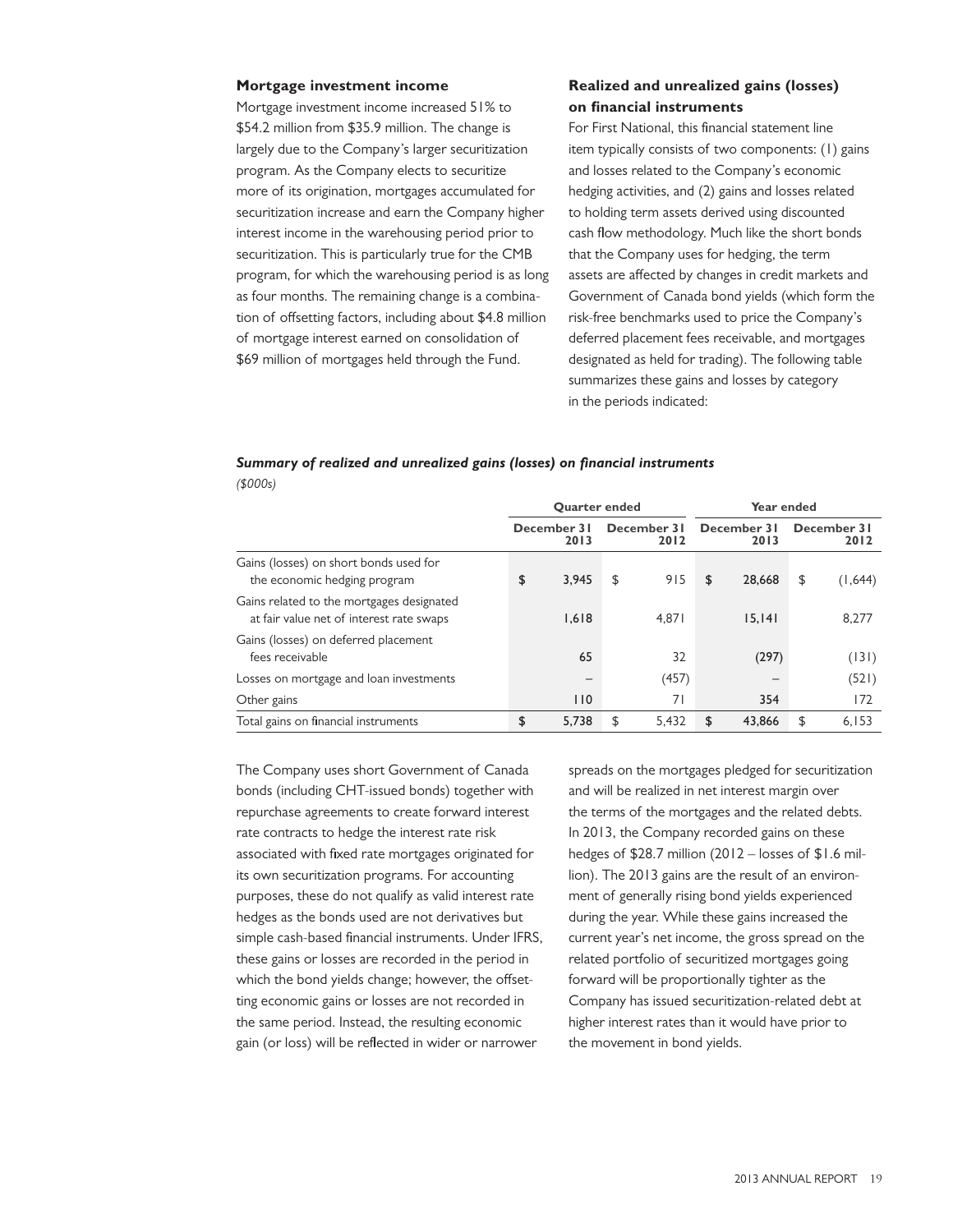Economic sentiment about the global economy fluctuated during the year but generally opening optimism prevailed and led to quickly rising bond yields peaking in the third quarter. The fourth quarter was more sedate as deflationary issues led to some of the previous increases being given back, but bond yields crept up late in the quarter to favourably impact the Company's short bond positions. Overall, fiveyear Government of Canada bond yields increased from approximately 1.45% at the beginning of the year to 1.95% at year end. Because of this significant movement, the Company's gain was large. The large gain was also a function of the size of its warehouse of mortgages awaiting securitization and the timing of hedging transactions within each quarter. In order to adequately hedge its interest rate exposure, the Company had more than \$800 million of bonds sold short at the end of the year. The portion of the Company's mortgages which is held at fair value (primarily those funded through ABCP), was affected negatively by the change in yields; however, these losses were more than offset by gains on the value of the interest rate swaps, which were used to hedge all fixed rate mortgages in this portfolio. The mortgages were favourably affected by lower rates of prepayment and the tightening of mortgage funding spreads experienced within the year, which made existing mortgages comparatively more valuable. The Company also leveraged on mortgages, which it renewed for additional five-year terms and measured at fair value. Those renewals created immediate gains for the Company, as renewed mortgages typically do not require the payment of an upfront brokerage fee. The net fair value of the gains and losses on this portfolio of mortgages was a \$15.1 million gain for the year.

#### **Brokerage fees expense**

Brokerage fees expense decreased 27% to \$84.4 million from \$116.0 million. This decrease is largely explained by lower origination of single-family mortgages for institutional investors, which fell by 20%. The decrease of broker fees in excess of the change in origination is largely explained by lower per unit fees, volume discounts for electronic delivery services associated with brokerage, and lower commercial brokerage fees than recorded in 2012.

#### **Salaries and benefits expense**

Salaries and benefits expense increased 10% to \$62.0 million from \$56.3 million. The increase is due primarily to an increase in headcount and higher employee costs associated with commercial segment origination. The Company compensates its commercial sales staff with commissions based on the profitability of originated mortgages. Commercial origination increased by 16% from 2012 to 2013, and sales compensation increased by \$1.6 million year over year. As at December 31, 2013, the Company had 663 employees, compared to 615 as at December 31, 2012. The 8% increase in headcount is largely to meet the administrative demand associated with the increased MUA, which increased by 12% year over year. Management salaries were paid to the two senior executives (Co-founders) who indirectly each own about 40% of the Company's common shares. The current period expense is a result of the compensation arrangement executed on the closing of the initial public offering ("IPO").

#### **Interest expense**

Interest expense increased 47% to \$29.2 million from \$19.8 million. As discussed in the "Liquidity and Capital Resources" section of this analysis, the Company warehouses a portion of the mortgages it originates prior to settlement with the ultimate investor or funding with a securitization vehicle. The Company uses the debenture together with a \$570 million credit facility with a syndicate of banks and 30-day repurchase facilities to fund the mortgages during this period. The overall interest expense has increased from the prior period due to increased use of the credit facility and repurchase facilities to warehouse the larger amounts of mortgages originated for the Company's securitization programs. As at December 31, 2013, the Company had borrowed \$884 million using these facilities, compared to \$656 million as at December 31, 2012. Generally, interest expense would have been higher but for the increased use of 30-day repurchase facilities instead of bank debt.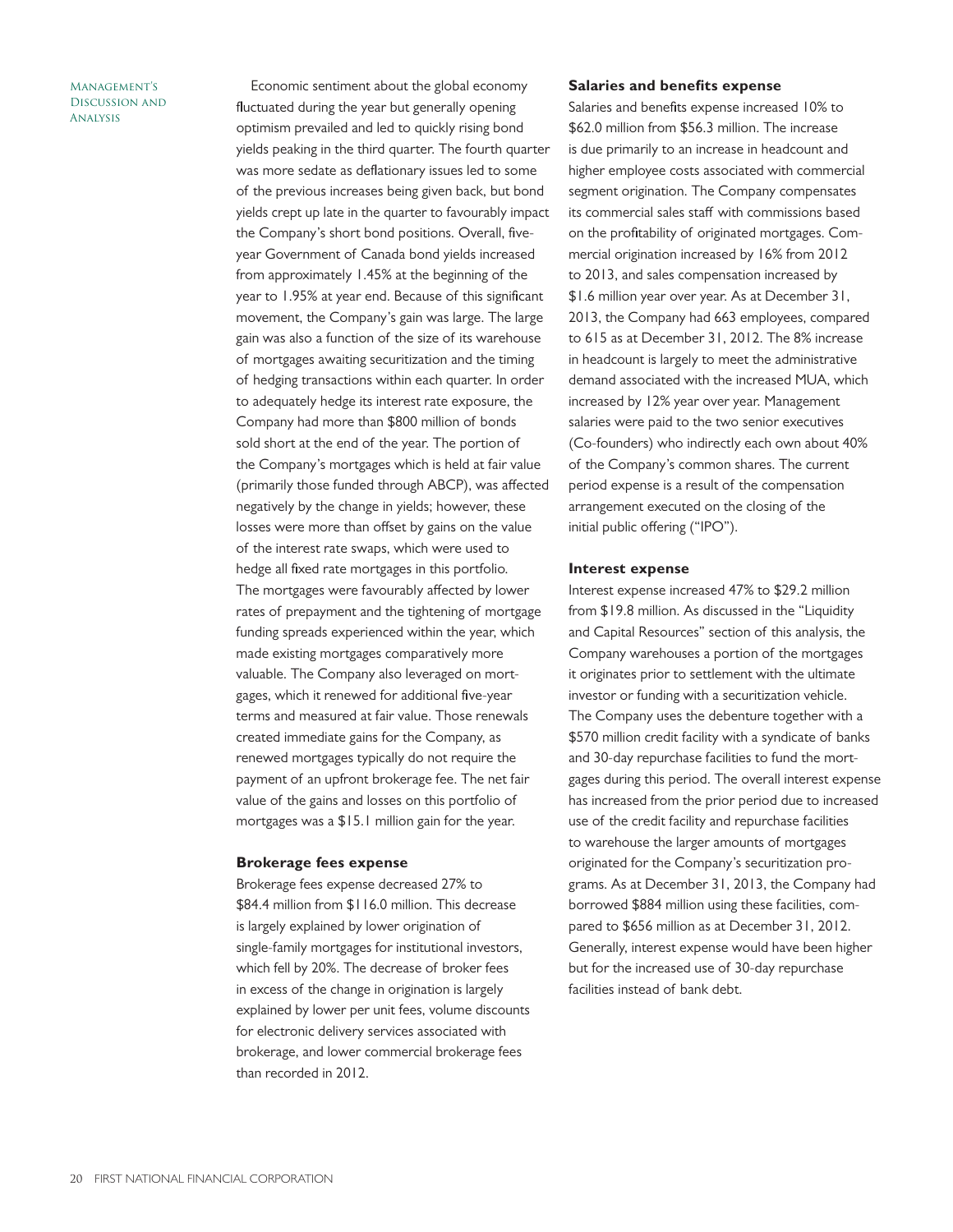# **Other operating and amortization of intangibles expenses**

Other operating and amortization of intangibles expenses increased 13% to \$44.1 million from \$38.9 million. The amortization of intangible assets recognized on the IPO was \$5.6 million in 2013 compared to \$6.5 million in 2012, as some of these assets became fully amortized in 2013. Other operating expenses increased by \$3.8 million as the Company incurred higher costs related to its increased securitization program, including costs for hedging, which increased \$1.5 million year over year. The increase also includes \$1.4 million of operating expenses related to the Fund (which the Company now consolidates into its earnings).

#### **Non-controlling interests**

This amount relates to the amount of the net income earned from the Fund that pertains to interests other than the Company. The first quarter of 2013 was the first period in which the Company consolidated the operations of the Fund. The amount has increased during 2013 as the Fund's operations became more profitable as it levered up its operations to maximize capital efficiency.

# **Income before income taxes and Pre-FMV EBITDA**

Income before income taxes increased 55% to \$233.5 million from \$150.8 million. The increase was partially the result of a rising interest rate environment, which positively affected the Company's interest rate hedges in 2013. Income before income taxes was comparatively higher in 2013 by \$37.7 million due to the change in gains and losses on financial instruments. Pre-FMV EBITDA, which eliminates the impact of the gains and losses on financial instruments, increased 29% to \$197.6 million from \$153.2 million. The increase was largely due to the combination of higher net interest on securitized mortgages and increased placement fees net of broker fees. Together these provided the Company with \$40.8 million of additional pre-tax profit.

## **Provision for income taxes**

The provision for taxes increased 52% to \$61.4 million from \$40.5 million. The provision is higher due to the increased earnings recorded in 2013 compared to those in 2012.

# Operating Segment Review

The Company aggregates its business from two segments for financial reporting purposes: (i) Residential (which includes single-family residential mortgages); and (ii) Commercial (which includes multi-unit residential and commercial mortgages), as summarized below:

## **Operating business segments**

*(\$000s except percent amounts)*

|                                | <b>Residential</b>  |                     | <b>Commercial</b>   |                     |  |  |
|--------------------------------|---------------------|---------------------|---------------------|---------------------|--|--|
| <b>Quarter ended</b>           | December 31<br>2013 | December 31<br>2012 | December 31<br>2013 | December 31<br>2012 |  |  |
| Originations                   | 10,925,390<br>\$    | 11,280,166<br>\$    | 3,133,273<br>\$     | 2,709,213<br>\$     |  |  |
| Percentage change              | $(3.1\%)$           |                     | 15.7%               |                     |  |  |
| Revenue                        | \$<br>590,976       | 465.593<br>\$       | \$<br>185,532       | \$<br>163,020       |  |  |
| Percentage change              | 26.9%               |                     | 13.8%               |                     |  |  |
| Income before income taxes     | \$<br>175.049       | 107.650<br>\$       | \$<br>58,462        | \$<br>43,175        |  |  |
| Percentage change              | 62.6%               |                     | 35.4%               |                     |  |  |
| Year ended                     | December 31<br>2013 | December 31<br>2012 | December 31<br>2013 | December 31<br>2012 |  |  |
| Identifiable assets            | 16,282,131<br>\$    | \$11.426.562        | 4.257.310<br>\$     | 3.595.745<br>\$     |  |  |
| Mortgages under administration | 57,652,258<br>S     | \$49,636,195        | 17,966,745<br>S.    | 17,623,891<br>\$    |  |  |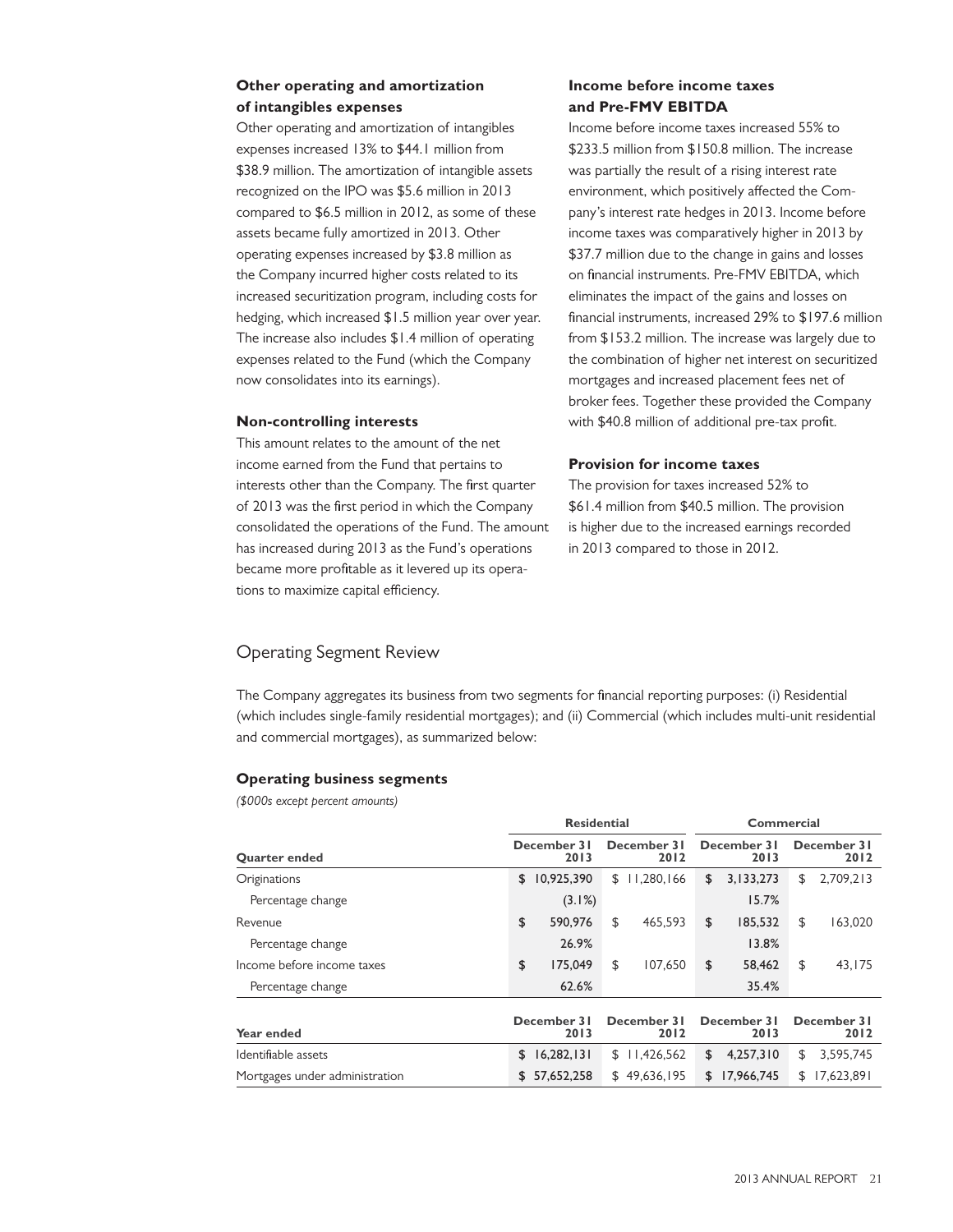## Residential Segment

Although residential origination decreased by 3% between 2013 and 2012, residential revenues increased by about 27%. Part of the increase is due to the change in gains and losses on financial instruments. Excluding these changes, revenue increased by 21% as both MUA and the securitized mortgage portfolio grew and produced higher revenue. Net changes of gains on financial instruments of \$29.4 million also affected net income before income taxes, as well as revenues. Without the impact of such fair value changes, net income before income taxes for the residential segment would have grown by 37% year over year, indicative of MUA growth of 16% and higher net margins on placement fees and securitized mortgages. Identifiable assets have increased since December 31, 2012, as the Company added more than \$4.1 billion of net single-family mortgages to mortgages pledged under securitization, and almost \$500 million of government bonds purchased for hedging purposes.

## Commercial Segment

Commercial revenues increased by almost 14% from the prior year, in line with a 16% increase in origination volume. Like the residential segment, commercial revenues were affected by changes in fair value. The increase in gains on financial instruments of \$8.3 million increased revenue by 5%. Without these movements, commercial segment revenues grew by 9%. This slower growth is due to tighter margins on placement and deferred placement as the multi-unit residential mortgage market became more competitive. Without fair value amounts, net income before tax increased by about \$7.0 million year over year, or an increase of 17%, as increased net interest on securitized mortgages and mortgage investment income flowed through to the bottom line. Identifiable assets have increased from those at December 31, 2012, as the Company increased its securitized portfolio of multi-unit residential mortgages through NHA MBS by more than \$500 million and added almost \$150 million of government bonds purchased for hedging purposes.

# Liquidity and Capital Resources

The Company's fundamental liquidity strategy has been to invest in prime Canadian mortgages. Management's belief has always been that these mortgages are considered "AAA" by investors and will always be well bid and highly liquid. This strategy proved effective during the turmoil experienced in 2007 through 2009, when capital markets retreated and only the highest-quality assets were bid. As the Company's results in those years have shown, First National had little, if any, trouble finding investors to purchase its mortgage origination at profitable margins. Originating prime mortgages also allows the Company to securitize in the capital markets; however, this activity requires significant cash resources to purchase and hold mortgages prior to arranging for term debt through the securitization markets. For this purpose, the Company uses the combination of the \$175 million debenture loan and the Company's revolving bank credit facility. This aggregate indebtedness is typically used to fund: (1) mortgages accumulated for sale or securitization, (2) deferred placement fees receivable, (3) the origination costs associated with securitization, and (4) mortgage and loan investments. The Company has a credit facility with a syndicate of eight financial institutions for a total credit of \$570 million. This facility was closed in December 2012 for a fouryear term. Bank indebtedness may also include borrowings obtained through overdraft facilities. At December 31, 2013, the Company has entered into repurchase transactions with financial institutions to borrow \$609 million related to \$620 million of mortgages held in "mortgages accumulated for sale or securitization" on the balance sheet.

At December 31, 2013, outstanding bank indebtedness (excluding bank indebtedness at the Fund level) was \$260.3 million (December 31, 2012 – \$185.0 million). Together with the debenture financing of  $$175$  million (December 31, 2012 – \$175 million), this "combined debt" was used to fund \$454.8 million (December 31, 2012 – \$297.2 million) of mortgages accumulated for sale or securitization. At December 31, 2013, the Company's other interest-yielding assets included: (1) deferred placement fees receivable of \$33.6 million (December 31, 2012 – \$41.9 million) and (2) mortgage and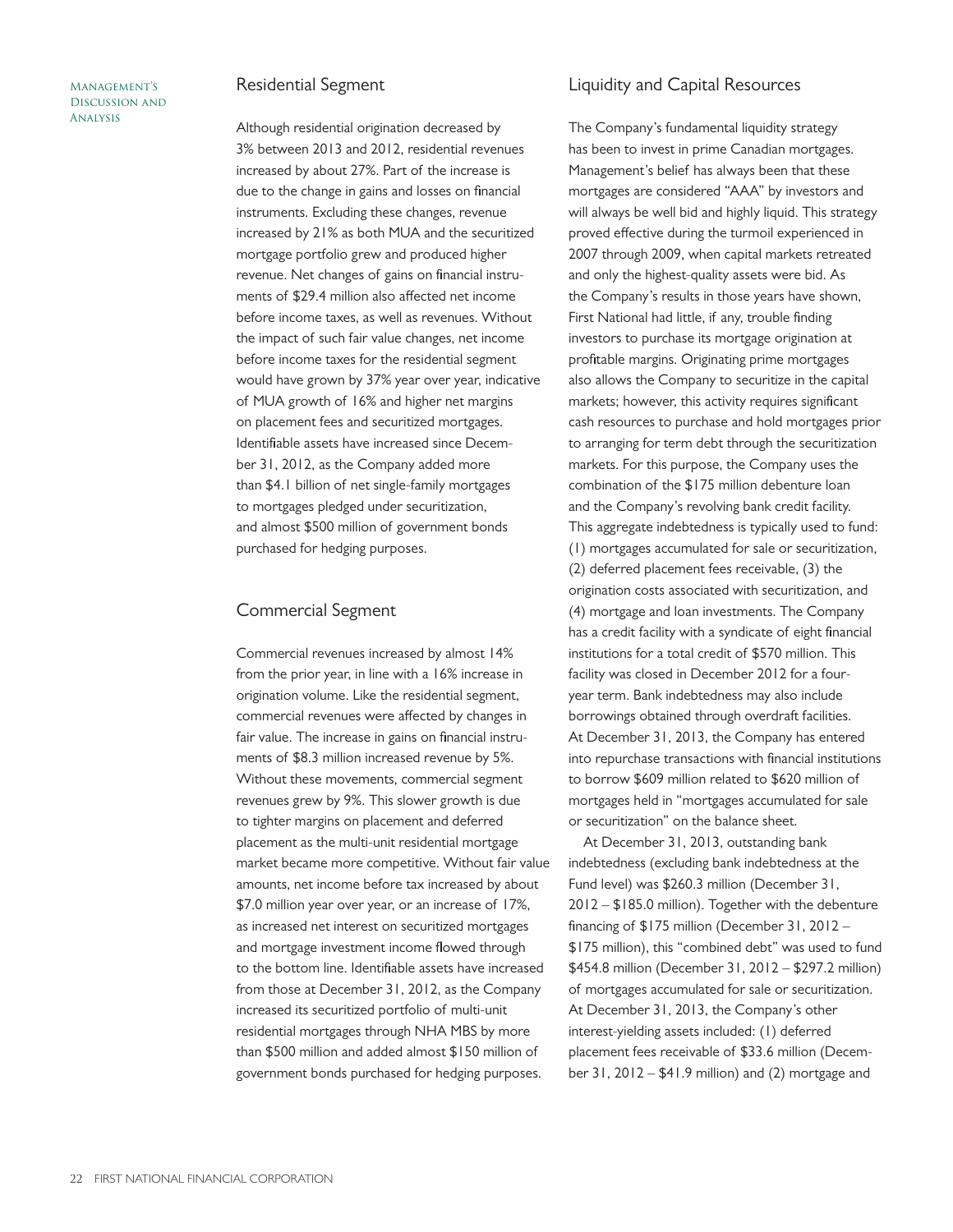loan investments of \$184.6 million (December 31,  $2012 - $173.0$  million). The difference between "combined debt" and the mortgages accumulated for sale or securitization funded by it, which the Company considers a proxy for true leverage, has decreased between December 31, 2012 and December 31, 2013, and now stands at \$nil (December 31,  $2012 - $62.8$  million). Effectively, the Company's bank, debenture and repo debt have been used entirely to fund mortgages accumulated for sale or securitization such that there is no debt needed to fund any other part of the Company's operations. This debt-to-equity ratio has decreased from 0.19 to 1 as at December 31, 2012 as the Company has repaid bank debt fully with the proceeds from the repayment of approximately \$44.7 million of cash held as collateral under securitization together with cash from operations.

The Company funds a large portion of its mortgage originations for institutional placement on the same day as the advance of the related mortgage. The remaining originations are funded by the Company on behalf of institutional investors or pending securitization on the day of the advance of the mortgage. On specified days, sometimes daily, the Company aggregates all mortgages warehoused to date for an institutional investor and transacts a settlement with that institutional investor. A similar process occurs prior to arranging for term funding through securitization. The Company uses a portion of the committed credit facility with the banking syndicate to fund the mortgages during this warehouse period. The credit facility is designed to be able to fund the highest balance of warehoused mortgages in a month and is normally only partially drawn.

The Company also invests in short-term mortgages, usually for six- to 18-month terms, to bridge existing borrowers in the interim period between long-term financing solutions. The banking syndicate has provided credit facilities to partially fund these investments. As these investments return cash, it will be used to pay down this bank indebtedness. The syndicate has also provided credit to finance a portion of the Company's deferred placement fees receivable and the origination costs associated with securitization as well as other miscellaneous longerterm financing needs.

A portion of the Company's capital has been employed to support its ABCP and NHA MBS programs, primarily to provide credit enhancements as required by rating agencies. In June 2011, CMHC issued new regulations regarding the timing of mortgage title transfer to its custodian. The notice requires that cash collateral be posted immediately on pool settlement with the custodian on a dollarfor-dollar basis for all mortgages not registered with the custodian. Due to the difficulty in obtaining evidence from land registry offices on a timely basis, the Company has been required to post cash collateral for the pending title transfers. At December 31, 2013, \$4.8 million (December 31, 2012 – \$37.7 million) of this collateral was held by the custodian. The collateral will be repaid to the Company as registration is subsequently evidenced to the custodian on these mortgages. The other significant portion of cash collateral is the investment made on behalf of the Company's ABCP programs. As at December 31, 2013, the investment in cash collateral was \$20.0 million (December 31, 2012 – \$28.0 million). In 2012, this total included \$11.9 million for the Alt-A program. In October 2013, the Company terminated the Alt-A program, repaying \$13.6 million of debt related to securitized mortgages and receiving a repayment of the \$11.9 million of cash collateral. The Company will fund the remaining portfolio of Alt-A mortgages from the program with internal resources. The Company continues to employ an assumption for the fair value of credit losses in the Alt-A program. To date, this assumption has been adequate to absorb all actual losses experienced in the program.

As demonstrated previously, the Company continues to see strong demand for its mortgage product from institutional investors and liquidity from bank-sponsored commercial paper conduits. By focusing on the prime mortgage market, the Company believes it will continue to attract bids for mortgages as its institutional customers seek government-insured assets for investment purposes. The Company also believes it can manage any liquidity issues that would arise from a year-long slowdown in origination volumes. Based on cash flow received in the fourth quarter of 2013, the Company will receive approximately \$76 million of cash, on an annualized basis, from its servicing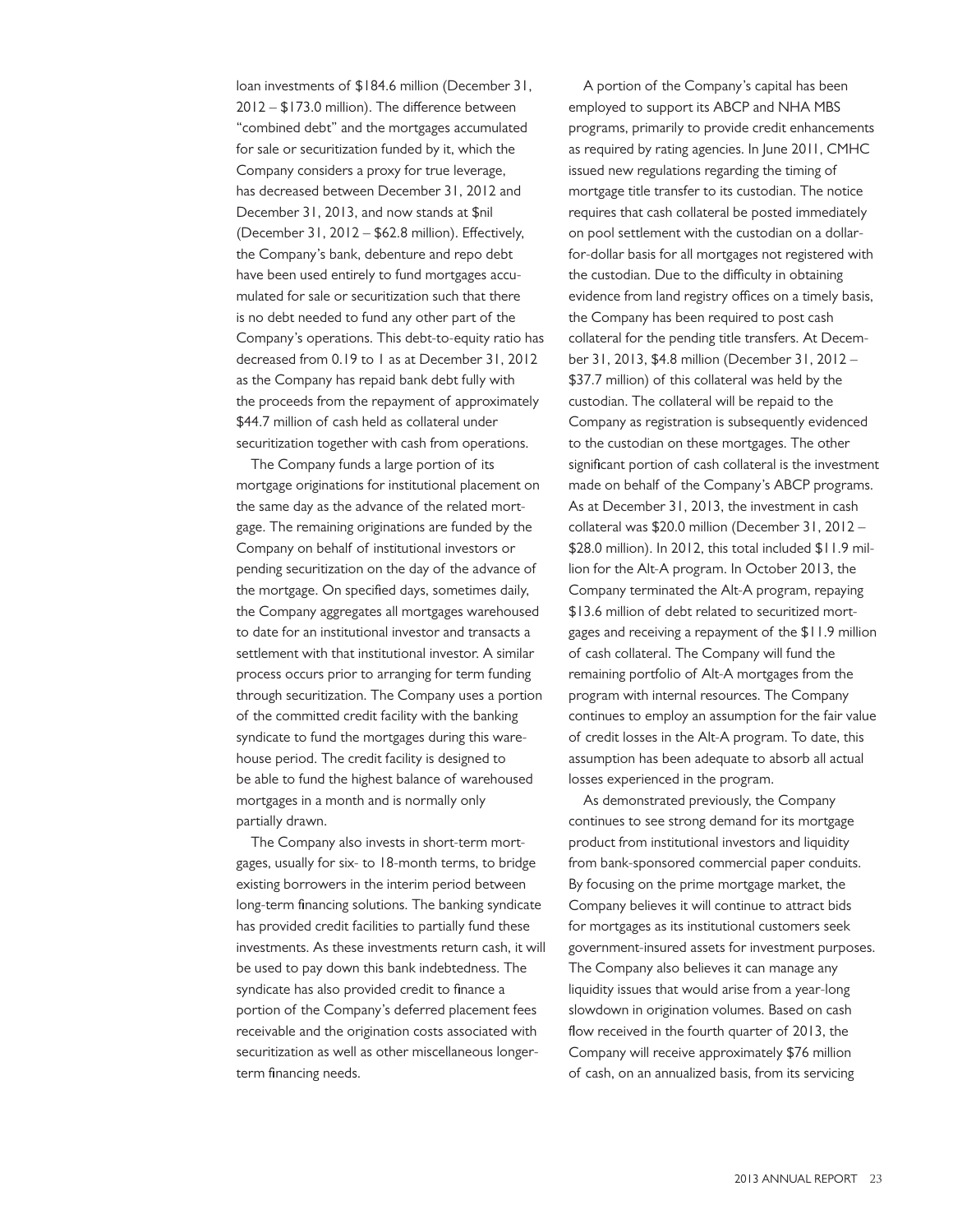operations and \$120 million of annualized cash flow from securitization transaction spread and deferred placement fees receivables. Together, on an after-tax basis, this \$144 million of annual cash flow would be more than sufficient to support the annual dividends of \$90 million on the common shares and the \$4.65 million on the preference shares. Although this is a simplified analysis, it does highlight the sustainability of the Company's business model and dividend policy through periods of economic weakness.

 As described earlier, the Company issued 4,000,000 Class A preference shares, Series 1, at a price of \$25.00 per share for gross proceeds of \$100 million, before issue expenses. The net proceeds of \$96.7 million were invested in FNFLP as partners' capital. The issuance gives the Company additional capital, which will allow it to undertake greater volumes of securitization transactions directly and reduce reliance on institutional investors as a funding source.

The Company's Board of Directors has elected to pay dividends, when declared, on a monthly basis on the outstanding common shares and on a quarterly basis on the outstanding preference shares. For purposes of the enhanced dividend tax credit rules contained in the *Income Tax Act* (Canada) and any corresponding provincial and territorial tax legislation, all dividends (and deemed dividends) paid by the Company to Canadian residents on both common and preference shares after December 31, 2010 are designated as "eligible dividends". Unless stated otherwise, all dividends (and deemed dividends) paid by the Company hereafter are designated as "eligible dividends" for the purposes of such rules. For the preference shares, the Company has elected to pay any tax under Part VI.1 of the *Income Tax Act*, such that corporate holders of the shares will not be required to pay tax under Part VI.1 of the *Income Tax Act* on dividends received on such shares.

# Financial Instruments and Risk Management

The Company has elected to treat deferred placement fees receivable, certain mortgages pledged under securitization that have been funded with ABCP and NHA MBS debt and several mortgages within mortgage and loan investments, as financial assets measured at "fair value through profit or loss" such that changes in market value are recorded in the statement of income. Effectively, these assets are treated much like bonds earning the Company a coupon at the discount rates used by the Company. The discount rates used represent the interest rate associated with a risk-free bond of the same duration plus a premium for the risk/uncertainty of the asset's residual cash flows. As rates in the bond market change, the carrying values of these assets will change. These changes may be significant (favourable and unfavourable) from quarter to quarter. The Company enters into fixed-for-float swaps to manage the interest rate exposure of fixed mortgages sold to ABCP conduits. These instruments will also be treated as fair value through profit or loss. While the Company has attempted to exactly match the principal balances of the fixed mortgages over the next five-year period to the notional swap values for the same period, there will be differences in these amounts. Any favourable or unfavourable amounts will be recorded in the statement of earnings each quarter.

The Company believes its hedging policies are suitably disciplined such that the interest rate risk of holding mortgages prior to securitization is mitigated. From an accounting perspective, any gains or losses on these instruments are recorded in the current period, as the Company's economic hedging strategy does not qualify as hedging for accounting purposes. The Company uses bond forwards (consisting of bonds sold short and bonds purchased under resale agreements) to manage interest rate exposure between the time a mortgage rate is committed to the borrower and the time the mortgage is transferred to the securitization vehicle and the matched term debt is arranged. As interest rates change, the value of these short bonds will vary inversely with the value of the related mortgages. As interest rates increase, a gain will be recorded on the bonds, which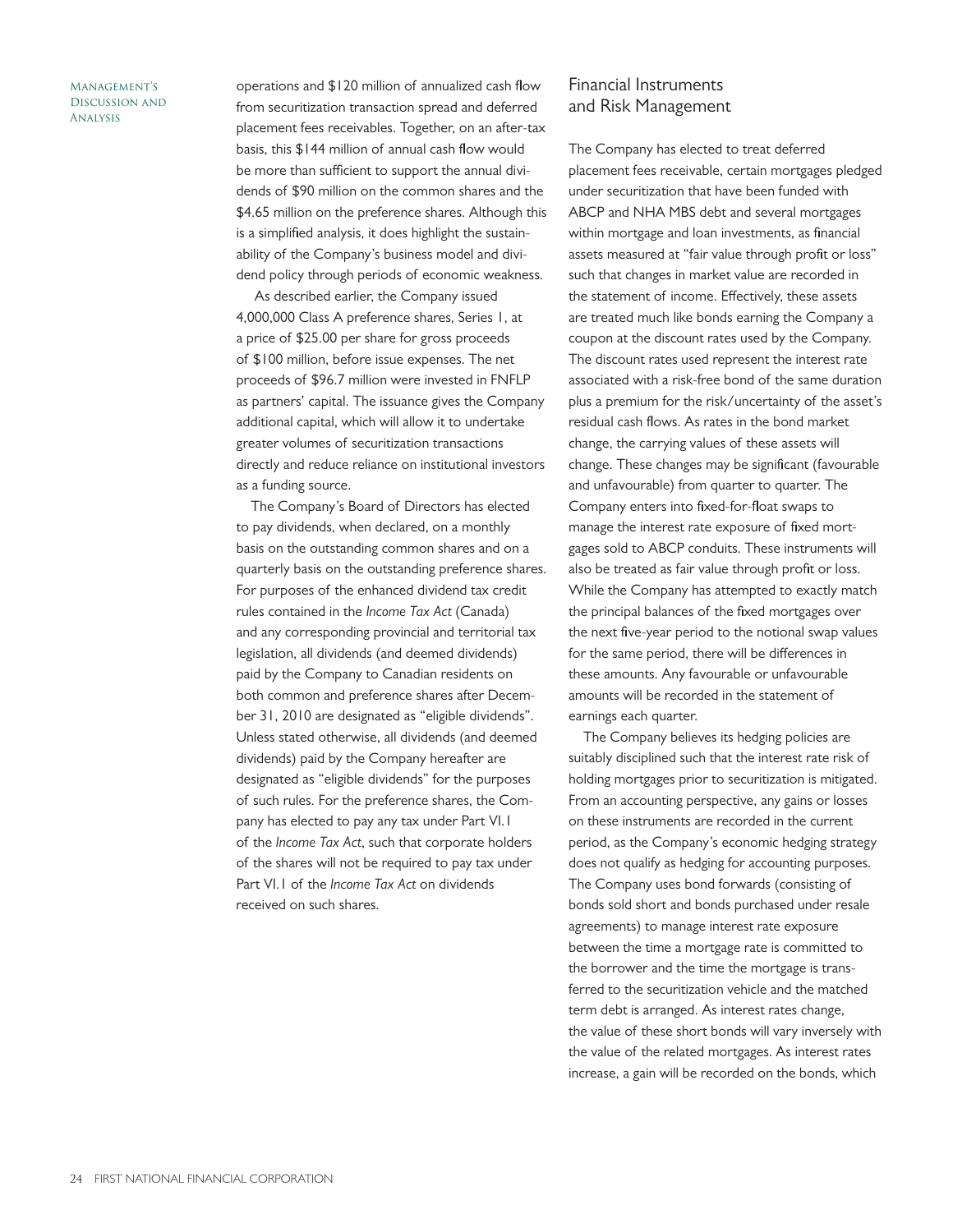should be offset by a tighter interest rate spread between the interest rates on mortgages and the securitization debt. This spread will be earned over the term of the related mortgages. For single-family mortgages, primarily mortgages for the Company's own securitization programs, only some of the mortgage commitments issued by the Company eventually fund. The Company must assign a probability of funding to each mortgage in the pipeline and estimate how that probability changes as mortgages move through the various stages of the pipeline. The amount that is actually hedged is the expected value of mortgages funding within the next 120 days (120 days being the standard maximum rate hold period available for the mortgages). As at December 31, 2013, the Company has \$697.1 million of notional forward bond positions related to its single-family programs. For multi-unit residential and commercial mortgages, the Company assumes all mortgages committed will fund and hedges each mortgage individually. This includes mortgages committed for the CMB program as well as mortgages for transfer to the Company's other securitization vehicles. As at December 31, 2013, the Company had entered into \$106.4 million in notional value forward bond sales for this segment. The total net value of realized and unrealized gains and losses on account of all notional hedges pertaining to the period January 1, 2013 to December 31, 2013 was a \$28.7 million gain. This amount has been included in revenue in the statement of comprehensive income.

Upon settlement of the debenture issuance, the Company entered into a float-for-fix swap. The swap requires the Company to pay CDOR+2.134% on a notional amount of \$175 million and to receive the debenture interest coupon (5.07%) semi-annually. This effectively converts the fixed rate semi-annual debenture-based loan payable into a floating rate monthly resetting note payable. Since the date when this swap was entered into, five-year interest rates have decreased pursuant to global economic issues and the value of this swap has increased to \$4.2 million as at December 31, 2013. The Company has documented this swap as a hedge for accounting purposes, as the fixed leg of the swap exactly matches the cash flow obligations under the debenture. Effectively, the unrealized gain of \$4.2 million on the swap has been excluded from earnings and been

applied to increase the carrying value of the debenture note payable. The Company is also a party to three amortizing fix-for-float rate swaps that economically hedge the interest rate exposure related to certain mortgages held on the balance sheet that the Company has originated as replacement assets for its CMB activities. As at December 31, 2013, the aggregate notional value of these swaps was \$37.6 million. During the year the value of these swaps increased by about \$0.4 million. The amortizing swaps mature between July 2015 and June 2021.

As described above, the Company employs various strategies to reduce interest rate risk. In the normal course of business, the Company takes some credit spread risk. This is the risk that the credit spread at which a mortgage is originated changes between the date of commitment of that mortgage and the date of sale or securitization. This can be illustrated by the Company's experience with commercial mortgages originated for the CMBS market in the spring of 2007. These mortgages were originated at credit spreads designed to be profitable to the Company when sold to a bank-sponsored CMBS conduit. Unfortunately for the Company, when these mortgages funded, the CMBS market had shut down. The alternative to this channel was more expensive, as credit spreads elsewhere in the marketplace for this type of mortgage had widened. The Company adjusted for market-suggested increases in credit spreads in 2007 and 2008, adjusting the value of the mortgages downward. In 2009, the economic environment remained weak but did not worsen from what it was at the end of 2008. Overall credit spreads stopped widening such that the Company applied the same spreads to these mortgages and the Company did not record any additional unrealized losses or gains related to credit spread movement. Despite entering into effective economic interest rate hedges, the Company's exposure to credit spreads remained. This risk is inherent in the Company's business model and cannot be economically hedged.

The same exposure to risk is inherent in the Company's securitization through ABCP. The Company is exposed to the risk that 30-day ABCP rates are greater than 30-day BA rates. Prior to the financial crisis, the Company considered this a low risk given the quality of the assets securitized, the amount of credit enhancements provided by the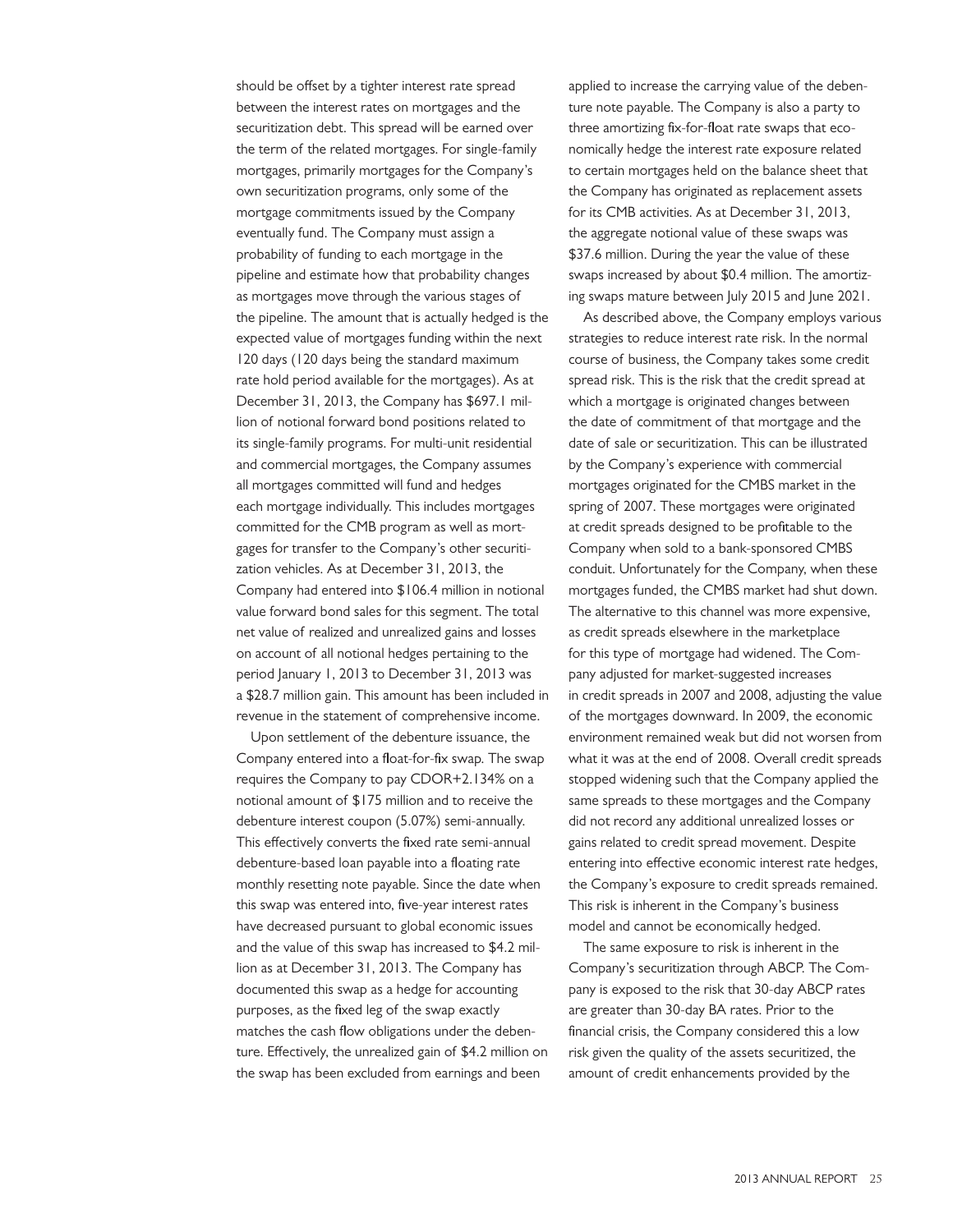Company and the strong covenant of the banksponsored conduits with which the Company transacted. In 2008, 30-day ABCP traded at approximately 1.10 percentage points over BAs; but by the end of March 2011, it was priced at a discount to BAs. At the same time the Company has leveraged on changing credit spreads. The success of this approach has been demonstrated through the increase in volume and profitability of the NHA MBS program and significant increases in gains on deferred placement fees from the sale of prime insured mortgages. As at December 31, 2013, the Company has various exposures to changing credit spreads. In particular, in mortgages accumulated for sale or securitization, there are over \$1 billion of mortgages that are susceptible to some degree of changing credit spreads.

# Capital Expenditures

A significant portion of First National's business model consists of the origination and placement or securitization of financial assets. Generally, placement activities do not require much capital investment as the Company acts primarily in the capacity of a broker. On the other hand, the undertaking of securitization transactions may require significant amounts of the Company's own capital. This capital is provided in the form of cash collateral, credit enhancements, and the upfront funding of broker fees and other origination costs. These are described more fully in the "Liquidity and Capital Resources" section above. For fixed assets, the business requires capital expenditures on technology (both software and hardware), leasehold improvements and office furniture. During the year ended December 31, 2013, the Company purchased new computers and office and communications equipment primarily to support its single-family residential business. Going forward, the Company expects capital expenditures on fixed assets will be approximately \$3.0 million annually.

# Summary of Contractual Obligations

The Company's long-term obligations include five to 10-year premises leases for its five offices across Canada, and its obligations for the ongoing servicing of mortgages sold to securitization conduits and mortgages related to purchased servicing rights. The Company sells its mortgages to securitization conduits on a fully-serviced basis, and is responsible for the collection of the principal and interest payments on behalf of the conduits, including the management and collection of mortgages in arrears.

| $($ \$000s)                   |           |              | Payments due by period |              |             |                      |
|-------------------------------|-----------|--------------|------------------------|--------------|-------------|----------------------|
|                               | Total     | $0 - 1$ year | $2 - 3$ years          |              | $4-5$ years | <b>After 5 years</b> |
| Lease obligations             | 25.945 \$ | $5.150$ \$   | $10.253$ \$            |              | $9.065$ \$  | l.477                |
| Total contractual obligations | 25.945 \$ | $5,150$ \$   | 10.253                 | $\mathbb{S}$ | $9.065$ \$  | $\mathsf{.477}$      |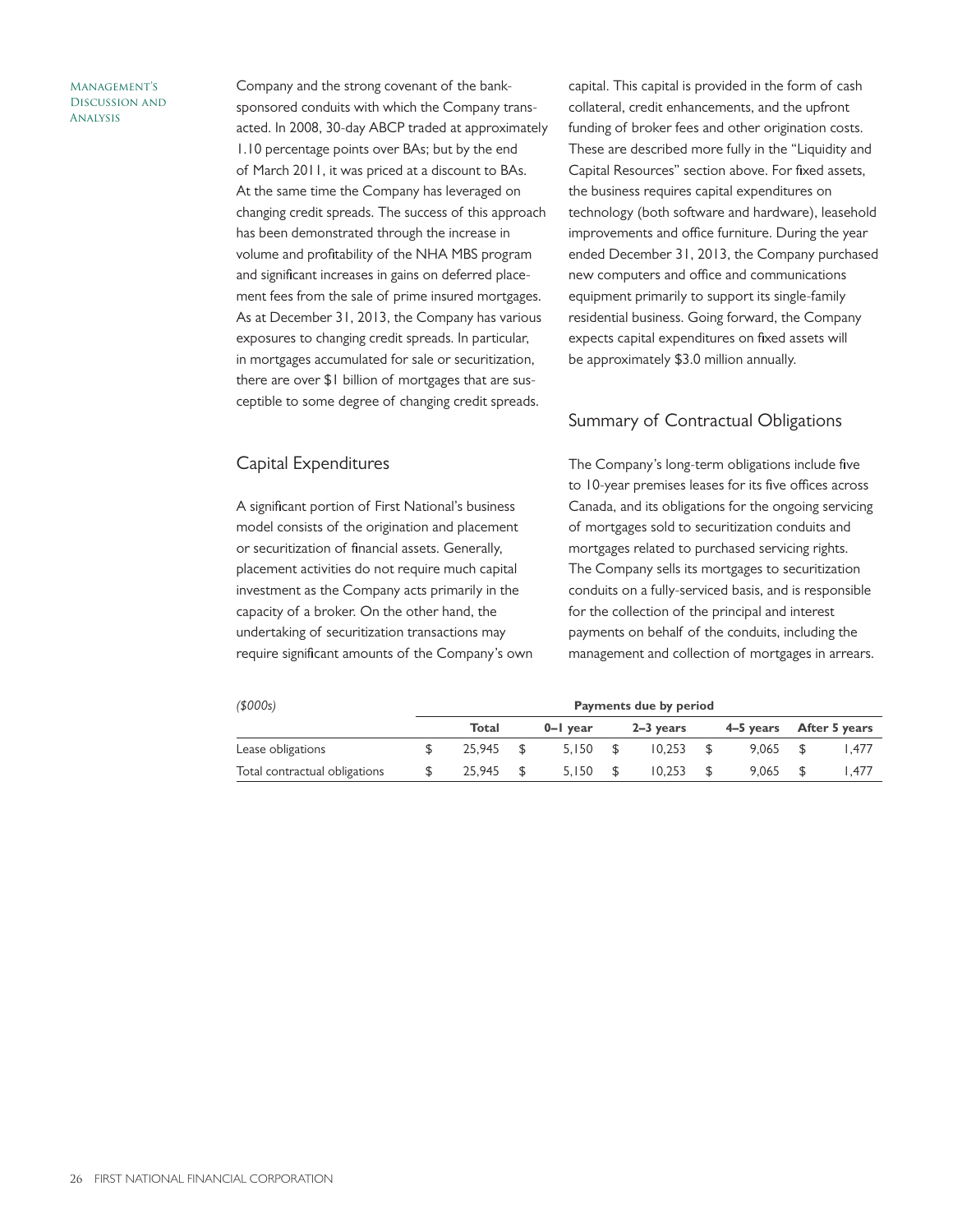## Critical Accounting Policies and Estimates

The Company prepares its financial statements in accordance with IFRS, which requires management to make estimates, judgments and assumptions that management believes are reasonable based upon the information available. These estimates, judgments and assumptions affect the reported amounts of assets and liabilities and disclosure of contingent assets and liabilities at the date of the financial statements, and the reported amounts of revenue and expenses during the reporting period. Management bases its estimates on historical experience and other assumptions that it believes to be reasonable under the circumstances. Management also evaluates its estimates on an ongoing basis. The significant accounting policies of First National are described in Note 2 to the Company's audited financial statements as at December 31, 2013. The Company adopted IFRS 10, 12 and 13 in the first quarter of 2013, as described in the notes to the financial statements. The policies which First National believes are the most critical to aid in fully understanding and evaluating its reported financial results include the determination of the gains on deferred placement fees and the impact of fair value accounting on financial instruments.

The Company uses estimates in valuing its gain or loss on the sale of its mortgages placed with institutions earning a deferred placement fee. Under IFRS, valuing a gain on deferred placement requires the use of estimates to determine the fair value of the retained interest (derived from the present value of expected future cash flows) in the mortgages. These retained interests are reflected on the Company's balance sheet as deferred placement fees receivable. The key assumptions used in the valuation of gains on deferred placement fees are prepayment rates and the discount rate used to present value future expected cash flows. The annual rate of unscheduled principal payments is determined by reviewing portfolio prepayment experience on a monthly basis. The Company uses different rates

for its various programs, which average approximately 15% for single-family mortgages. The Company assumes there is virtually no prepayment on multi-unit residential fixed rate mortgages.

On a quarterly basis, the Company reviews the estimates used to ensure their appropriateness and monitors the performance statistics of the relevant mortgage portfolios to adjust and improve these estimates. The estimates used reflect the expected performance of the mortgage portfolio over the lives of the mortgages. The assumptions underlying the estimates used for the year ended December 31, 2013 continue to be consistent with those used for the year ended December 31, 2012 and the quarters ended September 30, 2013, June 30, 2013 and March 31, 2013.

The Company has elected to treat its financial assets and liabilities, including deferred placement fees receivable, specific mortgages pledged under securitization, some mortgage and loan investments and bonds sold short, at fair value through profit or loss. Essentially, this policy requires the Company to record changes in the fair value of these instruments in the current period's earnings. The Company's assets and liabilities are such that the Company must use valuation techniques based on assumptions that are not fully supported by observable market prices or rates in most cases. Much like the valuation of deferred placement fees receivable described above, the Company's method of determining the fair value of its securitized mortgages has a significant impact on earnings. The Company uses different prepayment rates for its various programs, which average approximately 10% for single-family mortgages. The Company assumes there is virtually no prepayment on multi-unit residential fixed rate mortgages. Actual prepayment experience has been consistent with these assumptions. The Company has also assumed discount rates based on Government of Canada bond yields plus a spread that the Company believes would enable a third party to purchase the mortgages and make a normal profit margin for the risk involved.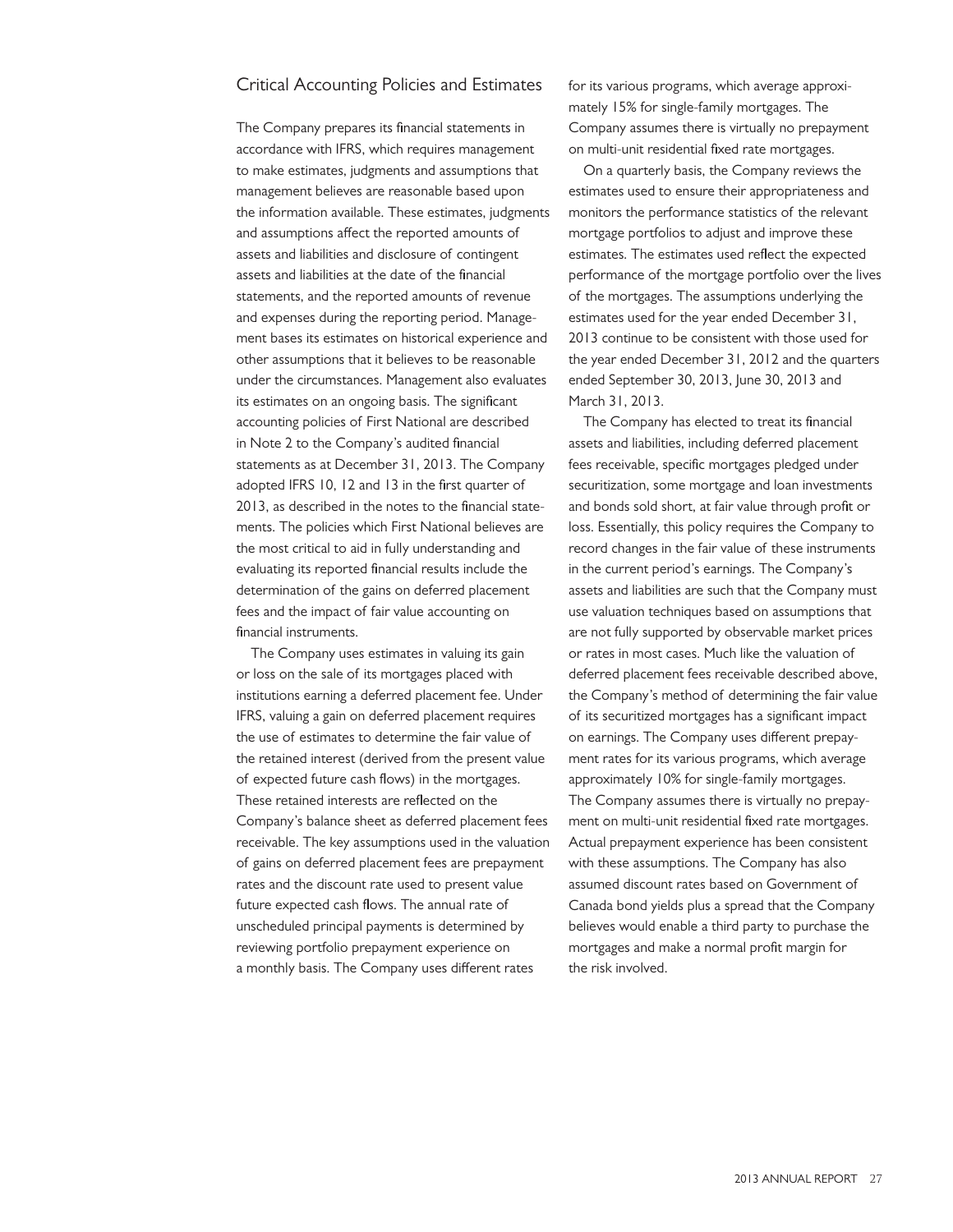## Future Accounting Changes

The Company adopted IFRS as at January 1, 2010. The following new IFRS pronouncements have been issued and, although not yet effective, may have a future impact on the Company.

The Company will be required to adopt IFRS 9, *Financial Instruments* ("IFRS 9"), which is the first phase of the IASB's project to replace IAS 39. On November 19, 2013, the IASB decided that the previously set mandatory effective date of January 1, 2015 would not allow sufficient time for entities to prepare to apply IFRS 9, and that a new date should be determined when IFRS 9 is closer to completion, currently expected to be January 1, 2018. IFRS 9 will provide new requirements for the way in which an entity should classify and measure financial assets and liabilities that are in the scope of IAS 39, with a final standard targeted in the first half of 2014. The standard requires all financial assets to be classified on the basis of the entity's business model for managing such financial assets and the contractual cash flow characteristics of the financial assets. On November 19, 2013, the IASB introduced a new hedge accounting model. The general hedge accounting standard is intended to provide better links between an entity's risk management activities, the rationale for hedging and the impact of hedging on the financial statements. The impairment phase of the IASB's financial instruments project is currently under development, with a review draft of the standard issued in March 2013 and a final standard targeted in the first half of 2014. Management is currently evaluating the potential impact that the adoption of IFRS 9 will have on the Company's consolidated financial statements.

# Disclosure Controls and Internal Controls over Financial Reporting

The Company's disclosure controls and procedures are designed to provide reasonable assurance that information required to be disclosed by the Company in reports filed under Canadian securities laws is recorded, processed, summarized and reported within the time periods specified under those laws, and include controls and procedures that are designed to ensure that information is accumulated and communicated to management, including the Chief Executive Officer and Chief Financial Officer, to allow timely decisions regarding required disclosure.

As of December 31, 2013, management evaluated, under the supervision of and with the participation of the Chief Executive Officer and Chief Financial Officer, the effectiveness of the Company's disclosure controls and procedures. Based on this evaluation, management concluded that the Company's disclosure controls and procedures, as defined by National Instrument 52-109, *Certification of Disclosure* in Issuers' Annual and Interim Filings, were effective as of December 31, 2013.

Management is responsible for establishing and maintaining adequate internal control over financial reporting. Internal control over financial reporting is designed to provide reasonable assurance regarding the reliability of financial reporting and the preparation of financial statements for external purposes in accordance with reporting standards; however, because of its inherent limitations, internal control over financial reporting may not prevent or detect misstatements on a timely basis.

Management evaluated, under the supervision of and with the participation of the Chief Executive Officer and Chief Financial Officer, the effectiveness of the Company's internal control over financial reporting based on the criteria set forth in *Internal Control over Financial Reporting – Guidance for Smaller Public Companies* issued by the Committee of Sponsoring Organizations of the Treadway Commission and, based on that evaluation, concluded that the Company's internal control over financial reporting was effective as of December 31, 2013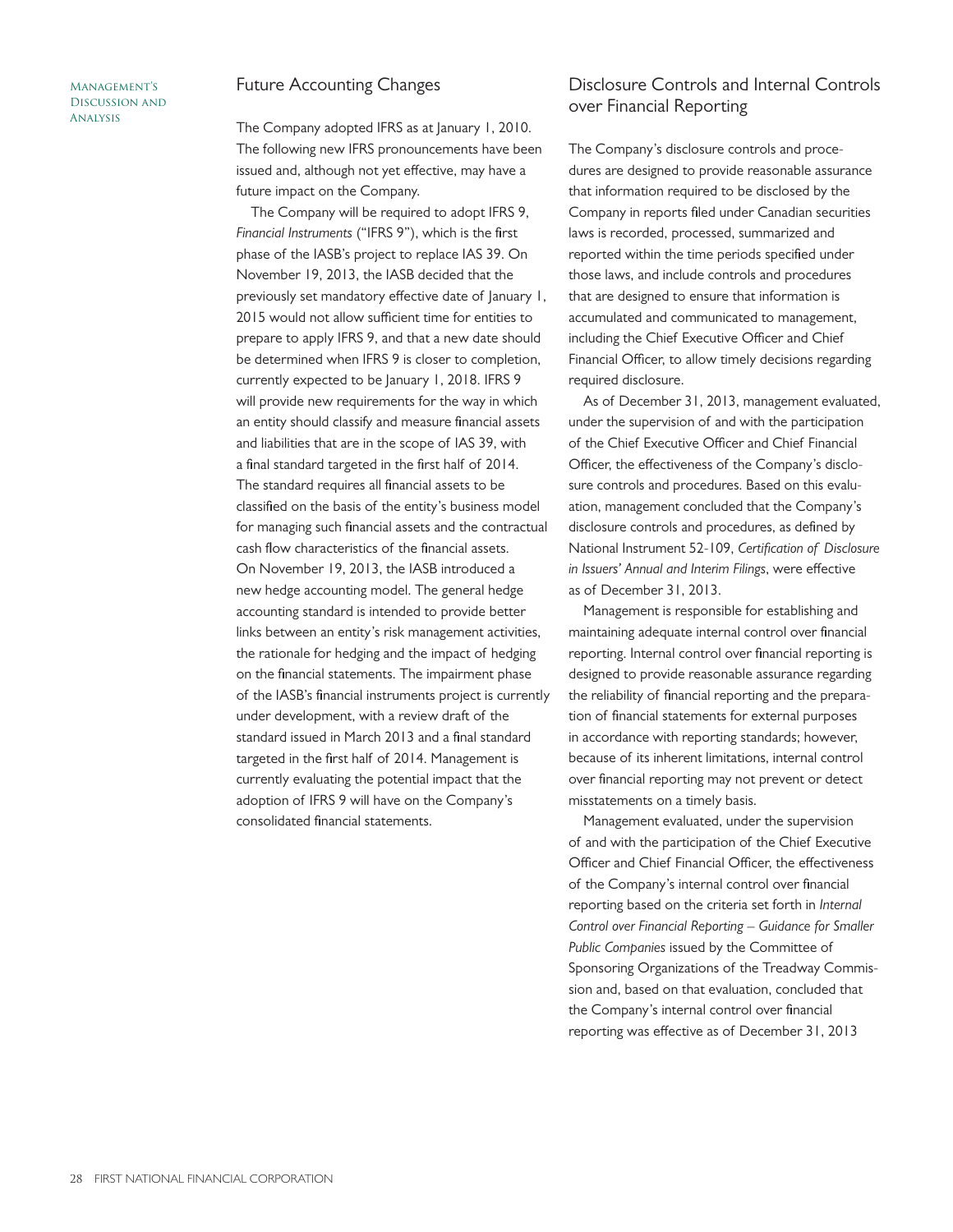and that no material weaknesses have been identified in the Company's internal control over financial reporting as of December 31, 2013. No changes were made in the Company's internal controls over financial reporting during the year ended December 31, 2013 that have materially affected, or are reasonably likely to materially affect, the Company's internal controls over financial reporting.

# Risks and Uncertainties Affecting the Business

The business, financial condition and results of operations of the Company are subject to a number of risks and uncertainties, and are affected by a number of factors outside the control of management of the Company, including: ability to sustain performance and growth, reliance on sources of funding, concentration of institutional investors, reliance on independent mortgage brokers, changes in interest rates, repurchase obligations and breach of representations and warranties on mortgage sales, risk of servicer termination events and trigger events on cash collateral and retained interests, reliance on multi-unit residential and commercial mortgages, general economic conditions, government regulation (including the policies set for mortgage default insurance companies), competition, reliance on mortgage insurers, reliance on key personnel, conduct and compensation of independent mortgage brokers, failure or unavailability of computer and data processing systems and software, insufficient insurance coverage, change in or loss of ratings, impact of natural disasters and other events, environmental liability and risk related to Alt-A mortgages, which experience higher arrears rates and credit losses than prime mortgages. In addition, risks associated with the structure of the Company include those related to the dependence on FNFLP, leverage and restrictive covenants, dividends which are not guaranteed and could fluctuate with FNFLP's performance, restrictions on potential growth, the market price of the Company's shares, statutory remedies, control of the Company and contractual

restrictions, and income tax matters. Risk and risk exposure are managed through a combination of insurance, a system of internal controls and sound operating practices. The Company's key business model is to originate primarily prime mortgages and find funding through various channels to earn ongoing servicing or spread income. For the single-family residential segment, the Company relies on independent mortgage brokers for origination and several large institutional investors for sources of funding. These relationships are critical to the Company's success. For a more complete discussion of the risks affecting the Company, reference should be made to the Company's Annual Information Form.

## Forward-Looking Information

Forward-looking information is included in this MD&A. In some cases, forward-looking information can be identified by the use of terms such as "may", ''will", ''should'', ''expect'', ''plan'', ''anticipate'', ''believe'', ''intend'', ''estimate'', ''predict'', ''potential'', ''continue'' or other similar expressions concerning matters that are not historical facts. Forward-looking information may relate to management's future outlook and anticipated events or results, and may include statements or information regarding the future financial position, business strategy and strategic goals, product development activities, projected costs and capital expenditures, financial results, risk management strategies, hedging activities, geographic expansion, licensing plans, taxes and other plans and objectives of or involving the Company. Particularly, information regarding growth objectives, any increase in mortgages under administration, future use of securitization vehicles, industry trends and future revenues is forwardlooking information. Forward-looking information is based on certain factors and assumptions regarding, among other things, interest rate changes and responses to such changes, the demand for institutionally placed and securitized mortgages, the status of the applicable regulatory regime, and the use of mortgage brokers for single-family residential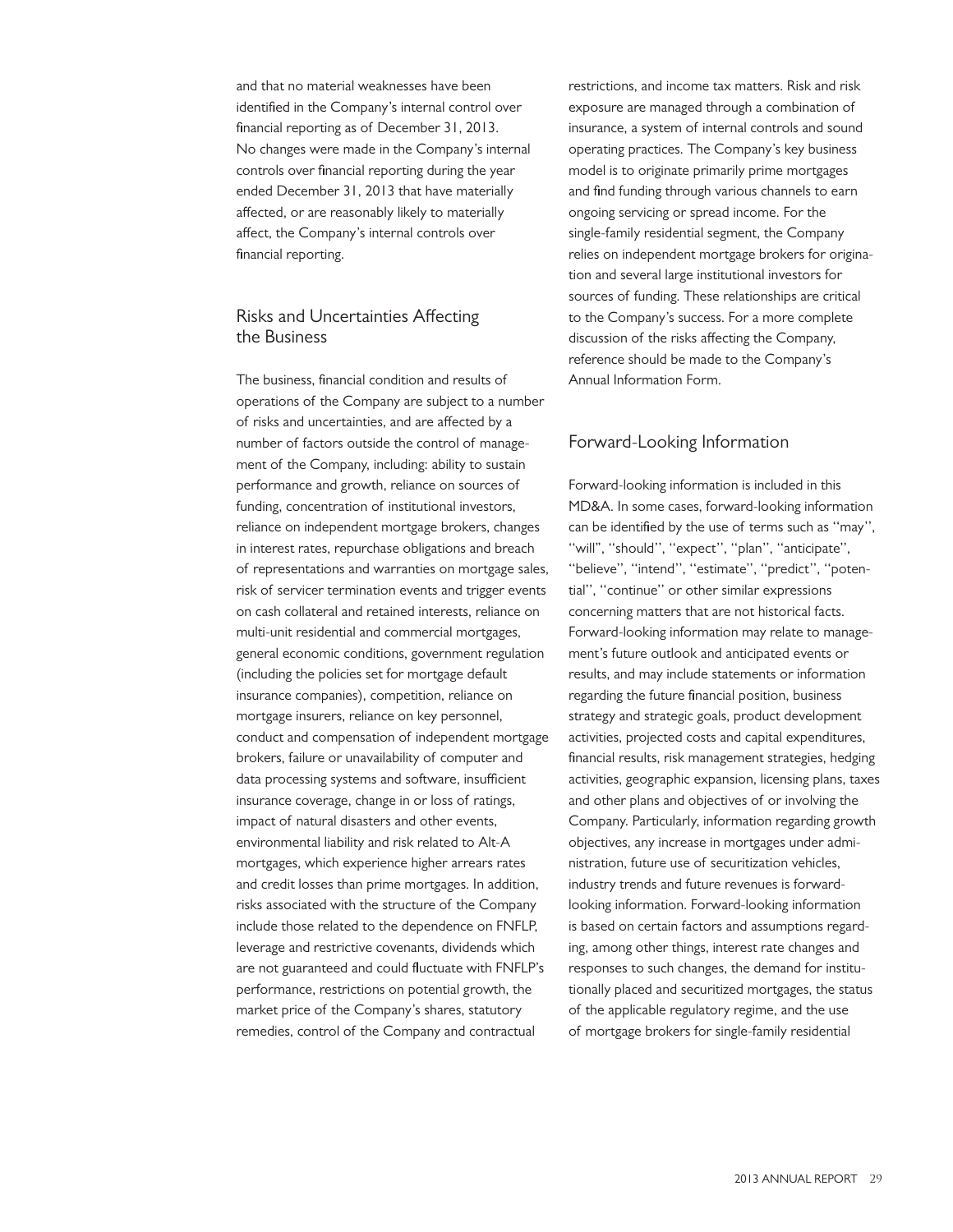mortgages. This forward-looking information should not be read as providing guarantees of future performance or results, and will not necessarily be an accurate indication of whether or not, or the times by which, those results will be achieved. While management considers these assumptions to be reasonable based on information currently available to it, they may prove to be incorrect. Forward-looking information is subject to certain factors, including risks and uncertainties, which could cause actual results to differ materially from what management currently expects. These factors include reliance on sources of funding, concentration of institutional investors, reliance on independent mortgage brokers, and changes in interest rates as outlined under "Risk and Uncertainties Affecting the Business''. In evaluating this information, the reader should specifically consider various factors, including the risks outlined under ''Risk and Uncertainties Affecting the Business", which may cause actual events or results to differ materially from any forward-looking information. The forward-looking information contained in this discussion represents management's expectations as of February 25, 2014, and is subject to change after such date. However, management and the Company disclaim any intention or obligation to update or revise any forward-looking information, whether as a result of new information, future events or otherwise, except as required under applicable securities regulations.

## **Outlook**

Management considers fiscal 2013 to have been very successful. Despite opening headwinds in the first quarter and the initiation of new government controls designed to moderate consumer borrowing, the Company originated almost \$11 billion of singlefamily residential mortgages. The Company was able to increase origination in the commercial segment by 16%, and together set a new record for total origination of \$14.1 billion. The Company took advantage of its renewal opportunities and demand from the capital markets to successfully securitize approximately \$4.4 billion of mortgages.

For 2014, the Company anticipates the low interest rate environment will continue with moderated, but still healthy, mortgage spreads. Management foresees similar origination volumes in 2014 as recorded in 2013. By realizing on the significant renewal opportunities available in the year and focusing on its partnerships with institutional customers, the Company expects to fund almost \$20 billion of mortgages in 2014. Despite flat origination targets, management expects to continue to capitalize on higher volumes of mortgage renewals and to generate cash flow from its almost \$18 billion portfolio of mortgages pledged under securitization in order to maximize the Company's financial performance.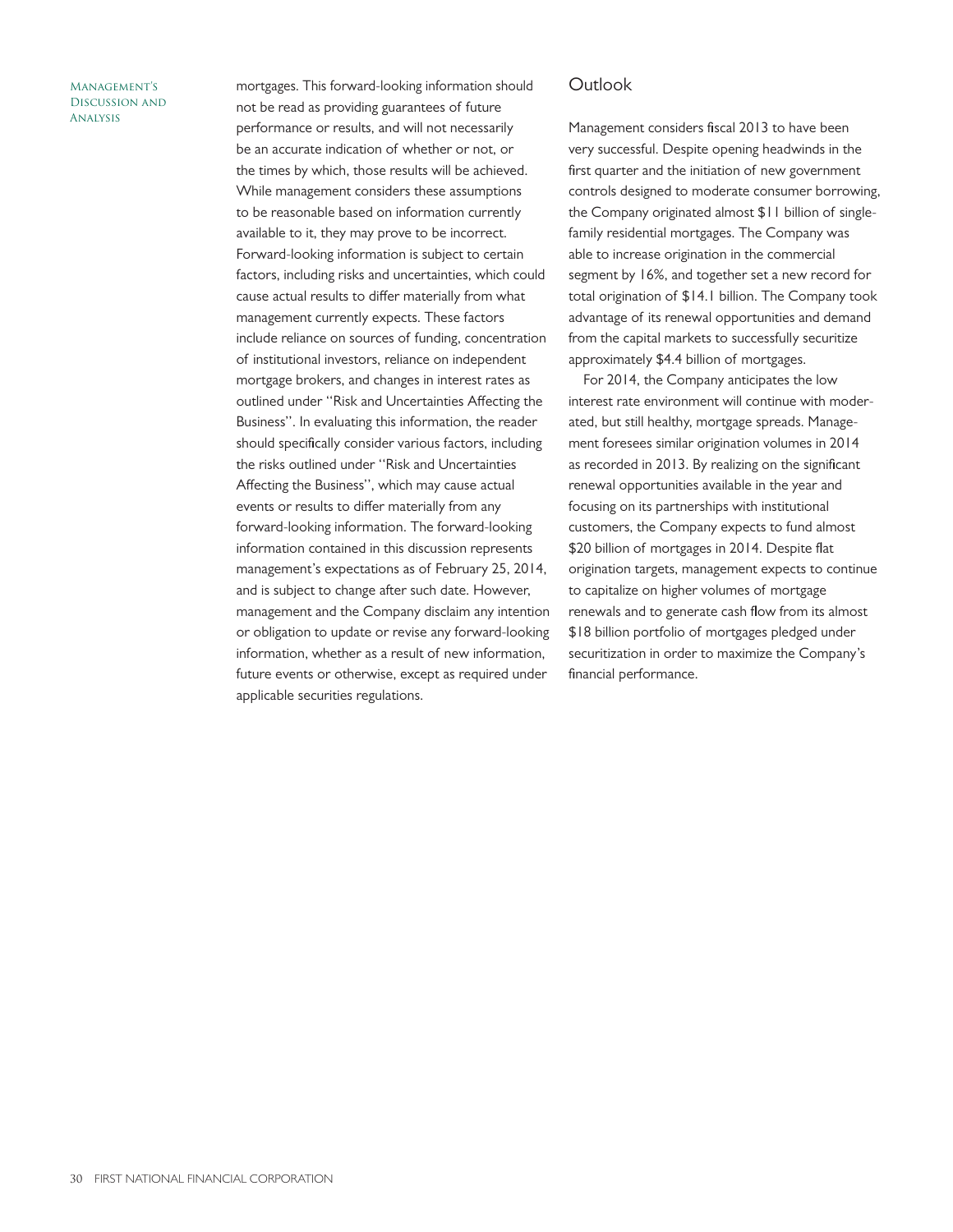# **Management's Responsibility for Financial Reporting**

The management of First National Financial Corporation (the "Company") is responsible for the preparation and fair presentation of the accompanying annual consolidated financial statements and Management's Discussion and Analysis ("MD&A"). The consolidated financial statements have been prepared in accordance with International Financial Reporting Standards ("IFRS").

The consolidated financial statements and information in the MD&A necessarily include amounts based on the best estimates and judgments by management of the expected effects of current events and transactions with the appropriate consideration to materiality. In addition, in preparing this financial information the Company must make determinations about the relevancy of information to be included, and estimates and assumptions that affect the reported information. The MD&A also includes information regarding the impact of current transactions and events, sources of liquidity and capital resources, operating trends, risks and uncertainties. Actual results in the future may differ materially from our present assessment of this information because future events and circumstances may not occur as expected.

In meeting our responsibility for the integrity and fairness of the annual consolidated financial statements and MD&A and for the accounting systems from which they are derived, management has established the necessary internal controls designed to ensure that the Company's financial records are reliable for preparing financial statements and other financial information, transactions are properly authorized and recorded, and assets are safeguarded against unauthorized use or disposition.

As at December 31, 2013, the Chairman, President and Chief Executive Officer and Chief Financial Officer evaluated, or caused an evaluation under their direct supervision, of the design and operation of our internal controls over financial reporting (as defined in National Instrument 52-109 – *Certificate of Disclosure in Issuers' Annual and Interim Filings*) and, based on that assessment, determined that the Company's internal controls over financial reporting were appropriately designed and operating effectively.

The Board of Directors oversees management's responsibility for financial reporting through an Audit Committee, which is composed entirely of independent directors. This committee reviews the Company's annual consolidated financial statements and MD&A with both management and the independent auditors before such statements are approved by the Board of Directors. Other key responsibilities of the Audit Committee include selecting the Company's auditors, approving the Company's interim unaudited condensed consolidated financial statements and MD&A, and monitoring the Company's existing systems of internal controls.

 Ernst & Young LLP, independent auditors appointed by the shareholders of First National Financial Corporation upon the recommendation of the Board of Directors, have examined the Company's 2013 and 2012 annual consolidated financial statements and have expressed their opinion upon the completion of such examination in the following report to the shareholders. The auditors have full and free access to, and meet at least quarterly with, the Audit Committee to discuss their audit and related matters.

Stephen Smith

Stephen J.R. Smith Robert A. Inglis Chairman, President and **Chief Financial Officer** Chairman, President and Chief Executive Officer

Toronto, Canada February 25, 2014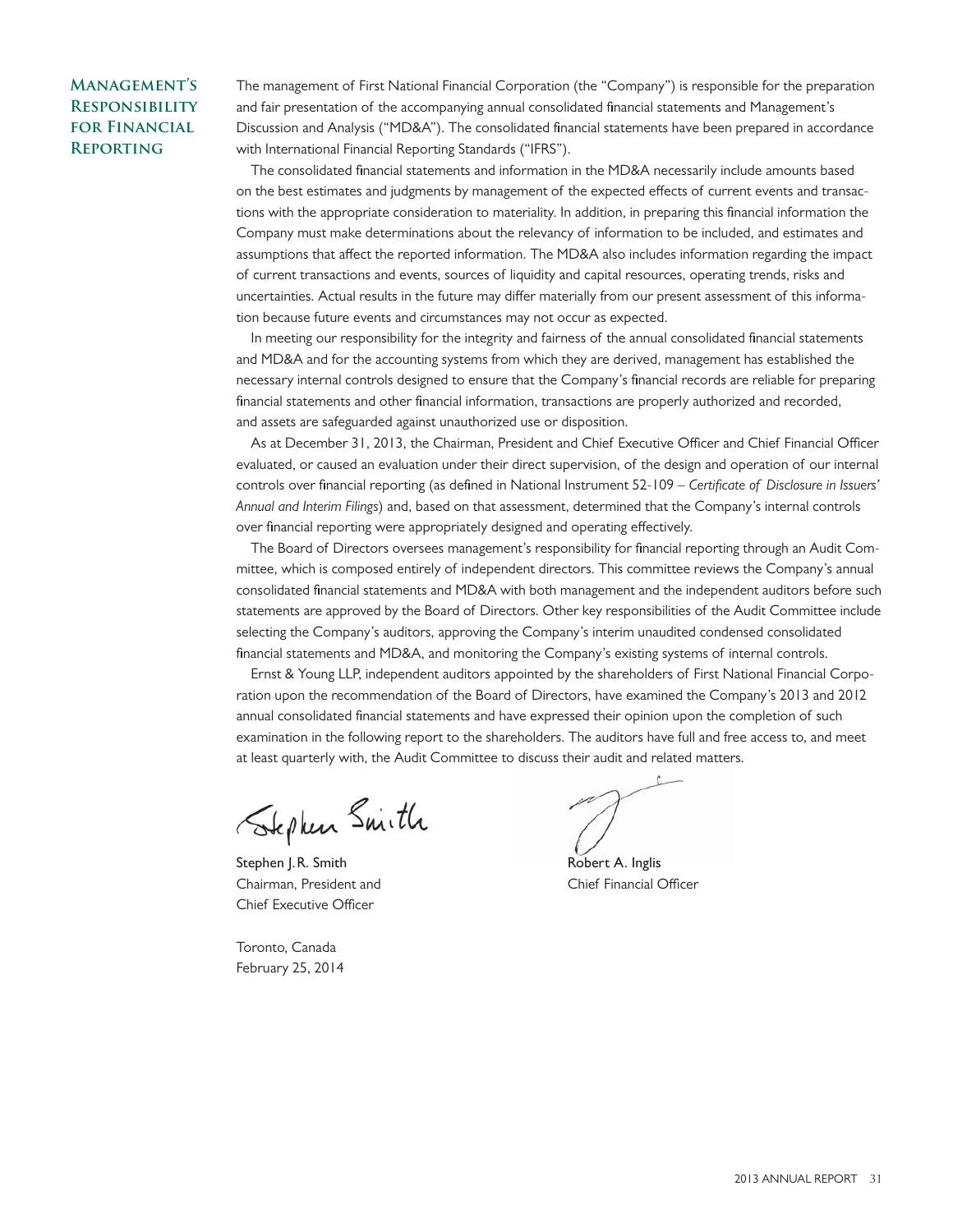# **Independent Auditors' Report**

#### **To the shareholders of First National Financial Corporation**

We have audited the accompanying consolidated financial statements of First National Financial Corporation, which comprise the consolidated statements of financial position as at December 31, 2013 and 2012, and the consolidated statements of comprehensive income, changes in equity and cash flows for the years then ended, and a summary of significant accounting policies and other explanatory information.

#### **Management's responsibility for the consolidated financial statements**

Management is responsible for the preparation and fair presentation of these consolidated financial statements in accordance with International Financial Reporting Standards, and for such internal control as management determines is necessary to enable the peparation of consolidated financial statements that are free from material misstatement, whether due to fraud or error.

#### **Auditors' responsibility**

Our responsibility is to express an opinion on these consolidated financial statements based on our audits. We conducted our audits in a ccordance with Canadian generally accepted auditing standards. Those standards require that we comply with ethical requirements and plan and perform the audit to obtain reasonable assurance about whether the consolidated financial statements are free from material misstatement.

that are appropriate in the circumstances, but not for the purpose of expressing an opinion on the effective-An audit involves performing procedures to obtain audit evidence about the amounts and disclosures in the consolidated financial statements. The procedures selected depend on the auditors' judgment, including the assessment of the risks of material misstatement of the consolidated financial statements, whether due to fraud or error. In making those risk assessments, the auditors consider internal control relevant to the entity's preparation and fair presentation of the consolidated financial statements in order to design audit procedures ness of the entity's internal control. An audit also includes evaluating the appropriateness of accounting poli cies used and the reasonableness of accounting estimates made by management, as well as evaluating the overall presentation of the consolidated financial statements.

a basis for our audit opinion. We believe that the audit evidence we have obtained in our audits is sufficient and appropriate to provide

#### **Opinion**

In our opinion, the consolidated financial statements present fairly, in all material respects, the financial position of First National Financial Corporation as at December 31, 2013 and 2012, and its financial performance and its cash flows for the years then ended in accordance with International Financial Reporting Standards.

Toronto, Canada February 25, 2014

Ernst + young LLP

Chartered Accountants Licensed Public Accountants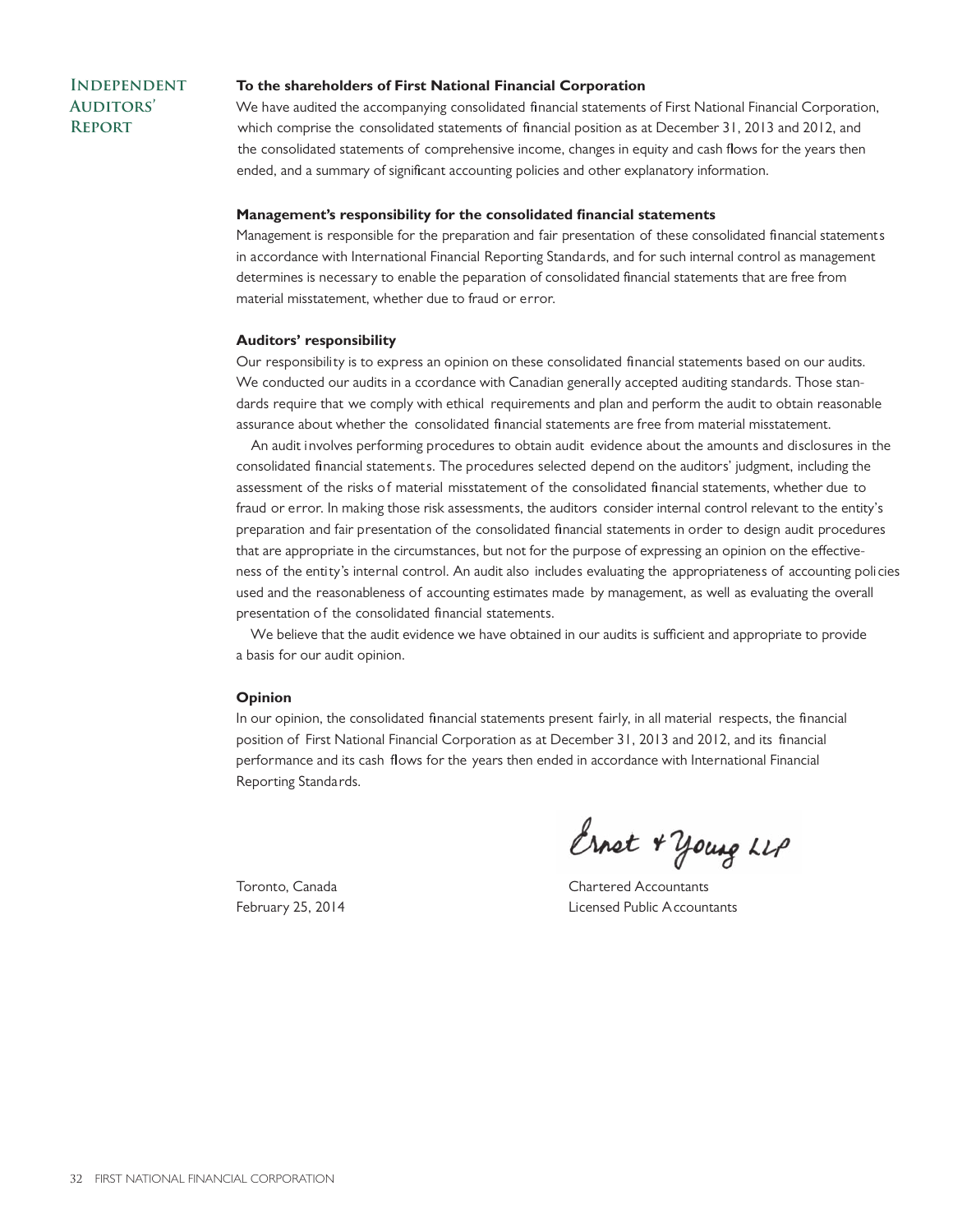# **Consolidated STATEMENTS OF Financial Position**

*(\$000s)*

| As at December 31                                          | <b>Notes</b> | 2013          | 2012                        |
|------------------------------------------------------------|--------------|---------------|-----------------------------|
|                                                            |              |               | $(Restated -$<br>note $24)$ |
| <b>ASSETS</b>                                              |              |               |                             |
| Restricted cash                                            | 3            | \$<br>431,111 | 334,962<br>\$               |
| Accounts receivable and sundry                             |              | 60, 110       | 51,302                      |
| Securities purchased under resale agreements and owned     | 15           | 1,055,443     | 452,534                     |
| Mortgages accumulated for sale or securitization           | 5            | 1,074,825     | 808,522                     |
| Mortgages pledged under securitization                     | 3            | 17,651,644    | 13,032,043                  |
| Deferred placement fees receivable                         | 4            | 33,580        | 41,919                      |
| Cash held as collateral for securitization                 | 3            | 24,804        | 69,493                      |
| Purchased mortgage servicing rights                        | 8            | 3,079         | 3,881                       |
| Mortgage and loan investments                              | 6            | 184,584       | 173,034                     |
| Other assets                                               | 7            | 50,037        | 54,546                      |
| <b>Total assets</b>                                        |              | \$20,569,217  | \$15,022,236                |
|                                                            |              |               |                             |
| LIABILITIES AND EQUITY                                     |              |               |                             |
| <b>Liabilities</b>                                         |              |               |                             |
| <b>Bank indebtedness</b>                                   | 10           | \$<br>274,484 | \$<br>155,197               |
| Obligations related to securities and mortgages            |              |               |                             |
| sold under repurchase agreements                           | 16           | 609,292       | 500,608                     |
| Accounts payable and accrued liabilities                   |              | 66,426        | 60,381                      |
| Securities sold under repurchase agreements and sold short | 15           | 1,050,199     | 451,875                     |
| Debt related to securitized and participation mortgages    | $\mathbf{H}$ | 17,884,303    | 13,272,810                  |
| Debenture loan payable                                     | 13           | 179,195       | 181,275                     |
| Income taxes payable                                       | 8            | 4,207         | 1,790                       |
| Deferred tax liabilities                                   | 18           | 51,200        | 32,900                      |
| <b>Total liabilities</b>                                   |              | \$20,119,306  | \$14,656,836                |
|                                                            |              |               |                             |
| <b>Equity attributable to shareholders</b>                 |              |               |                             |
| Common shares                                              | 17           | \$<br>122,671 | \$<br>122,671               |
| Preferred shares                                           | 17           | 97,394        | 97,394                      |
| Retained earnings                                          |              | 184,561       | 102,440                     |
|                                                            |              | 404,626       | 322,505                     |
| <b>Non-controlling interests</b>                           |              | 45,285        | 42,895                      |
| <b>Total equity</b>                                        |              | 449,911       | 365,400                     |
| <b>Total liabilities and equity</b>                        |              | \$20,569,217  | \$15,022,236                |

*See accompanying notes*

On behalf of the Board:

Joh a Brugh

AltiC

John Brough **Robert Mitchell**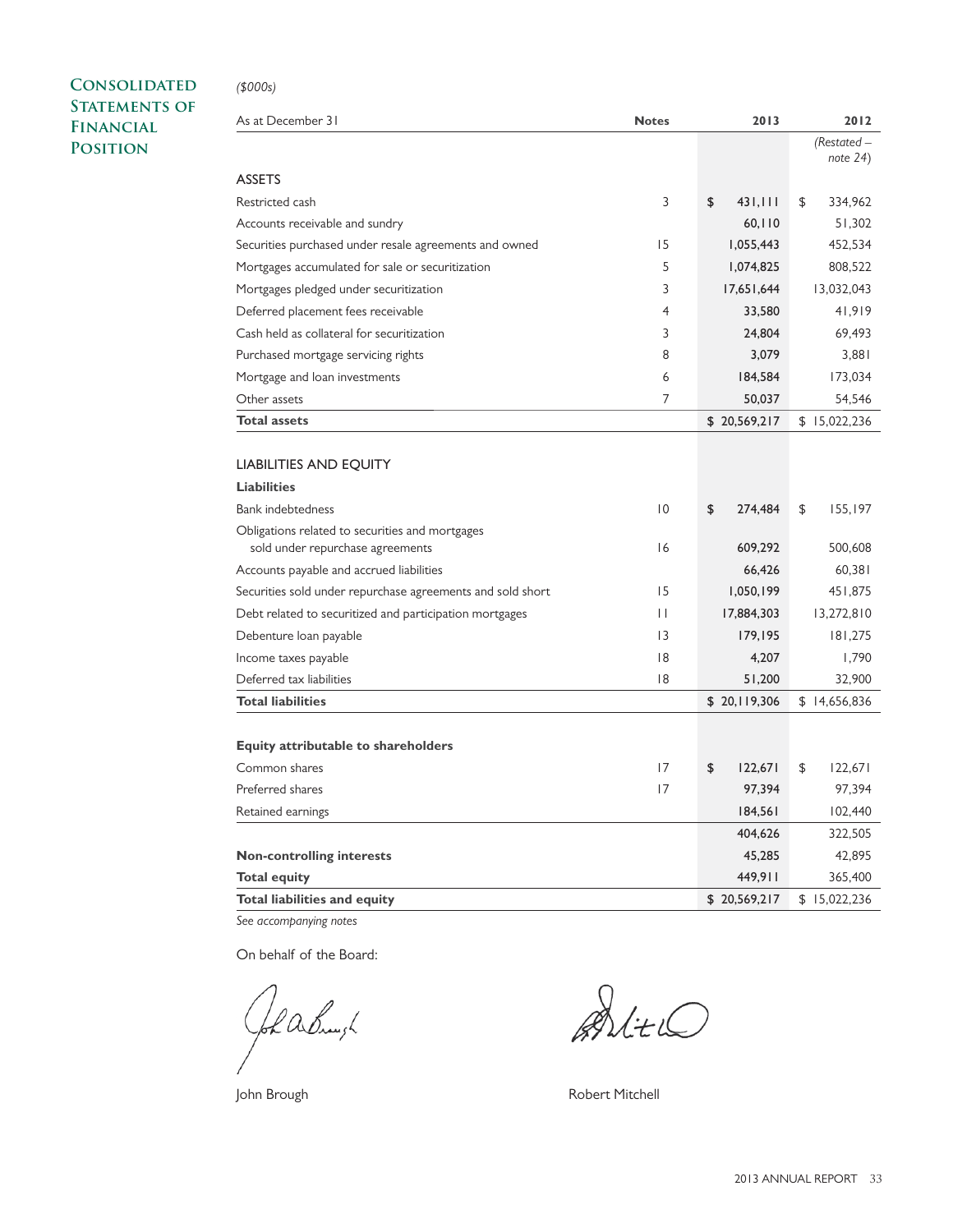# **Consolidated STATEMENTS OF Comprehensive Income**

*(\$000s, except earnings per unit)*

| Years ended December 31                                | <b>Notes</b>   |               | 2013  | 2012          |
|--------------------------------------------------------|----------------|---------------|-------|---------------|
| <b>REVENUE</b>                                         |                |               |       |               |
| Interest revenue - securitized mortgages               |                | \$<br>429,223 |       | \$<br>336,987 |
| Interest expense - securitized mortgages               |                | (323, 236)    |       | (246, 736)    |
| Net interest - securitized mortgages                   | $\mathbf{3}$   | 105,987       |       | 90,251        |
| Placement fees                                         |                | 145,407       |       | 151,919       |
| Gains on deferred placement fees                       | $\overline{4}$ | 11,021        |       | 7,705         |
| Mortgage investment income                             |                | 54,166        |       | 35,934        |
| Mortgage servicing income                              |                | 92,825        |       | 89,915        |
| Realized and unrealized gains on financial instruments |                | 43,866        |       | 6,153         |
|                                                        |                | 453,272       |       | 381,877       |
| <b>EXPENSES</b>                                        |                |               |       |               |
| Brokerage fees                                         |                | 84,420        |       | 115,978       |
| Salaries and benefits                                  |                | 62,029        |       | 56,299        |
| Interest                                               |                | 29,170        |       | 19,829        |
| Other operating                                        |                | 38,579        |       | 32,478        |
| Amortization of intangible assets                      |                |               | 5,563 | 6,468         |
|                                                        |                | 219,761       |       | 231,052       |
| Income before income taxes                             |                | 233,511       |       | 150,825       |
| Income tax                                             | 18             | 61,410        |       | 40,500        |
| Net income and comprehensive income for the year       |                | 172,101       |       | 110,325       |
| Net income attributable to:                            |                |               |       |               |
| Shareholders                                           |                | 169,726       |       | 110,325       |
| Non-controlling interests                              |                |               | 2,375 |               |
|                                                        |                | 172,101<br>\$ |       | \$<br>110,325 |
| <b>Earnings per share</b>                              |                |               |       |               |
| <b>Basic</b>                                           | 17             | \$2.75        |       | \$1.76        |

*See accompanying notes*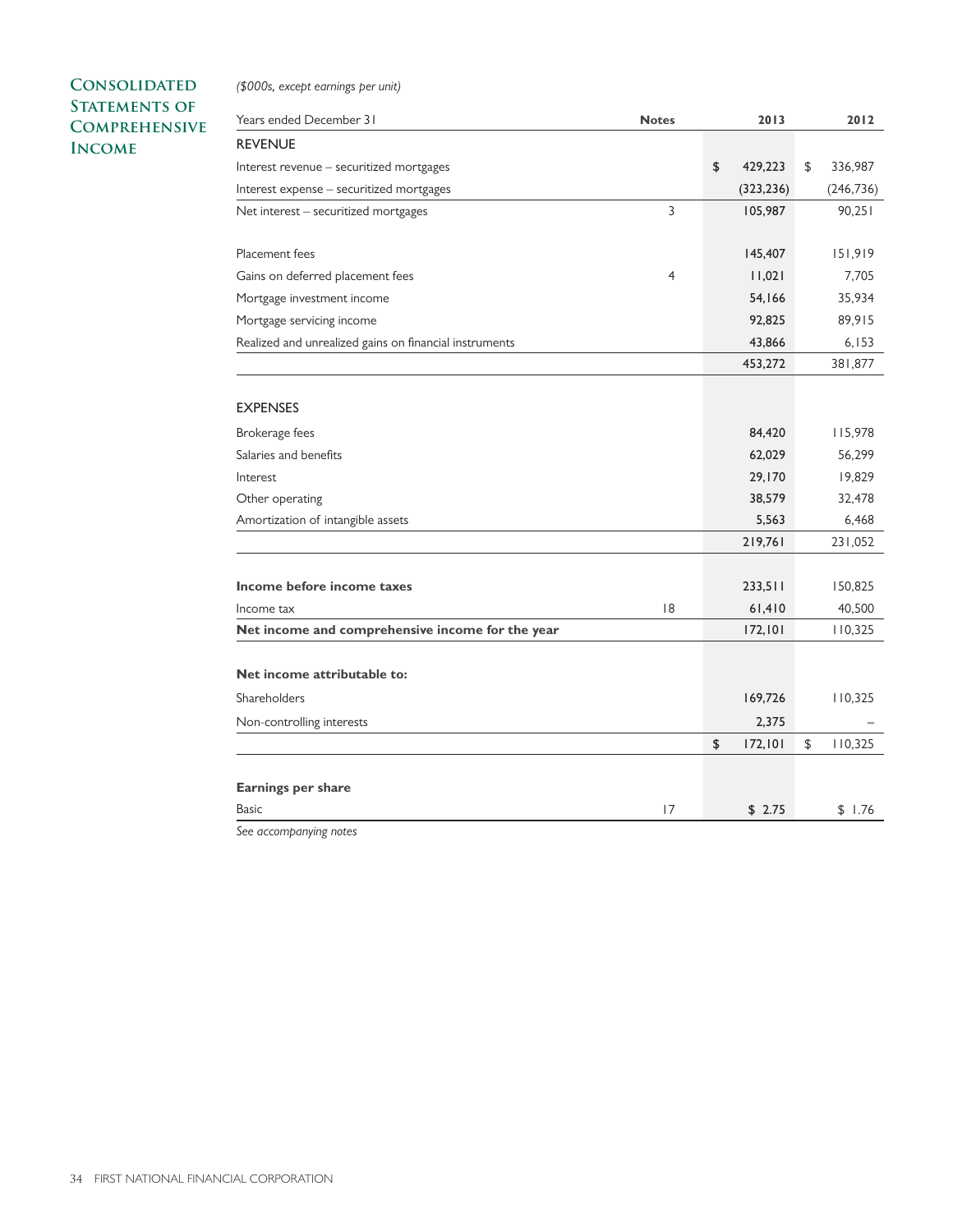## **Consolidated STATEMENTS OF Changes in Equity**

*(\$000s)*

|                                                     | Common<br>shares | <b>Preferred</b><br>shares | <b>Retained</b><br>earnings | Non-<br>controlling<br>interests | Total<br>equity |
|-----------------------------------------------------|------------------|----------------------------|-----------------------------|----------------------------------|-----------------|
| Balance at January 1, 2013                          | \$<br>122,671    | \$<br>97,394               | \$<br>102.440               | \$<br>42,895                     | \$<br>365,400   |
| Comprehensive income                                |                  |                            | 169,726                     | 2,375                            | 172,101         |
| Dividends paid or declared                          |                  |                            | (87,605)                    | (2,689)                          | (90, 294)       |
| Non-controlling interests                           |                  |                            |                             | 2,704                            | 2,704           |
| <b>Balance at December 31, 2013</b>                 | \$<br>122.671    | \$<br>97,394               | \$<br>184,561               | \$<br>45,285                     | \$<br>449,911   |
|                                                     |                  |                            |                             | (Restated –<br>note $24$ )       |                 |
| Balance at January 1, 2012                          | \$<br>122.671    | \$<br>97.394               | \$<br>72.974                | \$                               | \$<br>293,039   |
| Comprehensive income                                |                  |                            | 110,325                     |                                  | 110,325         |
| Dividends paid or declared                          |                  |                            | (80, 859)                   |                                  | (80, 859)       |
| Initial recognition of<br>non-controlling interests |                  |                            |                             | 42,895                           | 42,895          |
| <b>Balance at December 31, 2012</b>                 | \$<br>122.671    | \$<br>97.394               | \$<br>102.440               | \$<br>42,895                     | \$<br>365,400   |

*See accompanying notes*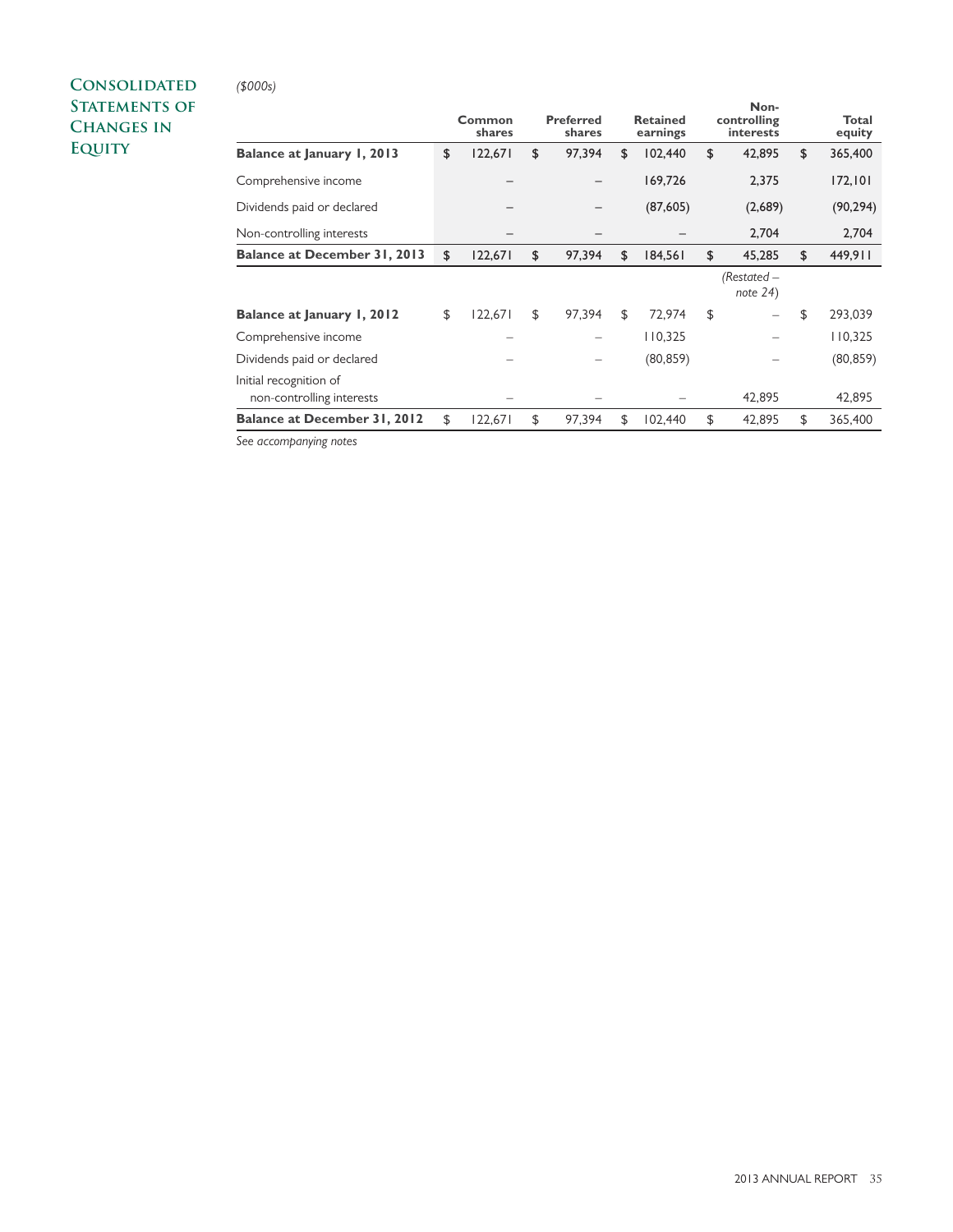# **Consolidated STATEMENTS OF Cash Flows**

*(\$000s)*

| Years ended December 31                                                          | 2013             | 2012             |
|----------------------------------------------------------------------------------|------------------|------------------|
|                                                                                  |                  | (Restated –      |
|                                                                                  |                  | note 24)         |
| <b>OPERATING ACTIVITIES</b>                                                      |                  |                  |
| Net income for the year                                                          | \$<br>172,101    | \$<br>110,325    |
| Add (deduct) items not affecting cash:                                           |                  |                  |
| Deferred income tax expense                                                      | 18,300           | 2,600            |
| Non-cash portion of gains on deferred placement fees                             | (9, 912)         | (5,976)          |
| Increase in restricted cash                                                      | (96, 149)        | (91, 278)        |
| Net investment in mortgages pledged under securitization                         | (4,600,694)      | (3,260,336)      |
| Net increase in debt related to securitized mortgages                            | 4,630,915        | 3,353,695        |
| Amortization of deferred placement fees receivable                               | 17,955           | 22,363           |
| Amortization of purchased mortgage servicing rights                              | 802              | 890              |
| Amortization of property, plant and equipment                                    | 2,374            | 2,059            |
| Amortization of intangible assets                                                | 5,563            | 6,468            |
| Unrealized gains on financial instruments                                        | (19, 286)        | (16, 755)        |
|                                                                                  | 121,969          | 124,055          |
| Net change in non-cash working capital balances related to operations            | (272, 641)       | 42,542           |
| Cash provided by (used in) operating activities                                  | \$<br>(150, 672) | \$<br>166,597    |
|                                                                                  |                  |                  |
| <b>INVESTING ACTIVITIES</b>                                                      |                  |                  |
| Additions to property, plant and equipment                                       | (3, 428)         | (2,955)          |
| Investment in cash held as collateral for securitization                         | 44,689           | (12,611)         |
| Investment in mortgage and loan investments                                      | (142, 353)       | (176,064)        |
| Repayment of mortgage and loan investments                                       | 130,803          | 183,452          |
| Cash provided by (used in) investing activities                                  | \$<br>29,711     | \$<br>(8,178)    |
|                                                                                  |                  |                  |
| <b>FINANCING ACTIVITIES</b>                                                      |                  |                  |
| Dividends paid                                                                   | \$<br>(87, 106)  | \$<br>(80,609)   |
| Obligations related to securities and mortgages sold under repurchase agreements | 108,684          | (163, 816)       |
| Debt related to participation mortgages                                          | (19, 422)        | (38, 104)        |
| Securities purchased under resale agreements and owned, net                      | (602,909)        | 205,092          |
| Securities sold under repurchase agreements and sold short, net                  | 602,412          | (198, 466)       |
| Non-controlling interest                                                         | 15               | 42,895           |
| Cash provided by (used in) financing activities                                  | \$<br>1,674      | \$<br>(233,008)  |
|                                                                                  |                  |                  |
| Net increase in bank indebtedness during the year                                | (119, 287)       | (74, 589)        |
| Bank indebtedness, beginning of year                                             | (155, 197)       | (80, 608)        |
| Bank indebtedness, end of year                                                   | \$<br>(274, 484) | \$<br>(155, 197) |
|                                                                                  |                  |                  |
| Supplemental cash flow information                                               |                  |                  |
| Interest received                                                                | \$<br>536,524    | \$<br>398,094    |
| Interest paid                                                                    | 335,516          | 260,246          |
| Income taxes paid                                                                | 40,693           | 32,554           |
| See accompanying notes                                                           |                  |                  |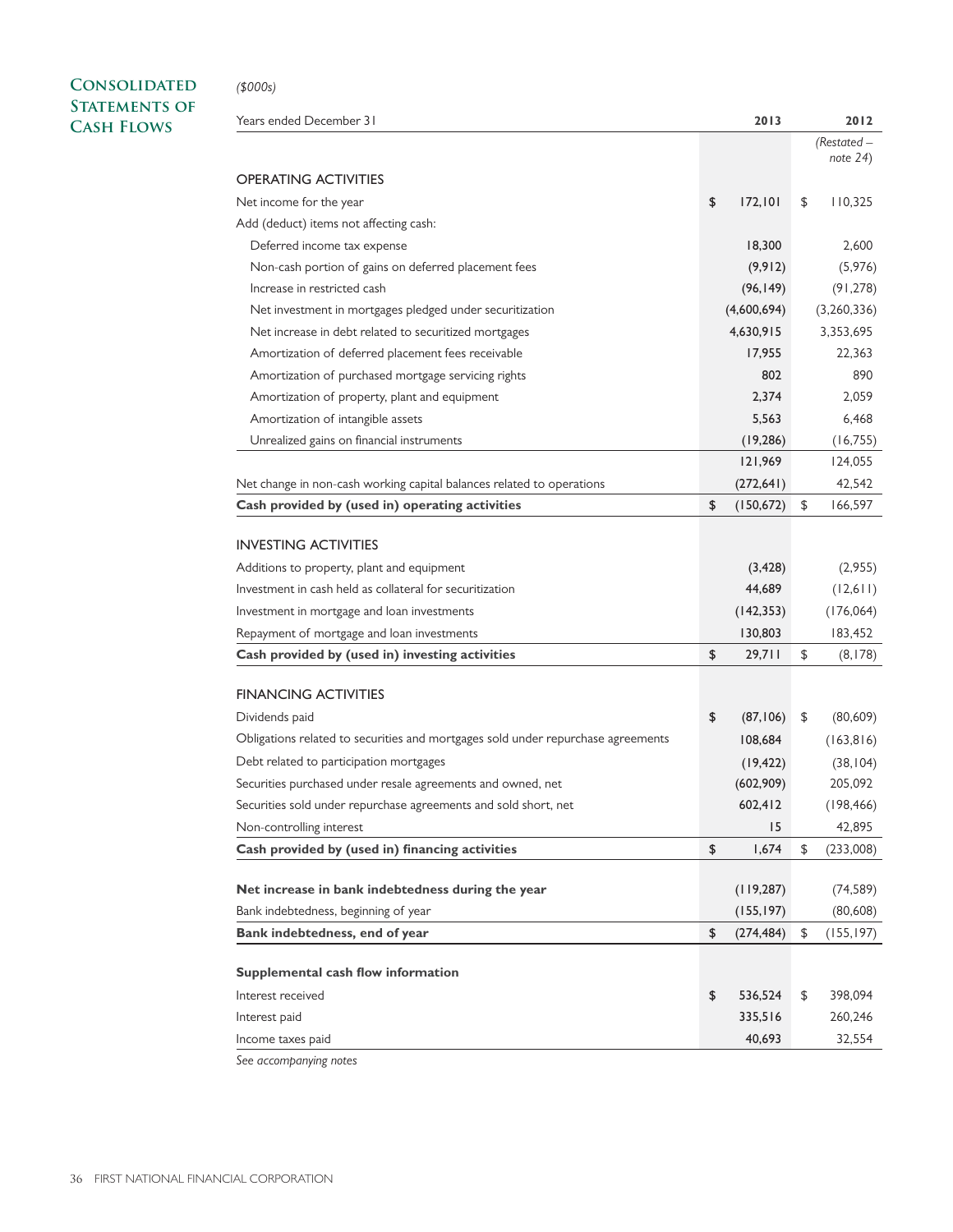#### December 31, 2013 and 2012

*(\$000s, except per unit amounts or unless otherwise noted)*

#### NOTE<sub>1</sub>

**NOTES TO Consolidated Financial STATEMENTS** 

### General Organization and Business of First National Financial Corporation

First National Financial Corporation (the "Corporation" or "Company") is the parent company of First National Financial LP ("FNFLP"), a Canadianbased originator, underwriter and servicer of predominantly prime residential (single-family and multi-unit) and commercial mortgages. With over \$75 billion in mortgages under administration, FNFLP is an originator and underwriter of mortgages and a significant participant in the mortgage broker distribution channel.

The Corporation is incorporated under the laws of the Province of Ontario, Canada and has its registered office and principal place of business located at 100 University Avenue, Toronto, Ontario. The Corporation's common and preferred shares are listed on the Toronto Stock Exchange under the symbols FN and FN.PR.A, respectively.

#### NOTE<sub>2</sub>

Significant Accounting Policies

#### **2.1 Basis of preparation**

The consolidated financial statements have been prepared in accordance with International Financial Reporting Standards ("IFRS"). The consolidated financial statements have been prepared on a historical cost basis, except for derivative financial instruments and financial assets and financial liabilities that are recorded at fair value through profit or loss and measured at fair value. The carrying values of recognized assets and liabilities that are hedged items in fair value hedges, and otherwise carried at amortized cost, are adjusted to record changes in fair value attributable to the risks that are being hedged. The consolidated financial statements are presented in Canadian dollars and all values are rounded to the nearest thousand except when otherwise indicated. The consolidated financial statements were authorized for issue by the Board of Directors on February 25, 2014.

#### **2.2 Basis of consolidation**

The consolidated financial statements comprise the financial statements of the Company and its subsidiaries, including FNFLP, First National Financial GP Corporation (the general partner of FNFLP), FNFC Trust, a special purpose entity ("SPE") which is used to manage undivided co-ownership interests in mortgage assets funded with Asset-backed Commercial Paper ("ABCP"), First National Asset Management Inc., First National Mortgages Corporation, First National Mortgage Investment Fund (the "Fund"), and FN Mortgage Investment Trust (the "Trust").

Eff ective January 1, 2013, IFRS 10 – *Consolidated Financial Statements* has replaced portions of IAS 27 – *Consolidated and Separate Financial Statements*, and interpretation SIC-12 – *Consolidation – Special Purpose Entities*. IFRS 10 requires the consolidation of an investee only if the investor possesses power over the investee, has exposure to variable returns from its investment with the investee and has the ability to use its power over the investee to affect its returns. The Company reassessed its consolidation conclusions on January 1, 2013 under IFRS 10 and determined that it controls both the Fund and the Trust, and accordingly has consolidated the operations and net assets of the Fund and Trust for the year ended December 31, 2013.

The Fund and Trust were created in 2012 as special purpose vehicles to obtain exposure to a diversified portfolio of high-yielding mortgages. The Company had accounted for the Fund and Trust using the cost method of accounting in the consolidated financial statements of the Company for the year ended December 31, 2012. With the adoption of IFRS 10 – *Consolidated Financial Statements* on January 1, 2013, the Company reassessed its consolidation conclusions and determined that it controls both the Fund and Trust. While the Company has legal ownership of approximately 16% of the units issued by the Fund, because of its status as the sole seller of assets to the Fund and its rights as promoter, the Company determined that it had de facto control of the Fund. The Company has restated the 2012 comparative information on the consolidated financial statements (note 24).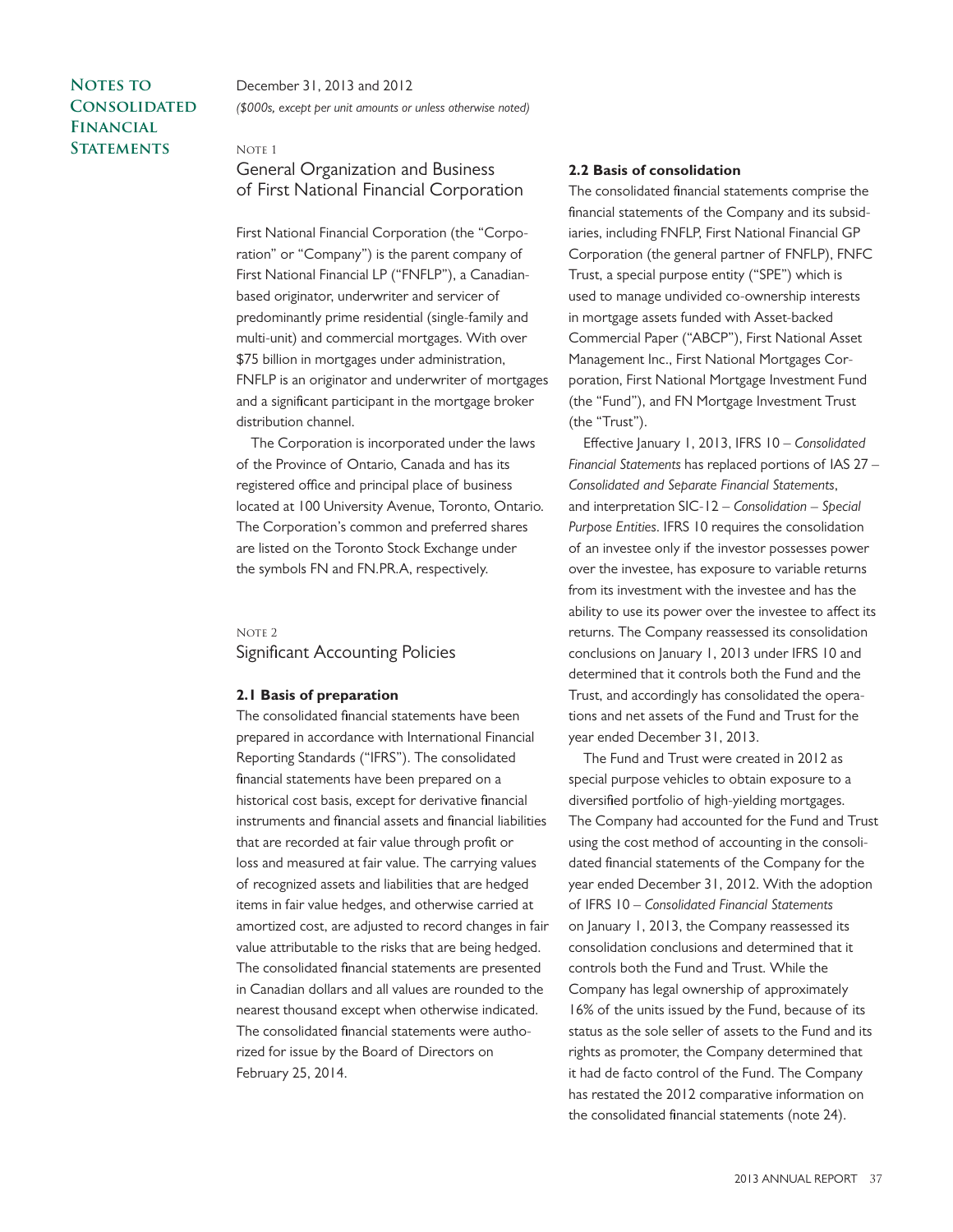As a result of the consolidation, non controlling interests in the Fund and Trust are shown as a separate component of equity on the consolidated statements of financial position to distinguish them from the equity of the Company's shareholders. The net income attributable to non-controlling interest is also separately disclosed on the consolidated statements of comprehensive income and retained earnings.

Certain special purpose vehicles that were structured by third parties, where the Company does not have control, are not consolidated in the Company's financial statements.

The consolidated financial statements have been prepared using consistent accounting policies for like transactions and other events in similar circumstances. All intercompany balances and revenues and expenses have been eliminated on consolidation.

#### **2.3 Use of estimates**

The preparation of financial statements in conformity with IFRS requires management to make estimates and assumptions that affect the reported amounts of assets and liabilities, including contingencies, at the date of the consolidated financial statements and the reported amounts of revenue and expenses during the reporting period. Actual results may differ from those estimates. Major areas requiring use of estimates by management are those that require reporting of financial assets and liabilities at fair value.

### **2.4 Significant accounting policies** *Revenue recognition*

The Company earns revenue from placement, securitization and servicing activities related to its mortgage business. The majority of originated mortgages are sold to institutional investors through the placement of mortgages or funded through securitization conduits. The Company retains servicing rights on substantially all of the mortgages it originates, providing the Company with servicing fees.

#### interest revenue and expense from mortgages pledged under securitization

The Company enters into securitization transactions to fund a portion of its originated mortgages. Upon transfer of these mortgages to securitization vehicles, the Company receives cash proceeds from the transaction. These proceeds are accounted for as

debt related to securitized mortgages and the Company continues to hold the mortgages on its consolidated statement of financial position, unless:

- (i) substantially all of the risks and rewards associated with the financial instruments have been transferred, in which case the assets are derecognized in full; or
- (ii) a significant portion, but not all, of the risks and rewards have been transferred. The asset is derecognized entirely if the transferee has the ability to sell the financial asset; otherwise the asset continues to be recognized to the extent of the Company's continuing involvement.

Where (i) or (ii) above applies to a fully proportionate share of all or specifically identified cash flows, the relevant accounting treatment is applied to that proportion of the mortgage.

For securitized mortgages that do not meet the criteria for derecognition, no gain or loss is recognized at the time of the transaction. Instead, net interest revenue is recognized over the term of the mortgages. Interest revenue – securitized mortgages represents interest received and accrued on mortgage payments by borrowers and is net of the amortization of capitalized origination fees. Interest expense – securitized mortgages represents financing costs to fund these mortgages, net of the amortization of debt discounts or premiums.

Capitalized origination fees and debt discounts or premiums are respectively amortized on an effective yield basis over the term of the related mortgages or debt.

#### **DERECOGNITION**

A financial asset is derecognized when:

- The right to receive cash flows from the asset has expired;
- The Company has transferred its rights to receive cash flows from the assets or has assumed an obligation to pay the cash flows, received in full without material delay to a third party under a "pass-through" arrangement; and either (a) the Company has transferred substantially all the risks and rewards of the asset or (b) the Company has neither transferred nor retained substantially all of the risks and rewards of the asset, but has transferred control of the asset.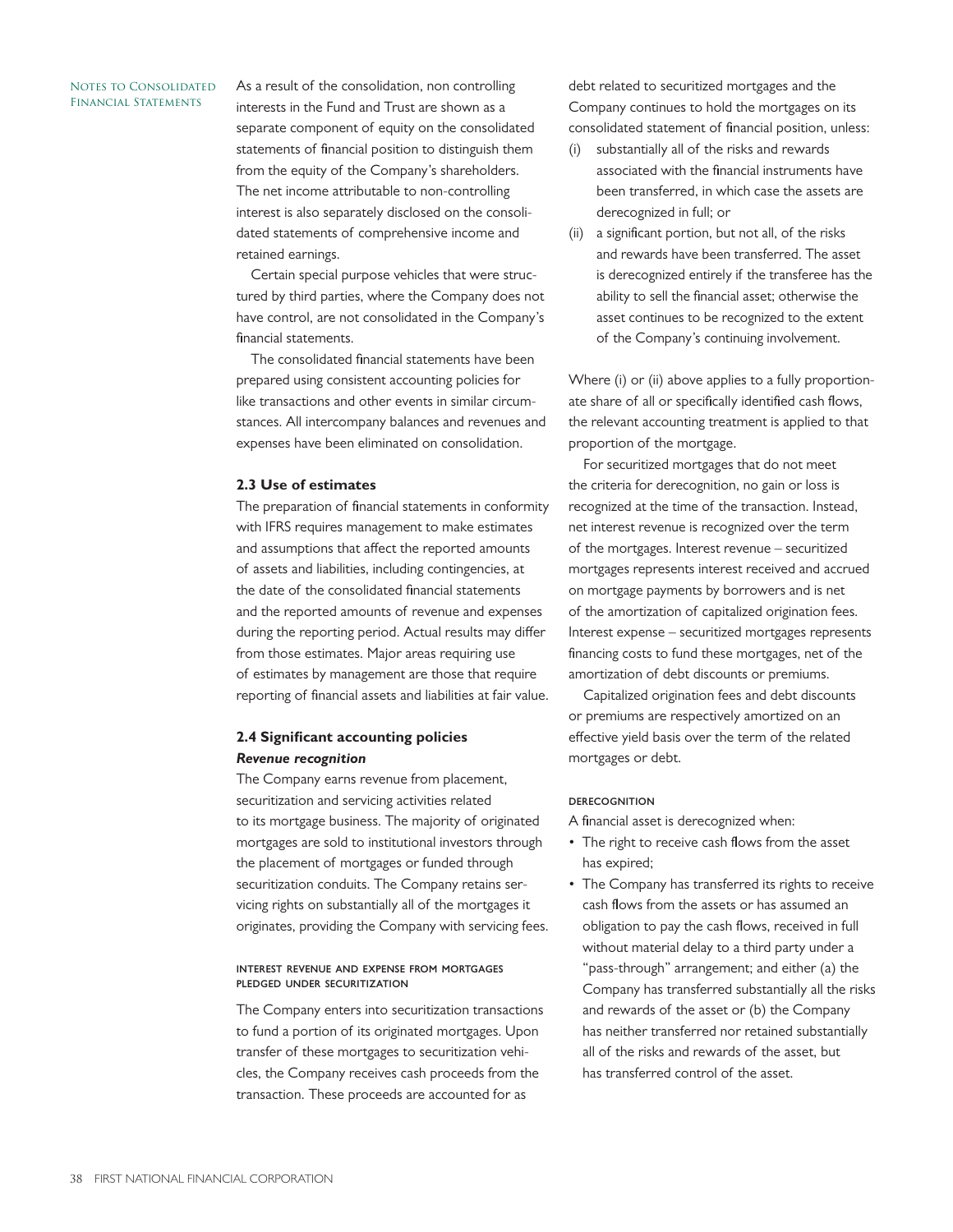When the Company has transferred its rights to receive cash flows from an asset or has entered into a pass-through arrangement, and has neither transferred nor retained substantially all of the risks and rewards of the asset nor transferred control of the asset, the asset is recognized to the extent of the Company's continuing involvement in the asset. In that case, the Company also recognizes an associated liability.

#### placement fees and deferred placement fees receivable

The Company enters into placement agreements with institutional investors to purchase the mortgages that it originates. When mortgages are placed with institutional investors, the Company transfers the contractual right to receive mortgage cash flows to the investors. Because it has transferred substantially all the risks and rewards of these mortgages, it has derecognized these assets. The Company retains a residual interest representing the rights and obligations associated with servicing the mortgages. Placement fees are earned by the Company for its origination and underwriting activities on a completed transaction basis when the mortgage is funded. Amounts immediately collected or collectible in excess of the mortgage principal are recognized as placement fees. When placement fees and associated servicing fees are earned over the term of the related mortgages, the Company determines the present value of the future stream of placement fees and records a gain on deferred placement fees and a deferred placement fees receivable. Since quoted prices are generally not available for retained interests, the Company estimates its value based on the net present value of future expected cash flows, calculated using management's best estimates of key assumptions related to expected prepayment rates and discount rates commensurate with the risks involved.

#### mortgage servicing income

The Company services substantially all of the mortgages that it originates whether the mortgage is placed with an institutional investor or transferred to a securitization vehicle. In addition, mortgages are serviced on behalf of third-party institutional investors and securitization structures. For all mortgages administered for investors or third parties, the Company recognizes servicing income when services are rendered. For mortgages

placed under deferred placement arrangements, the Company retains the rights and obligations to service the mortgages. The deferred placement fees receivable is the present value of the excess retained cash flows over normal servicing fee rates and is reported as deferred placement revenue at the time of placement. Servicing income related to mortgages placed with institutional investors is recognized in income over the life of the servicing obligation as payments are received from mortgagors. Interest income earned by the Company from holding cash in trust related to servicing activities is classified as mortgage servicing income.

#### mortgage investment income

The Company earns interest income from its interest-bearing assets including deferred placement fees receivable, mortgage and loan investments and mortgages accumulated for sale or securitization. Mortgage investment income is recognized on an accrual basis.

#### *Brokerage fees*

Brokerage fees relating to the mortgages recorded at fair value are expensed as incurred. Brokerage fees relating to mortgages recorded at amortized cost are deferred and amortized over the term of the mortgages.

#### *Mortgages pledged under securitization*

Mortgages pledged under securitization are mortgages that the Company has originated and funded with debt raised through the securitization markets. The Company has a continuous involvement in these mortgages, including the right to receive future cash flows arising from these mortgages. Mortgages pledged under securitization (except for mortgages designated as held for trading, primarily mortgages funded with bank-sponsored ABCP programs) have been classified as loans and receivables and are measured at their amortized cost using the effective yield method. Certain mortgages (primarily those funded under bank-sponsored ABCP programs) are classified as fair value through profit or loss and recorded at fair value. Origination costs, such as brokerage fees, bulk insurance premiums and timely payment guarantee fees that are directly attributable to the acquisition of such assets, are deferred and amortized over the term of the mortgages on an effective yield basis.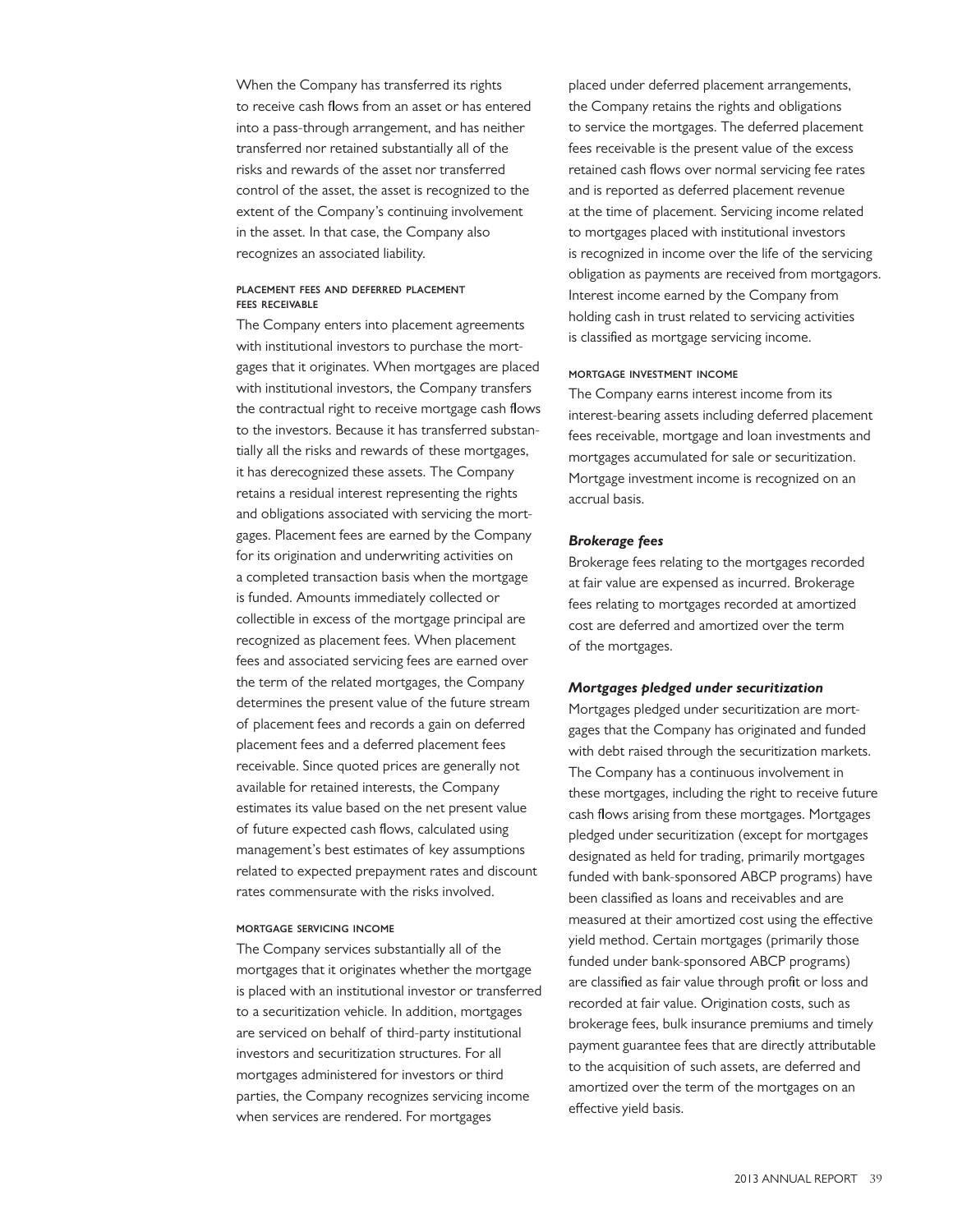### *Debt related to securitized and participation mortgages*

Debt related to securitized mortgages represents obligations related to the financing of mortgages pledged under securitization. This debt is measured at its amortized cost using the effective yield method. Any discount/premium on the raising of these debts that is directly attributable to the acquisition of such liabilities is deferred and amortized over the term of the debt obligations.

Debt related to participation mortgages represents obligations related to the financing of a portion of commercial mortgages included in mortgage and loan investments. These mortgages are subject to participation agreements with other financial institutions such that the Company's investment is subordinate to the other institution's investment. The Company has retained various rights to the mortgages and a proportionately larger share of the interest earned on these mortgages, such that the full mortgage has been recorded on the Company's consolidated statement of financial position with an offsetting debt. This debt is recorded at face value and measured at its amortized cost.

### *Mortgages accumulated for sale or securitization*

Mortgages accumulated for sale are mortgages funded for the purpose of placing with investors and are classified as fair value through profit or loss and are recorded at fair value. These mortgages are held for terms usually not exceeding 90 days.

Mortgages accumulated for securitization are mortgages funded pending securitization in the Company's various programs and are classified as loans and receivables. These mortgages are recorded at amortized cost.

### *Securities sold short and securities purchased under resale agreements*

Securities sold short consist of the short sale of a bond. Bonds purchased under resale agreements consist of the purchase of a bond with the commitment by the Company to resell the bond to the original seller at a specified price. The Company uses the combination of bonds sold short and bonds purchased under resale agreements to economically hedge its mortgage commitments and the portion of funded mortgages that it intends to securitize in subsequent periods.

Bonds sold short are classified as fair value through profit or loss and are recorded at fair value. The accrued coupon on bonds sold short is recorded as hedge expense. Bonds purchased under resale agreements are carried at cost plus accrued interest, which approximates their market value. The difference between the cost of the purchase and the predetermined proceeds to be received on a resale agreement is recorded over the term of the hedged mortgages as an offset to hedge expense. Transactions are recorded on a settlement date basis.

### *Securities owned and securities sold under repurchase agreements*

The Company purchases bonds and enters into bond repurchase agreements to close out economic hedging positions when mortgages are sold to securitization vehicles or institutional investors.

These transactions are accounted for in a similar manner as the transactions described for securities sold short and securities purchased under resale agreements.

#### *Mortgage and loan investments*

Mortgage and loan investments are carried at their outstanding principal balances adjusted for unamortized premiums or discounts and are net of specific provisions for credit losses, if any.

Mortgage and loan investments are classified as loans and receivables, and are recognized as being impaired when the Company is no longer reasonably assured of the timely collection of the full amount of principal and interest. An allowance for loan losses is established for mortgages and loans that are known to be uncollectible. When management considers there to be no probability of collection, the investments are written off.

#### *Intangible assets*

Intangible assets are comprised of broker relationships and customer service contracts and arose in connection with the initial public offering ("IPO") in 2006. Intangible assets are subject to annual impairment review if there are events or changes in circumstances that indicate the carrying amount may not be recoverable.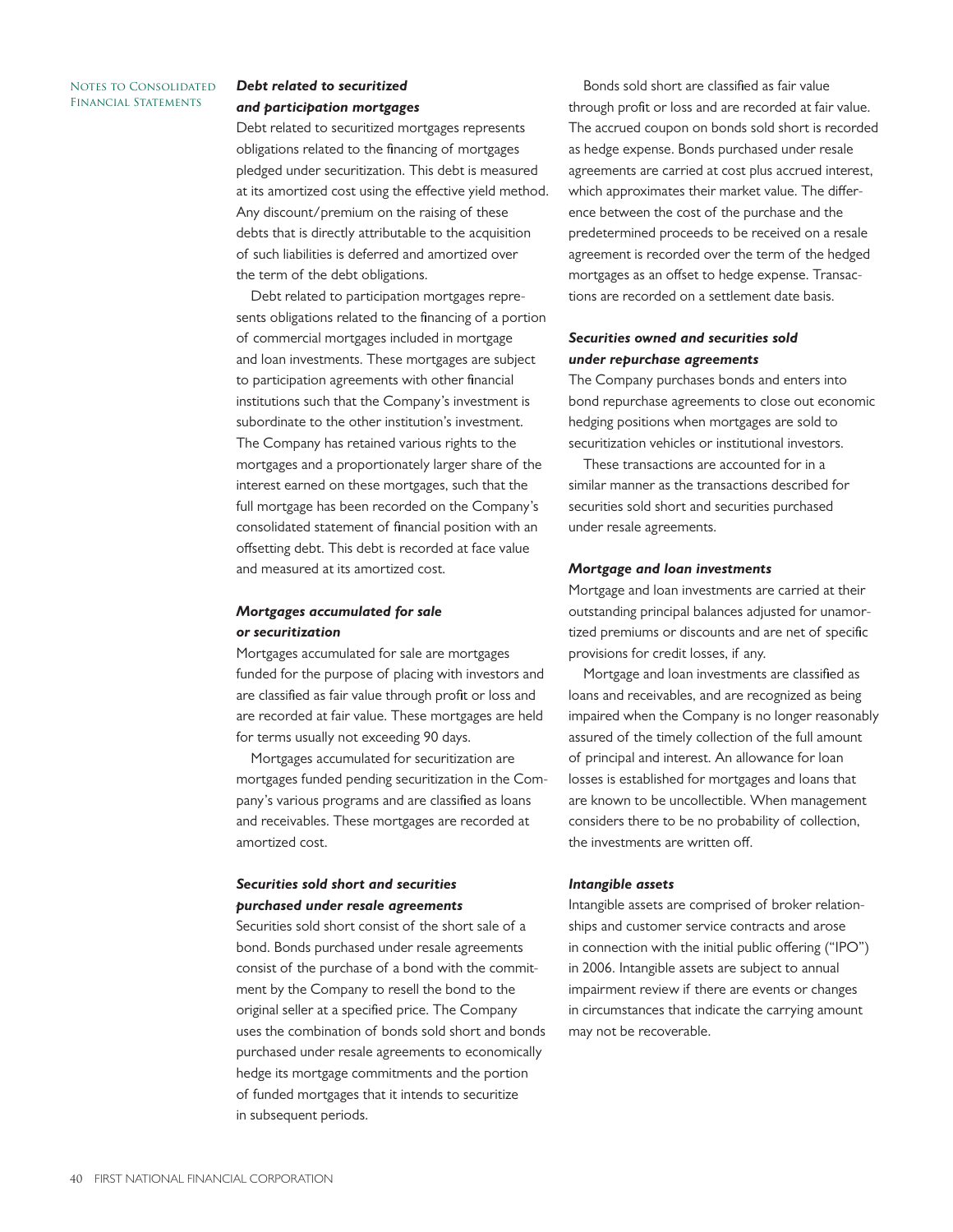Intangible assets with finite useful lives are amortized on a straight-line basis over their estimated useful lives as follows:

| Broker relationships         | Straight-line over 10 years |
|------------------------------|-----------------------------|
| Investor servicing contracts | Straight-line over 5 years  |

#### *Goodwill*

Goodwill represents the price paid for the Corporation's business in excess of the fair value of the net tangible assets and identifiable intangible assets acquired in connection with the IPO. Goodwill is reviewed annually for impairment or more frequently when an event or change in circumstances indicates that the asset might be impaired.

#### *Property, plant and equipment*

Property, plant and equipment are recorded at cost, less accumulated amortization, at the following annual rates and bases:

| Computer equipment     | 30% declining balance                                                                               |
|------------------------|-----------------------------------------------------------------------------------------------------|
| Office equipment       | 20% declining balance                                                                               |
| Leasehold improvements | Straight-line over the<br>term of the lease                                                         |
| Computer software      | 30% declining balance<br>except for a computer<br>licence, which is straight-<br>line over 10 years |

Property, plant and equipment are subject to an impairment review if there are events or changes in circumstances that indicate the carrying amount may not be recoverable.

#### *Purchased mortgage servicing rights*

The Company purchases the rights to service mortgages from third parties. Purchased mortgage servicing rights are initially recorded at cost and charged to income over the life of the underlying mortgage servicing obligation. The fair value of such rights is determined on a periodic basis to assess the continued recoverability of the unamortized cost in relation to estimated future cash flows associated with the underlying serviced assets. Any loss arising from an excess of the unamortized cost over the fair value is immediately recorded as a charge to income.

#### *Restricted cash*

Restricted cash represents principal and interest collected on mortgages pledged under securitization that is held in trust until the repayment of debt related to these mortgages can be made in a subsequent period.

#### *Bank indebtedness*

Bank indebtedness consists of bank indebtedness net of cash balances with banks.

### *Cash held as collateral under securitization*

Cash held as collateral under securitization represents cash-based credit enhancements held by various securitization vehicles, including FNFC Trust and a Canadian Trust Company acting as the title custodian for the Company's NHA MBS program.

#### *Income taxes*

The Company accounts for income taxes in accordance with the liability method of tax allocation. Under this method, the provision for income taxes is calculated based on income tax laws and income tax rates substantively enacted as at the dates of the consolidated statement of financial position. The income tax provision consists of current income taxes and deferred income taxes. Current and deferred taxes relating to items in the Company's equity are recorded directly against equity.

Current income taxes are amounts expected to be payable or recoverable as the result of operations in the current year and any adjustment to tax payable/ recoverable recorded in previous years.

Deferred income taxes arise on temporary differences between the carrying amounts of assets and liabilities on the consolidated statement of financial position and their tax bases. Deferred tax liabilities are generally recognized for all taxable temporary differences and deferred tax assets are recognized to the extent that future realization of the tax benefit is probable. Deferred tax is calculated using the tax rates expected to apply in the periods in which the assets will be realized or the liabilities settled. Deferred tax assets and liabilities are offset when they arise in the same tax reporting group and relate to income taxes levied by the same taxation authority, and when a legal right to offset exists in the entity.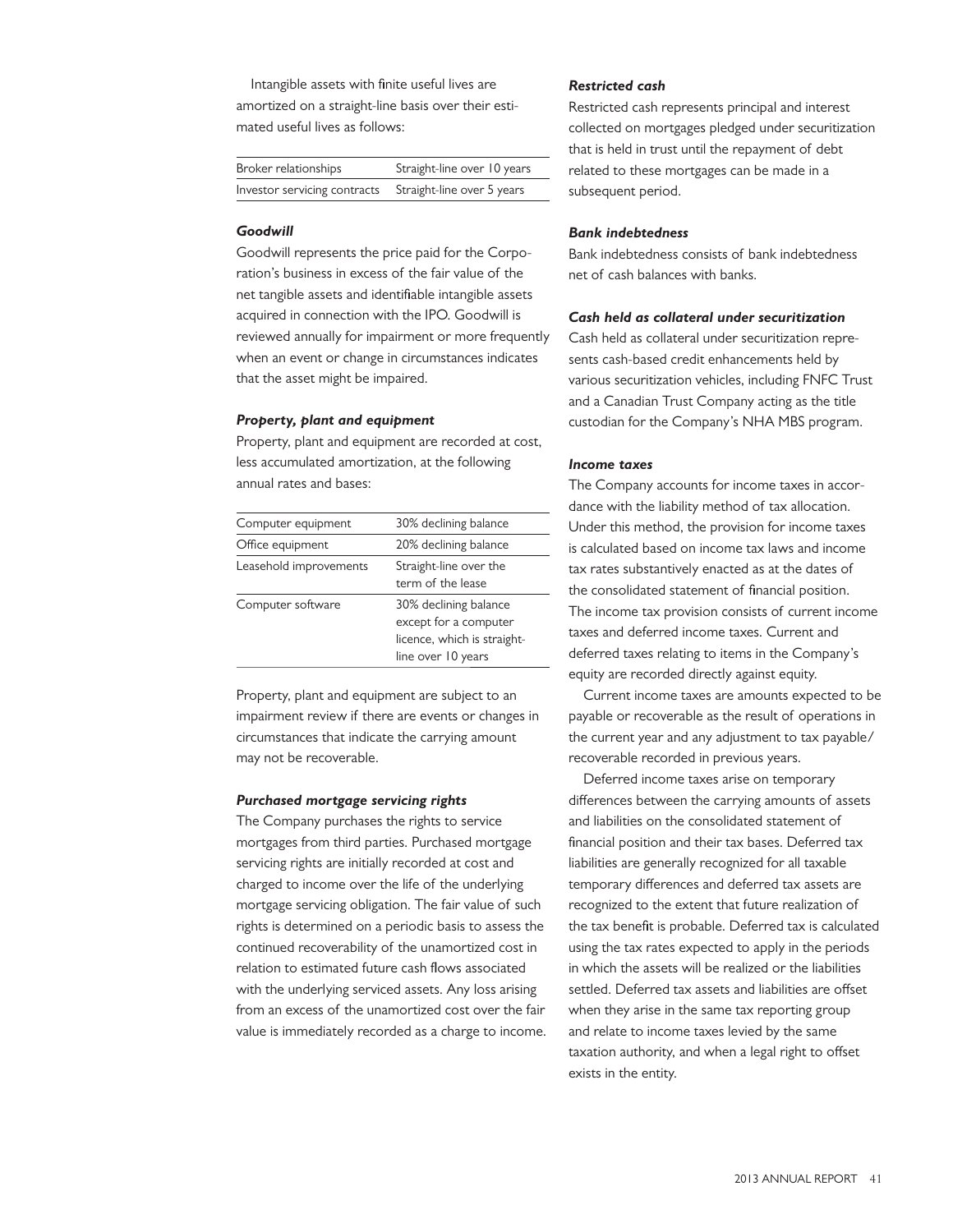shareholders of the Company by the weighted average number of common shares outstanding during the year.

#### *Financial assets and liabilities*

The Company classifies its financial assets as either financial instruments at fair value through profit or loss or loans and receivables. Financial liabilities are classified as either held at fair value through profit or loss or at amortized cost. Management determines the classification of financial assets and liabilities at initial recognition.

The Company presents earnings per share ("EPS") amounts for its common shares. EPS is calculated by dividing the net earnings attributable to common

### financial assets and financial liabilities held at fair value through profit or loss

Financial instruments are classified in this category if they are held for trading or if they are designated by management at fair value through profit or loss at inception.

Financial instruments are classified as fair value through profit or loss if they are acquired principally for the purpose of selling in the short term. Financial assets and financial liabilities may be designated at fair value through profit or loss when:

- (i) the designation eliminates or significantly reduces a measurement or recognition inconsistency that would otherwise arise from measuring assets or liabilities or recognizing the gains and losses on them on a different basis; or
- $(ii)$  a group of financial assets and/or financial liabilities is managed and its performance evaluated on a fair value basis.

The Company has elected to measure certain of its assets at fair value through profit or loss. The most significant of these assets include: a large portion of mortgages pledged under securitization and funded with ABCP-related debt, certain mortgages funded with MBS debt, and deferred placement fees receivable. The mortgages funded with MBS debt were previously funded by ABCP debt and as such have retained their classification

as held-for-trading (together with other ABCPfunded mortgages, "HFT mortgages"). For the large portion of mortgages pledged under securitization and funded with ABCP-related debt, the Company has entered into swaps to convert the mortgages from fixed rate to floating rate in order to match the mortgages with the 30-day floating rate funding provided by the ABCP notes. The swaps are derivatives and are required by IFRS to be accounted for at fair value. This value can change significantly with the passage of time as the interest rate environment changes. In order to avoid a significant accounting mismatch, the Company has measured the swapped mortgages at fair value as well so that the asset and related liability values will move inversely as interest rates change. The cash flows related to deferred placement fees receivable are typically received over five-to-10 year terms. These cash flows are subject to prepayment volatility as the mortgages underlying the deferred placement fees receivable can experience unscheduled prepayments. As well, the Company pledges these assets under the bank credit facility. Accordingly, the Company manages these assets on a fair value basis.

Financial assets and financial liabilities held at fair value through profit or loss are initially recognized at fair value. Subsequent gains and losses arising from changes in fair value are recognized directly in the consolidated statements of comprehensive income and retained earnings.

Held-for-trading non-derivative financial assets can only be transferred out of the held at fair value through profit or loss category in the following circumstances: to the available-for-sale category, where, in rare circumstances, they are no longer held for the purpose of selling or repurchasing in the near term; or to the loans and receivables category, where they are no longer held for the purpose of selling or repurchasing in the near term and they would have met the definition of a loan and receivable at the date of reclassification and the Company has the intent and ability to hold the assets for the foreseeable future or until maturity.

Notes to Consolidated

Financial Statements

#### *Earnings per common share*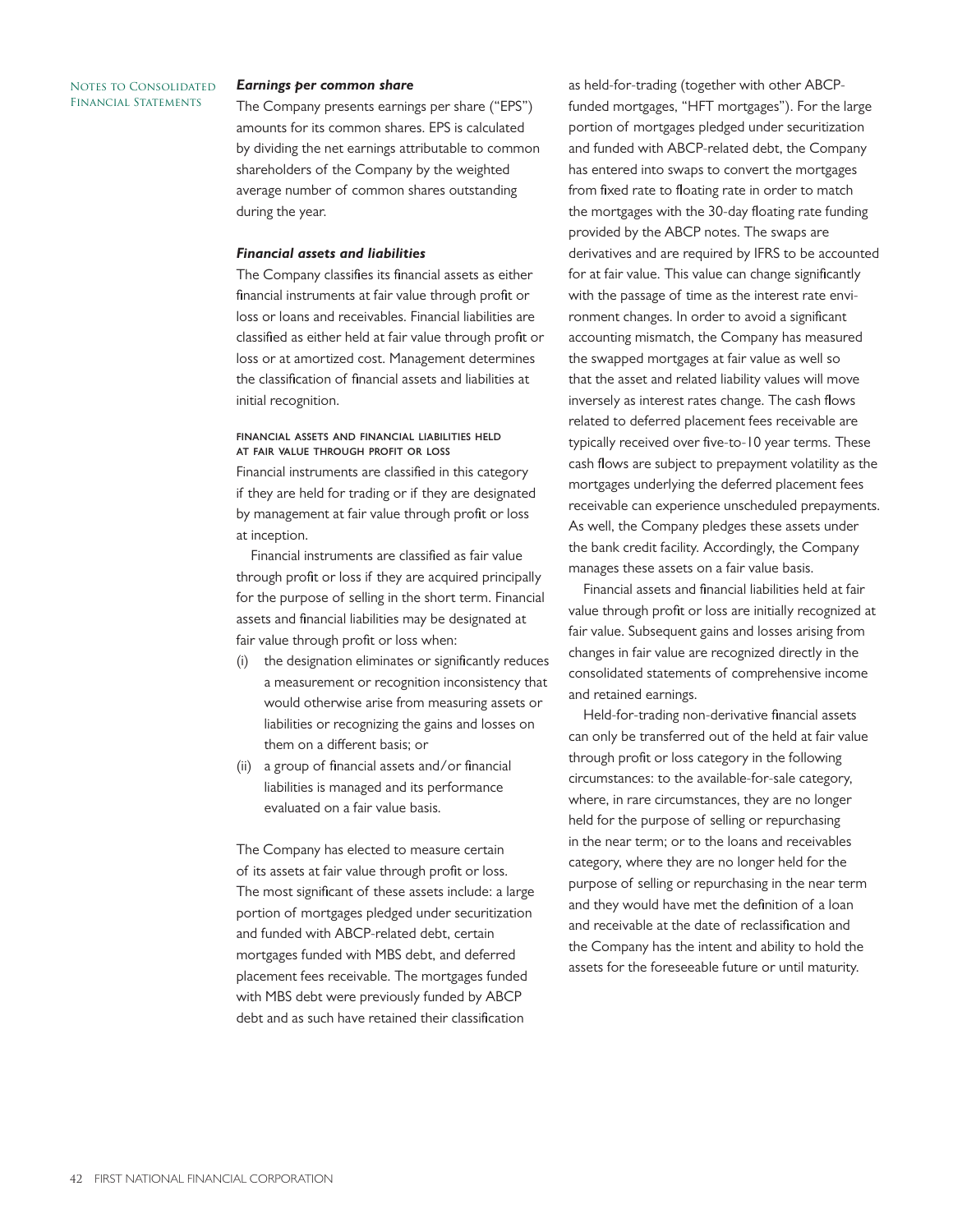#### loans and receivables

Loans and receivables are non-derivative financial assets with fixed or determinable payments that are not quoted in an active market and it is expected that substantially all of the initial investment will be recovered, other than because of credit deterioration.

Loans and receivables are initially recognized at cost, including direct and incremental transaction costs. They are subsequently valued at amortized cost.

#### held-to-maturity

Held-to-maturity assets are non-derivative financial assets with fixed or determinable payments and fixed maturities that the Company's management has the positive intention and ability to hold to maturity. These assets are initially recognized at cost, including direct and incremental transaction costs. They are subsequently valued at amortized cost using the effective interest method.

Held-to-maturity assets can be reclassified to the available-for-sale category if the portfolio becomes tainted following the sale of other than an insignificant amount of held-to-maturity assets prior to their maturity.

#### *Derivative fi nancial instruments*

Derivatives are categorized as trading unless they are designated as hedging instruments. Derivative contracts are initially recognized at fair value on the date on which a derivative contract is entered into and are subsequently re-measured at their fair value with the changes in fair value recognized in income as they occur. Positive values are recorded as assets and negative values are recorded as liabilities.

The Company enters into interest rate swaps to manage its interest rate exposures associated with funding fixed-rate receivables with floating rate debt and to convert the fixed-rate debenture into floating rate debt. These contracts are negotiated over the counter. Interest rate swaps require the periodic exchange of payments without the exchange of the notional principal amount on which the payments are based. The Company's policy is not to utilize derivative financial instruments for trading or speculative purposes.

#### *Hedge accounting*

At the inception of a hedging relationship, the Company documents the relationship between the hedging instruments and the hedged items, its risk management objective, its strategy for undertaking the hedge, and its assessment of whether or not the hedging instruments are highly effective in offsetting the changes attributable to the hedged risks in the hedged items.

For fair value hedges, changes in the fair value of derivatives that are designated and qualify as fair value hedging instruments are recorded in the consolidated statement of comprehensive income and retained earnings, together with any changes in the fair value of the hedged asset or liability that are attributable to the hedged risk. The changes in fair value attributable to the hedged risk are accounted for as basis adjustment to the hedged item. If the hedge no longer meets the criteria for hedge accounting, the adjustment to the carrying amount of a hedged item for which the effective interest method is used is amortized to the consolidated statement of comprehensive income and retained earnings over the period to maturity or derecognition.

### Note 3 Mortgages Pledged under Securitization

The Company securitizes residential and commercial mortgages in order to raise debt to fund these mortgages. Most of these securitizations consist of the transfer of fixed and floating rate mortgages into securitization programs, such as ABCP, NHA MBS, and the Canada Mortgage Bonds ("CMB") program. In these securitizations, the Company transfers the assets to SPEs for cash, and incurs interest-bearing obligations typically matched to the term of the mortgages. These securitizations do not qualify for derecognition, although the SPEs and other securitization vehicles have no recourse to the Company's other assets for failure of the mortgages to make payments when due.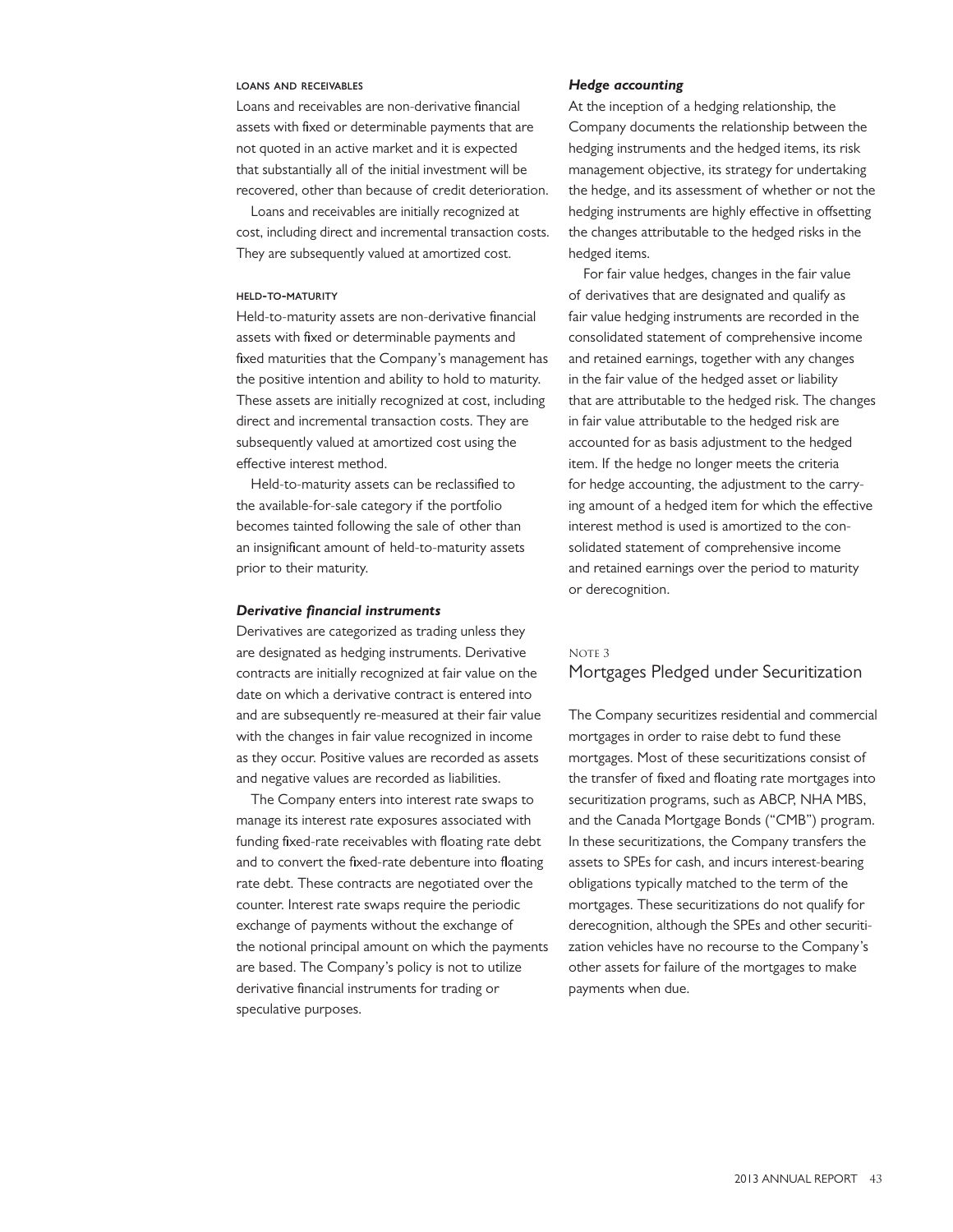As part of the ABCP transactions, the Company provides cash collateral for credit enhancement purposes as required by the rating agencies. Credit exposure to securitized mortgages is generally limited to this cash collateral. The principal and interest payments on the securitized mortgages are paid to the Company by the SPEs monthly over the term of the mortgages. The full amount of the cash collateral is recorded as an asset and the Company anticipates full recovery of these amounts. NHA MBS securitizations may also require cash collateral in some circumstances. As at December 31, 2013, the cash held as collateral for securitization was  $$24,804(2012 - $69,493).$ 

The following table compares the carrying amount of mortgages pledged for securitization and the associated debt:

|                                                       | 2013                                                  |                                                               |
|-------------------------------------------------------|-------------------------------------------------------|---------------------------------------------------------------|
|                                                       | <b>Carrying amount</b><br>of securitized<br>mortgages | <b>Carrying amount</b><br>of associated<br><b>liabilities</b> |
| Securitized mortgages at face value                   | \$17,532,693                                          | \$17,919,788                                                  |
| Mark to market adjustment                             | 37,956                                                |                                                               |
| Capitalized origination costs                         | 80,995                                                |                                                               |
| Debt discounts                                        |                                                       | (47, 161)                                                     |
|                                                       | 17,651,644                                            | 17,872,627                                                    |
| Add:                                                  |                                                       |                                                               |
| Principal portion of payments held in restricted cash | 398,285                                               |                                                               |
| Participation debt                                    |                                                       | 11,676                                                        |
|                                                       | \$18,049,929                                          | \$17,884,303                                                  |

|                                                       | 2012                                                  |                                                               |
|-------------------------------------------------------|-------------------------------------------------------|---------------------------------------------------------------|
|                                                       | <b>Carrying amount</b><br>of securitized<br>mortgages | <b>Carrying amount</b><br>of associated<br><b>liabilities</b> |
| Securitized mortgages at face value                   | \$12,947,870                                          | \$13,249,779                                                  |
| Mark to market adjustment                             | 29.043                                                |                                                               |
| Capitalized origination costs                         | 55,130                                                |                                                               |
| Debt discounts                                        |                                                       | (8,067)                                                       |
|                                                       | 13,032,043                                            | 13,241,712                                                    |
| Add:                                                  |                                                       |                                                               |
| Principal portion of payments held in restricted cash | 311,979                                               |                                                               |
| Participation debt                                    |                                                       | 31,098                                                        |
|                                                       | \$13.344.022                                          | \$13.272.810                                                  |

The principal portion of payments held in restricted cash represents payments on account of mortgages pledged under securitization which have been received at year end but have not yet been applied to reduce the associated debt. This cash is applied to pay down

the debt in the month subsequent to year end. In order to compare the components of mortgages pledged under securitization to securitization debt, this amount is added to the carrying value of mortgages pledged under securitization in the above table.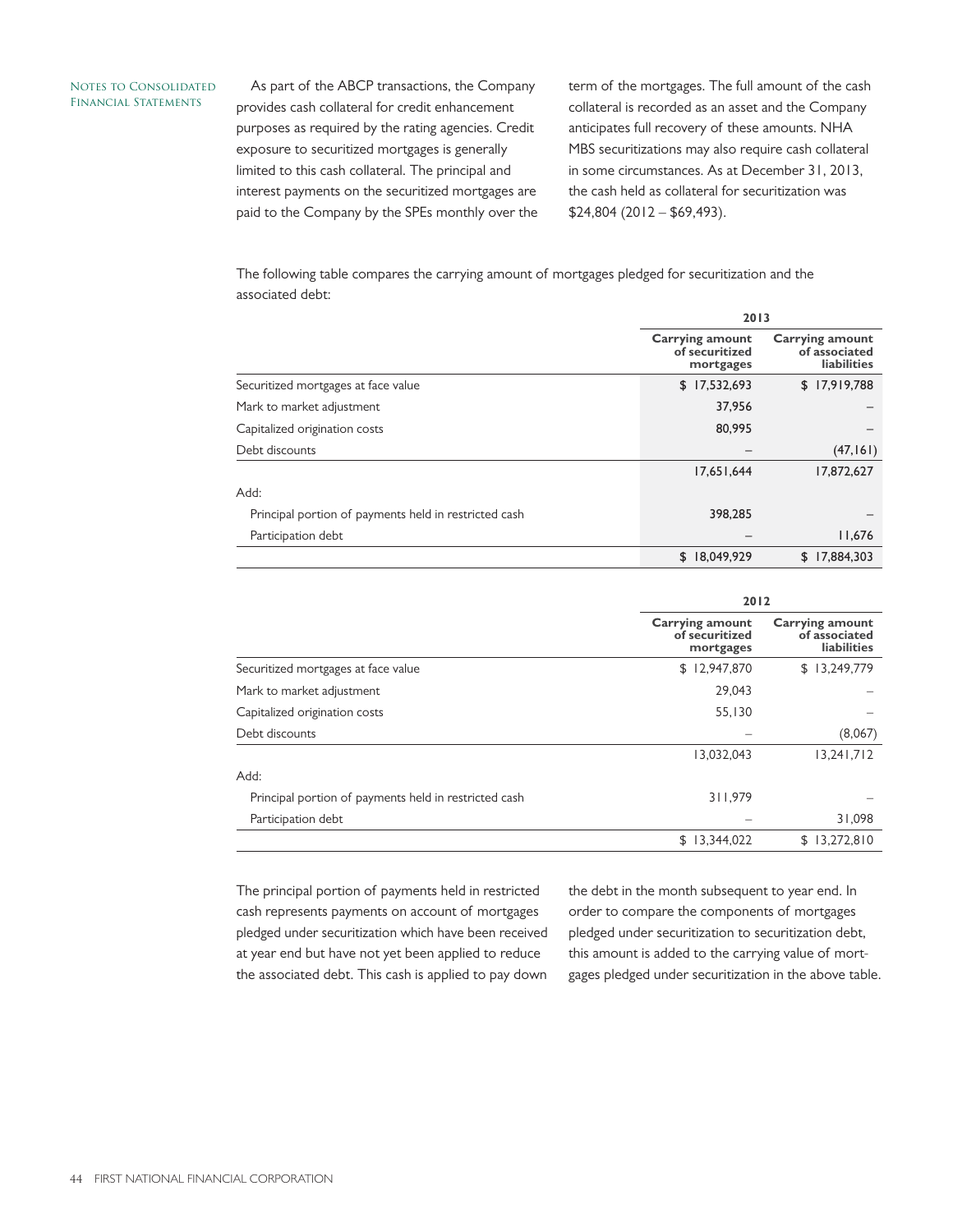The changes in capitalized origination costs for the year ended December 31 are summarized as follows:

|                                                    | 2013     |   | 2012      |
|----------------------------------------------------|----------|---|-----------|
| Opening balance, January I                         | 55.130   |   | 49.782    |
| Add: new origination costs capitalized in the year | 56.542   |   | 28,809    |
| Less: costs amortized in the year                  | (30.677) |   | (23, 461) |
| <b>Ending balance, December 31</b>                 | 80.995   | S | 55.130    |

During the year ended December 31, 2013, the Company advanced funds and transferred into the securitization vehicles \$6,532,494 (2012 – \$4,718,680) of mortgages.

As at December 31, 2013, mortgages pledged under securitization include \$17,440,211 (2012 – \$12,691,496) of insured mortgages and \$92,482 (2012 – \$256,374) of uninsured mortgages.

The contractual maturity profile of the mortgages pledged under securitization programs is summarized as follows:

| 2014                               | \$<br>1.747.687 |
|------------------------------------|-----------------|
| 2015                               | 2.777.610       |
| 2016                               | 3.073.198       |
| 2017                               | 3,696,547       |
| 2018 and thereafter                | 6.237.65        |
|                                    | 17.532.693      |
| Add:                               |                 |
| Capitalized origination costs      | 80.995          |
| Fair value premium - HFT mortgages | 37,956          |
|                                    | \$17.651.644    |

The mortgages securitized through NHA MBS and CMB programs have been classified as loans and receivables, except for approximately \$1.1 billion (2012 – \$1.0 billion) of securitized mortgages included in HFT mortgages. These mortgages are carried at par plus adjustment for unamortized origination costs. Most mortgages in bank-sponsored ABCP programs have been classified as fair value through profit or loss.

The following table summarizes the mortgages pledged under securitization that are past due as at December 31:

| Arrears (days)  |     | 2013    |     | 2012   |
|-----------------|-----|---------|-----|--------|
| $31$ to 60      | S   | 71.634  | \$. | 42,185 |
| $61$ to 90      |     | 15,388  |     | 13.716 |
| Greater than 90 |     | 30,284  |     | 30,263 |
|                 | \$. | 117.306 | \$  | 86,164 |

Interest revenue-securitized mortgages consists of \$100,160 (2012 – \$82,324) of interest revenue related to ABCP-funded mortgages, which are mostly measured at fair value and \$329,063 (2012 – \$254,663) of interest revenue related to mortgages pledged under securitization and securitized mortgages included in HFT mortgages.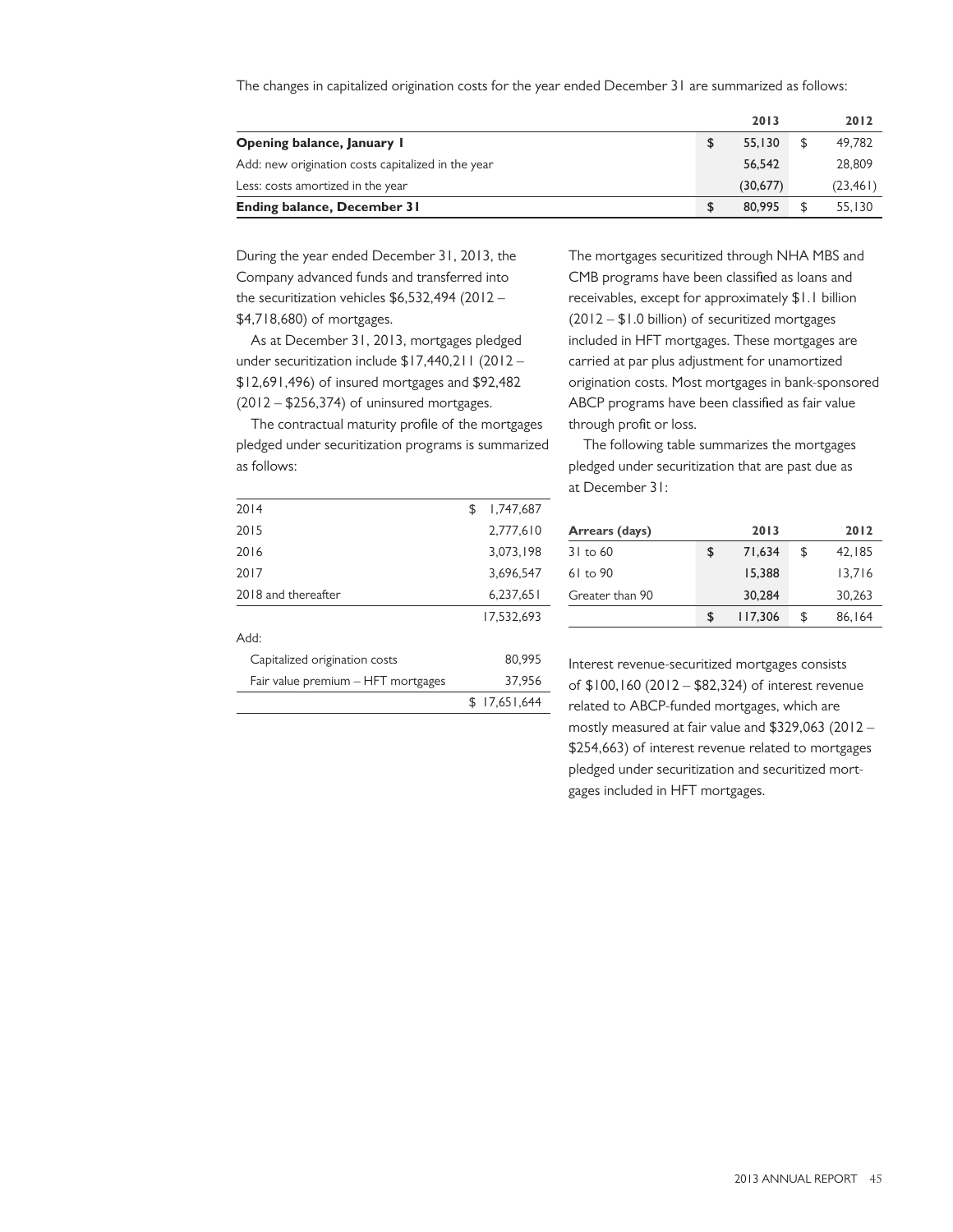The Company uses various assumptions to value the HFT mortgages, which are set out in the tables below, including the rate of unscheduled prepayment. Accordingly, HFT mortgages are subject to measurement uncertainty. The effect of variations between actual experience and assumptions will

be recorded in future statements of comprehensive income. Key economic weighted average assumptions and the sensitivities of the current carrying values to immediate 10% and 20% adverse changes in those assumptions as at December 31 are as follows:

**2013**

|                                            | ---                     |         |    |                                 |
|--------------------------------------------|-------------------------|---------|----|---------------------------------|
|                                            | Commercial<br>mortgages |         |    | <b>Residential</b><br>mortgages |
| HFT mortgages                              | \$                      | 190.939 | \$ | 3.097.341                       |
| Average life (in months) $(1)$             |                         | 24      |    | 27                              |
| Prepayment speed assumption (annual rate)  |                         | 8.2%    |    | 11.6%                           |
| Impact on fair value of 10% adverse change | \$                      | 4       | \$ | 517                             |
| Impact on fair value of 20% adverse change | \$                      | 8       | \$ | 1,028                           |
| Discount rate (annual rate)                |                         | 2.3%    |    | 2.1%                            |
| Impact on fair value of 10% adverse change | \$                      | 968     | \$ | 12,156                          |
| Impact on fair value of 20% adverse change | \$                      | 1,914   | \$ | 24.230                          |

|                                            |                         | 2012    |                                 |           |  |  |  |
|--------------------------------------------|-------------------------|---------|---------------------------------|-----------|--|--|--|
|                                            | Commercial<br>mortgages |         | <b>Residential</b><br>mortgages |           |  |  |  |
| HFT mortgages                              | \$                      | 418,303 | \$.                             | 2,367,744 |  |  |  |
| Average life (in months) <sup>(1)</sup>    |                         | 8       |                                 | 35        |  |  |  |
| Prepayment speed assumption (annual rate)  |                         | 11.7%   |                                 | 10.9%     |  |  |  |
| Impact on fair value of 10% adverse change | \$                      | 21      | \$                              | 451       |  |  |  |
| Impact on fair value of 20% adverse change | \$                      | 42      | \$                              | 895       |  |  |  |
| Discount rate (annual rate)                |                         | 2.2%    |                                 | 2.3%      |  |  |  |
| Impact on fair value of 10% adverse change | \$                      | 1,352   | \$                              | 12,312    |  |  |  |
| Impact on fair value of 20% adverse change | \$                      | 2,682   | \$                              | 24,518    |  |  |  |

*(1) The weighted-average life of prepayable assets in periods (for example, months or years) can be calculated by multiplying the principal collections expected in each future period by the number of periods until that future period, summing those products, and dividing the sum by the initial principal balance.*

These sensitivities are hypothetical and should be used with caution. As the figures indicate, changes in carrying value based on a 10% or 20% variation in assumptions generally cannot be extrapolated because the relationship of the change in assumption to the change in fair value may not be linear. Also, in these tables, the effect of a variation in a particular assumption on the fair value is calculated without changing any other assumption; in reality, changes in one factor may result in changes in another (for example, increases in market interest rates may result in lower prepayments), which might magnify or counteract the sensitivities.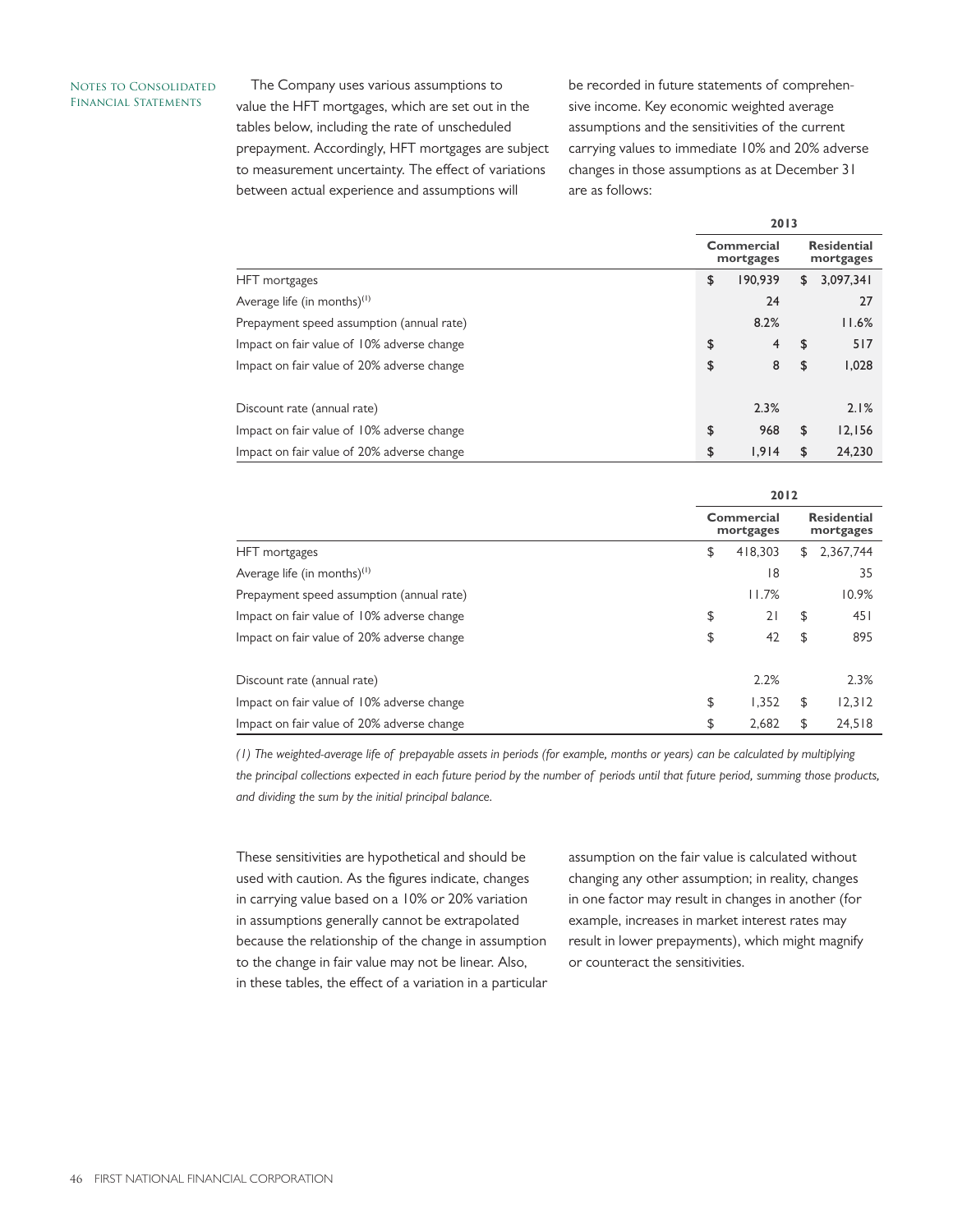### $NOTF<sub>4</sub>$ Deferred Placement Fees Receivable

The Company enters into transactions with institutional investors to sell primarily fixed-rate mortgages in which placement fees are received over time as well as at the time of the mortgage placement. These mortgages are derecognized when substantially all of the risks and rewards of ownership are transferred and the Company has minimal exposure to the variability of future cash flows from these mortgages. The investors have no recourse to the Company's other assets for failure of mortgagors to pay when due.

During the year ended December 31, 2013, \$1,881,030 (2012 – \$1,153,863) of mortgages were placed with institutional investors, which created gains on deferred placement fees of \$11,021

(2012 – \$7,705). Cash receipts on deferred placement fees receivable for the year ended December 31, 2013 were \$18,919 (2012 – \$23,695).

The Company uses various assumptions to value the deferred placement fees receivable, which are set out in the table below, including the rate of unscheduled prepayments. Accordingly, the deferred placement fees receivable are subject to measurement uncertainty. An assumption of no credit losses was used, commensurate with the credit quality of the investors. The effect of variations between actual experience and assumptions will be recorded in future statements of comprehensive income and retained earnings. Key economic weighted-average assumptions and the sensitivity of the current carrying value of residual cash flows to immediate 10% and 20% adverse changes in those assumptions are summarized as at December 31 as follows:

|                                                  |                         | 2013   |                                 |      |  |
|--------------------------------------------------|-------------------------|--------|---------------------------------|------|--|
|                                                  | Commercial<br>mortgages |        | <b>Residential</b><br>mortgages |      |  |
| Fair value of deferred placement fees receivable | \$                      | 33,204 | \$                              | 376  |  |
| Average life (in months) $(1)$                   |                         | 54     |                                 | 24   |  |
| Prepayment speed assumption (annual rate)        |                         |        |                                 | 15%  |  |
| Impact on fair value of 10% adverse change       | \$                      |        | \$                              |      |  |
| Impact on fair value of 20% adverse change       | \$                      |        | \$                              |      |  |
|                                                  |                         |        |                                 |      |  |
| Residual cash flows discount rate (annual rate)  |                         | 4.8%   |                                 | 4.8% |  |
| Impact on fair value of 10% adverse change       | \$                      | 393    | \$                              |      |  |
| Impact on fair value of 20% adverse change       | \$                      | 778    | \$                              |      |  |

|                                                  | 2012                    |                                 |
|--------------------------------------------------|-------------------------|---------------------------------|
|                                                  | Commercial<br>mortgages | <b>Residential</b><br>mortgages |
| Fair value of deferred placement fees receivable | \$<br>37.075            | \$<br>4,844                     |
| Average life (in months) (1)                     | 45                      | 4                               |
| Prepayment speed assumption (annual rate)        | 0.4%                    | 15.0%                           |
| Impact on fair value of 10% adverse change       | \$<br>10                | \$<br>45                        |
| Impact on fair value of 20% adverse change       | \$<br> 9                | \$<br>90                        |
| Residual cash flows discount rate (annual rate)  | 4.4%                    | 4.1%                            |
| Impact on fair value of 10% adverse change       | \$<br>359               | \$<br>10                        |
| Impact on fair value of 20% adverse change       | \$<br>710               | \$<br>20                        |

*(1) The weighted-average life of prepayable assets in periods (for example, months or years) can be calculated by multiplying the principal collections expected in each future period by the number of periods until that future period, summing those products, and dividing the sum by the initial principal balance.*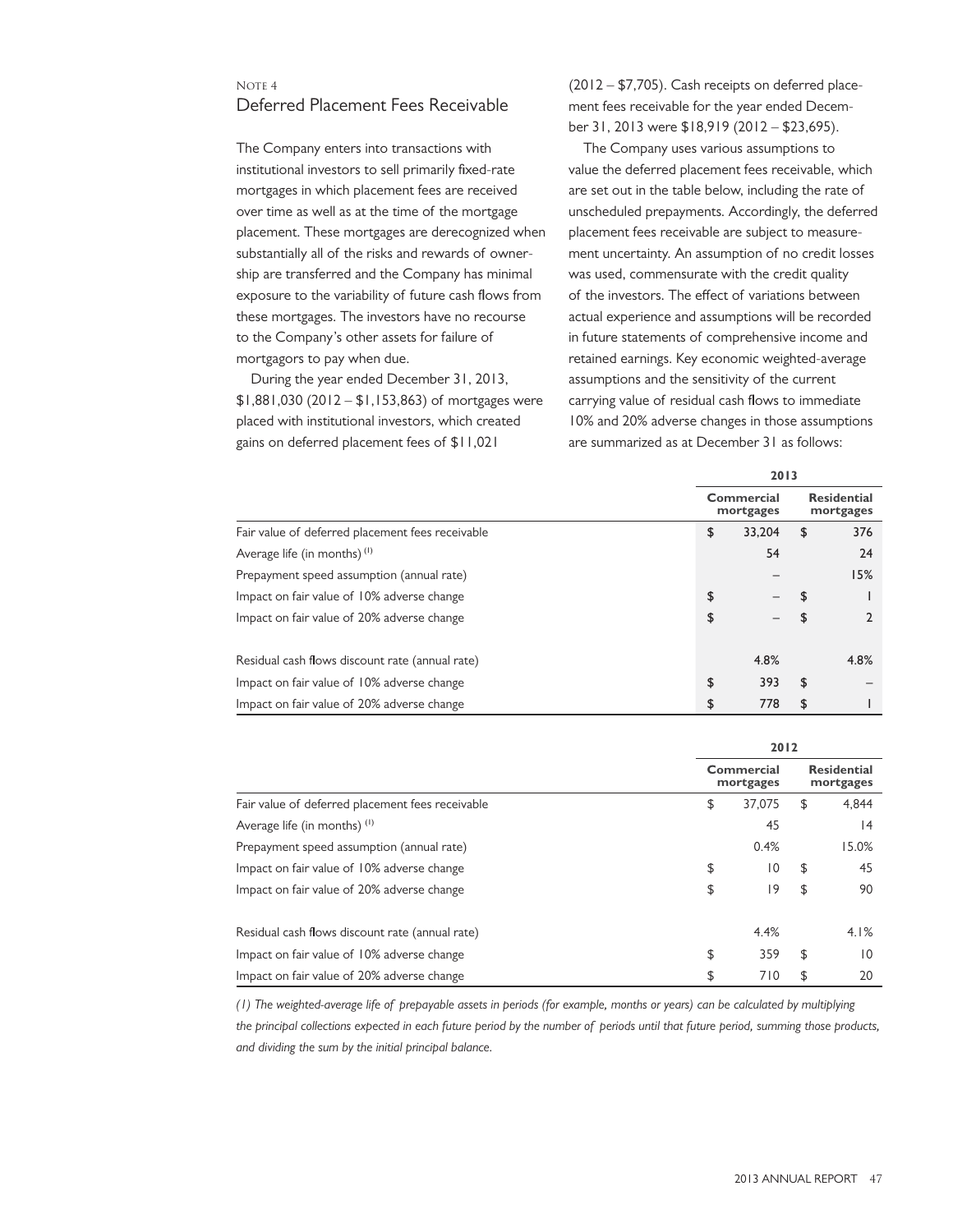These sensitivities are hypothetical and should be used with caution. As the figures indicate, changes in carrying value based on a 10% or 20% variation in assumptions generally cannot be extrapolated because the relationship of the change in assumption to the change in fair value may not be linear. Also, in these tables, the effect of a variation in a particular assumption on the fair value of the retained interest is calculated without changing any other assumption; in reality, changes in one factor may result in changes in another (for example, increases in market interest rates may result in lower prepayments), which might magnify or counteract the sensitivities.

The Company estimates that the expected cash flows from the receipt of payments on the deferred placement fees receivable will be as follows:

| 2014                | \$<br>10,269 |
|---------------------|--------------|
| 2015                | 6,970        |
| 2016                | 6,177        |
| 2017                | 5,204        |
| 2018 and thereafter | 9,377        |
|                     | \$<br>37,997 |

held for trading approximate their carrying values due to their short-term nature. The following table summarizes the components of mortgages according to their classification:

|                                                | 2013            | 2012          |
|------------------------------------------------|-----------------|---------------|
| Mortgages<br>accumulated<br>for securitization | \$<br>1.063.068 | \$<br>800,768 |
| Mortgages<br>accumulated                       |                 |               |
| for sale                                       | 11,757          | 7.754         |
|                                                | 1.074.825       | \$<br>808,522 |

#### NOTE<sub>6</sub>

### Mortgage and Loan Investments

As at December 31, 2013, mortgage and loan investments consist primarily of commercial first and second mortgages held for various terms, the majority of which mature within one year.

Mortgage and loan investments consist of the following:

|                                                                          | 2013          | 2012                    |
|--------------------------------------------------------------------------|---------------|-------------------------|
|                                                                          |               | (Restated –<br>Note 24) |
| Mortgage Ioans,<br>classified as loans<br>and receivables                | \$<br>115,630 | \$<br>148,013           |
| Mortgage Ioans,<br>designated as fair<br>value through<br>profit or loss | 68,954        | 25,021                  |
|                                                                          | \$<br>184.584 | \$<br>173.034           |

Mortgage and loan investments classified as loans and receivables are carried at outstanding principal balances adjusted for unamortized premiums or discounts and are net of specific provisions for credit losses, if any.

### NOTE<sub>5</sub>

### Mortgages Accumulated for Sale or Securitization

Mortgages accumulated for sale or securitization consist of mortgages the Company has originated for its own securitization programs together with mortgages funded for placement with institutional investors.

Mortgages originated for the Company's own securitization programs are classified as loans and receivables and are recorded at amortized cost. Mortgages funded for placement with institutional investors are designated as held for trading and recorded at fair value. The fair values of mortgages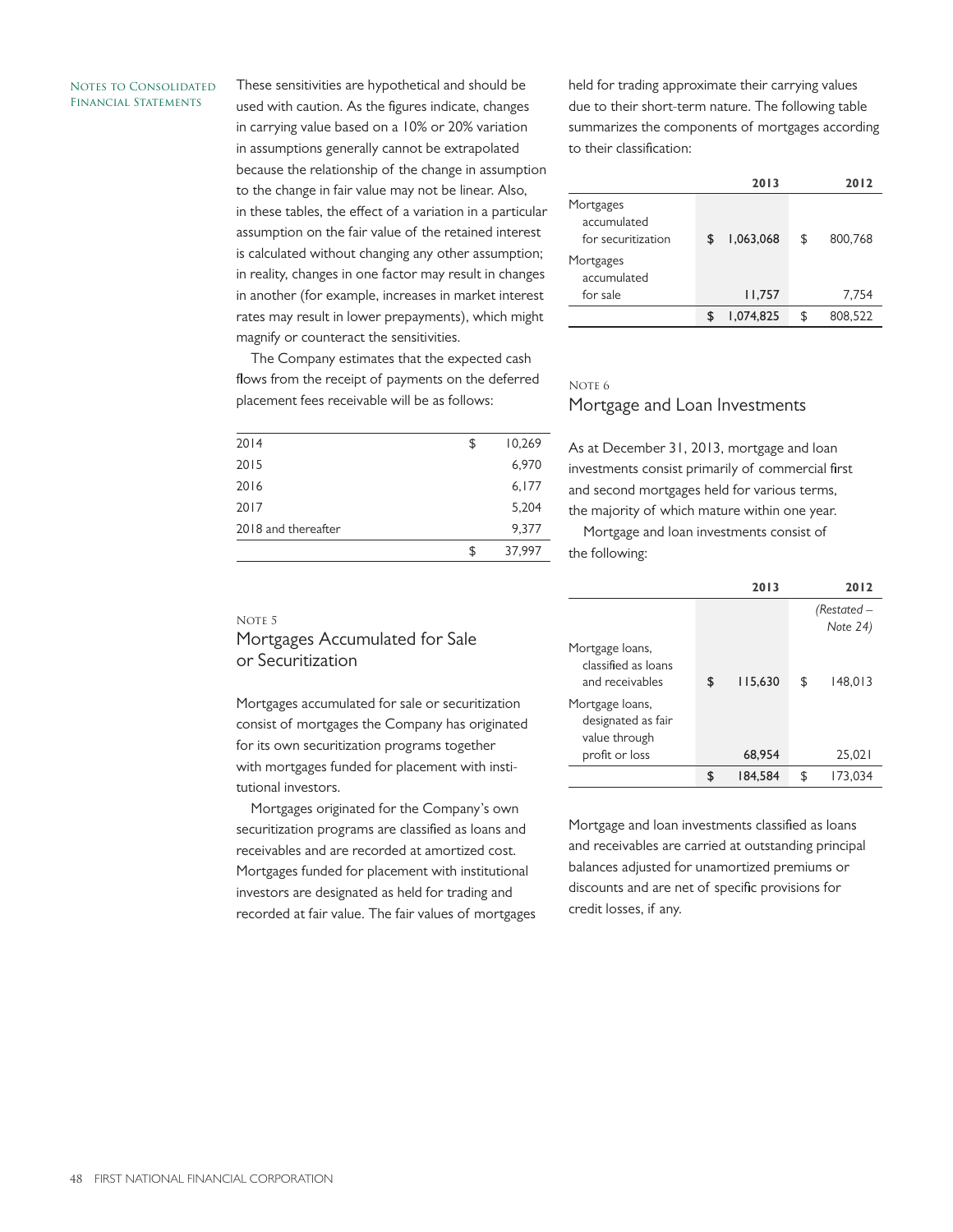The following table discloses the composition of the Company's portfolio of mortgage and loan investments by geographic region as at December 31, 2013:

| <b>Province/territory</b>    | Portfolio<br>balance |   | Percentage<br>of portfolio |
|------------------------------|----------------------|---|----------------------------|
| Alberta                      | \$<br>17,927         | % | 9.71                       |
| British Columbia             | 32,635               |   | 17.68                      |
| Manitoba                     | 24.810               |   | 13.44                      |
| New Brunswick                | 4.246                |   | 2.30                       |
| Newfoundland<br>and Labrador | 2.873                |   | 1.56                       |
| Nova Scotia                  | 4.549                |   | 2.46                       |
| Ontario                      | 73,281               |   | 39.70                      |
| Quebec                       | 22,258               |   | 12.06                      |
| Saskatchewan                 | 1,102                |   | 0.60                       |
| Yukon                        | 903                  |   | 0.49                       |
|                              | \$<br>184,584        | % | 100.0                      |

The following table discloses the mortgages that are past due as at December 31:

| Arrears (days)  |    | 2013   | 2012         |
|-----------------|----|--------|--------------|
| 31 to 60        | \$ | 278    | \$<br>12.699 |
| 61 to 90        |    | 409    | 8            |
| Greater than 90 |    | 5.773  | 7,366        |
|                 | S  | 15,903 | \$<br>20,246 |

The portfolio contains \$3,900 (2012 – \$543) of insured mortgages and \$180,684 (2012 – \$172,491) of uninsured mortgage and loan investments as at December 31, 2013.

Of the above total amount, the Company considers \$4,914 (2012 – \$6,938) as impaired, for which it has provided an allowance for potential loss of \$4,041 (2012 – \$5,679) as at December 31, 2013.

The maturity profile in the table below is based on the earlier of contractual renewal or maturity date.

|             | 2013 |           |    |          |    |       |    |        |    |                        |                      | 2012 |                      |
|-------------|------|-----------|----|----------|----|-------|----|--------|----|------------------------|----------------------|------|----------------------|
|             |      | 2014      |    | 2015     |    | 2016  |    | 2017   |    | 2018 and<br>thereafter | <b>Book</b><br>value |      | <b>Book</b><br>value |
| Residential |      | \$16.515  | \$ | 747      | \$ | 392   | \$ | 356    | \$ | 347                    | \$<br>18.357         | S.   | 5,182                |
| Commercial  |      | 116,458   |    | 30,276   |    | 8.325 |    | 10.265 |    | 903                    | 166,227              |      | 167,852              |
|             |      | \$132,973 |    | \$31,023 | \$ | 8,717 | \$ | 0,62   | \$ | 1.250                  | \$184,584            |      | \$173,034            |

Interest income for the year was \$9,420 (2012 – \$8,848) and is included in mortgage investment income on the consolidated statement of comprehensive income and retained earnings.

#### NOTE<sub>7</sub> Other Assets

The components of other assets are as follows as at December 31:

|                                       | 2013         | 2012         |
|---------------------------------------|--------------|--------------|
| Property, plant and<br>equipment, net | \$<br>7.761  | \$<br>6.706  |
| Intangible assets, net                | 12.500       | 18,064       |
| Goodwill                              | 29,776       | 29,776       |
|                                       | \$<br>50,037 | \$<br>54.546 |

For the purpose of testing goodwill for impairment, the cash-generating unit is considered to be the Corporation as a whole, since the goodwill relates to the excess purchase price paid for the Corporation's business in connection with the IPO. The recoverable amount of the Corporation is calculated by reference to the Corporation's market capitalization, mortgages under administration, origination volume, and profitability. These factors indicate that the Corporation's recoverable amount exceeds the carrying value of its net assets and accordingly, goodwill is not impaired.

The intangible assets have a remaining amortization period of less than three years.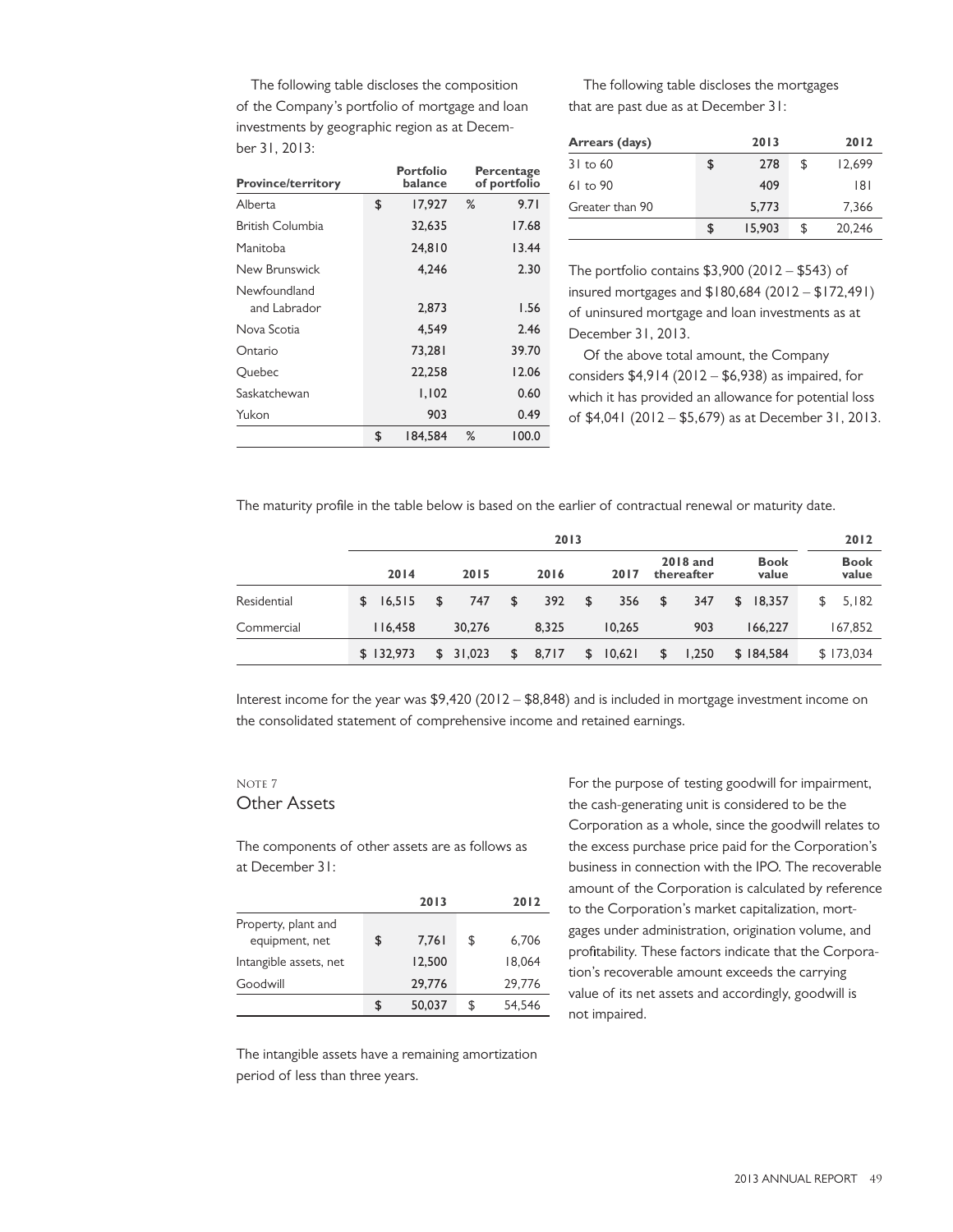### NOTE 8 Purchased Mortgage Servicing Rights

|                                                                 |              | 2013 |                                    |    | 2012                     |    |        |    |                             |    |                          |
|-----------------------------------------------------------------|--------------|------|------------------------------------|----|--------------------------|----|--------|----|-----------------------------|----|--------------------------|
|                                                                 | Cost         |      | <b>Accumulated</b><br>amortization |    | <b>Net book</b><br>value |    | Cost   |    | Accumulated<br>amortization |    | <b>Net book</b><br>value |
| Third-party commercial<br>mortgage<br>servicing rights          | \$<br>3.614  | \$   | 3,183                              | \$ | 431                      | \$ | 3.614  | \$ | 3.061                       | \$ | 553                      |
| Commercial mortgage-<br>backed securities<br>primary and master |              |      |                                    |    |                          |    |        |    |                             |    |                          |
| servicing rights                                                | 8,705        |      | 6,057                              |    | 2,648                    |    | 8,705  |    | 5,377                       |    | 3,328                    |
|                                                                 | \$<br>12.319 | \$   | 9,240                              | \$ | 3,079                    | \$ | 12,319 | \$ | 8,438                       |    | 3,881                    |

Purchased mortgage servicing rights consist of the following components:

The Company did not purchase any new servicing rights during the years ended December 31, 2013 and 2012. Amortization charged to income for the year ended December 31, 2013 was \$802 (2012 – \$890).

### NOTE<sub>9</sub> Mortgages under Administration

As at December 31, 2013, the Company had mortgages under administration of \$75,619,003 (2012 – \$67,260,086), including mortgages held on the Company's consolidated statements of financial position. Mortgages under administration are

serviced for financial institutions such as banks, insurance companies, pension funds, mutual funds, trust companies, credit unions and securitization vehicles. As at December 31, 2013, the Company administered 245,291 mortgages (2012 – 218,267) for 91 institutional investors (2012 – 90) with an average remaining term to maturity of 42 months  $(2012 - 42$  months).

Mortgages under administration are serviced as follows:

|                                                                                    | 2013         | 2012         |
|------------------------------------------------------------------------------------|--------------|--------------|
| Institutional investors                                                            | \$48,245,957 | \$44,618,488 |
| Mortgages accumulated for sale or securitization and mortgage and loan investments | 1,255,267    | 970.081      |
| Securitization vehicles, deferred placement investors                              | 5,075,254    | 4.844.379    |
| Mortgages pledged under securitization                                             | 17,532,693   | 12,947,870   |
| <b>CMBS</b> conduits                                                               | 3.509.832    | 3.879.268    |
|                                                                                    | \$75,619,003 | \$67,260,086 |

The Company's exposure to credit loss is limited to mortgages under administration totalling \$201,271 (2012 – \$406,589), of which \$4,971 of mortgages have principal and interest payments outstanding as at December 31, 2013 (2012 – \$22,415). The Company incurred actual credit losses, net of recoveries, of \$3,752 during the year ended December 31, 2013 (2012 – \$3,234). As at December 31, 2013, the Company has \$7,687 (2012 – \$2,556) of uninsured non-performing mortgages (net of

provisions for credit losses) included in accounts receivable and sundry.

The Company maintains trust accounts on behalf of the investors it represents. The Company also holds municipal tax funds in escrow for mortgagors. Since the Company does not hold a beneficial interest in these funds, they are not presented on the consolidated statement of financial position. The aggregate of these accounts as at December 31, 2013 was \$405,426 (2012 – \$419,368).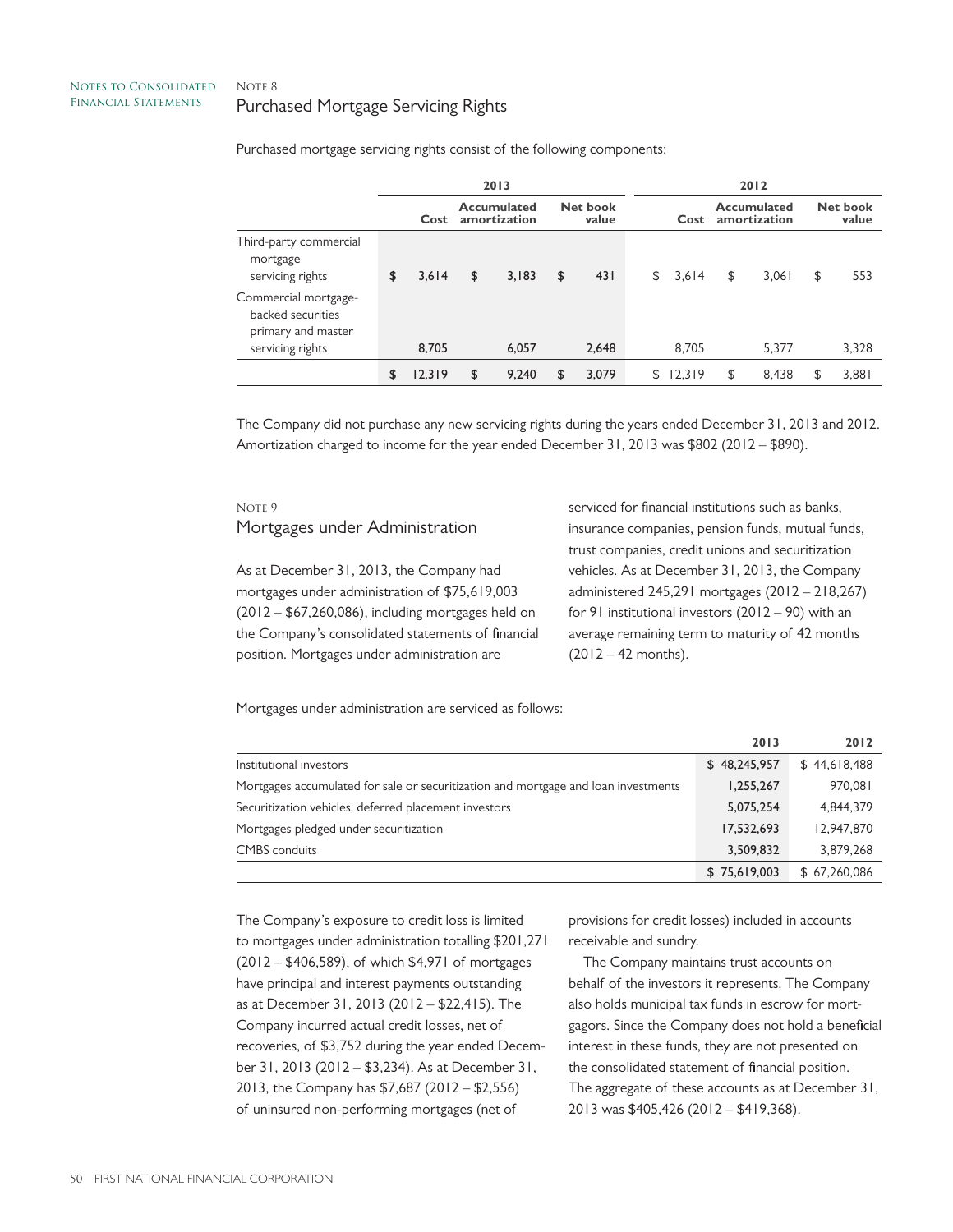### Note 10 Bank Indebtedness

Bank indebtedness includes a revolving credit facility of \$570,000 (2012 – \$545,000) maturing in December 2016, of which \$258,421 (2012 – \$197,717) was drawn as at December 31, 2013 and against which the following have been pledged as collateral:

- (a) a general security agreement over all assets, other than real property, of the Company; and
- (b) a general assignment of all mortgages owned by the Company.

The credit facility bears a variable rate of interest based on prime and bankers' acceptance rates.

Subsequent to the year end, the Company renegotiated the credit facility. The new agreement increased the commitment to \$1 billion and extended the term to January 2018.

#### NOTE<sub>11</sub>

### Debt Related to Securitized and Participation Mortgages

Debt related to securitized mortgages represents the funding for mortgages pledged under the NHA MBS, CMB and ABCP programs. As at December 31, 2013, debt related to securitized mortgages was \$17,872,627 (2012 – \$13,241,712), net of unamortized discounts of \$47,161 (2012 – \$8,067). A comparison of the carrying amounts of the pledged mortgages and the related debt is summarized in note 3.

As at December 31, 2013, debt related to participation mortgages was \$11,676 (2012 – \$31,098).

Debt related to securitized and participation mortgages is reduced on a monthly basis when the principal payments received from the mortgages are applied. Debt discounts and premiums are amortized over the term of each debt on an effective yield basis.

### NOTE<sub>12</sub> Swap Contracts

Swaps are over-the-counter contracts in which two counterparties exchange a series of cash flows based on agreed-upon rates to a notional amount. The Company used an interest rate swap to manage interest rate exposure relating to variability of interest earned on a portion of mortgages accumulated for sale held on the consolidated statements of financial position. The swap agreement that the Company entered into was an interest rate swap where two counterparties exchange a series of payments based on different interest rates applied to a notional amount in a single currency.

|                             |                      |    |              | 2013          |     |                                 |                   |
|-----------------------------|----------------------|----|--------------|---------------|-----|---------------------------------|-------------------|
|                             | Less than<br>3 years |    | 3 to 5 years | 6 to 10 years |     | <b>Total notional</b><br>amount | <b>Fair value</b> |
| Interest rate swap contract | \$<br>923.959        | \$ | 1,678,567    | \$<br>13,283  | \$  | 2,615,808                       | \$<br>2,987       |
|                             |                      |    |              |               |     |                                 |                   |
|                             |                      |    |              | 2012          |     |                                 |                   |
|                             | Less than<br>3 years |    | 3 to 5 years | 6 to 10 years |     | <b>Total notional</b><br>amount | <b>Fair value</b> |
| Interest rate swap contract | \$<br>224.262        | S  | 1.408.997    | \$<br>457.816 | \$. | 2.091.075                       | \$<br>3.224       |

The following tables present, by remaining term to maturity, the notional amounts and fair values of the swap contract that do not qualify for hedge accounting as at December 31, 2013 and 2012:

Positive fair values of the interest rate swap contracts are included in accounts receivable and sundry and negative fair values are included in accounts payable and accrued liabilities on the consolidated statements of financial position.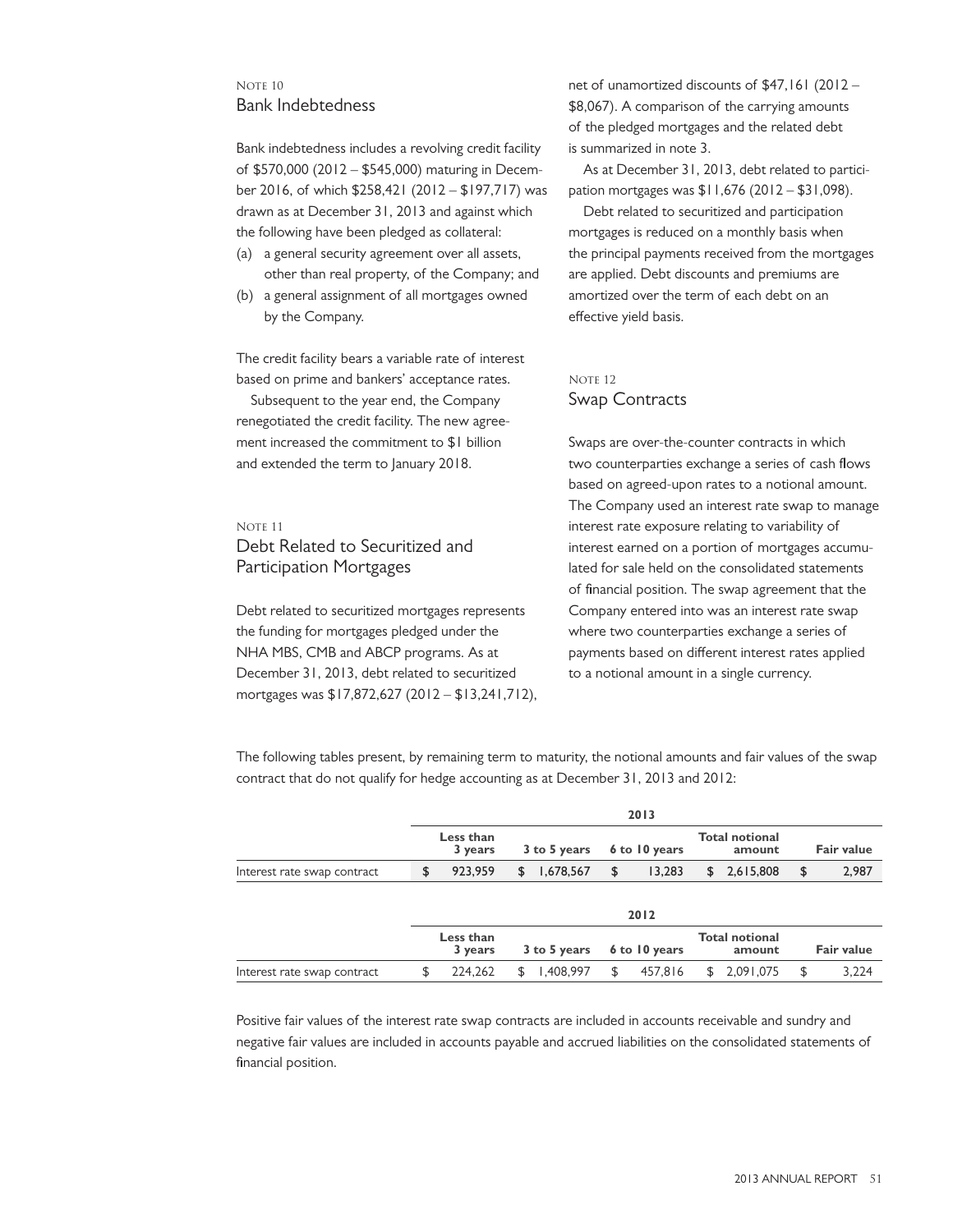NOTE 13 Debenture Loan Payable

The \$175 million of five-year term senior secured debentures, with an interest rate of 5.07%, maturing on May 7, 2015, are secured on a pari-passu basis with the security under the one-year revolving line of credit described in bank indebtedness on advance. The net proceeds of the issuance were loaned to FNFLP at an interest rate of 5.1025% per annum. The Company used the proceeds of the debenture loan to repay a portion of its bank indebtedness under its existing bank credit facility. On the same date, the Company entered into a swap agreement to receive a 5.07% fixed coupon and pay monthly CDOR+2.134%, effectively protecting the Company against changes in fair value due to changes in interest rates. The swap agreement has been designated as a fair value hedge and matures on the due date of the debenture loan. The Company has a full guarantee on the debentures and the costs relating to the debenture issue have been borne by the Company.

#### NOTE 14

Commitments, Guarantees and Contingencies

As at December 31, 2013, the Company has the following operating lease commitments for its office premises:

| 2014                | \$<br>5,150  |
|---------------------|--------------|
| 2015                | 5,160        |
| 2016                | 5,093        |
| 2017                | 5,073        |
| 2018 and thereafter | 5,469        |
|                     | \$<br>25,945 |

Outstanding commitments for future advances on mortgages with terms of one to 10 years amounted to \$803,991 as at December 31, 2013 (2012 – \$641,060). The commitments generally remain open for a period of up to 90 days. These commitments have credit and interest rate risk profiles similar to those mortgages that are currently under administration. Certain of these commitments have been sold to institutional investors while others will expire before being drawn down. Accordingly, these amounts do not necessarily represent future cash requirements of the Company.

In the normal course of business, the Company enters into a variety of guarantees. Guarantees include contracts where the Company may be required to make payments to a third party, based on changes in the value of an asset or liability that the third-party holds. In addition, contracts under which the Company may be required to make payments if a third party fails to perform under the terms of the contract (such as mortgage servicing contracts) are considered guarantees. The Company has determined that the estimated potential loss from these guarantees is insignificant.

#### Note 15

### Securities Transactions under Repurchase and Resale Transactions

The Company's outstanding securities purchased under resale agreements and securities sold under repurchase agreements have a remaining term to maturity of less than three months.

### NOTE 16

### Obligations Related to Securities and Mortgages Sold under Repurchase Agreements

The Company uses repurchase agreements to fund specific mortgages included in mortgages accumulated for sale or securitization. The current contracts are with financial institutions, are based on bankers' acceptance rates and mature on or before January 31, 2014. Such agreements are entered into concurrently with a total return swap which, with the mortgage sale, is the economic equivalent of a repurchase agreement.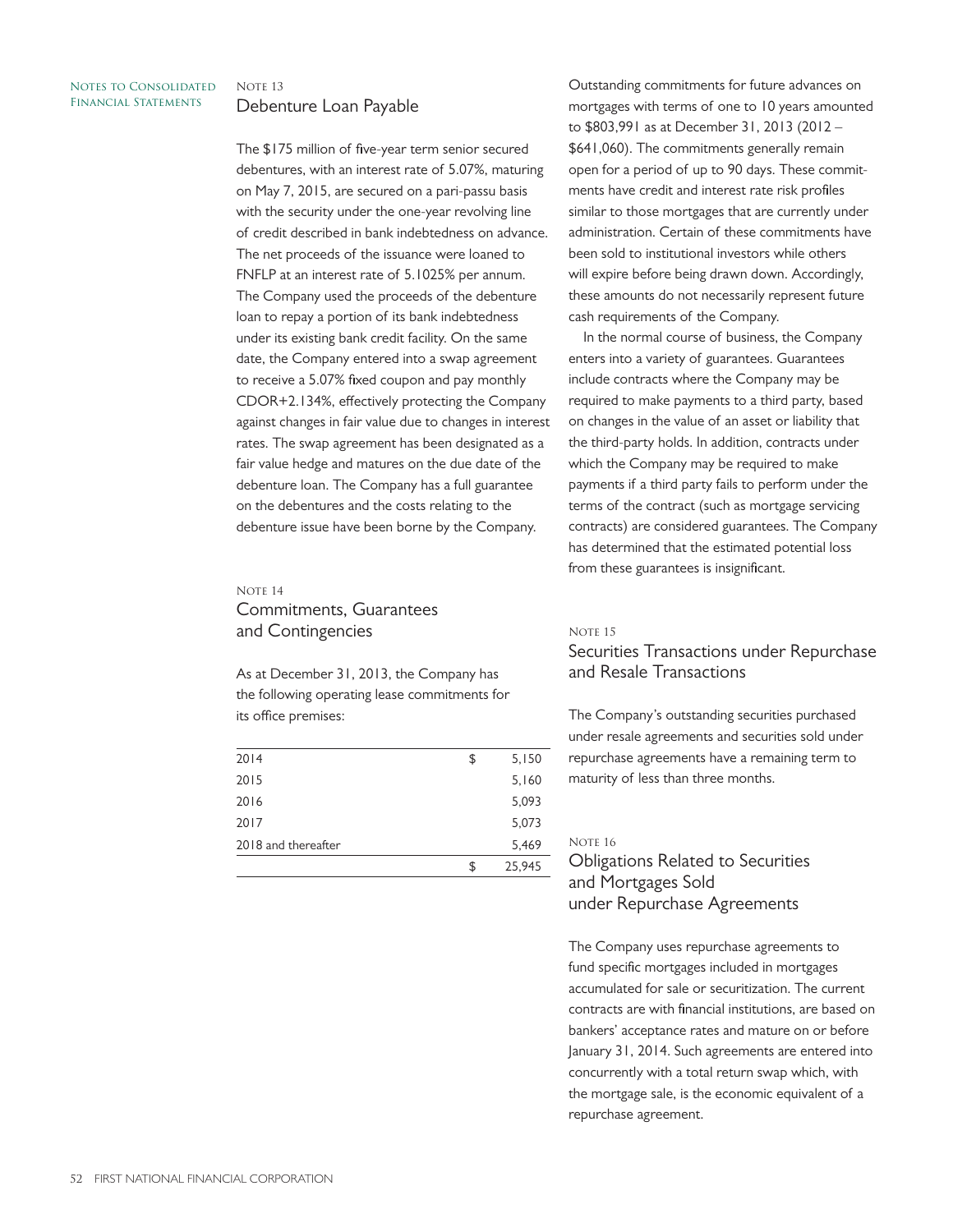### NOTE 17 Shareholders' Equity

### **(a) Authorized**

Unlimited number of common shares

Unlimited number of cumulative 5-year rate reset preferred shares, Class A Series 1 Unlimited number of cumulative 5-year rate reset preferred shares, Class A Series 2

### **(b) Capital stock activities**

|                                     | <b>Common shares</b> |         |           | <b>Preferred shares</b> |        |  |  |  |  |
|-------------------------------------|----------------------|---------|-----------|-------------------------|--------|--|--|--|--|
| Balance, December 31, 2012 and 2013 | 59.967.429 \$        | 122.671 | 4.000.000 | S                       | 97.394 |  |  |  |  |

### **(c) Preferred shares**

On January 25, 2011, the Company issued 4 million Class A Series 1 Preferred Shares at a price of \$25.00 per share for gross proceeds of \$100,000 before issue expenses.

Holders of the Series 1 Preferred Shares are entitled to receive a cumulative quarterly fixed dividend yielding 4.65% annually for the initial period ending March 31, 2016. Thereafter, the dividend rate may be reset every five years at a rate equal to the five-year Government of Canada yield plus 2.07%, as and when approved by the Board of Directors.

Holders of Class A Series 1 Preferred Shares have the right, at their option, to convert their shares into cumulative, floating rate Class A Preferred Shares, Series 2 ("Series 2 Preferred Shares"), subject to certain conditions, on March 31, 2016 and on March 31 every five years thereafter. Holders of the Series 2 Preferred Shares will be entitled to receive cumulative quarterly floating dividends at a rate equal to the three-month Government of Canada treasury bill yield plus 2.07% as and when declared by the Board of Directors.

Preferred shares do not have voting rights. The par value per preferred share is \$25.00.

### **(d) Earnings per share**

|                                                  | 2013       | 2012          |
|--------------------------------------------------|------------|---------------|
| Net income attributable to shareholders          | 169,726    | \$<br>110,325 |
| Less: dividends declared on preferred shares     | (4,650)    | (4,650)       |
| Net earnings attributable to common shareholders | 165,076    | \$<br>105.675 |
| Number of common shares outstanding              | 59,967,429 | 59.967.429    |
| Basic earnings per common share                  | \$2.75     | \$1.76        |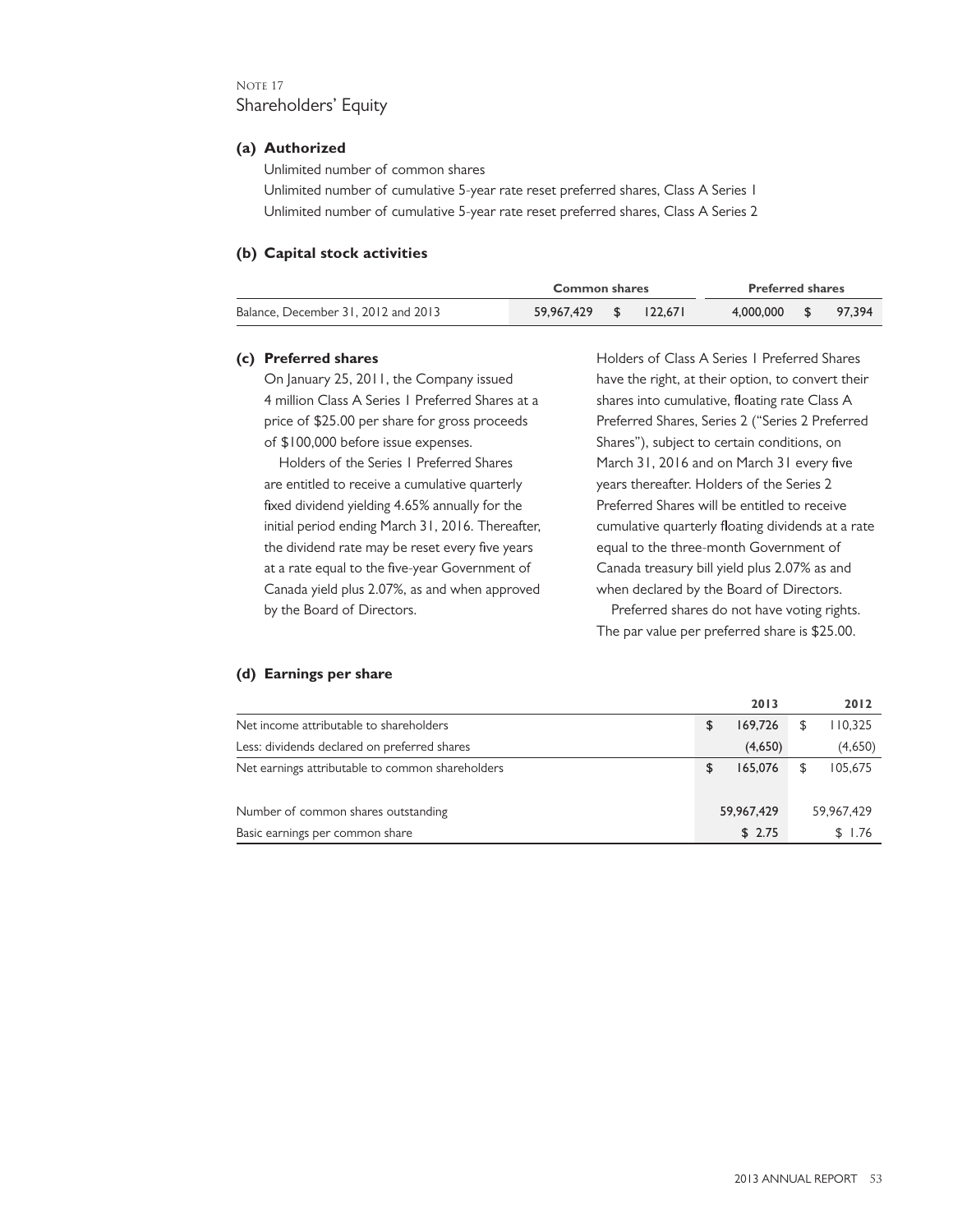# Income Taxes

The major components of deferred tax expense for the years ended December 31 consist of the following:

|                                                           | 2013   | 2012   |
|-----------------------------------------------------------|--------|--------|
| Income taxes relating to prior year                       |        | 187    |
| Changes to tax legislation                                |        | 689    |
| Relates to origination and reversal of timing differences | 18,300 | 724. ا |
|                                                           | 18.300 | 2.600  |

The major components of current income tax expense (recovery) for the years ended December 31 consist of the following:

|                                     |     | 2013                     |     | 2012   |
|-------------------------------------|-----|--------------------------|-----|--------|
| Income taxes relating to prior year | \$. | (260)                    | -\$ | (262)  |
| Income taxes relating to the year   |     | 43,370                   |     | 38,500 |
| Changes to tax legislation          |     | $\overline{\phantom{a}}$ |     | (338)  |
|                                     |     | 43.110                   | \$  | 37,900 |

The effective income tax rate reported in the consolidated statements of comprehensive income and retained earnings varies from the Canadian tax rate of 26.37% for the year ended December 31, 2013 (2012 – 26.30%) for the following reasons:

|                                             | 2013          | 2012          |
|---------------------------------------------|---------------|---------------|
| Company's statutory tax rate                | 26.37%        | 26.30%        |
| Income before income taxes                  | \$<br>233,511 | \$<br>150,825 |
| Income tax at statutory tax rate            | 61,577        | 39,682        |
| Increase (decrease) resulting from:         |               |               |
| Prior year adjustments                      | (260)         | (75)          |
| Income not subject to tax                   | (610)         |               |
| Permanent differences                       | 254           | 397           |
| Differences in current and future tax rates | 4             | 776           |
| Change in tax legislation                   |               | (338)         |
| Other                                       | 435           | 58            |
| Income tax expense                          | \$<br>61,410  | \$<br>40,500  |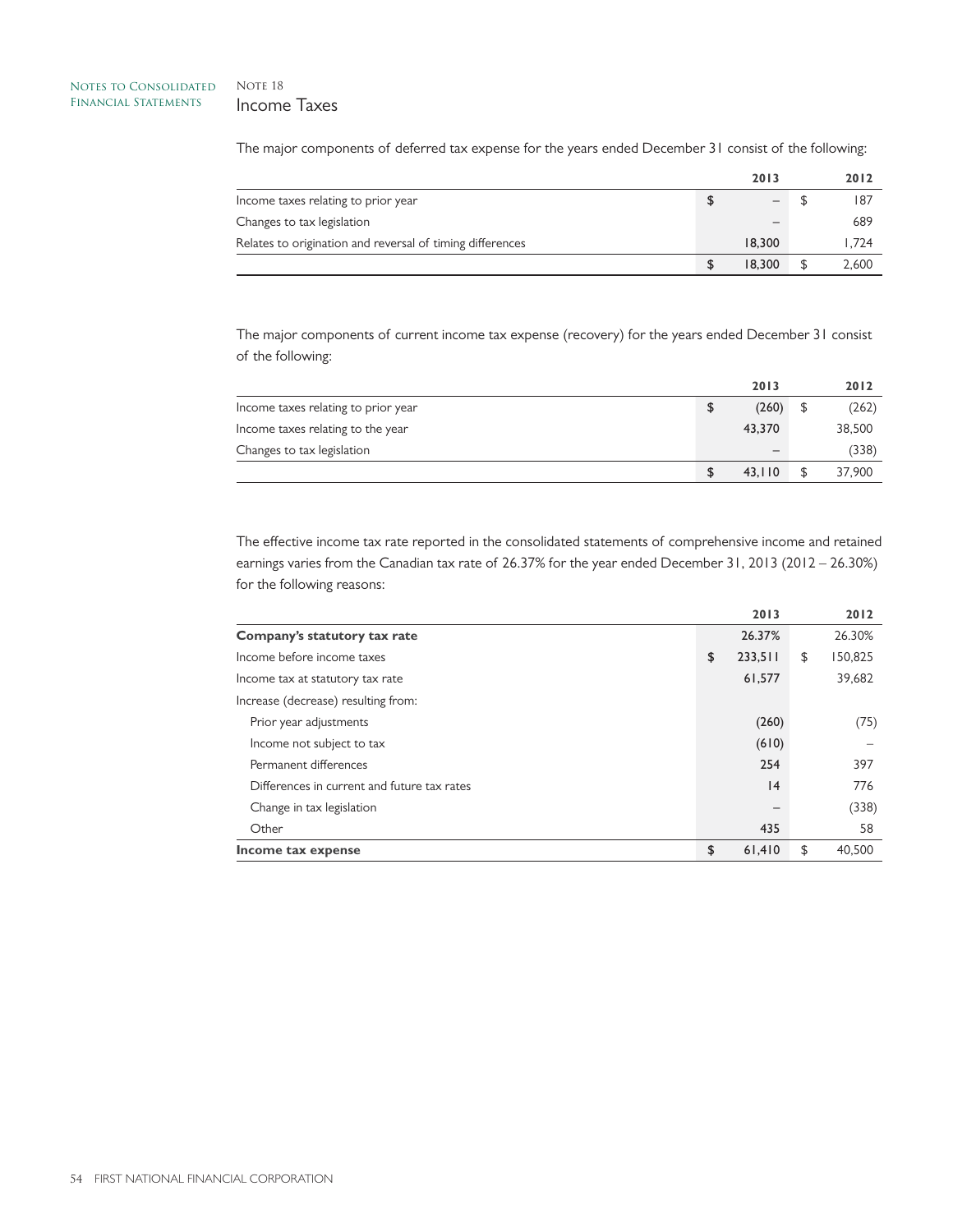Significant components of the Company's deferred tax liabilities for the year ended December 31 are as follows:

|                                                                                   | 2013         | 2012         |
|-----------------------------------------------------------------------------------|--------------|--------------|
| Deferred placement fees receivable                                                | \$<br>8,855  | \$<br>11,025 |
| Capitalized broker fees                                                           | 21,358       | 14,499       |
| Carrying values of mortgages pledged under securitization in excess of tax values | 10.009       | 8,168        |
| Intangible assets                                                                 | 3.296        | 4,751        |
| Unamortized discount on debt related to securitized mortgages                     | 12.436       | 2,122        |
| Cumulative eligible capital property                                              | (6,063)      | (6, 502)     |
| Gains (losses) on interest rate swaps                                             | 978          | (1,051)      |
| Loan loss reserves not deducted for tax purposes                                  | (845)        | (1,583)      |
| Debenture issuance costs                                                          | (67)         | (117)        |
| Share issuance costs                                                              | (422)        | (644)        |
| Other                                                                             | 1,665        | 2,232        |
| <b>Deferred tax liabilities</b>                                                   | \$<br>51,200 | \$<br>32.900 |

The movements in significant components of the Company's deferred tax liabilities and assets for the year ended December 31, 2013 and 2012 are as follows:

|                                                                                      | As at<br>January I<br>2013 | Recognized<br>in income | As at<br>December 31<br>2013 |
|--------------------------------------------------------------------------------------|----------------------------|-------------------------|------------------------------|
| Deferred income tax liabilities                                                      |                            |                         |                              |
| Deferred placement fees receivable                                                   | \$<br>11.025               | \$<br>(2,170)           | \$<br>8,855                  |
| Capitalized broker fees                                                              | 14.499                     | 6.859                   | 21,358                       |
| Carrying values of mortgages pledged under securitization<br>in excess of tax values | 8,168                      | 1,841                   | 10,009                       |
| Gains on interest rate swaps                                                         |                            | 978                     | 978                          |
| Intangible assets                                                                    | 4,751                      | (1, 455)                | 3.296                        |
| Unamortized discount on debt related to securitized mortgages                        | 2,122                      | 10,314                  | 12,436                       |
| Other                                                                                | 2,232                      | (567)                   | 1,665                        |
| Total deferred income tax liabilities                                                | \$<br>42,797               | \$<br>15,800            | \$<br>58,597                 |
| Deferred income tax assets                                                           |                            |                         |                              |
| Cumulative eligible capital property                                                 | (6, 502)                   | 439                     | (6,063)                      |
| Loan loss reserves not deducted for tax purposes                                     | (1, 583)                   | 738                     | (845)                        |
| Losses on interest rate swaps                                                        | (1,051)                    | 1,051                   |                              |
| Debenture issuance costs                                                             | (117)                      | 50                      | (67)                         |
| Share issuance costs                                                                 | (644)                      | 222                     | (422)                        |
| Total deferred income tax assets                                                     | \$<br>(9,897)              | \$<br>2,500             | \$<br>(7, 397)               |
| Net deferred income tax liabilities                                                  | \$<br>32,900               | \$<br>18,300            | \$<br>51,200                 |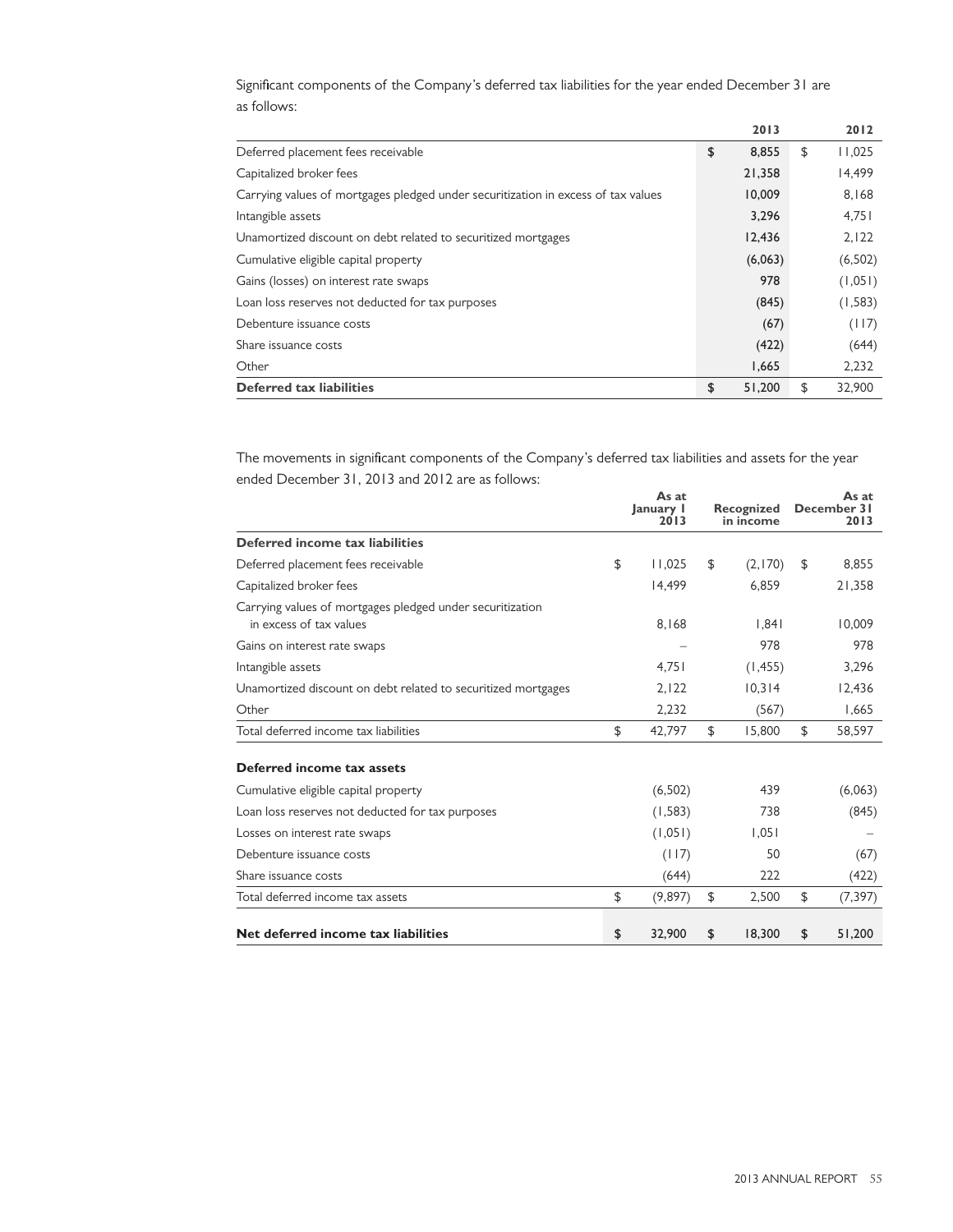| NOTES TO CONSOLIDATED<br><b>FINANCIAL STATEMENTS</b> |                                                                                      | As at<br>January I<br>2012 | Recognized<br>in income |         | As at<br>December 31<br>2012 |          |
|------------------------------------------------------|--------------------------------------------------------------------------------------|----------------------------|-------------------------|---------|------------------------------|----------|
|                                                      | Deferred income tax liabilities                                                      |                            |                         |         |                              |          |
|                                                      | Deferred placement fees receivable                                                   | \$<br>15,008               | \$                      | (3,983) | \$                           | 11,025   |
|                                                      | Capitalized broker fees                                                              | 12,704                     |                         | 1.795   |                              | 14,499   |
|                                                      | Carrying values of mortgages pledged under securitization<br>in excess of tax values | 8,391                      |                         | (223)   |                              | 8,168    |
|                                                      | Intangible assets                                                                    | 6,257                      |                         | (1,506) |                              | 4,751    |
|                                                      | Unamortized discount on debt related to securitized mortgages                        | 1,156                      |                         | 966     |                              | 2,122    |
|                                                      | Other                                                                                | 2,028                      |                         | 204     |                              | 2,232    |
|                                                      | Total deferred income tax liabilities                                                | \$<br>45,544               | \$                      | (2,747) | \$                           | 42,797   |
|                                                      | Deferred income tax assets                                                           |                            |                         |         |                              |          |
|                                                      | Cumulative eligible capital property                                                 | (6,711)                    |                         | 209     |                              | (6, 502) |
|                                                      | Losses on interest rate swaps                                                        | (4,988)                    |                         | 3,937   |                              | (1,051)  |
|                                                      | Loan loss reserves not deducted for tax purposes                                     | (2, 543)                   |                         | 960     |                              | (1, 583) |
|                                                      | Debenture issuance costs                                                             | (162)                      |                         | 45      |                              | (117)    |
|                                                      | Share issuance costs                                                                 | (840)                      |                         | 196     |                              | (644)    |
|                                                      | Total deferred income tax assets                                                     | \$<br>(15, 244)            | \$                      | 5,347   | \$                           | (9,897)  |
|                                                      | Net deferred income tax liabilities                                                  | \$<br>30.300               | \$                      | 2.600   | S                            | 32.900   |

The calculation of taxable income of the Company is based on estimates and the interpretation of complex tax legislation. In the event that the tax authorities take a different view from management, the Company may be required to change its provision for income taxes or deferred tax balances and the change could be significant.

Note 19 Financial Instruments and Risk Management

#### **Risk management**

The various risks to which the Company is exposed and the Company's policies and processes to measure and manage them individually are set out below:

#### *Interest rate risk*

Interest rate risk arises when changes in interest rates affect the fair value of financial instruments.

The Company uses various strategies to reduce interest rate risk. The Company's risk management objective is to maintain interest rate spreads from the point that a mortgage commitment is issued to the transfer of the mortgage to the related securitization vehicle or sale to an institutional investor. Primary among these strategies is the Company's

decision to sell mortgages at the time of commitment, passing on interest rate risk that exists prior to funding to institutional investors. The Company uses bond forwards (consisting of bonds sold short and bonds purchased under resale agreements) to manage interest rate exposure between the time a mortgage rate is committed to the borrower and the time the mortgage is sold to a securitization vehicle and the underlying cost of funding is fixed. As interest rates change, the values of these interest rate dependent financial instruments vary inversely with the values of the mortgage contracts. As interest rates increase, a gain will be recorded on the economic hedge which will be offset by the reduced future spread on mortgages pledged under securitization as the mortgage rate committed to the borrower is fixed at the point of commitment.

For single-family mortgages, only a portion of the commitments issued by the Company eventually fund. The Company must assign a probability of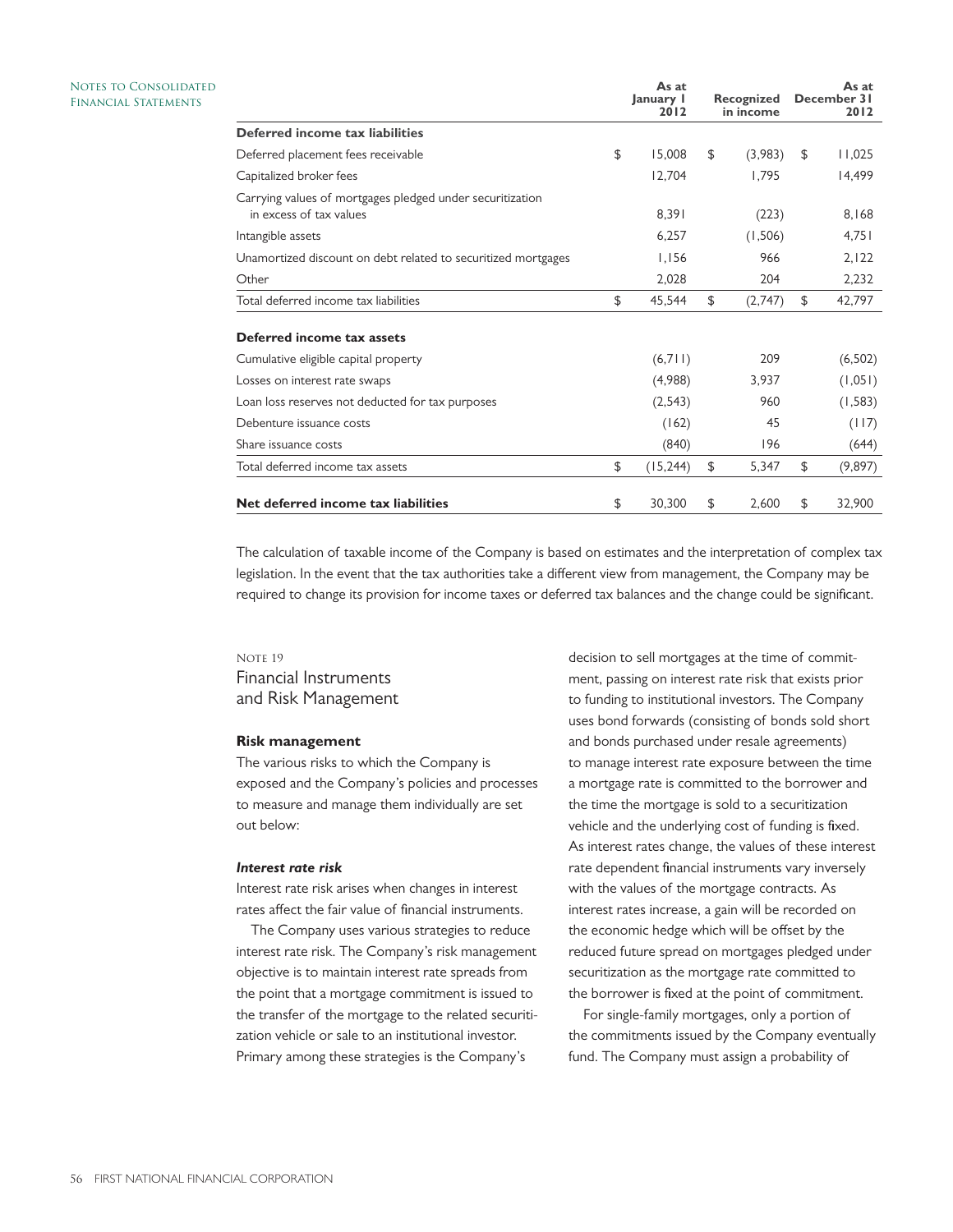funding to each mortgage in the pipeline and estimate how that probability changes as mortgages move through the various stages of the pipeline. The amount that is actually economically hedged is the expected value of the mortgages funding within the future commitment period. The Company also hedges against interest rate fluctuations by offsetting the exposure of the Company's bank indebtedness and funds held in trust. Bank indebtedness, obligations related to debt and the debenture loan payable (after the effect of the interest rate

swap) are all floating rate obligations indexed to 30-day CDOR; the funds held in trust earn the Company interest based on the same floating rate basis. Because both the indebtedness and funds held in trust have comparable values, with the liabilities at \$883,776 (2012 – \$685,652) as at December 31, 2013 and the funds held in trust at \$617,227 (2012 – \$561,204) on the same date, the Company considers the arrangement to be a natural hedge against short-term interest rate fluctuations.

The table below provides the financial impact that an immediate and sustained 100 basis point and 200 basis point increase and decrease in short-term interest rates would have had on the net income of the Company in 2013 and 2012.

|                                               | Increase in interest rate |       |    |      | Decrease in interest rate <sup>(1)</sup> |         |    |       |  |
|-----------------------------------------------|---------------------------|-------|----|------|------------------------------------------|---------|----|-------|--|
|                                               |                           | 2013  |    | 2012 |                                          | 2013    |    | 2012  |  |
| 100 basis point shift                         |                           |       |    |      |                                          |         |    |       |  |
| Impact on net income and shareholders' equity | \$                        | 1,414 | S  | 234  | S                                        | (1.414) | \$ | (234) |  |
| 200 basis point shift                         |                           |       |    |      |                                          |         |    |       |  |
| Impact on net income and shareholders' equity | \$                        | 7.157 | \$ | 468  | S                                        | (2,828) | \$ | 3.676 |  |

*(1) Interest rate is not to be decreased to below 0%.*

The Company has exposure to the risk that shortterm interest rates increase, and credit losses as the Company has a first-loss position. Accordingly, these mortgages are much more sensitive to changes in interest rates and credit loss than the Company's typical mortgage and loan investments.

The Company's accounts receivable and sundry, accounts payable and accrued liabilities, and purchased mortgage servicing rights are not exposed to interest rate risk.

#### *Credit risk*

Credit risk is the risk of loss associated with a counterparty's inability or unwillingness to fulfill its payment obligations. The Company's credit risk is mainly lending related in the form of mortgage default. The Company uses stringent underwriting criteria and experienced adjudicators to mitigate this risk. The Company's approach to managing credit risk is based on the consistent application of a detailed set of credit policies and prudent arrears management. As at December 31, 2013, 99% (2012 – 92%) of the pledged mortgages were insured mortgages. See details in note 3. The Company's exposure is further mitigated by the relatively short period over which a mortgage is held by the Company prior to securitization.

The maximum credit exposures of the financial assets are their carrying values as reflected on the consolidated statement of financial position. The Company does not have significant concentration of credit risk within any particular geographic region or group of customers.

The Company is at risk that the underlying mortgages will default and the servicing cash flows will cease. The large portfolio of individual mortgages that underlies these assets is diverse in terms of geographical location, borrower exposure and the underlying type of real estate. This diversity and the priority ranking of the Company's rights mitigate the potential size of any single credit loss. Securities purchased under resale agreements are transacted with large regulated Canadian institutions such that the risk of credit loss is very remote. Securities transacted are all Government of Canada bonds and, as such, have virtually no risk of credit loss.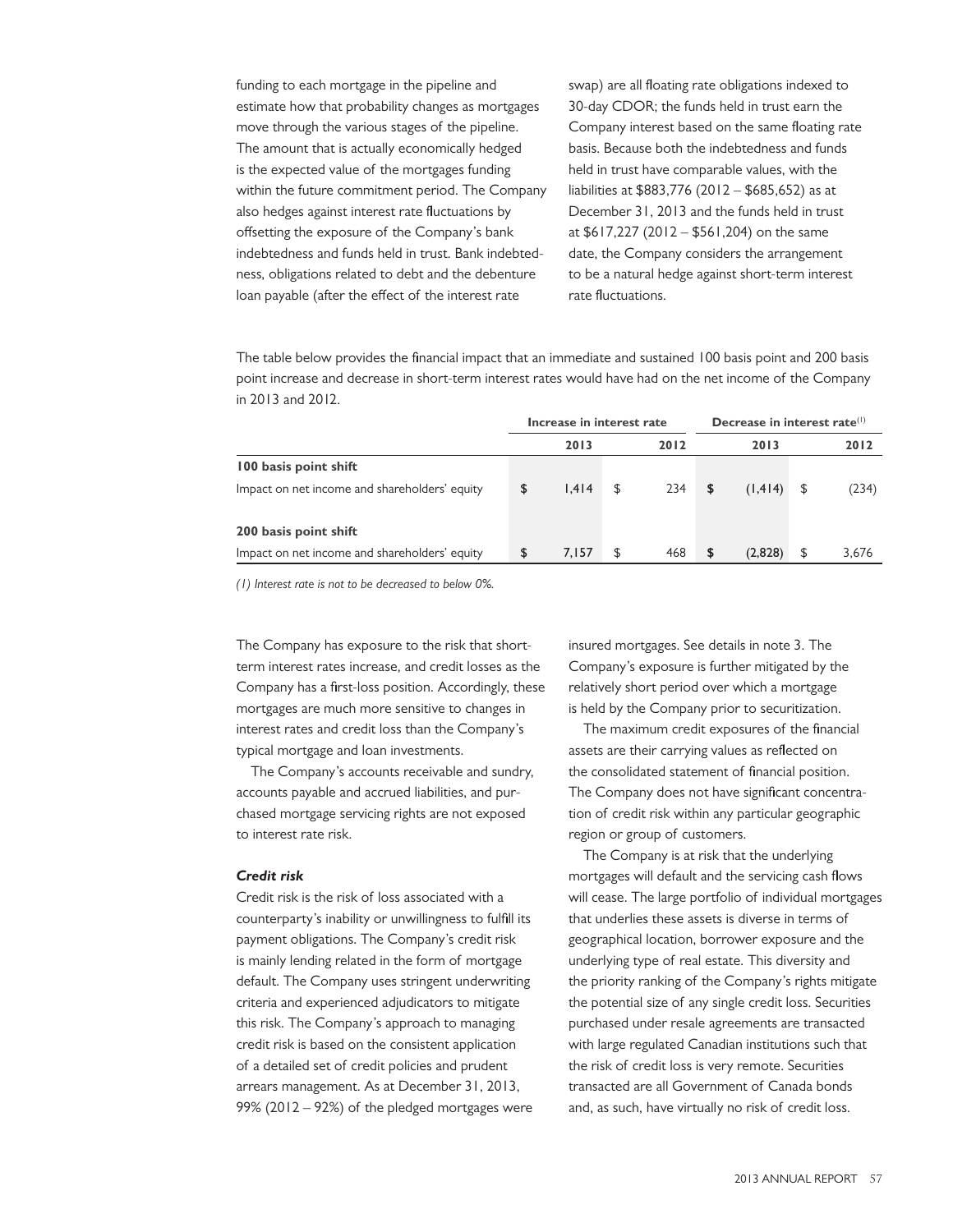#### *Liquidity risk and capital resources*

Liquidity risk is the risk that the Company will be unable to meet its financial obligations as they come due.

The Company's liquidity strategy has been to use bank credit to fund working capital requirements and to use cash flow from operations to fund longer-term assets. The Company's credit facilities are typically drawn to fund: (i) mortgages accumulated for sale or securitization, (ii) origination costs associated with mortgages pledged under securitization, (iii) cash held as collateral for securitization, (iv) costs associated with deferred placement fees receivable and (v) mortgage and loan investments. The Company has a credit facility with a syndicate of seven financial institutions, which provides for a total of \$570,000 in financing. Bank indebtedness also includes borrowings obtained through outstanding cheques and overdraft facilities.

Subsequent to the year end, the Company renegotiated the credit facility. The new agreement increased the commitment to \$1 billion and extended the term to January 2018.

The Company finances the majority of its mortgages with debt derived from the securitization markets, primarily NHA MBS, ABCP and CMB. These obligations reset monthly such that the receipts of principal on the mortgages are used to pay down the related debt within a 30-day period. Accordingly, these sources of financing amortize at the same rate as the mortgages pledged thereunder, providing an almost perfectly matched asset and liability relationship.

#### *Market risk*

Market risk is the risk of loss that may arise from changes in market factors such as interest rates and credit spreads. The level of market risk to which the Company is exposed varies depending on market conditions, expectations of future interest rates and credit spreads.

#### *Customer concentration risk*

Placement fees and mortgage servicing income from one  $(2012 - two)$  Canadian financial institution represent approximately 16% (2012 – 36%) of the Company's total revenue. During the year ended December 31, 2013, the Company placed 31% (2012 – 62%) of all mortgages it originated with the same  $(2012 - two)$  institutional investor.

#### **Fair value measurement**

The Company uses the following hierarchy for determining and disclosing the fair value of financial instruments recorded at fair value in the consolidated statements of financial position:

- Level 1 Quoted market price observed in active markets for identical instruments;
- Level 2 Quoted market price observed in active markets for similar instruments or other valuation techniques for which all significant inputs are based on observable market data; and
- Level 3 Valuation techniques in which one or more significant inputs are unobservable.

#### **Valuation methods and assumptions**

The Company uses valuation techniques to estimate fair values, including reference to third-party valuation service providers using proprietary pricing models and internal valuation models such as discounted cash flow analysis. The valuation methods and key assumptions used in determining fair values for the financial assets and financial liabilities are as follows:

### *(a) HFT mortgages in mortgages under securitization and certain mortgage and loan investments*

The fair value of these mortgages is determined by discounting projected cash flows using market industry pricing practices. Discount rates used are determined by comparison to similar term loans made to borrowers with similar credit. This methodology will reflect changes in interest rates which have occurred since the mortgages were originated. Impaired mortgages are recorded at net realizable value.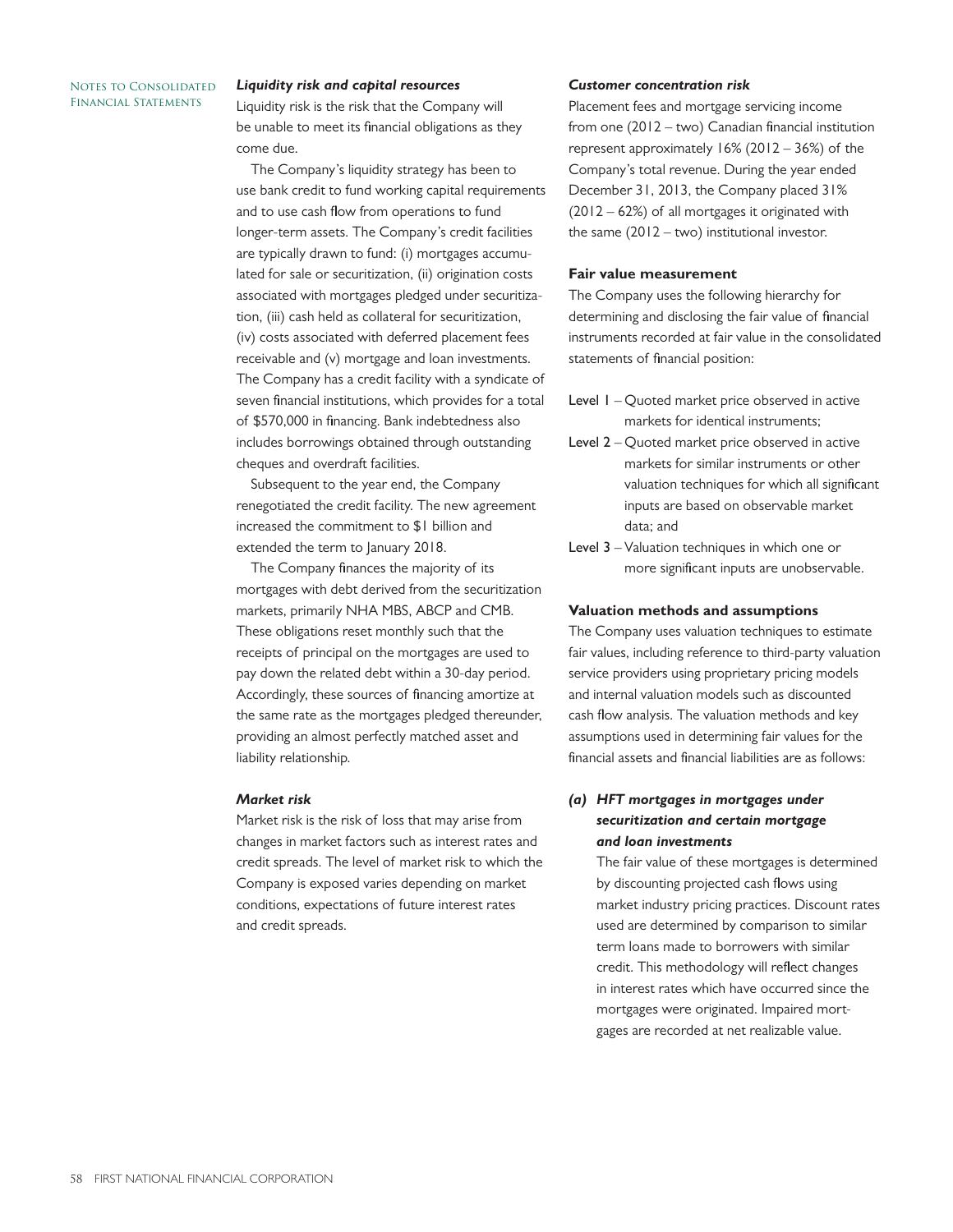#### *(b) Deferred placement fees receivable*

The fair value of deferred placement fees receivable is determined by internal valuation models consistent with industry practice using market data inputs, where possible. The fair value is determined by discounting the expected future cash flows related to the placed mortgages at market interest rates. The expected future cash flows are estimated based on certain assumptions which are not supported by observable market data. Refer to note 4, "Deferred placement fees receivable" for the key assumptions used and sensitivity analysis.

#### *(c) Securities owned and sold short*

The fair values of securities owned and sold short used by the Company to hedge its interest rate exposure are determined by quoted prices.

### (d) Other financial assets and *fi nancial liabilities*

The fair value of mortgage and loan investments classified as loans and receivables, mortgages accumulated for sale or securitization, cash held as collateral for securitization, restricted cash and bank indebtedness correspond to the respective outstanding amounts due to their short-term maturity profiles.

### **Carrying value and fair value of selected financial instruments**

The following tables provide a comparison of the carrying and fair values for each classification of financial instruments as at December 31:

|                                                                          |                                                                  |                                                           | 2013                                                                          |            |                            |                     |
|--------------------------------------------------------------------------|------------------------------------------------------------------|-----------------------------------------------------------|-------------------------------------------------------------------------------|------------|----------------------------|---------------------|
|                                                                          | <b>Financial</b><br>instruments<br>classified as<br><b>FVTPL</b> | <b>Financial</b><br>instruments<br>designated<br>as FVTPL | Loans and<br>receivables/<br>financial<br>liabilities at<br>amortized<br>cost |            | Total<br>carrying<br>value | Total<br>fair value |
| <b>Financial assets</b>                                                  |                                                                  |                                                           |                                                                               |            |                            |                     |
| Restricted cash                                                          | \$                                                               | \$                                                        | \$<br>431,111                                                                 | \$         | 431,111                    | \$<br>432,518       |
| Accounts receivable and sundry                                           |                                                                  | 6,976                                                     | 53,134                                                                        |            | 60,110                     | 58,703              |
| Securities purchased under resale<br>agreements and owned                |                                                                  |                                                           | 1,055,443                                                                     |            | 1,055,443                  | 1,055,443           |
| Mortgages accumulated for sale<br>or securitization                      | 11,757                                                           |                                                           | 1,063,068                                                                     |            | 1,074,825                  | 1,074,825           |
| Mortgages pledged under securitization                                   |                                                                  | 3,969,524                                                 | 13,682,120                                                                    |            | 17,651,644                 | 17,729,958          |
| Deferred placement fees receivable                                       |                                                                  | 33,580                                                    |                                                                               |            | 33,580                     | 33,580              |
| Cash held as collateral for securitization                               |                                                                  |                                                           | 24,804                                                                        |            | 24,804                     | 24,804              |
| Mortgage and loan investments                                            |                                                                  | 68,954                                                    | 115,630                                                                       |            | 184,584                    | 184,584             |
| <b>Total financial assets</b>                                            | \$<br>11,757                                                     | \$4,079,034                                               | \$16,425,310                                                                  |            | \$20,516,101               | \$20,594,415        |
| <b>Financial liabilities</b>                                             |                                                                  |                                                           |                                                                               |            |                            |                     |
| <b>Bank indebtedness</b>                                                 | \$                                                               | \$                                                        | \$<br>274,484                                                                 | $\sqrt{3}$ | 274,484 \$                 | 274,484             |
| Obligations related to securities and<br>mortgages sold under repurchase |                                                                  |                                                           | 609,292                                                                       |            | 609,292                    | 609,292             |
| agreements                                                               |                                                                  | 3,639                                                     | 62,787                                                                        |            | 66,426                     | 66,426              |
| Accounts payable and accrued liabilities                                 |                                                                  |                                                           |                                                                               |            |                            |                     |
| Securities sold under repurchase<br>agreements and sold short            |                                                                  | 1,050,199                                                 |                                                                               |            | 1,050,199                  | 1,050,199           |
| Debt related to securitized and<br>participation mortgages               |                                                                  |                                                           | 17,884,303                                                                    |            | 17,884,303                 | 17,911,851          |
| Debenture loan payable                                                   |                                                                  | 179,195                                                   |                                                                               |            | 179,195                    | 179,195             |
| <b>Total financial liabilities</b>                                       | \$<br>$\overline{\phantom{0}}$                                   | \$1,233,033                                               | \$18,830,866                                                                  |            | \$20,063,899               | \$20,091,447        |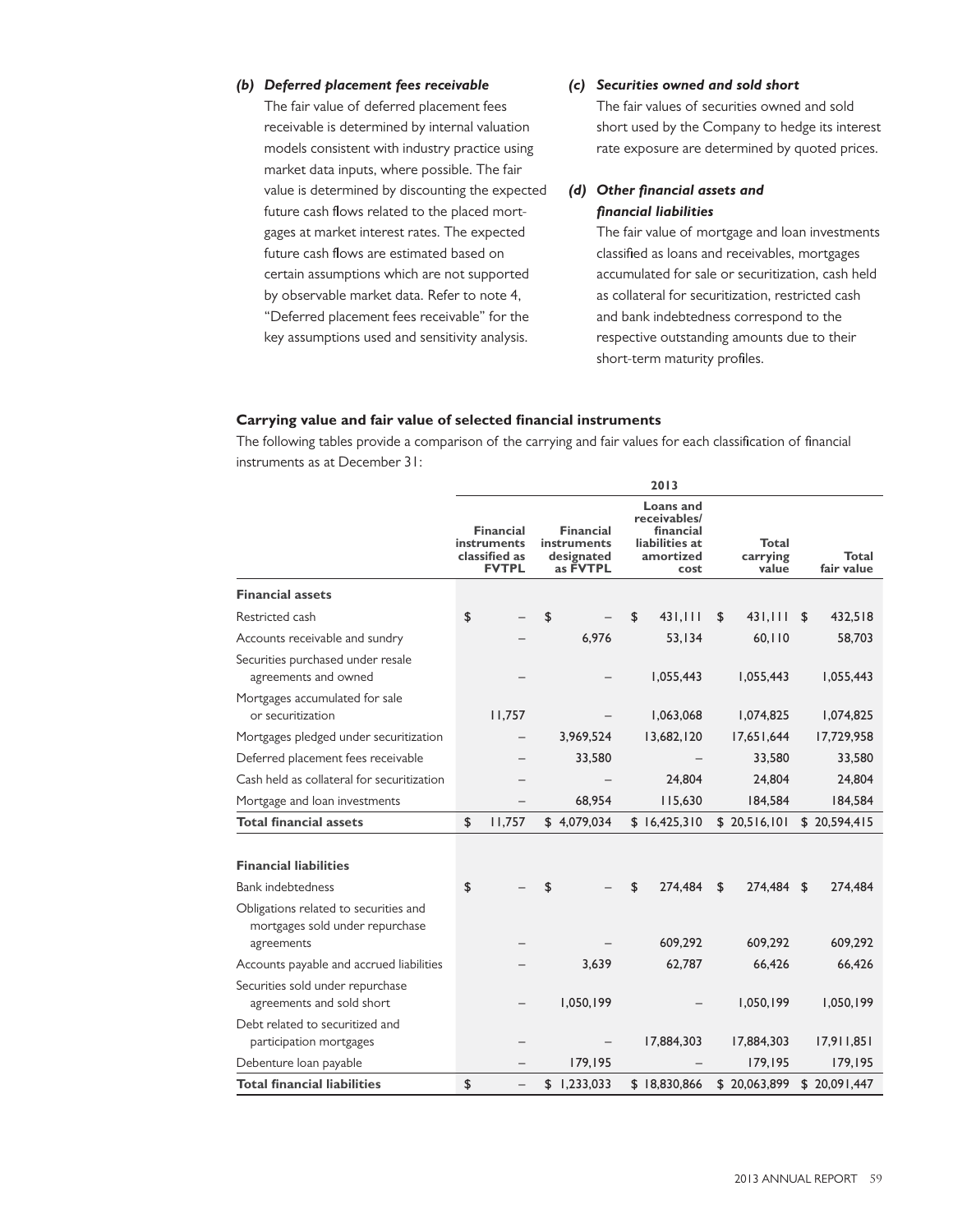|                                                                          | <b>Financial</b><br>instruments<br>classified as<br><b>FVTPL</b> | <b>Financial</b><br>instruments<br>designated<br>as FVTPL | Loans and<br>receivables/<br>financial<br>liabilities at<br>amortized<br>cost | Total<br>carrying<br>value | Total<br>fair value |
|--------------------------------------------------------------------------|------------------------------------------------------------------|-----------------------------------------------------------|-------------------------------------------------------------------------------|----------------------------|---------------------|
| <b>Financial assets</b>                                                  |                                                                  |                                                           |                                                                               |                            |                     |
| Restricted cash                                                          | \$                                                               | \$                                                        | \$<br>334,962                                                                 | \$<br>334,962 \$           | 334,962             |
| Accounts receivable and sundry                                           |                                                                  | 8,615                                                     | 42,687                                                                        | 51,302                     | 51,302              |
| Securities purchased under resale<br>agreements and owned                |                                                                  |                                                           | 452,534                                                                       | 452,534                    | 452,534             |
| Mortgages accumulated for sale<br>or securitization                      | 7,754                                                            |                                                           | 800,768                                                                       | 808,522                    | 808,522             |
| Mortgages pledged under securitization                                   |                                                                  | 3,118,827                                                 | 9,913,216                                                                     | 13,032,043                 | 13,272,361          |
| Deferred placement fees receivable                                       |                                                                  | 41,919                                                    |                                                                               | 41.919                     | 41,919              |
| Cash held as collateral for securitization                               |                                                                  |                                                           | 69.493                                                                        | 69.493                     | 69,493              |
| Mortgage and loan investments                                            |                                                                  | 25,021                                                    | 148,013                                                                       | 173,034                    | 173,034             |
| <b>Total financial assets</b>                                            | \$<br>7,754                                                      | \$3,194,382                                               | \$11,761,673                                                                  | \$14,963,809               | \$15,204,127        |
| <b>Financial liabilities</b>                                             |                                                                  |                                                           |                                                                               |                            |                     |
| <b>Bank indebtedness</b>                                                 | \$                                                               | \$                                                        | \$<br>155, 197                                                                | \$<br>$155, 197$ \$        | 155,197             |
| Obligations related to securities and<br>mortgages sold under repurchase |                                                                  |                                                           |                                                                               |                            |                     |
| agreements                                                               |                                                                  |                                                           | 500,608                                                                       | 500,608                    | 500,608             |
| Accounts payable and accrued liabilities                                 |                                                                  | 6,660                                                     | 53,721                                                                        | 60,381                     | 60,381              |
| Securities sold under repurchase<br>agreements and sold short            |                                                                  | 451,875                                                   |                                                                               | 451,875                    | 451,875             |
| Debt related to securitized and<br>participation mortgages               |                                                                  |                                                           | 13,272,810                                                                    | 13,272,810                 | 13,379,811          |
| Debenture loan payable                                                   |                                                                  | 181,275                                                   |                                                                               | 181,275                    | 181,275             |
| <b>Total financial liabilities</b>                                       | \$                                                               | \$<br>639,810                                             | \$13,982,336                                                                  | \$14,622,146 \$14,729,147  |                     |

**2012**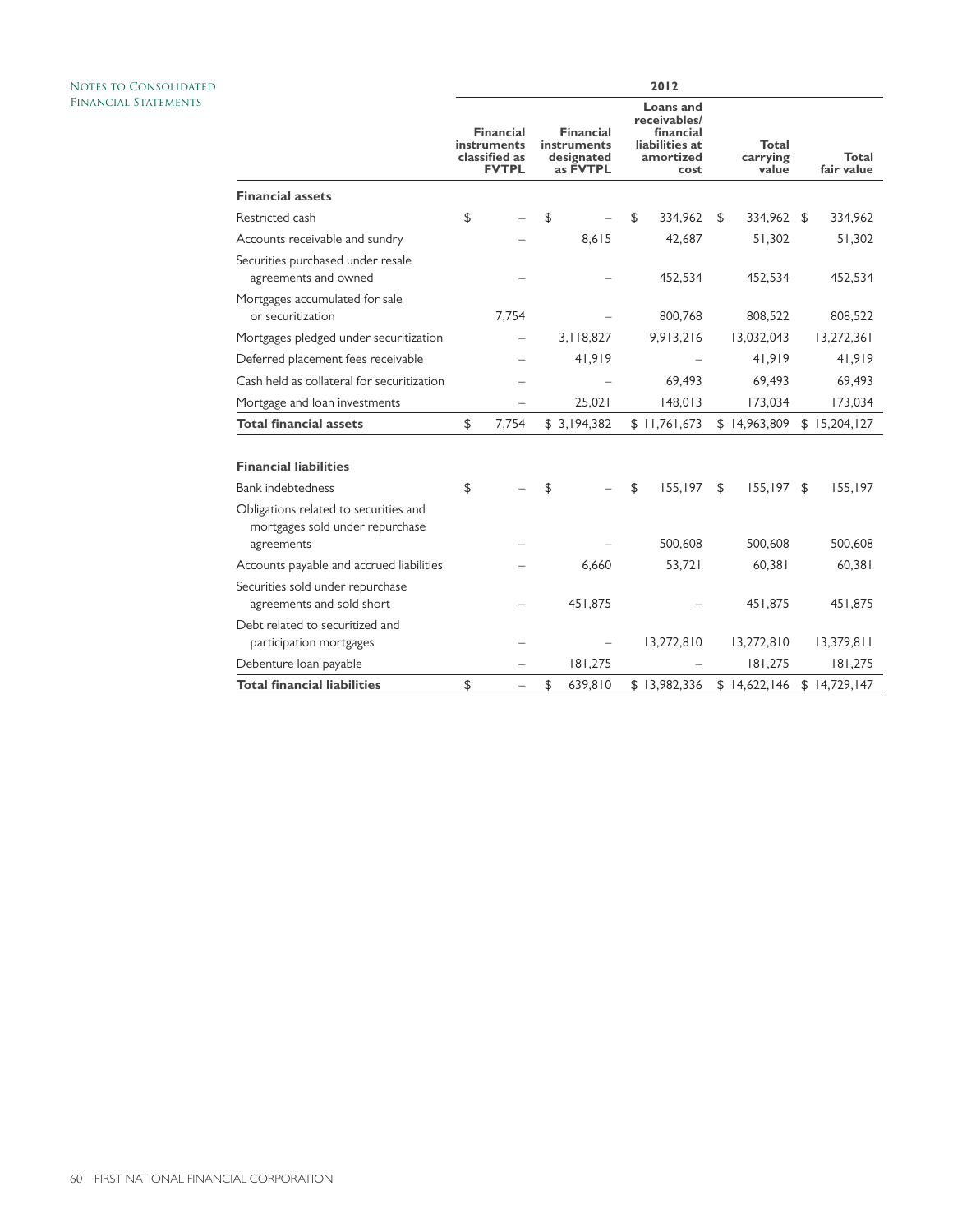|                                             |                 | 2013               |                 |    |              |
|---------------------------------------------|-----------------|--------------------|-----------------|----|--------------|
|                                             | Level I         | Level <sub>2</sub> | Level 3         |    | <b>Total</b> |
| <b>Financial assets</b>                     |                 |                    |                 |    |              |
| Mortgages accumulated for sale              | \$              | \$<br>11,757       | \$              | \$ | 11,757       |
| HFT mortgages                               |                 |                    | 3,969,524       |    | 3,969,524    |
| Deferred placement fees receivable          |                 |                    | 33,580          |    | 33,580       |
| Mortgage and loan investments               |                 |                    | 68,954          |    | 68,954       |
| Interest rate swaps                         |                 | 6,976              |                 |    | 6,976        |
| <b>Total financial assets</b>               | \$              | \$<br>18,733       | \$<br>4,072,058 | \$ | 4,090,791    |
|                                             |                 |                    |                 |    |              |
| <b>Financial liabilities</b>                |                 |                    |                 |    |              |
| Securities sold under repurchase agreements |                 |                    |                 |    |              |
| and sold short                              | \$<br>1,050,199 | \$                 | \$              | \$ | 1,050,199    |
| Interest rate swaps                         |                 | 3,639              |                 |    | 3,639        |
| <b>Total financial liabilities</b>          | \$<br>1,050,199 | \$<br>3,639        | \$              | \$ | 1,053,838    |
|                                             |                 |                    |                 |    |              |
|                                             |                 | 2012               |                 |    |              |
|                                             | Level I         | Level <sub>2</sub> | Level 3         |    | <b>Total</b> |
| <b>Financial assets</b>                     |                 |                    |                 |    |              |
| Mortgages accumulated for sale              | \$              | \$<br>7,754        | \$              | \$ | 7,754        |
| HFT mortgages                               |                 |                    | 3,118,827       |    | 3,118,827    |
| Deferred placement fees receivable          |                 |                    | 41,919          |    | 41,919       |
| Mortgage and loan investments               |                 |                    | 25,021          |    | 25,021       |

Interest rate swaps – 8,615 – 8,615 **Total financial assets**  $\begin{array}{ccccccc} 16,369 & \text{ } 5 & 3,185,767 & \text{ } 5 & 3,202,136 \end{array}$ 

and sold short  $$ 451,875 \quad $ 5 \quad - \quad $ 451,875$ Interest rate swaps – 6,818 – 6,818 **Total fi nancial liabilities** \$ 451,875 \$ 6,818 \$ – \$ 458,693

The following tables represent the Company's financial instruments measured at fair value on a recurring basis at December 31:

In estimating the fair value of financial assets and financial liabilities using valuation techniques or pricing models, certain assumptions are used, including those that are not fully supported by observable market prices or rates (level 3). The amount of the change in fair value recognized by the Company in net income for the year ended December 31, 2013 that was estimated using a valuation

**Financial liabilities**

Securities sold under repurchase agreements

technique based on assumptions that are not fully supported by observable market prices or rates was a gain of approximately \$19,286 (2012 – \$16,755). Although the Company's management believes that the estimated fair values are appropriate as at the date of the consolidated statements of financial position, those fair values may differ if other reasonably possible alternative assumptions are used.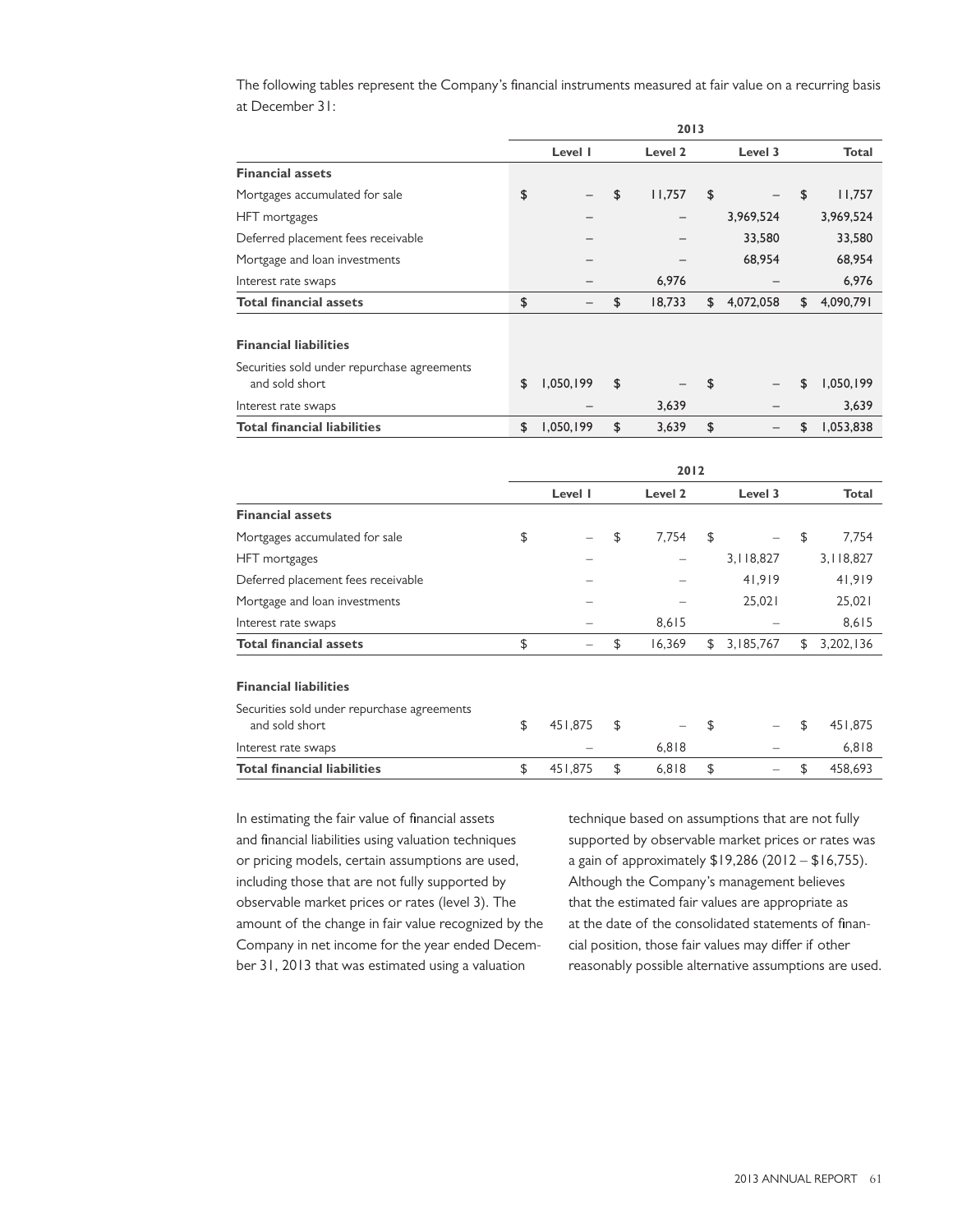The following table presents changes in the fair values, including realized gains of \$24,580 (2012 – realized losses of \$10,602) of the Company's financial assets and financial liabilities for the years ended December 31, 2013 and 2012, all of which have been classified as fair value through profit or loss:

|                                       |    | 2013   | 2012        |
|---------------------------------------|----|--------|-------------|
| HFT mortgages                         | \$ | 15,141 | \$<br>4,623 |
| Deferred placement<br>fees receivable |    | (297)  | (203)       |
| Mortgage and loan<br>investments      |    |        | (374)       |
| Securities owned<br>and sold short    |    | 28,668 | 1,934       |
| Interest rate swaps                   |    | 354    | 173         |
|                                       | S  | 43.866 | \$<br>6.153 |

The Company does not have any assets or liabilities that are measured at fair value on a nonrecurring basis.

### **Movement in Level 3 financial instruments measured at fair value**

The following tables show the movement in Level 3 financial instruments in the fair value hierarchy for the years ended December 31, 2013 and 2012 (restated). The Company classifies financial instruments to Level 3 when there is reliance on at least one significant unobservable input in the valuation models.

|                                       | <b>Fair value</b><br>as at<br>January I<br>2013 | <b>Investments</b> |                                                           | <b>Unrealized</b><br>gain (loss)<br>recorded in<br>income | Payment and<br>amortization | <b>Fair value</b><br>as at<br>December 31<br>2013 |
|---------------------------------------|-------------------------------------------------|--------------------|-----------------------------------------------------------|-----------------------------------------------------------|-----------------------------|---------------------------------------------------|
| <b>Financial assets</b>               |                                                 |                    |                                                           |                                                           |                             |                                                   |
| HFT mortgages                         | \$<br>3,118,827                                 | \$<br>3,546,819    | \$                                                        | 18,907                                                    | (2,715,029)<br>\$           | \$<br>3,969,524                                   |
| Deferred placement fees<br>receivable | 41,919                                          | 9,912              |                                                           | (296)                                                     | (17, 955)                   | 33,580                                            |
| Mortgage and loan investments         | 25,021                                          | 46, 117            |                                                           |                                                           | (2, 184)                    | 68,954                                            |
| <b>Total financial assets</b>         | \$<br>3,185,767                                 | \$<br>3,602,848    | \$                                                        | 18,611                                                    | (2,735,168)<br>\$           | \$<br>4,072,058                                   |
|                                       | <b>Fair value</b><br>as at<br>January I<br>2012 | <b>Investments</b> | <b>Unrealized</b><br>gain (loss)<br>recorded in<br>income |                                                           | Payment and<br>amortization | <b>Fair value</b><br>as at<br>December 31<br>2012 |
| <b>Financial assets</b>               |                                                 |                    |                                                           |                                                           |                             |                                                   |
| HFT mortgages                         | \$<br>2,672,163                                 | \$<br>3,257,342    | \$                                                        | 9,786                                                     | (2,820,464)                 | \$<br>3,118,827                                   |
| Deferred placement fees<br>receivable | 58,509                                          | 5,976              |                                                           | (203)                                                     | (22, 363)                   | 41,919                                            |
| Mortgage and loan investments         | 5,801                                           | 13,636             |                                                           | (450)                                                     | 6,034                       | 25,021                                            |
| <b>Total financial assets</b>         | \$<br>2,736,473                                 | \$<br>3,276,954    | \$                                                        | 9,133                                                     | \$<br>(2,836,793)           | \$<br>3,185,767                                   |

### **Derivative financial instrument and hedge accounting**

The Company entered into a swap agreement to hedge the debenture loan payable against changes in fair value by converting the fixed-rate debt into a variable-rate debt. The swap agreement has been designated as a fair value hedge and the hedging relationship is formally documented, including the risk management objective and measurement of

effectiveness. The swap agreement is recorded at fair value with the changes in fair value recognized in income. Changes in fair value attributed to the hedged risk are accounted for as basis adjustments to the debenture loan payable and are recognized in income. Accordingly, as at December 31, 2013, accounts receivable and sundry have been increased by  $$4,195$  (2012 –  $$6,275$ ) to account for the swap derivative, and the debenture loan payable has been increased by the same amount.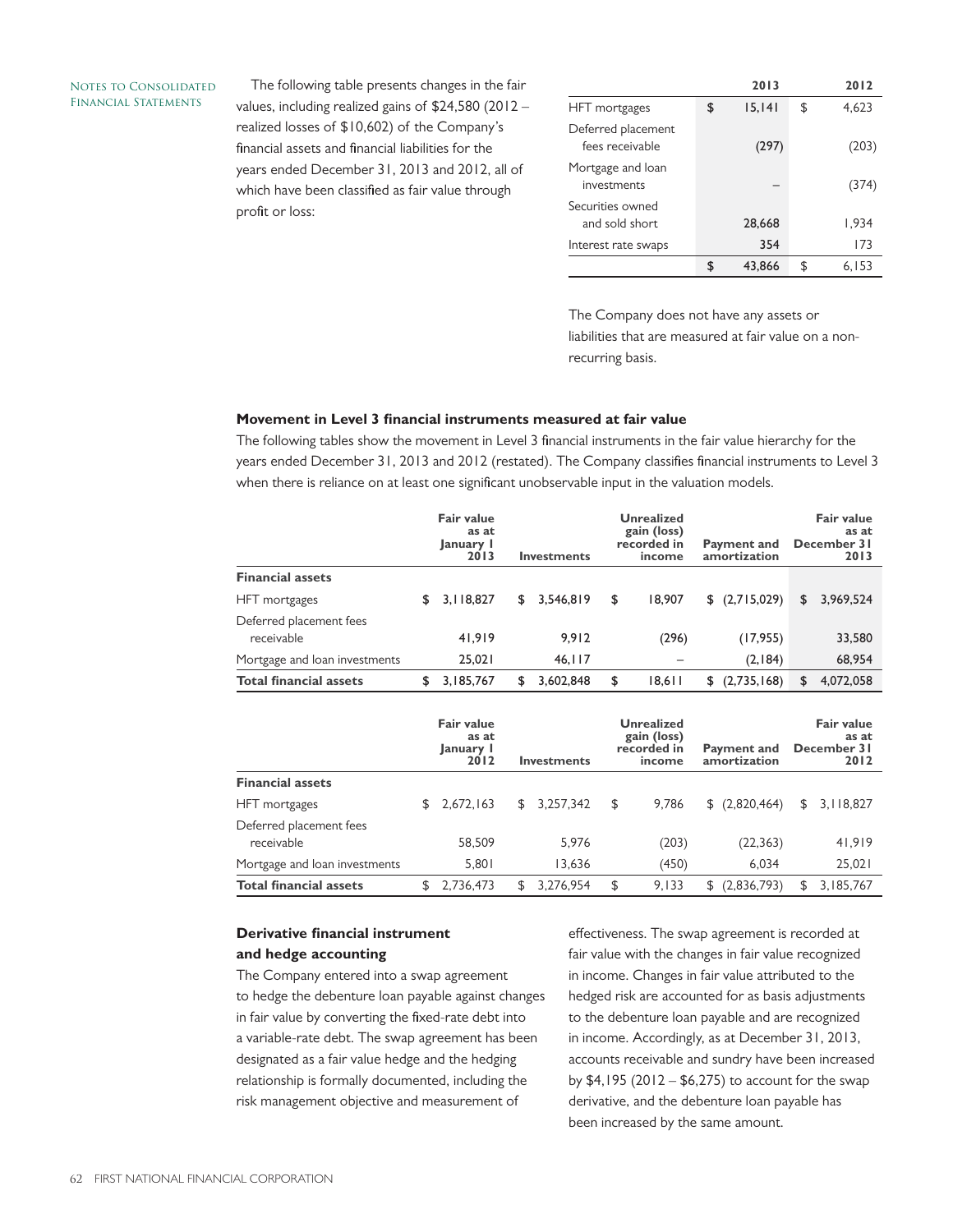### NOTE 20 Capital Management

The Company's objective is to maintain a strong capital base so as to maintain investor, creditor and market confidence and sustain future development of the business. Management defines capital as the Company's equity, debenture loan payable

and retained earnings. The Company has a minimum capital requirement as stipulated by its bank credit facility. The agreement limits the debt under bank indebtedness together with the debentures to four times FNFLP's equity. As at December 31, 2013, the ratio was 1.1:1 (2012 – 1.2:1). The Company was in compliance with the bank covenant throughout the year.

### NOTE<sub>21</sub> Earnings by Business Segment

The Company operates principally in two business segments, Residential and Commercial. These segments are organized by mortgage type and contain revenue and expenses related to origination, underwriting, securitization and servicing activities. Identifiable assets are those used in the operations of the segments.

|                                          | 2013 |                    |    |            |    |              |
|------------------------------------------|------|--------------------|----|------------|----|--------------|
|                                          |      | <b>Residential</b> |    | Commercial |    | <b>Total</b> |
| <b>REVENUE</b>                           |      |                    |    |            |    |              |
| Interest revenue - securitized mortgages | \$   | 315,512            | \$ | 113,711    | \$ | 429,223      |
| Interest expense - securitized mortgages |      | (232, 626)         |    | (90, 610)  |    | (323, 236)   |
| Net interest - securitized mortgages     |      | 82,886             |    | 23,101     |    | 105,987      |
| Placement and servicing                  |      | 241,427            |    | 51,692     |    | 293,119      |
| Mortgage investment income               |      | 34,037             |    | 20,129     |    | 54,166       |
|                                          |      | 358,350            |    | 94,922     |    | 453,272      |
| <b>EXPENSES</b>                          |      |                    |    |            |    |              |
| Amortization                             |      | 5,176              |    | 2,761      |    | 7,937        |
| Interest                                 |      | 26,663             |    | 2,507      |    | 29,170       |
| Other operating                          |      | 151,462            |    | 31,192     |    | 182,654      |
|                                          |      | 183,301            |    | 36,460     |    | 219,761      |
| Income before income taxes               | \$   | 175,049            | \$ | 58,462     | \$ | 233,511      |
| Identifiable assets                      |      | 16,282,131         |    | 4,257,310  |    | 20,539,441   |
| Goodwill                                 |      |                    |    |            |    | 29,776       |
| <b>Total assets</b>                      |      | \$16,282,131       | \$ | 4,257,310  |    | \$20,569,217 |
| <b>Capital expenditures</b>              | \$   | 2,400              | \$ | 1.028      | \$ | 3,428        |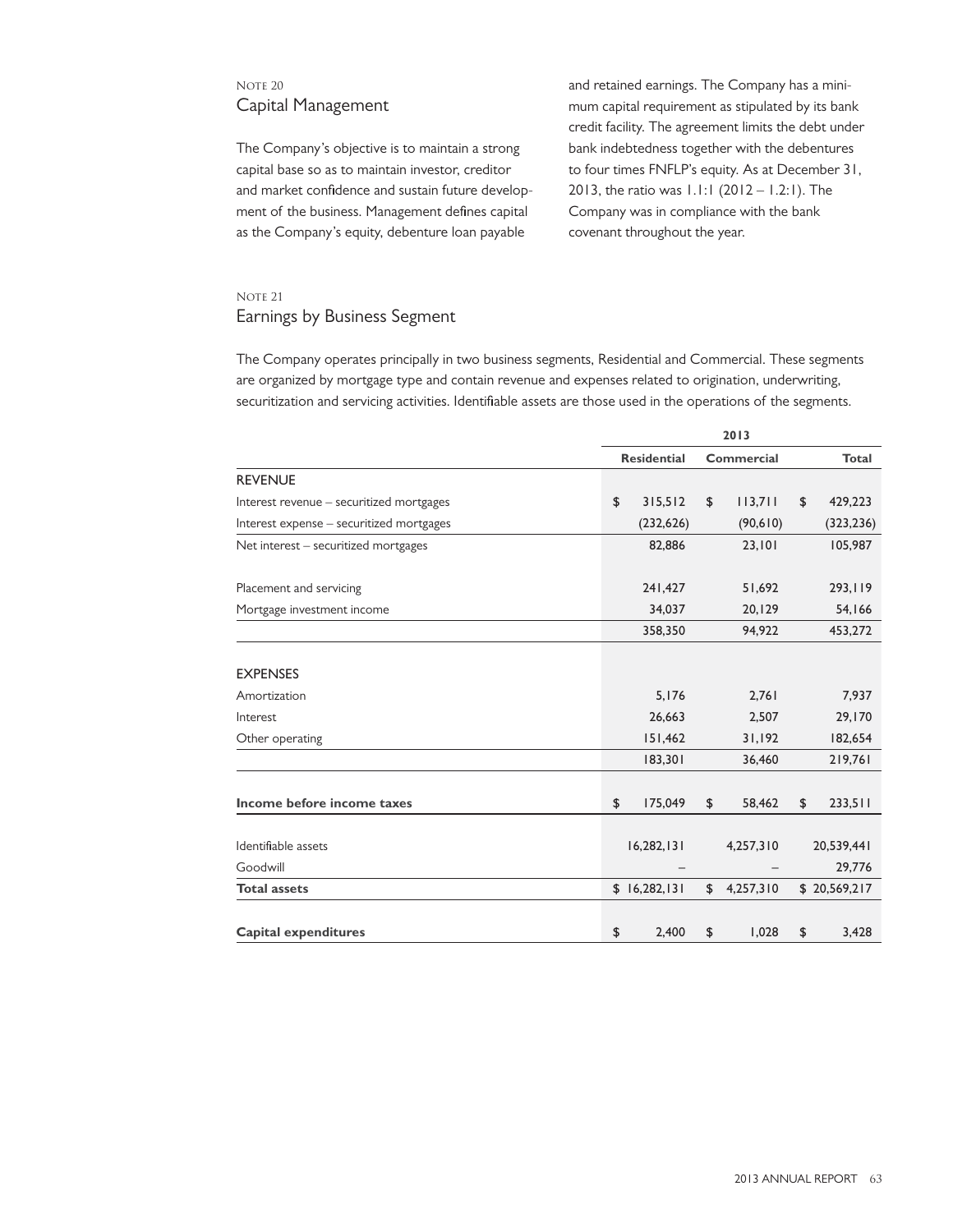|                                          | 2012               |              |    |                   |    |              |  |
|------------------------------------------|--------------------|--------------|----|-------------------|----|--------------|--|
|                                          | <b>Residential</b> |              |    | <b>Commercial</b> |    | <b>Total</b> |  |
| <b>REVENUE</b>                           |                    |              |    |                   |    |              |  |
| Interest revenue - securitized mortgages | \$                 | 226,607      | \$ | 110,380           | \$ | 336,987      |  |
| Interest expense - securitized mortgages |                    | (160,068)    |    | (86, 668)         |    | (246, 736)   |  |
| Net interest - securitized mortgages     |                    | 66,539       |    | 23,712            |    | 90,251       |  |
| Placement and servicing                  |                    | 218,728      |    | 36,964            |    | 255,692      |  |
| Mortgage investment income               |                    | 20,258       |    | 15,676            |    | 35,934       |  |
|                                          |                    | 305,525      |    | 76,352            |    | 381,877      |  |
| <b>EXPENSES</b>                          |                    |              |    |                   |    |              |  |
| Amortization                             |                    | 5,507        |    | 3.019             |    | 8,526        |  |
| Interest                                 |                    | 17,682       |    | 2,147             |    | 19,829       |  |
| Other operating                          |                    | 174,686      |    | 28,011            |    | 202,697      |  |
|                                          |                    | 197,875      |    | 33,177            |    | 231,052      |  |
| Income before income taxes               | \$                 | 107,650      | \$ | 43,175            | \$ | 150,825      |  |
| Identifiable assets                      |                    |              |    |                   |    | 14,992,460   |  |
|                                          |                    | 11,426,562   |    | 3,565,898         |    |              |  |
| Goodwill                                 |                    |              |    |                   |    | 29,776       |  |
| <b>Total assets</b>                      |                    | \$11,426,562 | \$ | 3,565,898         |    | \$15,022,236 |  |
| <b>Capital expenditures</b>              | \$                 | 2,069        | \$ | 886               | \$ | 2,955        |  |

### NOTE<sub>22</sub> Related Party Transactions

For the past three years, several of the Company's commercial borrowers applied to the Company for mezzanine mortgage financing. The amounts of the mortgages requested were in excess of the Company's internal investment policies for investments of that nature; however, businesses controlled by a senior executive and shareholder of the Company entered into agreements with the borrowers to fund the mortgages. The Company serviced these mortgages during their terms at market commercial servicing rates. The mortgages which are administered by the Company have a balance of \$31,245 as at December 31, 2013 (2012 – \$29,685). During the year, the Company originated and placed \$7.0 million of new mortgages to these related-party companies.

A senior executive and shareholder of the Company has a significant investment in a mortgage default insurance company. In the ordinary course of business, the insurance company provides insurance policies to the Company's borrowers at market rates. Beginning in the third quarter of 2012, the insurance company also provided the Company with portfolio insurance at market premiums. The total bulk insurance purchased during 2013 was \$2,348 (2012 – \$913), net of third-party investor reimbursement. The insurance company has also engaged the Company to service a portfolio of mortgages at market commercial servicing rates. As at December 31, 2013, the portfolio had an outstanding balance of \$9.0 million (December 31, 2012 – \$11.0 million).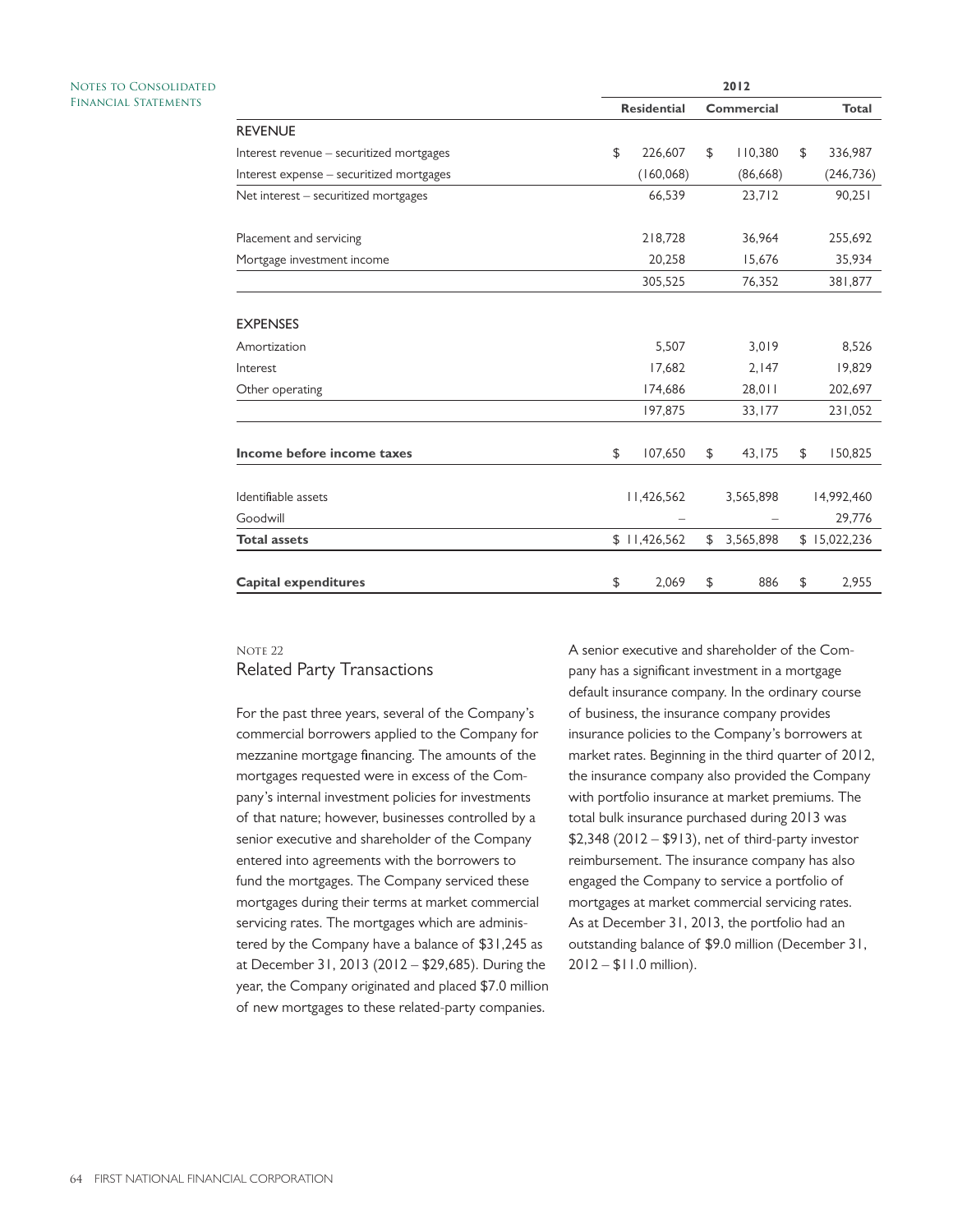A senior executive and shareholder of the Company is a director on the board of a retirement home company. The Company has provided a commitment to fund up to \$10 million through a secured revolving line of credit until January 2015 to the retirement home company. The Company earns a standby fee at market rate on any undrawn portion to the end of the commitment period. The total standby fees earned by the Company in the year were \$28.

During the year ended December 31, 2013, the Company paid a total compensation of \$3,657  $(2012 - $3,008)$  to six  $(2012 -$  five) senior managers.

### $N$ OTE 23 Future Accounting Changes

The following accounting pronouncements issued by the IASB, although not yet effective, may have a future impact on the Company:

### **IFRS 9 – Financial Instruments**

In November 2009, the IASB issued IFRS 9 as part of its plan to replace IAS 39 – *Financial Instruments: Recognition and Measurement*. IFRS 9 provides new requirements for how an entity should classify and measure financial assets and financial liabilities that are in the scope of IAS 39. IFRS 9 has also introduced the proposed expected credit loss model for credit loss provision and a general hedge accounting model which expands the scope of permissible hedging relationships. In February 2014, the IASB has decided to defer the mandatory effective date from January 1, 2015 to the currently expected date of January 1, 2018. Management is currently evaluating the potential impact that the adoption of IFRS 9 will have on the Company's consolidated financial statements.

### **IAS 32 – Financial Instruments: Presentation**

As at January 1, 2014, the Company will be required to adopt this standard which clarifies the existing requirements for offsetting financial assets and financial liabilities. The amendment is not expected to have a material impact on the Company's consolidated financial statements.

### **IFRIC 21 – IFRS Interpretations Committee Interpretation 21: Levies**

In May 2013, the IASB issued IFRIC 21, which requires an entity to recognize a liability for a levy when the activity that triggers payment occurs. The Company will adopt this standard on January 1, 2014.

### $N$ OTE  $24$ Comparative Consolidated Financial Statements

The comparative audited consolidated financial statements have been restated from statements previously presented to conform to the presentation of the 2013 audited consolidated financial statements for the adoption of IFRS 10.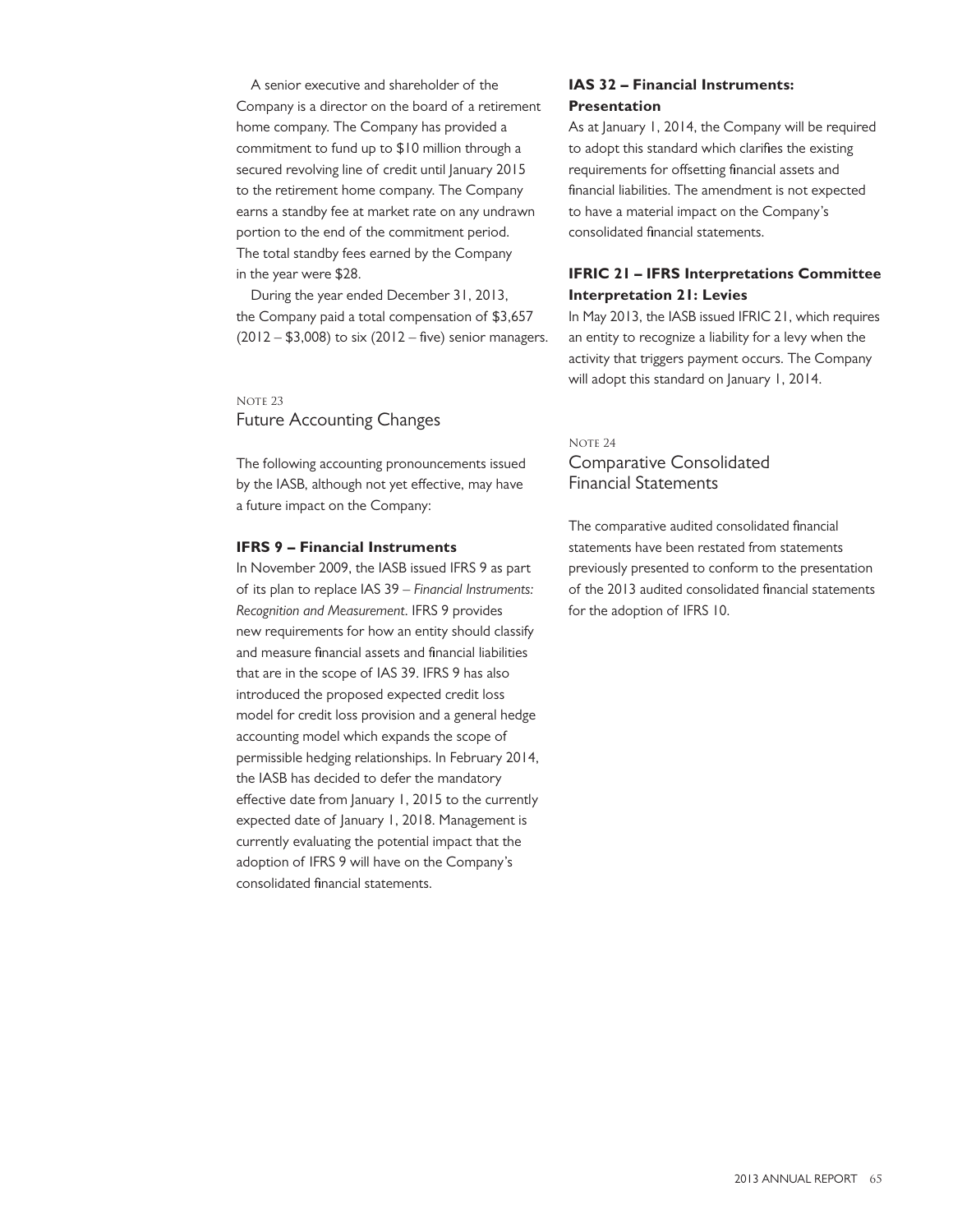### **Corporate Governance**

First National's Board of Directors and management team fully acknowledge the importance of their duty to serve the long-term interests of shareholders.

Sound corporate governance is fundamental to maintaining the confidence of investors and increasing shareholder value. As such, First National is committed to the highest standards of integrity, transparency, compliance and discipline.

These standards define the relationships among all of our stakeholders – Board, management and shareholders – and are the basis for building these values and nurturing a culture of accountability and responsibility across the organization.

#### **Policies**

The Board supervises and evaluates the management of the Company, oversees matters related to our strategic direction and assesses results relative to our goals and objectives. As such, the Board has adopted several policies that reflect recommended practices in governance and disclosure. These include a Disclosure Policy, a Code of Business Conduct, a Whistleblower Policy and an Insider Trading Policy. These policies follow the corporate governance guidelines of the Canadian Securities Administrators. As a public company, First National's Board continues to update, develop and implement appropriate governance policies and practices as it sees fit.

### **Committees**

The Board of Directors has established an Audit Committee and a Compensation, Governance and Nominating Committee to assist in the efficient functioning of the Company's corporate governance strategy.

#### *Audit Committee*

The Audit Committee's responsibilities include:

- Management of the relationship with the external auditor including the oversight and supervision of the audit of the Company's financial statements;
- Oversight and supervision of the quality and integrity of the Company's financial statements; and
- Oversight and supervision of the adequacy of the Company's internal accounting controls and procedures, as well as its financial reporting practices.

The Audit Committee consists of three independent directors, all of whom are considered financially literate for the purposes of the Canadian Securities Administrators' Multilateral Instrument 52-110 – *Audit Committees*.

#### committee members

John Brough (Chair), Peter Copestake and Robert Mitchell

### *Compensation, Governance and Nominating Committee*

The Compensation, Governance and Nominating Committee's responsibilities include:

- Making recommendations concerning the compensation of the Company's senior executive officers;
- Developing the Company's approach to corporate governance issues and compliance with applicable laws, regulations, rules, policies and orders with respect to such issues;
- Advising the Board of Directors on filling director vacancies;
- Periodically reviewing the composition and effectiveness of the directors and the contributions of individual directors; and
- Adopting and periodically reviewing and updating the Company's written Disclosure Policy.

The Compensation, Governance and Nominating Committee consists of three independent directors for the purposes of the Canadian Securities Administrators' Multilateral Instrument 58-101 – *Disclosure of Corporate Governance Practices*.

#### committee members

Peter Copestake (Chair), Duncan Jackman and Barbara Palk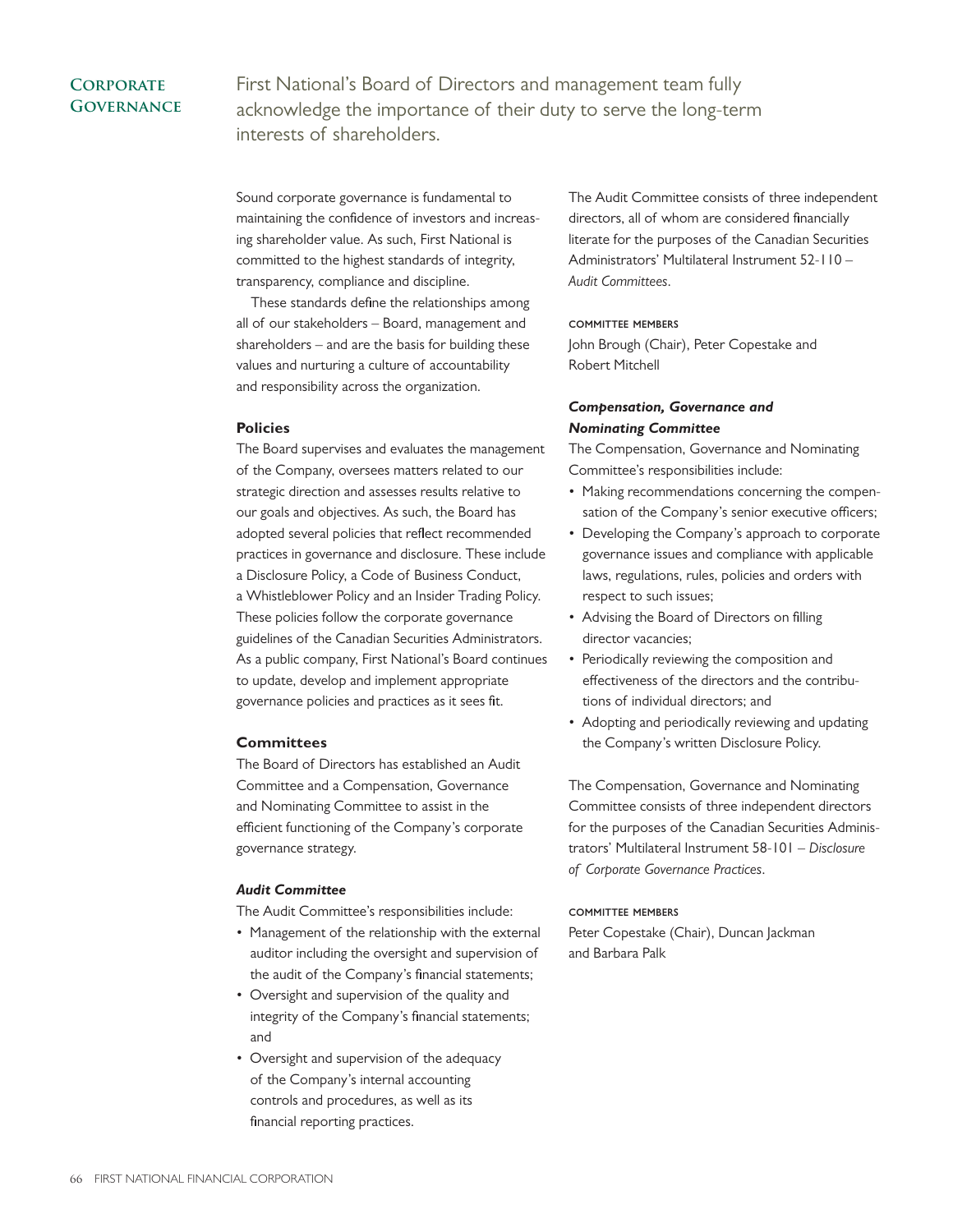**Board Members** Collectively, the Board of Directors has extensive experience in mortgage lending, real estate, strategic planning, law and finance. The Board consists of seven members, five of whom are independent.

> **Stephen Smith** is Chairman, President and Chief Executive Officer of the Corporation, President of First National and co-founder of First National. Mr. Smith, one of Canada's leading financial services entrepreneurs, has been an innovator in the development and utilization of various securitization techniques to finance mortgage assets and has been a regular speaker at financial services conferences. He is Chairman of the Canada Guaranty Mortgage Insurance Company as well as a director of The Empire Life Insurance Company. He is also Vice Chair of Metrolinx Inc. (GO Transit) and a member of the Board of the C.D. Howe Institute. In addition, Mr. Smith is on the Advisory Council of the Royal Conservatory of Music and the Chair of The Historica-Dominion Institute. Mr. Smith has a Master of Science (Economics) from the London School of Economics and Political Science, a Bachelor of Science (Honours) in Electrical Engineering, Queen's University, and is a member of the Association of Professional Engineers of Ontario and the Canadian Council of Chief Executives. Mr. Smith is a graduate of the Directors Education Program at the University of Toronto, Rotman School of Management. In 2012, he was awarded The Queen's Diamond Jubilee Medal for contributions to Canada.

**Moray Tawse** is Executive Vice President and Secretary of the Corporation, Executive Vice President, Mortgage Investments of First National and co-founder of First National. Mr. Tawse directs the operations of all of First National's commercial mortgage origination activities. With over 30 years of experience in the real estate finance industry, Mr. Tawse is one of Canada's leading experts on commercial real estate and is often called upon to deliver keynote addresses at national real estate symposiums. In addition, Mr. Tawse is also an independent director of Regal Lifestyle Communities Inc., a TSX listed company that owns and operates retirement properties across Canada and of BLF REIT, a TSX Venture listed company that owns and manages multi-unit residential properties, mainly in Quebec.

**John Brough** served as President of both Wittington Properties Limited (Canada) and Torwest, Inc. (United States) real estate development companies from 1998 to 2007. From 1974 until 1996 he was with Markborough Properties, Inc, where he was Senior Vice President and Chief Financial Officer from 1986 until 1996. Mr. Brough is a Director of Kinross Gold Corporation, Silver Wheaton Corp. and Canadian Real Estate Investment Trust. Mr. Brough has a Bachelor of Arts (Economics) degree from the University of Toronto, as well as a Chartered Accountant degree. Mr. Brough is a graduate of the Directors Education Program at the University of Toronto, Rotman School of Management, is a member of the Institute of Corporate Directors and holds the designation Chartered Professional Accountant.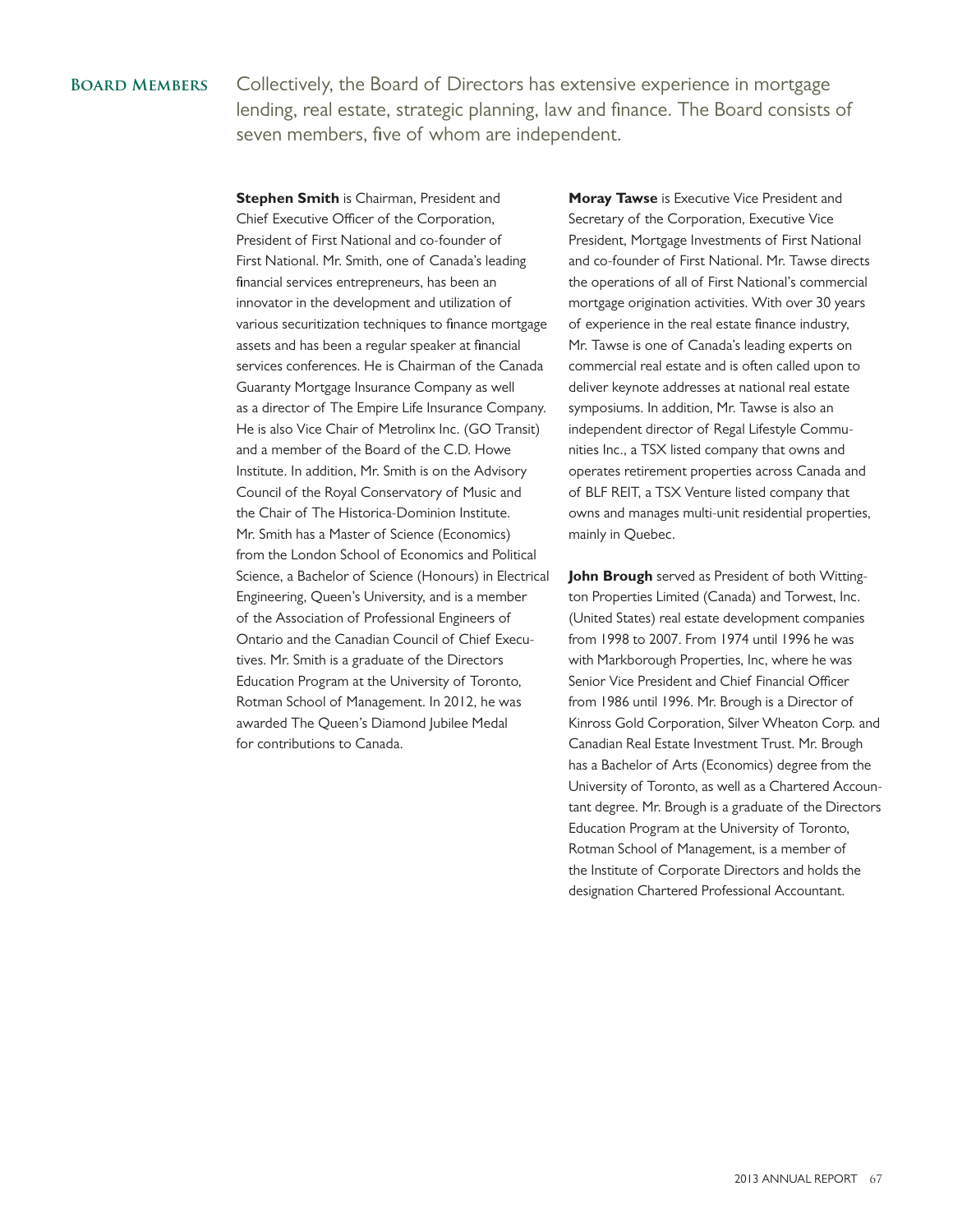**Peter Copestake** currently serves as the founding CEO of Continental Bank of Canada, a new Canadian Schedule 1 Chartered Bank. He also continues to serve as the Executive in Residence at the Queen's University School of Business and as a corporate director and business consultant. Over the past 30 years he has held senior financial and executive management positions at federally regulated financial institutions and in the federal government. Other current directorships include membership on the Finance and Pension committees of Queen's University and directorships at Royal and Sun Alliance Insurance Company of Canada and Canadian Derivatives Clearing Corporation. He additionally serves on the Independent Review Committees at First Trust Portfolios Canada and at PIMCO Canada and as Chair of the Southeastern Ontario Academic Medical Organization.

**Duncan Jackman** is the Chairman, President and Chief Executive Officer of E-L Financial Corporation Limited, an investment holding company and has held similar positions with E-L Financial since 2003. Mr. Jackman is also the Chairman and President of Economic Investment Trust Limited and United Corporations Limited, both closed-end investment corporations, and has acted in a similar capacity with these corporations since 2001. Mr. Jackman sits on a number of public and private company boards. Prior to 2001, Mr. Jackman held a variety of positions including portfolio manager at Cassels Blaikie and investment analyst at RBC Dominion Securities Inc. Mr. Jackman holds a Bachelor of Arts in Literature from McGill University.

**Robert Mitchell** has been President of Dixon Mitchell Investment Counsel Inc., a Vancouverbased investment management company since 2000. Prior to that, Mr. Mitchell was Vice President, Investments at Seaboard Life Insurance Company. Mr. Mitchell is a director and chairs the audit committee for Discovery Parks Holdings Ltd., and is a trustee for Discovery Parks Trust. Discovery Parks Trust was established to support the high technology and research industries in British Columbia through the development of its real estate assets. Mr. Mitchell has an MBA from University of Western Ontario, a Bachelor of Commerce (Finance) from University of Calgary, and is a CFA charterholder.

**Barbara Palk** retired as President of TD Asset Management Inc. in 2010 following a 30 year career in institutional investment and investment management. She currently serves on the Boards of TD Asset Management USA Funds Inc. in New York, Ontario Teachers' Pension Plan, Queen's University where she is Chair, The Perimeter Institute and Greenwood College School. Her previous board experience includes the Canadian Coalition for Good Governance, whose Governance Committee she chaired, the Investment Counselling Association of Canada, the Shaw Festival and UNICEF Canada. Ms. Palk is a member of the Institute of Corporate Directors, a Fellow of the Canadian Securities Institute and a CFA charterholder. She holds a Bachelor of Arts (Honours, Economics) degree from Queen's University, and has been named one of Canada's Top 100 Most Powerful Women (2004).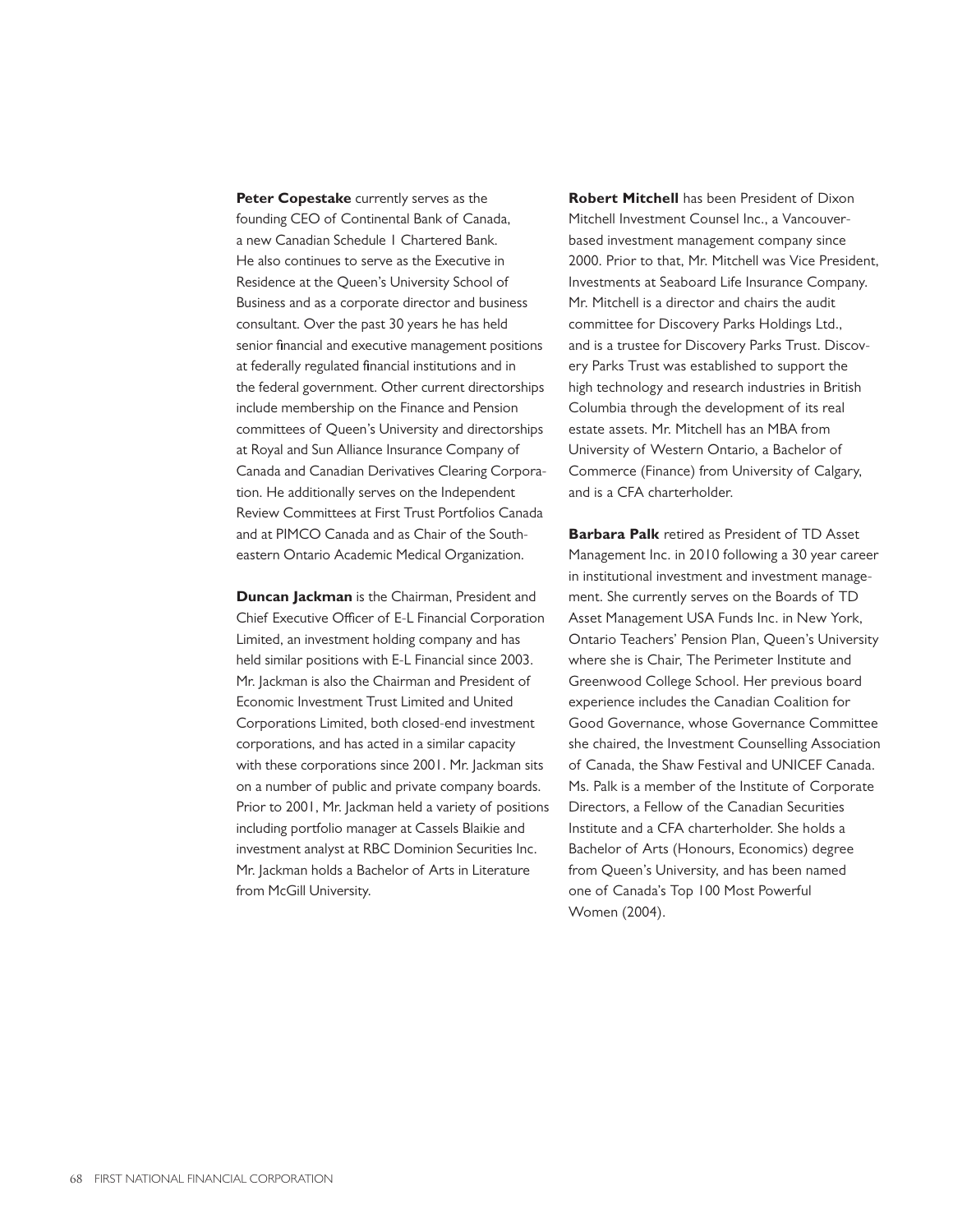### **Shareholder Information**

**Corporate Address**

First National Financial Corporation 100 University Avenue North Tower, Suite 700 Toronto, Ontario M5J 1V6 Phone: 416.593.1100 Fax: 416.593.1900

#### **Annual Meeting**

May 5, 2014, 10 a.m. EDT TMX Broadcast Centre The Gallery The Exchange Tower 130 King Street West Toronto, Ontario

### **Senior Executives of First National Financial LP**

*Stephen Smith* Co-founder, Chairman, President and Chief Executive Officer

*Moray Tawse* Co-founder and Executive Vice President

*Robert Inglis* Chief Financial Officer

*Scott McKenzie* Senior Vice President, Residential Mortgages

*Jeremy Wedgbury* Senior Vice President, Commercial Mortgages

*Lisa White* Vice President, Mortgage Administration

*Hilda Wong* General Counsel

*Jason Ellis* Managing Director, Capital Markets **Legal Counsel** Stikeman Elliott LLP, Toronto, Ontario

**Auditors** Ernst & Young LLP, Toronto, Ontario

**Investor Relations Contacts** *Robert Inglis* Chief Financial Officer rob.inglis@firstnational.ca

*Ernie Stapleton* President, Fundamental ernie@fundamental.ca

**Investor Relations Website** www.firstnational.ca

**Registrar and Transfer Agent** Computershare Investor Services Inc., Toronto, Ontario 1.800.564.6253

**Exchange Listing and Symbols** Common shares: (TSX) FN Preferred shares: (TSX) FN.PR.A